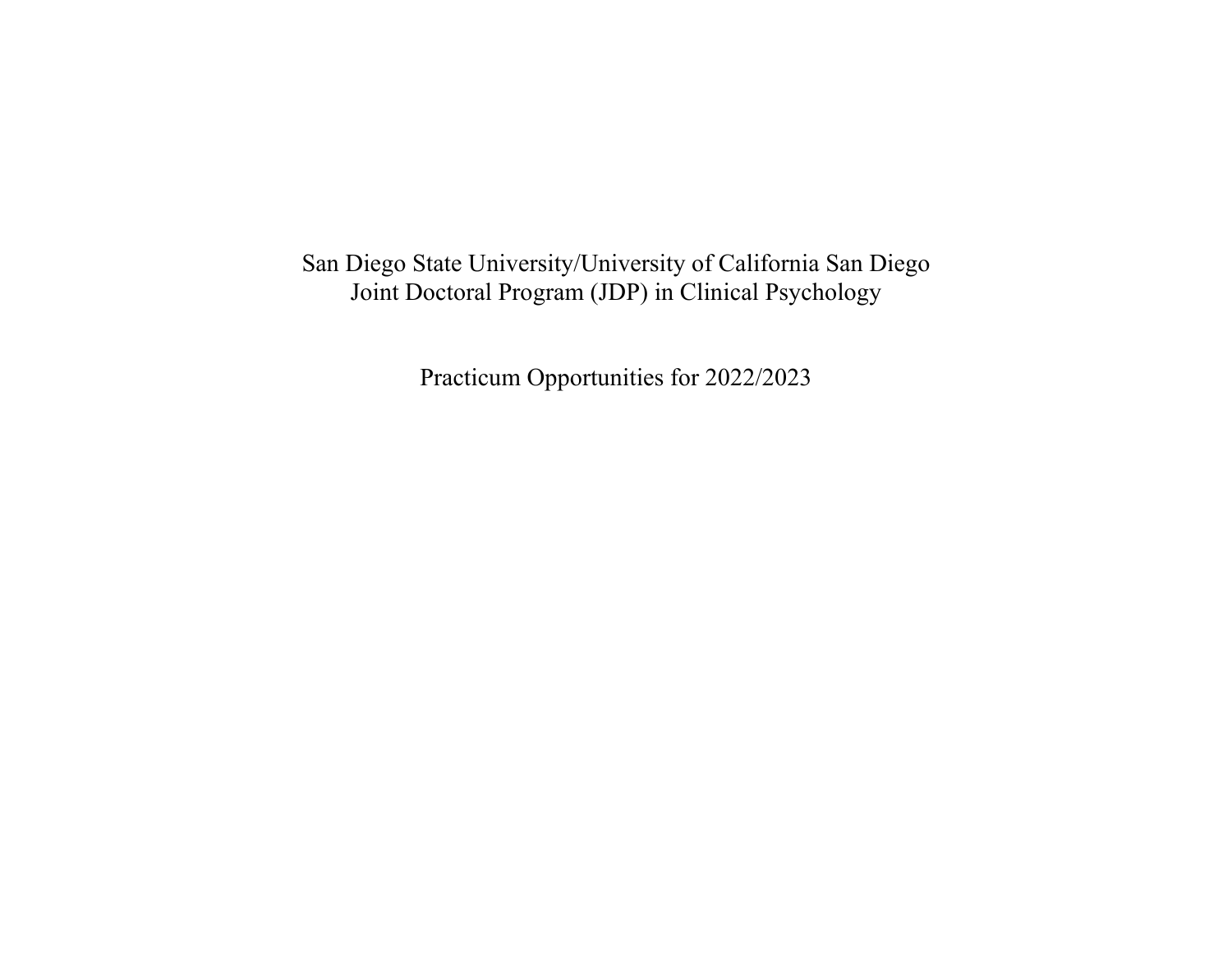| <b>List of Practicum Sites Available for 2022/2023</b> |           |                                                                                                                  |
|--------------------------------------------------------|-----------|------------------------------------------------------------------------------------------------------------------|
| Supervisor(s)                                          |           | <b>Practicum Site</b>                                                                                            |
| Depp/McKenna                                           | VA        | <b>VASDHS Mood Disorders Program</b>                                                                             |
| Jak/Hanson                                             | VA        | VA Cognitive Rehabilitation                                                                                      |
| <b>Bismark</b>                                         | VA        | VASDHS Inpatient Psychology and Neuromodulation                                                                  |
| Ehret/Perivoliotis/ Gallegos-Rodriguez                 | VA        | Center Of Recovery Education (CORE)                                                                              |
| Trim/Cook/Correa                                       | VA        | VA San Diego Addictions- Alcohol and Drug Treatment Program (ADTP) and Dual Diagnosis<br>Recovery Program (DDRP) |
| McGovern/Kangas/ Kassab                                | VA        | VA Kearny Mesa CBOC (BHIP)                                                                                       |
| Munoz/Dwyer                                            | VA        | VA Chula Vista BHIP (General Mental Health)                                                                      |
| Mayes                                                  | <b>VA</b> | VA Hospital Outpatient Gero Clinic                                                                               |
| Rutledge                                               | VA        | VA Weight Control Clinic/Diabetes/Chronic Pain                                                                   |
| Ruberg/Felleman/Wooldridge/Barbir                      | <b>VA</b> | VA Kearny Mesa Outpatient Clinic, Primary Care & Behavioral Medicine Clinic                                      |
| Tarasenko                                              | VA        | <b>ASPIRE Center PTSD RRTP (New!)</b>                                                                            |
| Ortiz/Pearlstein                                       | <b>VA</b> | VA PTSD Clinical Team                                                                                            |
| Wilhite                                                | <b>VA</b> | VA La Jolla SARRTP PTSD Track                                                                                    |
| Cooper                                                 | VA        | VA San Diego Healthcare System - Oceanside Clinic                                                                |
| Bondi/Delano-Wood/Filoteo/Jak                          | VA        | VA Neuropsychological Assessment Unit                                                                            |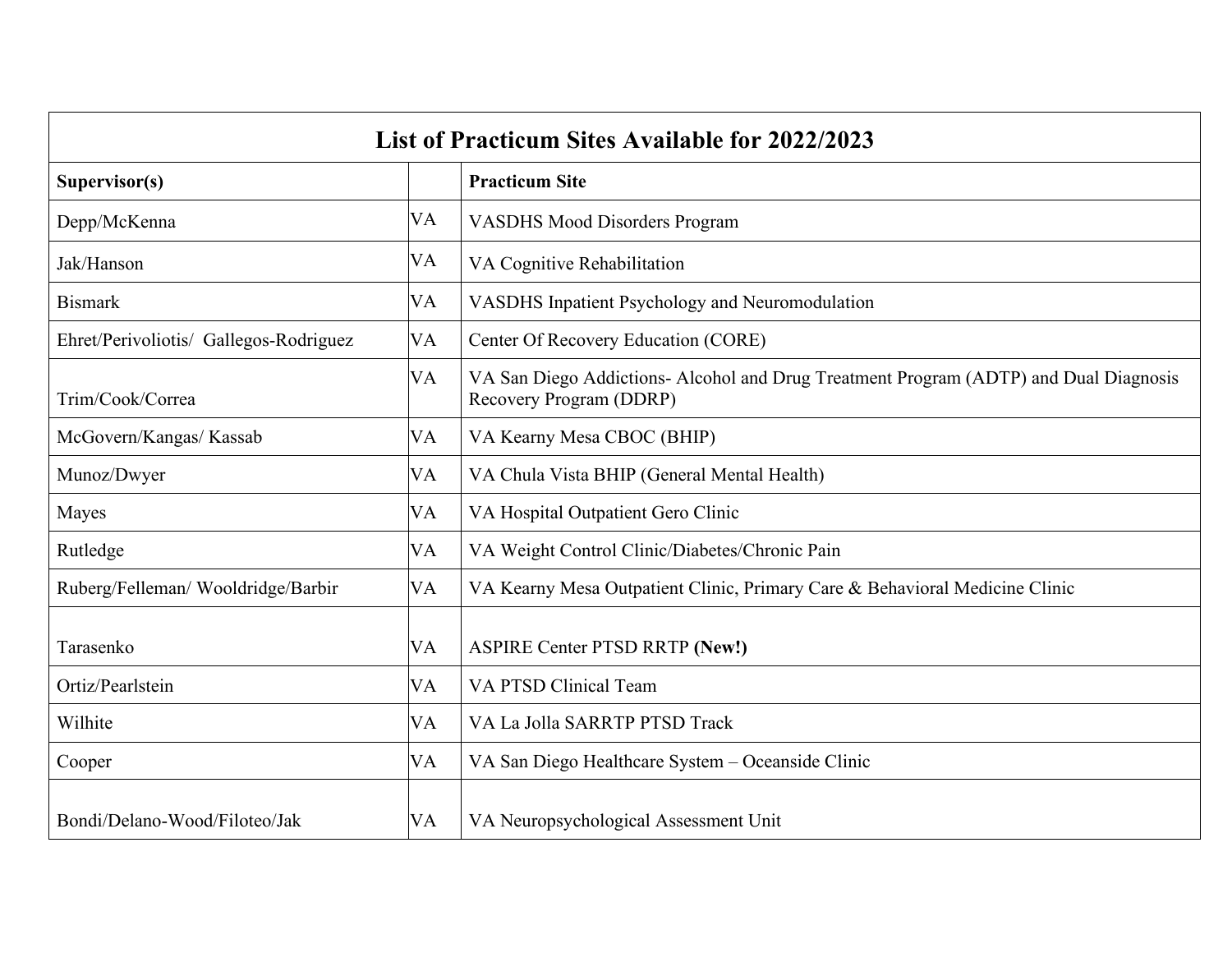| Minassian                                        |             | UCSD UC San Diego Medical Center Hillcrest- UCSD Regional Burn Center                         |
|--------------------------------------------------|-------------|-----------------------------------------------------------------------------------------------|
| Chesher                                          |             | UCSD UCSD Medical Center Hillcrest Psychiatry Consultation Liaison Service (New!)             |
| Malooly                                          |             | UCSD UC San Diego Senior Behavioral Health IOP (New!)                                         |
| McDonald                                         |             | UCSD Neuropsychological Assessment Clinic in Oncology at Moores Cancer Center (Bamboo Clinic) |
| Wierenga/Ramirez/                                |             | UCSD UC San Diego Health Eating Disorders Center Partial Hospital Programs (PHP)              |
| <b>Knatz Peck</b>                                |             | UC San Diego Health Eating Disorders Center Intensive Family Treatment (IFT)                  |
| Twamley                                          |             | UCSD Village Family Health Center                                                             |
| Mirzakhanian                                     |             | <b>UCSD</b> CARE Early Psychosis Treatment                                                    |
| Bangen/Delano-Wood/Banks/<br>Hanson-Bondi/Zlatar |             | UCSD UC San Diego Center for Brain Health and Memory Disorders                                |
| Orff                                             |             | UCSD UCSD Behavioral Sleep Medicine Clinic                                                    |
| Norman/Gooding                                   |             | UCSD UCSD Medical Center – Hillcrest Cognitive Medicine Group                                 |
| Williams / Brookman-Frazee                       | Rady        | Rady Children's Hospital Outpatient Psychiatry Clinic                                         |
| Carr                                             | Rady        | Rady Children's Hospital Autism Discovery Institute                                           |
| Amir                                             | <b>SDSU</b> | Center for Understanding and Treating Anxiety (CUTA)                                          |
| Fishman                                          | <b>SDSU</b> | SDSU Center for Autism and Related Disorders                                                  |
| Chlebowski                                       |             | SDSU SDSU Clinic Child Assessment                                                             |
| Chlebowski                                       |             | SDSU SDSU Clinic Peer Supervision – Therapy and Assessment                                    |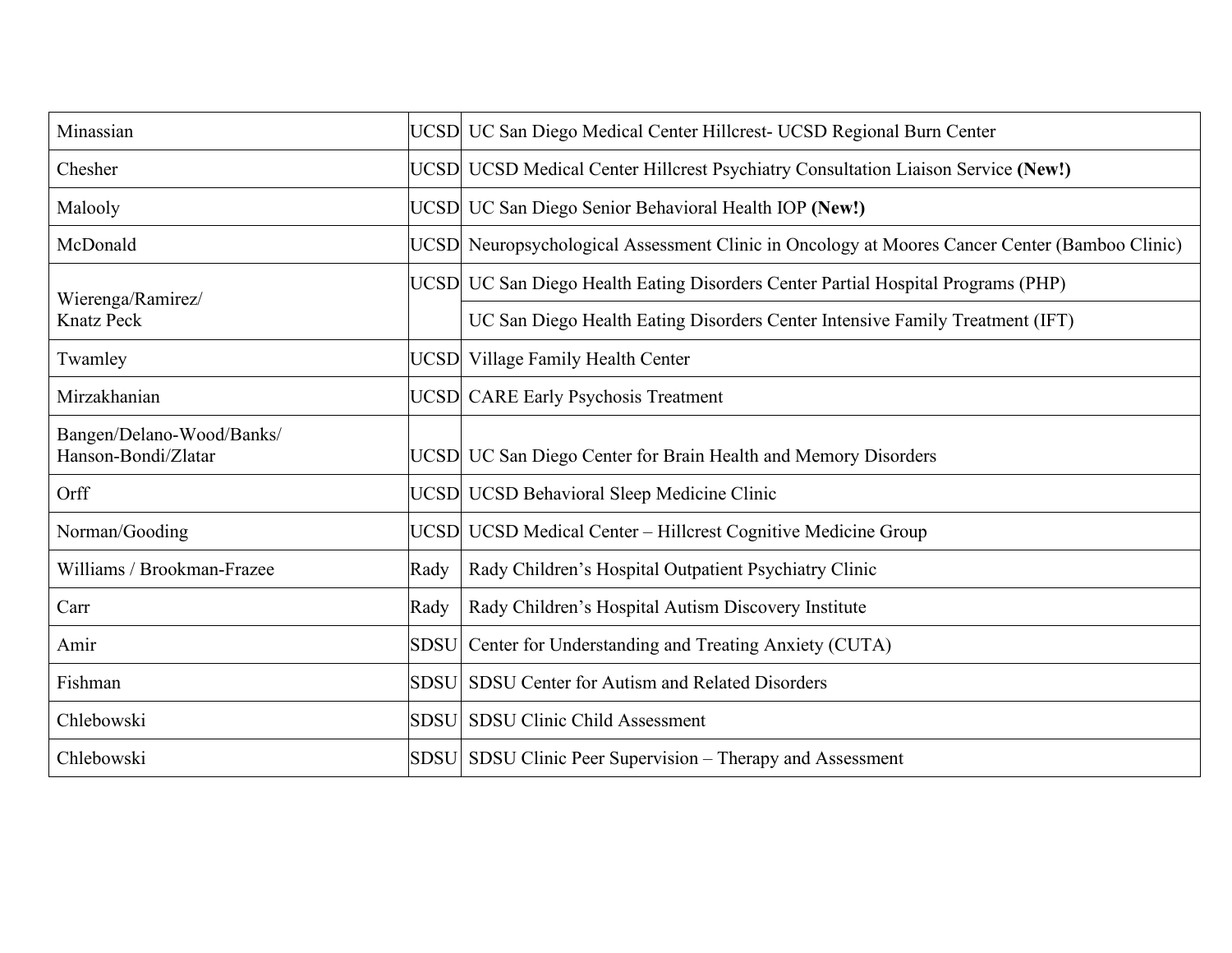| <b>Practicum Sites Not Accepting Student for 2022/2023</b> |                                                                               |  |
|------------------------------------------------------------|-------------------------------------------------------------------------------|--|
| Supervisor(s)                                              | <b>Practicum Site</b>                                                         |  |
| Akshoomoff                                                 | UC San Diego La Jolla Neuropsychological Services                             |  |
| Cardenas                                                   | UC San Diego Moores Cancer Center – Psychiatry and Psychology Services        |  |
| Montoya                                                    | UC San Diego Owen Clinic – HIV Care Clinic                                    |  |
| Jacobson                                                   | VA San Diego Healthcare System - Polytrauma and Inpatient Psychology Services |  |
| Poizner/Williams/Morland/Haller                            | VISN 22 Telemental Health Center                                              |  |
| Wrape                                                      | <b>Family Mental Health</b>                                                   |  |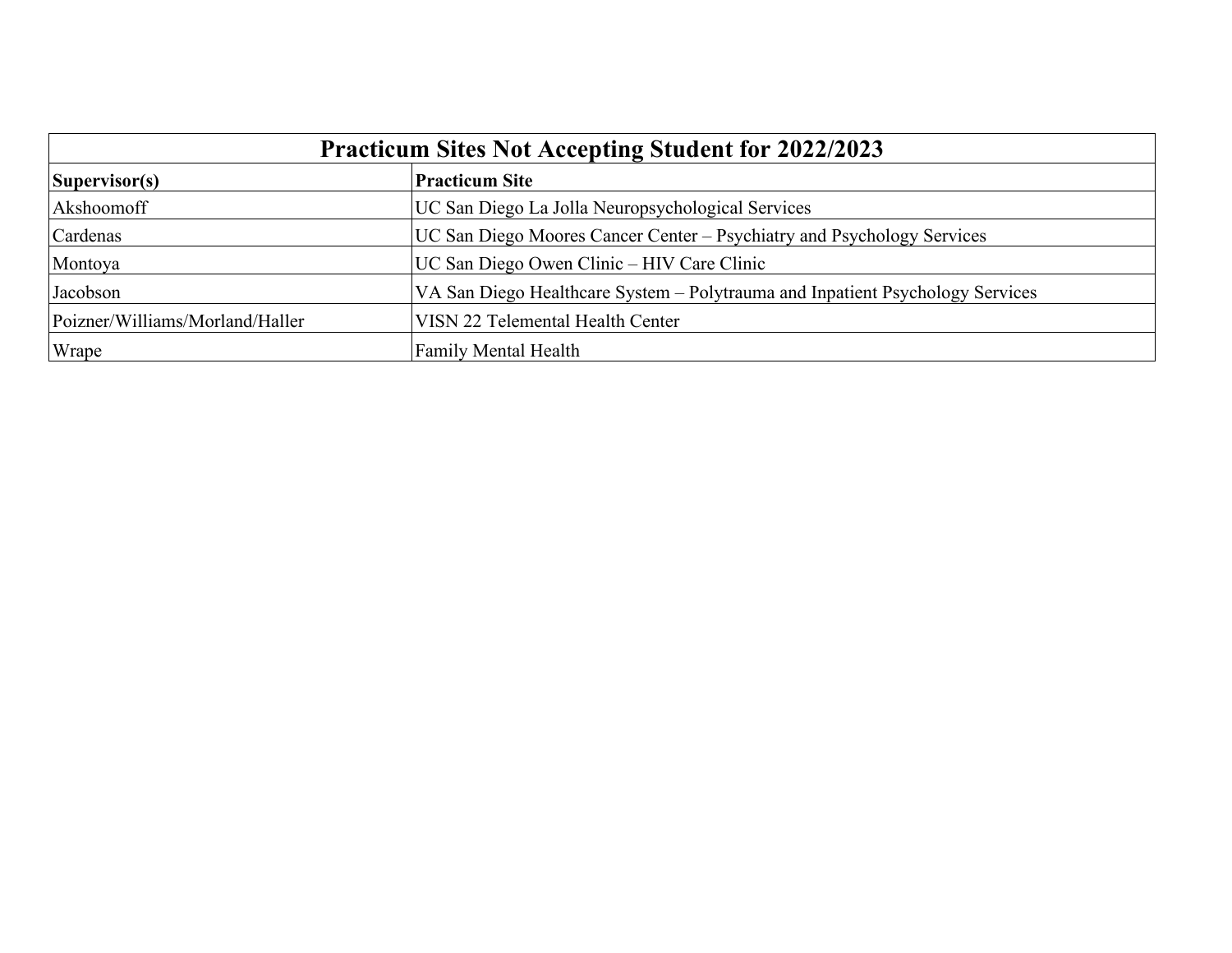### **Practicum Process and Timeline**

- 1. Practicum Overview Zoom Meeting **Friday April 8th at 9am.**
- 2. Students select preferred practicum placements
	- Students entering their  $3<sup>rd</sup>$  year are to rank at least 5 practicum preferences
	- Students entering their  $4<sup>th</sup>$  year and above are to rank at least 2 practicum preferences
	- Students are encouraged to talk with fellow students and practicum supervisors to make the most informed choices.
- 3. **Obtain approval**: before submitting your practicum rankings, **you must receive approval for your rankings from your Guidance Committee Chair(s)**. On the online ranking form, you will be required to document that you have received their approval before ranking sites.
- 4. Submit your rankings using the online form by **Thursday April 14, 2022**.
- 5. Students will be matched with your site at the end of April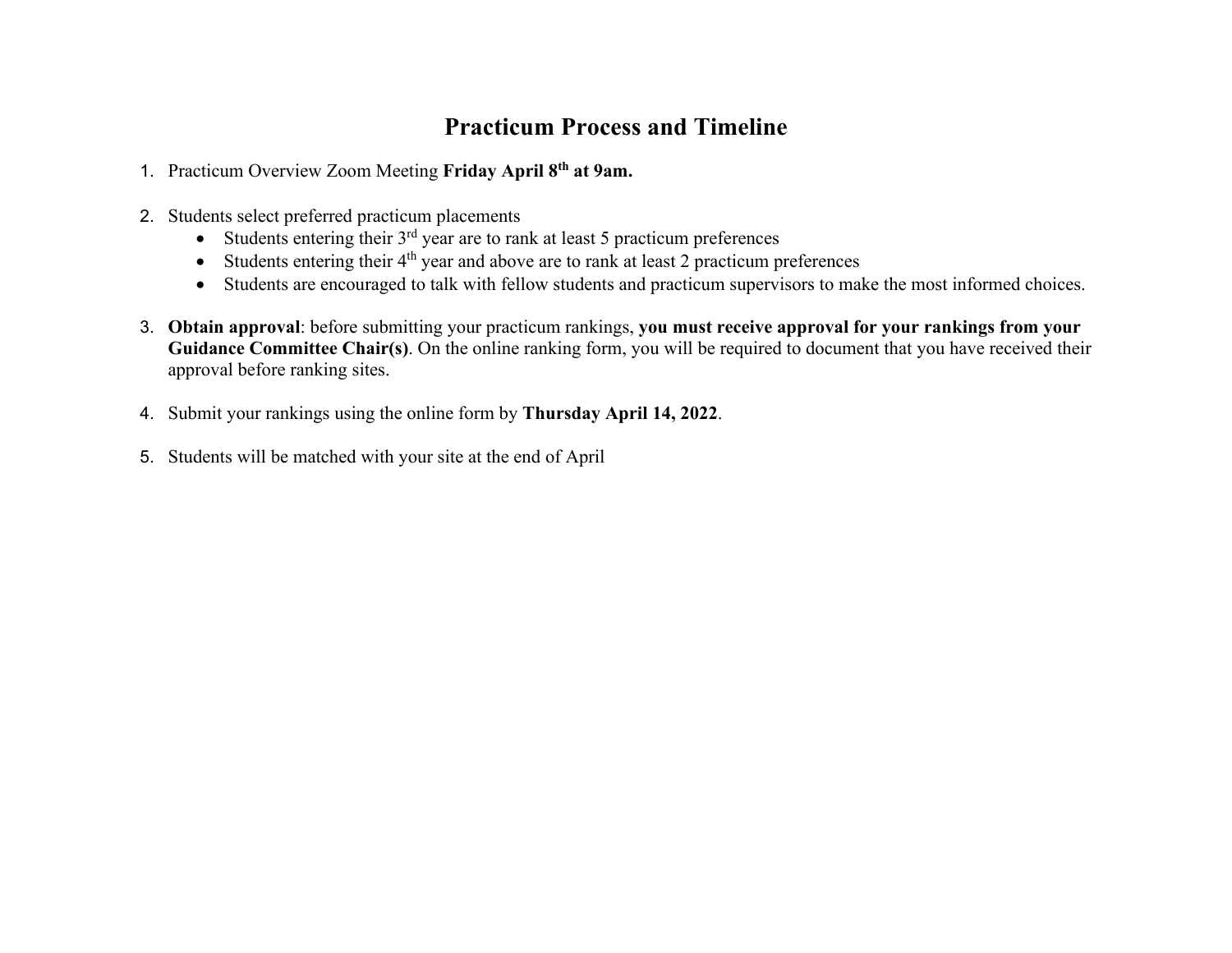| <b>Placement Name:</b>                                                                                                  | VA San Diego Healthcare System Mood Disorders Clinic                                                                                                                                                                                                                                                                                           |
|-------------------------------------------------------------------------------------------------------------------------|------------------------------------------------------------------------------------------------------------------------------------------------------------------------------------------------------------------------------------------------------------------------------------------------------------------------------------------------|
| Supervisor(s):                                                                                                          | Colin Depp, PhD & Benjamin McKenna, PhD                                                                                                                                                                                                                                                                                                        |
| Address(es):                                                                                                            | VASDHS La Jolla                                                                                                                                                                                                                                                                                                                                |
| Phone number(s):                                                                                                        | 858-822-4251                                                                                                                                                                                                                                                                                                                                   |
| Email(s):                                                                                                               | cdepp@health.ucsd.edu                                                                                                                                                                                                                                                                                                                          |
| Type of placement:                                                                                                      | <b>VA Outpatient</b>                                                                                                                                                                                                                                                                                                                           |
| Client type (i.e., general age range of clients,<br>please include racial and ethnic diversity of<br>clients if known): | Veterans with major depression or bipolar disorder who are referred for specialty team-<br>based mental health care. Veterans in this clinic often have psychiatric (e.g., PTSD, anxiety<br>disorders) and medical (e.g., chronic pain) comorbidities.<br>Our clinic services a diverse group of Veterans across age, gender, and ethnicities. |
|                                                                                                                         |                                                                                                                                                                                                                                                                                                                                                |
| Description of clinical & training experiences<br>available for students:                                               | Group and individual therapy employing ACT, DBT, and CBT opportunities are available,<br>along with additional training if interested in CBT for insomnia, brief family psychoeducation,<br>and/or suicide prevention intervention with related opportunities for additional didactics<br>and supervision.                                     |
|                                                                                                                         | Supervision: In addition to weekly supervision by our faculty, trainees learn by co-leading<br>groups alongside interns and post-doctoral fellows                                                                                                                                                                                              |
|                                                                                                                         | Consultation: Interdisciplinary peer teaching through an interactive weekly team meeting.                                                                                                                                                                                                                                                      |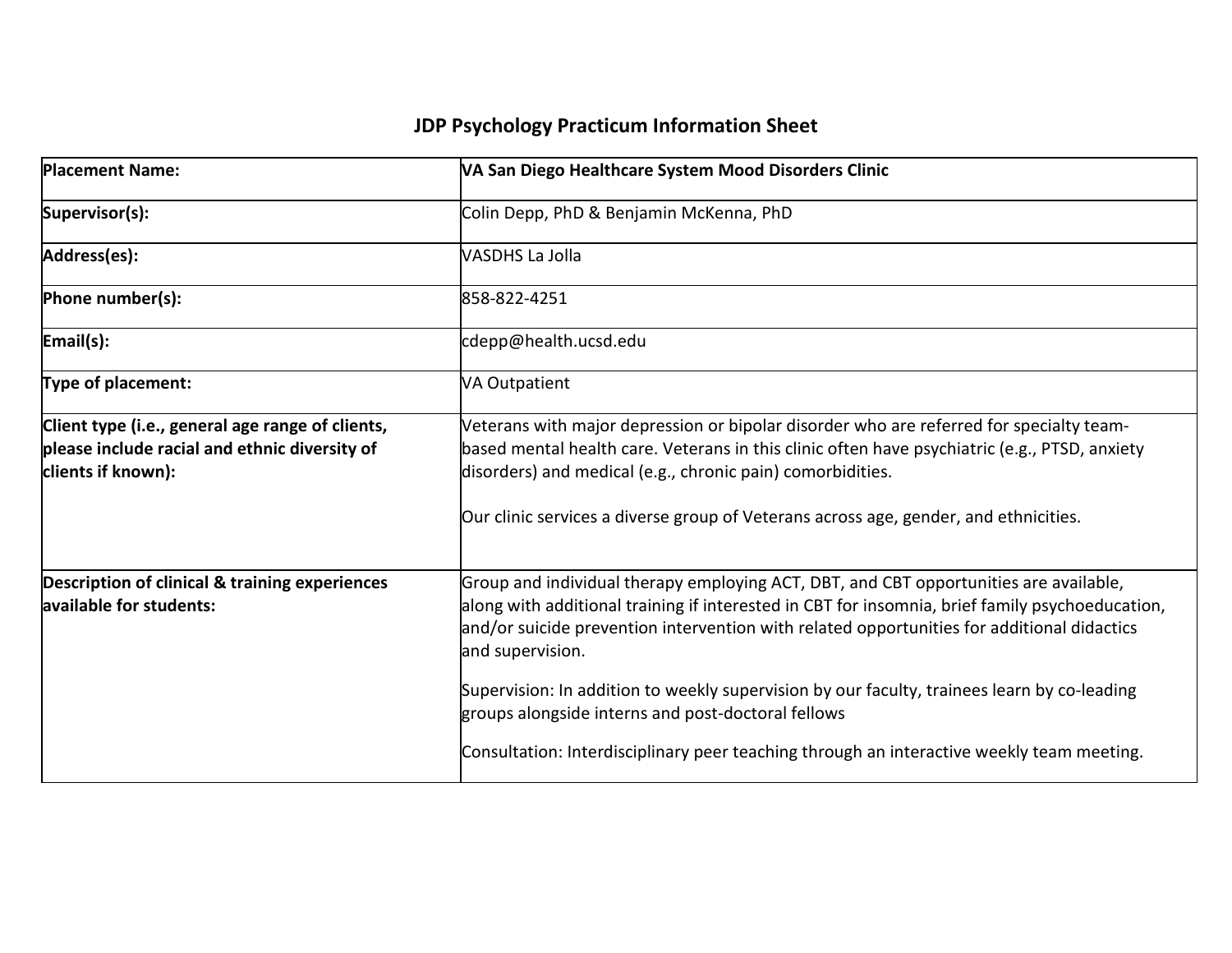| Opportunities for students to provide clinical<br>services in languages other than English:<br>If yes, please indicate language: | Not at this time.                                                                                                                                                                                                                                                                                                                                                       |
|----------------------------------------------------------------------------------------------------------------------------------|-------------------------------------------------------------------------------------------------------------------------------------------------------------------------------------------------------------------------------------------------------------------------------------------------------------------------------------------------------------------------|
| <b>Clinical Supervision (please describe the</b><br>supervision that will be provided to the JDP<br>student)                     | Students have one primary supervisor and will interact regularly with the other supervisor,<br>interns, & psychiatry residents, social workers, nursing, and postdocs through group<br>supervision, team meetings, and co-therapy. Training issues related to inclusion, diversity,<br>equity, and access are a focus of the supervision experiences in these contexts. |
| Supervision or training in issues of inclusion,<br>diversity, equity, and access:                                                |                                                                                                                                                                                                                                                                                                                                                                         |
| Number of students                                                                                                               |                                                                                                                                                                                                                                                                                                                                                                         |
| Student experience necessary:                                                                                                    | This practicum is open to 3rd year (or later) students.                                                                                                                                                                                                                                                                                                                 |
| Time commitment:                                                                                                                 | 10 hours/week                                                                                                                                                                                                                                                                                                                                                           |
| Practicum length:                                                                                                                | Full Year                                                                                                                                                                                                                                                                                                                                                               |
| <b>Start date:</b>                                                                                                               | 7/1/2022                                                                                                                                                                                                                                                                                                                                                                |
| Limiting factors, if applicable:                                                                                                 | Team meetings and didactics are Monday 1:00-2:30 and are mandatory. Other hours are<br>flexible, and we will work with students to develop an individualized plan to enable desired<br>experiences                                                                                                                                                                      |
| Other issues, if applicable:                                                                                                     |                                                                                                                                                                                                                                                                                                                                                                         |
| Date description revised:                                                                                                        | 3/14/22                                                                                                                                                                                                                                                                                                                                                                 |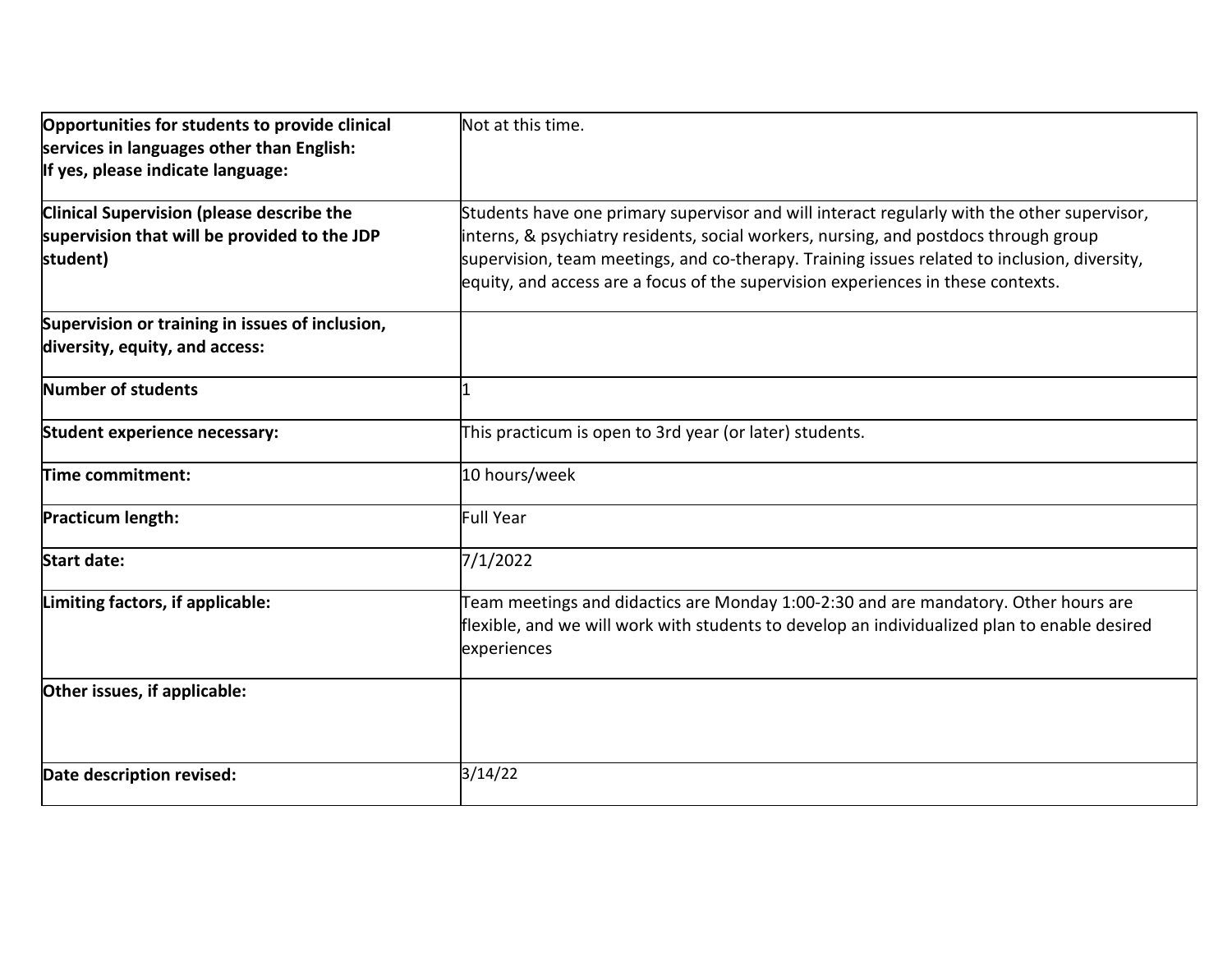| <b>Placement Name:</b>                                                                                                           | VA San Diego Healthcare System La Jolla - Brain Injury / Cognitive Rehabilitation Clinic                                                                                                                                                                                                                                                                                                                                                                                                             |
|----------------------------------------------------------------------------------------------------------------------------------|------------------------------------------------------------------------------------------------------------------------------------------------------------------------------------------------------------------------------------------------------------------------------------------------------------------------------------------------------------------------------------------------------------------------------------------------------------------------------------------------------|
| Supervisor(s):                                                                                                                   | Amy Jak, Ph.D./Karen Hanson, Ph.D.                                                                                                                                                                                                                                                                                                                                                                                                                                                                   |
| Address(es):                                                                                                                     | Psychology Service 116B, V.A.San Diego Healthcare System, 3350 La Jolla Village Drive, San<br>Diego CA. 92161                                                                                                                                                                                                                                                                                                                                                                                        |
| Phone number(s):                                                                                                                 | 858-642-3742                                                                                                                                                                                                                                                                                                                                                                                                                                                                                         |
| Email(s):                                                                                                                        | ajak@ucsd.edu; klhanson@ucsd.edu                                                                                                                                                                                                                                                                                                                                                                                                                                                                     |
| <b>Type of placement:</b>                                                                                                        | <b>VA Outpatient</b>                                                                                                                                                                                                                                                                                                                                                                                                                                                                                 |
| Client type (i.e., general age range of clients,<br>please include racial and ethnic diversity of<br>clients if known):          | Predominantly OEF/OIF veterans with history of mild to moderate TBI, or other acquired<br>brain injury (e.g., stroke, anoxia), and comorbid PTSD and/or depression; some opportunities<br>for cog rehab with other populations (e.g., neurological, aging, etc.)                                                                                                                                                                                                                                     |
| Description of clinical & training experiences<br>available for students:                                                        | Delivering compensatory cognitive rehabilitation (CogSMART; including psychoeducation<br>and strategies for prospective memory, attention, learning/memory, and problem-<br>solving/cognitive flexibility) to Veterans. Teaching Veterans Skills for Academic Success (SAS)<br>is a secondary service we offer for Veterans returning to college. Experience conducting<br>neuropsychological evaluations/report writing/providing feedback is also available for $5th$<br>year neuropsych trainees. |
| Opportunities for students to provide clinical<br>services in languages other than English:<br>If yes, please indicate language: | No                                                                                                                                                                                                                                                                                                                                                                                                                                                                                                   |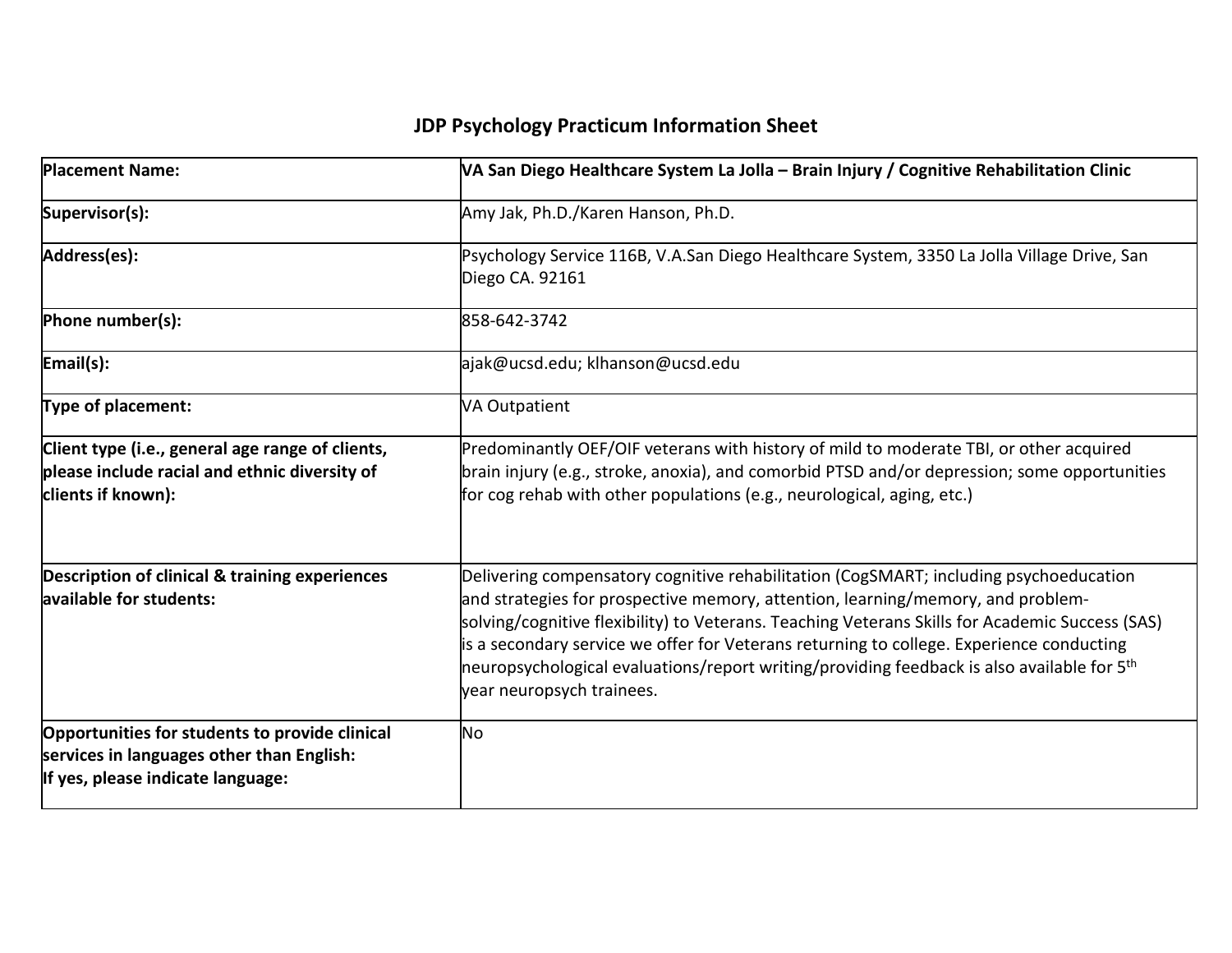| Clinical Supervision (please describe the<br>supervision that will be provided to the JDP<br>student) | We aim consider IDEA factors with every patient we see, such as discussion of frameworks<br>like the ADDRESSING Framework by Dr. Pamela Hays, the ECLECTIC framework by Dr. Daryl<br>Fujii, and use of the DSM-5 Cultural Formulation Interview, as well as consideration of<br>appropriate tests and norms or the limitations of the materials used. Trainees are also<br>invited to attend the weekly Clinical Neuropsychology Seminar (CNS), in which every talk<br>addresses aspects of IDEA and approximately one talk per month has a direct focus on<br>diversity (CNS Diversity Series). |
|-------------------------------------------------------------------------------------------------------|--------------------------------------------------------------------------------------------------------------------------------------------------------------------------------------------------------------------------------------------------------------------------------------------------------------------------------------------------------------------------------------------------------------------------------------------------------------------------------------------------------------------------------------------------------------------------------------------------|
| Supervision or training in issues of inclusion,<br>diversity, equity, and access:                     |                                                                                                                                                                                                                                                                                                                                                                                                                                                                                                                                                                                                  |
|                                                                                                       |                                                                                                                                                                                                                                                                                                                                                                                                                                                                                                                                                                                                  |
| Number of students                                                                                    |                                                                                                                                                                                                                                                                                                                                                                                                                                                                                                                                                                                                  |
| Student experience necessary:                                                                         | Neuropsych track 3 <sup>rd</sup> year or higher for delivering CogSMART or SAS. Prior<br>neuropsychological experience is required to do testing in this clinic (e.g., completion of the<br>4th year VA Neuropsychological Assessment Unit practicum, or a related neuropsychology<br>practicum).                                                                                                                                                                                                                                                                                                |
| Time commitment:                                                                                      | 10 hours per week preferred, part-time will be considered                                                                                                                                                                                                                                                                                                                                                                                                                                                                                                                                        |
| Practicum length:                                                                                     | <b>Full Year</b>                                                                                                                                                                                                                                                                                                                                                                                                                                                                                                                                                                                 |
| <b>Start date:</b>                                                                                    | 07/01/2022                                                                                                                                                                                                                                                                                                                                                                                                                                                                                                                                                                                       |
| Limiting factors, if applicable:                                                                      | Group supervision is Mondays at 2pm but may be adjusted if needed.                                                                                                                                                                                                                                                                                                                                                                                                                                                                                                                               |
| Other issues, if applicable:                                                                          | We are primarily seeing patients in person but continue to offer telehealth for our patients<br>as appropriate.                                                                                                                                                                                                                                                                                                                                                                                                                                                                                  |
| Date description revised:                                                                             | 3/9/22                                                                                                                                                                                                                                                                                                                                                                                                                                                                                                                                                                                           |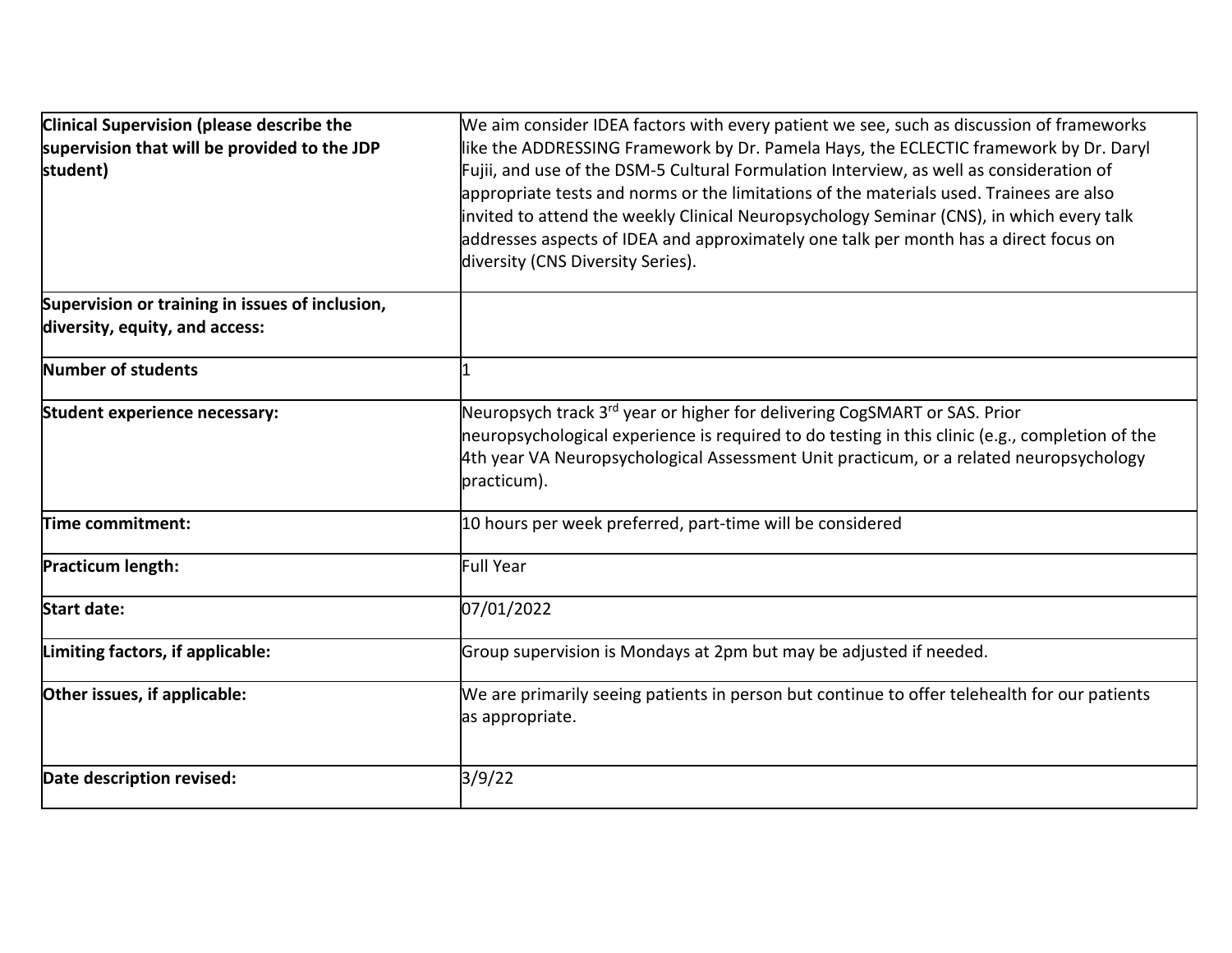| <b>Placement Name</b>                                                                                                            | VA San Diego Healthcare System - Inpatient Psychology Services                                                                                                                                                                                                                                                                                                                                                                                                                                                                                                                                                                                                                                                                                                                                                                                                                                                                                                                                                                                                                              |
|----------------------------------------------------------------------------------------------------------------------------------|---------------------------------------------------------------------------------------------------------------------------------------------------------------------------------------------------------------------------------------------------------------------------------------------------------------------------------------------------------------------------------------------------------------------------------------------------------------------------------------------------------------------------------------------------------------------------------------------------------------------------------------------------------------------------------------------------------------------------------------------------------------------------------------------------------------------------------------------------------------------------------------------------------------------------------------------------------------------------------------------------------------------------------------------------------------------------------------------|
| <b>Supervisor</b>                                                                                                                | Andrew W. Bismark, PhD                                                                                                                                                                                                                                                                                                                                                                                                                                                                                                                                                                                                                                                                                                                                                                                                                                                                                                                                                                                                                                                                      |
| <b>Address</b>                                                                                                                   | Veterans Affairs Medical Center - La Jolla                                                                                                                                                                                                                                                                                                                                                                                                                                                                                                                                                                                                                                                                                                                                                                                                                                                                                                                                                                                                                                                  |
| Phone                                                                                                                            | (858) 245-5825                                                                                                                                                                                                                                                                                                                                                                                                                                                                                                                                                                                                                                                                                                                                                                                                                                                                                                                                                                                                                                                                              |
| Email                                                                                                                            | andrew.bismark@va.gov OR abismark@health.ucsd.edu                                                                                                                                                                                                                                                                                                                                                                                                                                                                                                                                                                                                                                                                                                                                                                                                                                                                                                                                                                                                                                           |
| Type of placement                                                                                                                | VA inpatient Psychiatry service (brief therapy & assessment/cognitive screens) and/or VA transitional outpatient<br>psychology service (brief therapy)                                                                                                                                                                                                                                                                                                                                                                                                                                                                                                                                                                                                                                                                                                                                                                                                                                                                                                                                      |
| Client type (i.e.,<br>general age range of<br>clients, please include<br>racial and ethnic<br>diversity of clients if<br>known): | $ 1\rangle$ Inpatient veterans hospitalized with acute psychiatric illnesses (mostly psychosis, PTSD, Bipolar, Addiction,<br>Depression, Personality Disorders, co-morbidities) needing psychological intervention and/or assessment.<br>[2] Outpatient veterans (all ages) who are transitioning from acute inpatient to outpatient mental health services.<br>Individuals frequently present with co-morbid psychiatric concerns (substance use, adjustment/ mood disorders, PTSD,<br>Bipolar, Personality disorders, Severe Mental Health conditions).                                                                                                                                                                                                                                                                                                                                                                                                                                                                                                                                   |
| <b>Description of clinical</b><br>& training<br>experiences available<br>for students:                                           | $ 1\rangle$ Short-Term individual and group therapy utilizing evidence based practice with particular emphasis on CBT, ACT, MI,<br>DBT, and behavioral intervention models for treatment (re)engagement, skill building, psychiatric stabilization, and<br>functional improvement for transition back into community.<br>2) Psychological Assessment and brief cognitive screening to assist with differential diagnosis, treatment planning, and<br>to identify whether functional deficits reflect mood, personality and/or cognitive etiologies.<br>3) Program evaluation and development of ongoing inpatient group therapy with emphasis on evidence based practice<br>interventions.<br>4) Experience interacting and consulting with interdisciplinary teams.<br>5) Experience with individual and group supervision models (as applicable) as well as horizontal and vertical supervision<br>opportunities. Primary emphasis is on individualized supervision.<br>$ 6 $ Potential experience with research investigating predictors of treatment engagement and rehospitalization.* |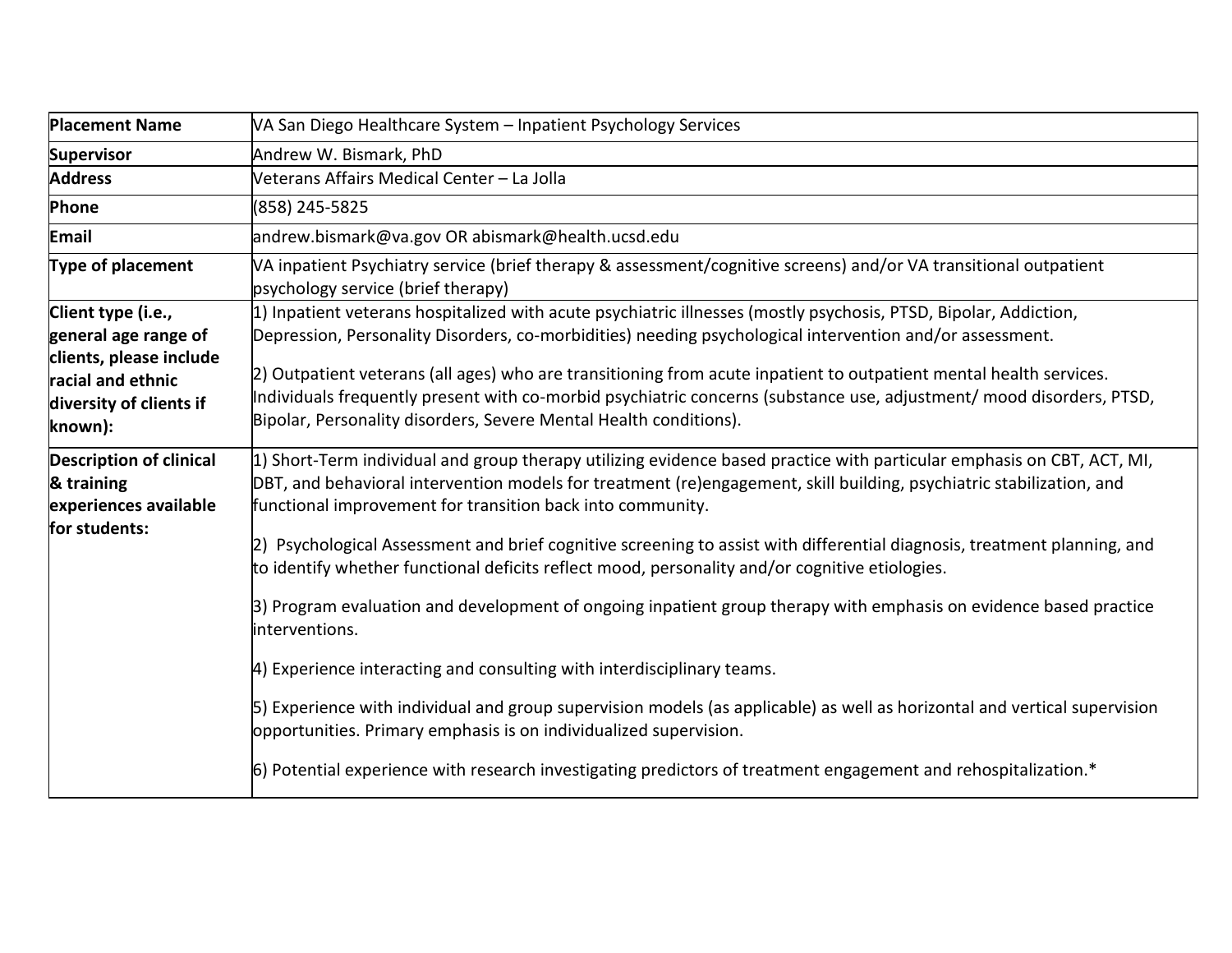|                            | 7) Potential experience for providing group and individual psychotherapy for individuals undergoing neuromodulation<br>sessions (e.g. TMS, Ketamine).*                                                                                                                                                                                                                                                                                                                                                                                                                                |
|----------------------------|---------------------------------------------------------------------------------------------------------------------------------------------------------------------------------------------------------------------------------------------------------------------------------------------------------------------------------------------------------------------------------------------------------------------------------------------------------------------------------------------------------------------------------------------------------------------------------------|
|                            | Training goals: a) gain assessment experience in diagnostic interviewing, brief assessment screening/interviewing,<br>selecting individual assessment measures, interpretation of assessment results/inventories and completing integrated<br>reports based on clinical and actuarial assessments b) gain experience in brief individual and group interventions and<br>skill building techniques with acutely ill and high comorbid populations c) communicating assessment/treatment results<br>and recommendations via interdisciplinary presentation and written treatment plans. |
|                            | determined by schedule, student training and experience                                                                                                                                                                                                                                                                                                                                                                                                                                                                                                                               |
| Number Of Students         | imited to one practicum student per year (1 day/week) to maximize training, supervision and clinical hours.                                                                                                                                                                                                                                                                                                                                                                                                                                                                           |
| <b>Student experience</b>  | Completed graduate assessment training and at least one year of therapy practicum experience, and general psych                                                                                                                                                                                                                                                                                                                                                                                                                                                                       |
| Necessary                  | assessment experience.                                                                                                                                                                                                                                                                                                                                                                                                                                                                                                                                                                |
| <b>Time Commitment</b>     | Approx. $7 - 8$ hours.                                                                                                                                                                                                                                                                                                                                                                                                                                                                                                                                                                |
| <b>Practicum Length</b>    | Full Year 46-48 week commitment is the goal. Schedule can accommodate interviewing/internship start dates.                                                                                                                                                                                                                                                                                                                                                                                                                                                                            |
| <b>Start Date</b>          | 07/01/2022                                                                                                                                                                                                                                                                                                                                                                                                                                                                                                                                                                            |
| <b>Limiting Factors</b>    | None                                                                                                                                                                                                                                                                                                                                                                                                                                                                                                                                                                                  |
| <b>Other Issues</b>        |                                                                                                                                                                                                                                                                                                                                                                                                                                                                                                                                                                                       |
| <b>Description Revised</b> | 03/15/2022                                                                                                                                                                                                                                                                                                                                                                                                                                                                                                                                                                            |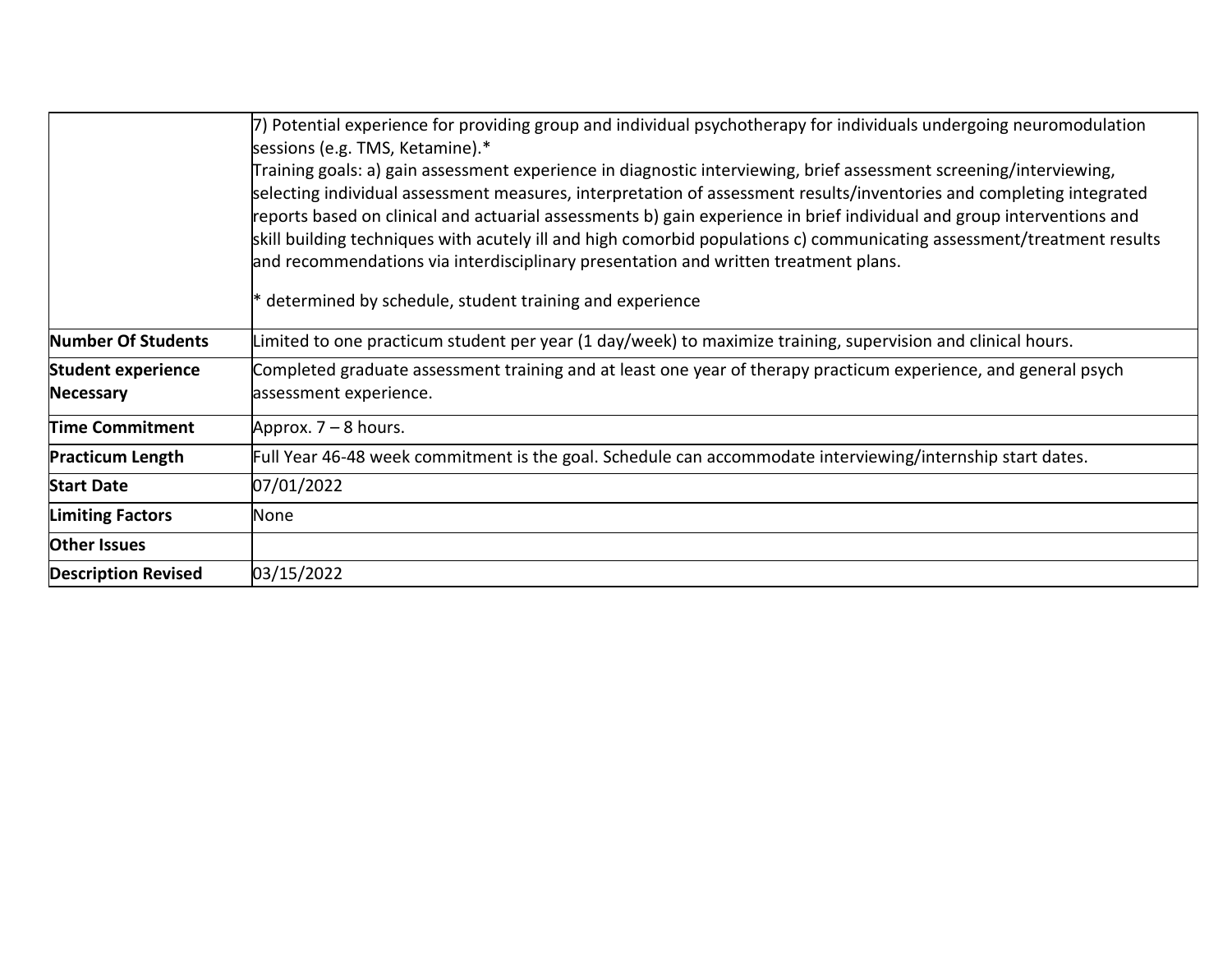| <b>Placement Name:</b>                                                                                                           | VA San Diego Healthcare System - Center of Recovery Education (CORE)                                                                                                                                                                                                                                                                                                                                                                                                                                                                                                                                                                                                                                                                                       |
|----------------------------------------------------------------------------------------------------------------------------------|------------------------------------------------------------------------------------------------------------------------------------------------------------------------------------------------------------------------------------------------------------------------------------------------------------------------------------------------------------------------------------------------------------------------------------------------------------------------------------------------------------------------------------------------------------------------------------------------------------------------------------------------------------------------------------------------------------------------------------------------------------|
| Supervisor(s):                                                                                                                   | Dimitri Perivoliotis, Ph.D. & Blaire Ehret, Ph.D.                                                                                                                                                                                                                                                                                                                                                                                                                                                                                                                                                                                                                                                                                                          |
| Address(es):                                                                                                                     | 8989 Rio San Diego Drive, Ste. 350, San Diego, CA 92116                                                                                                                                                                                                                                                                                                                                                                                                                                                                                                                                                                                                                                                                                                    |
| Phone number(s):                                                                                                                 | Dr. Perivoliotis (619) 228-8028; Dr. Ehret (619) 228-8080                                                                                                                                                                                                                                                                                                                                                                                                                                                                                                                                                                                                                                                                                                  |
| Email(s):                                                                                                                        | dperivoliotis@health.ucsd.edu; Blaire.Ehret@va.gov                                                                                                                                                                                                                                                                                                                                                                                                                                                                                                                                                                                                                                                                                                         |
| Type of placement:                                                                                                               | VA outpatient specialty/community-based clinic/inpatient rotation                                                                                                                                                                                                                                                                                                                                                                                                                                                                                                                                                                                                                                                                                          |
| Client type (i.e., general age range of clients,<br>please include racial and ethnic diversity of<br>clients if known):          | Adults with psychotic disorders, male and female and diverse backgrounds; LGBTQ. Primarily<br>Veterans but non-Veterans through treatment research protocols.                                                                                                                                                                                                                                                                                                                                                                                                                                                                                                                                                                                              |
| <b>Description of clinical &amp; training experiences</b><br>available for students:                                             | Group and individual psychosocial rehabilitation services including evidence-based practices<br>for Veterans diagnosed with psychotic disorders (CBT, SST, IMR, Dual-Diagnosis, community<br>integration groups); intake evaluations; family interventions; possibly manualized<br>interventions in randomized psychotherapy clinical trials. All in the context of a Recovery<br>Model in an interdisciplinary setting. Students will also obtain experience providing services<br>to Veterans on an acute psychiatric inpatient unit. If COVID-19 precautions are still in effect,<br>practicum students will be able to provide telehealth services with supervisor present.<br>Psychodiagnostic assessment opportunities may be available to students. |
| Opportunities for students to provide clinical<br>services in languages other than English:<br>If yes, please indicate language: | No                                                                                                                                                                                                                                                                                                                                                                                                                                                                                                                                                                                                                                                                                                                                                         |
| <b>Clinical Supervision (please describe the</b><br>supervision that will be provided to the JDP<br>student)                     |                                                                                                                                                                                                                                                                                                                                                                                                                                                                                                                                                                                                                                                                                                                                                            |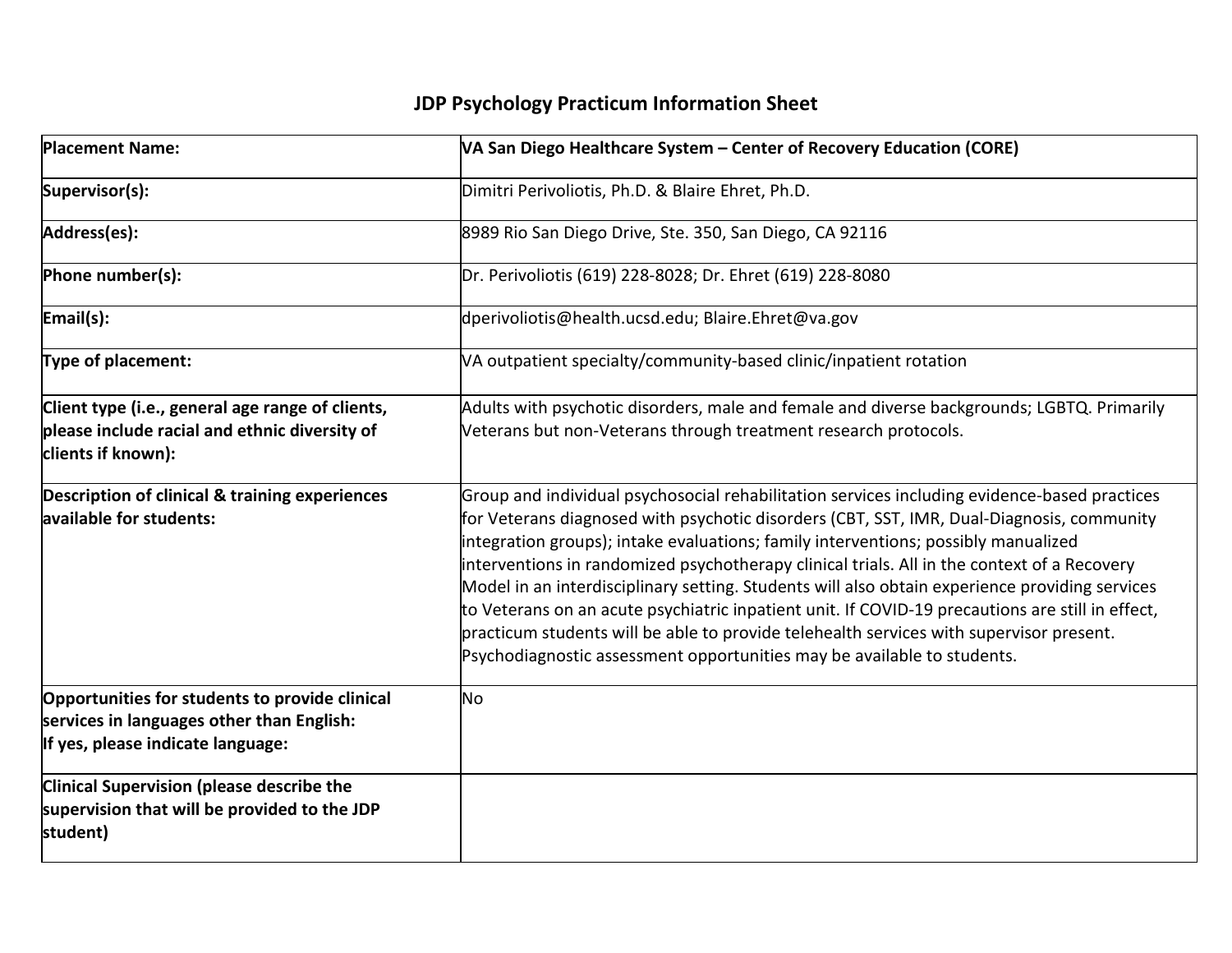| Supervision or training in issues of inclusion, | CORE integrates cultural and diversity issues related to inclusion, equity, and access into     |
|-------------------------------------------------|-------------------------------------------------------------------------------------------------|
| diversity, equity, and access:                  | daily clinical operations, as well as supervision and clinic education and training. The        |
|                                                 | Recovery Model is a foundation for the CORE program, which assumes all people regardless        |
|                                                 | of mental health diagnosis can live full, meaningful lives. CORE provides comprehensive         |
|                                                 | needs assessments to all Veterans, which include understanding their cultural identities,       |
|                                                 | spirutal needs, and assistive technology needs. In addition, each case is supervised with       |
|                                                 | consideration to all aspects of theVeteran's, trainee's, and supervisors's identify factors and |
|                                                 | the interactions of those are considered in understanding, interpreting, and providing          |
|                                                 | treatment recommendations. Trainees will be invited to partake in CORE's Cultural Diversity     |
|                                                 | Club, which meets several times through the year, as well as hosts various events and           |
|                                                 | journal clubs focused on diversity topics. Finally, in our weekly Team meetings, we have a      |
|                                                 | specific section for any issues related to diversity, equity, and inclusion to be discussed.    |
|                                                 |                                                                                                 |
| Number of students                              | $1 - 2$                                                                                         |
| Student experience necessary:                   | Basic assessment and intervention skills, ideally with experience in CBT                        |
| Time commitment:                                | 10 hours maximum per week (flexible, but typical = 1 hr individual supervision; 2 hrs group     |
|                                                 | supervision and seminar; 2-4 hrs group therapy; 2-4 hrs individual therapy; 2 hrs               |
|                                                 | intake/assessment per week)                                                                     |
|                                                 |                                                                                                 |
| Practicum length:                               | Either July 1, 2022-June 30, 2023 or September 1, 2022 - August 30, 2023                        |
| <b>Start date:</b>                              | Flexible, either July 1 or September 1                                                          |
| Limiting factors, if applicable:                | Must be present for CORE team meeting and seminar on Tuesdays 11:00am – 1:45pm; other           |
|                                                 | service delivery times are flexible.                                                            |
|                                                 |                                                                                                 |
| Other issues, if applicable:                    |                                                                                                 |
| Date description revised:                       | 3/15/2022                                                                                       |
|                                                 |                                                                                                 |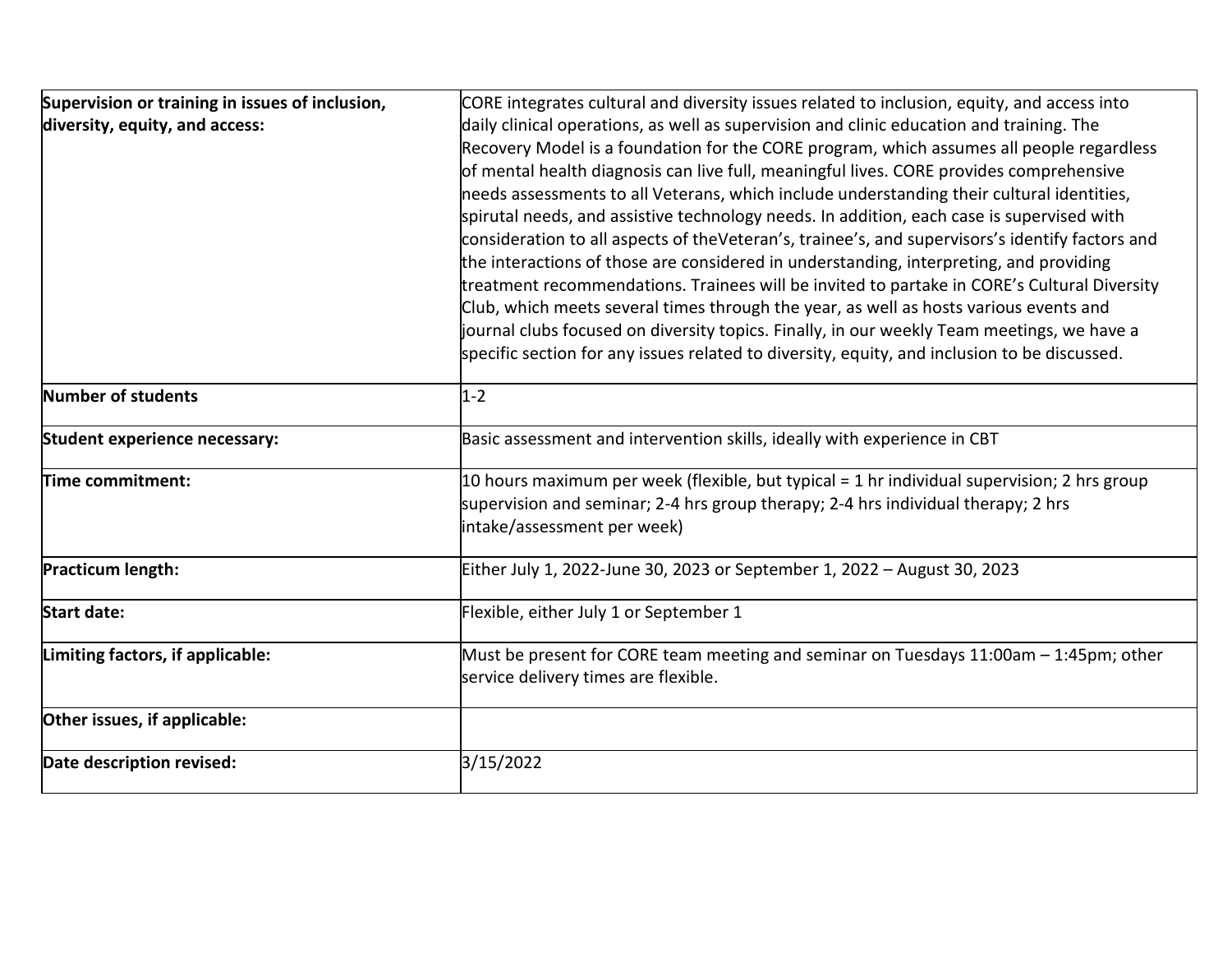| <b>Placement Name:</b>                                                                                                  | <b>VA Addictions Outpatient Services</b><br>Alcohol Drug Treatment Program (ADTP) & Dual Diagnosis Recovery Program (DDRP) - 2 <sup>nd</sup><br>floor, La Jolla V.A. Medical Center                                                                                                                                                                                                                                                                                                                                                                                                                                                                                                                                                                                                                                                                                                                                                                 |
|-------------------------------------------------------------------------------------------------------------------------|-----------------------------------------------------------------------------------------------------------------------------------------------------------------------------------------------------------------------------------------------------------------------------------------------------------------------------------------------------------------------------------------------------------------------------------------------------------------------------------------------------------------------------------------------------------------------------------------------------------------------------------------------------------------------------------------------------------------------------------------------------------------------------------------------------------------------------------------------------------------------------------------------------------------------------------------------------|
| Supervisor(s):                                                                                                          | Travis Cook, Ph.D.; John Correa, Ph.D.; Ryan Trim, Ph.D.                                                                                                                                                                                                                                                                                                                                                                                                                                                                                                                                                                                                                                                                                                                                                                                                                                                                                            |
| Address(es):                                                                                                            | Psychology Service 116B, V.A. San Diego Healthcare System, 3350 La Jolla Village Drive, San<br>Diego, CA 92161                                                                                                                                                                                                                                                                                                                                                                                                                                                                                                                                                                                                                                                                                                                                                                                                                                      |
| Phone number(s):                                                                                                        | 858-642-3715                                                                                                                                                                                                                                                                                                                                                                                                                                                                                                                                                                                                                                                                                                                                                                                                                                                                                                                                        |
| Email(s):                                                                                                               | Travis.Cook@va.gov; John.Correa@va.gov; Ryan.Trim@va.gov                                                                                                                                                                                                                                                                                                                                                                                                                                                                                                                                                                                                                                                                                                                                                                                                                                                                                            |
| Type of placement:                                                                                                      | V.A. Hospital (Outpatient)                                                                                                                                                                                                                                                                                                                                                                                                                                                                                                                                                                                                                                                                                                                                                                                                                                                                                                                          |
| Client type (i.e., general age range of clients,<br>please include racial and ethnic diversity of<br>clients if known): | Primarily male veterans aged 20-75 with substance use disorders (SUDs). Many veterans<br>(especially those in DDRP) have co-morbid DSM-5 diagnoses such as PTSD, depression, and<br>anxiety. The patient population maintains good racial/ethnic diversity, with many veterans<br>participating in treatment identifying as black/African-American, Hispanic/Latino, Asian,<br>Pacific Islander, etc.                                                                                                                                                                                                                                                                                                                                                                                                                                                                                                                                               |
| <b>Description of clinical &amp; training experiences</b><br>available for students:                                    | Trainees will have the opportunity to create a unique training plan incorporating training and<br>clinical activities across both ADTP and DDRP. The training plan can be adjusted over the<br>course of the year as needed. Trainees and supervisors will jointly collaborate on the initial<br>training plan/schedule and select their primary supervisor prior to the start of the training<br>year. Trainees will primarily engage in the delivery of evidence-based outpatient group and<br>individual therapy for veterans with primary SUDs (ADTP) and/or SUDs with co-morbid<br>mental health disorders (DDRP). Trainees can also engage in screening and assessment<br>procedures, as well as ongoing treatment planning and measurement-based care meetings<br>with veterans. Orientations across clinics include motivational enhancement therapy,<br>cognitive-behavioral therapy (including CBT-SUD), acceptance & commitment therapy, |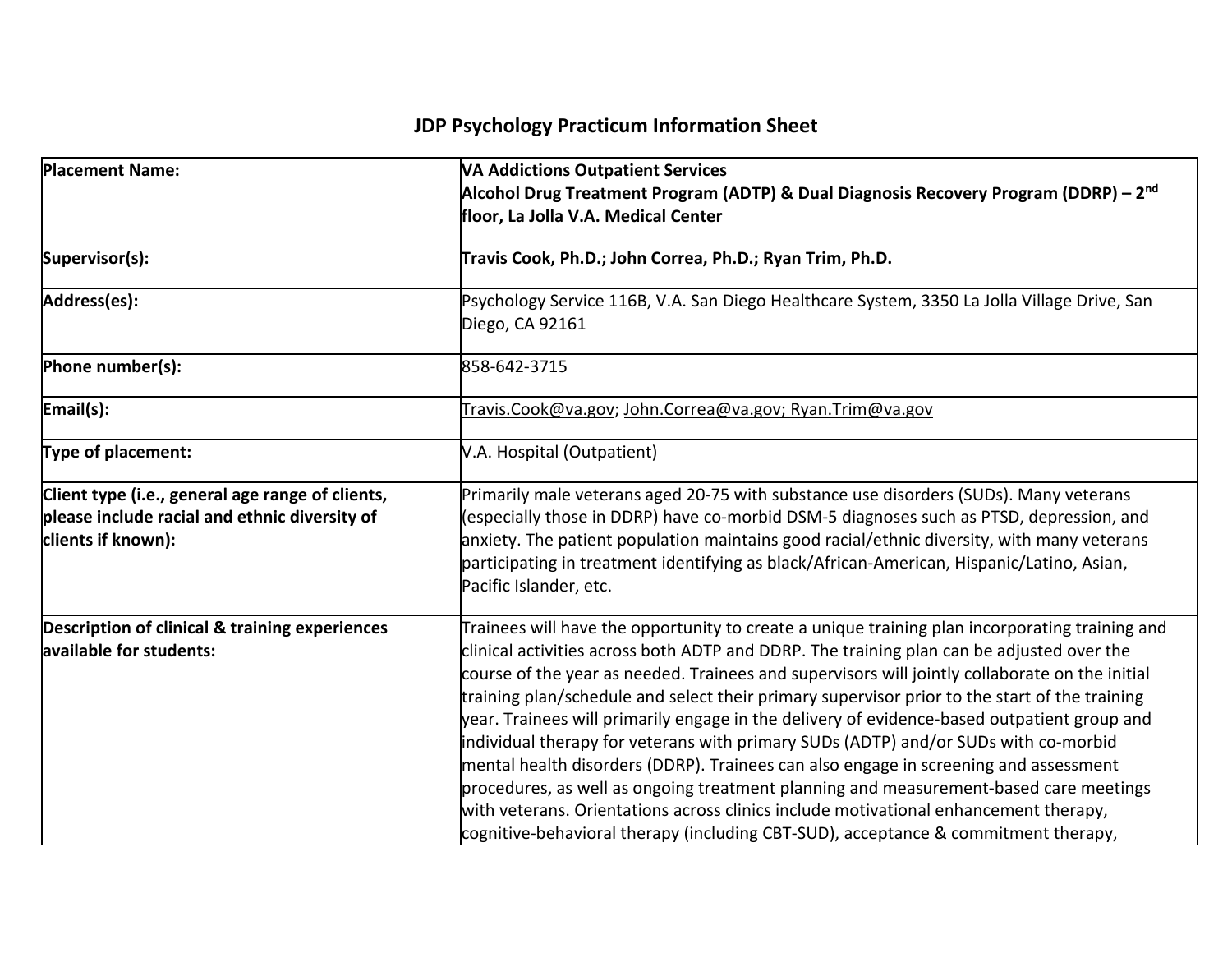|                                                  | dialectical behavior skills training, mindfulness-based relapse prevention, and problem<br>solving/stress management. Additional training opportunities tailored to the trainee's<br>interests are available upon consultation with supervisors. Trainees will meet weekly with<br>their primary supervisor for one hour of individual supervision and participate in weekly<br>group supervision meetings that are co-facilitated by VA addiction psychologists<br>(Wednesdays, 1300-1400). These group supervision meetings include a 16-week lecture<br>series during the $1st$ half of the training year (September-December), while meetings during<br>the $2nd$ half of the year include guest speakers, professional panels, case presentations,<br>trainee-led discussions, and diversity training. |
|--------------------------------------------------|-------------------------------------------------------------------------------------------------------------------------------------------------------------------------------------------------------------------------------------------------------------------------------------------------------------------------------------------------------------------------------------------------------------------------------------------------------------------------------------------------------------------------------------------------------------------------------------------------------------------------------------------------------------------------------------------------------------------------------------------------------------------------------------------------------------|
| Opportunities for students to provide clinical   |                                                                                                                                                                                                                                                                                                                                                                                                                                                                                                                                                                                                                                                                                                                                                                                                             |
| services in languages other than English:        |                                                                                                                                                                                                                                                                                                                                                                                                                                                                                                                                                                                                                                                                                                                                                                                                             |
| If yes, please indicate language:                |                                                                                                                                                                                                                                                                                                                                                                                                                                                                                                                                                                                                                                                                                                                                                                                                             |
| <b>Clinical Supervision (please describe the</b> |                                                                                                                                                                                                                                                                                                                                                                                                                                                                                                                                                                                                                                                                                                                                                                                                             |
| supervision that will be provided to the JDP     |                                                                                                                                                                                                                                                                                                                                                                                                                                                                                                                                                                                                                                                                                                                                                                                                             |
| student)                                         |                                                                                                                                                                                                                                                                                                                                                                                                                                                                                                                                                                                                                                                                                                                                                                                                             |
| Supervision or training in issues of inclusion,  |                                                                                                                                                                                                                                                                                                                                                                                                                                                                                                                                                                                                                                                                                                                                                                                                             |
| diversity, equity, and access:                   |                                                                                                                                                                                                                                                                                                                                                                                                                                                                                                                                                                                                                                                                                                                                                                                                             |
| Number of students                               | Up to 3                                                                                                                                                                                                                                                                                                                                                                                                                                                                                                                                                                                                                                                                                                                                                                                                     |
| Student experience necessary:                    | Students at all levels will be accommodated. Previous group therapy experience is not                                                                                                                                                                                                                                                                                                                                                                                                                                                                                                                                                                                                                                                                                                                       |
|                                                  | necessary, but groups are a primary treatment modality in these programs; trainees co-lead                                                                                                                                                                                                                                                                                                                                                                                                                                                                                                                                                                                                                                                                                                                  |
|                                                  | groups with a supervisor or more advanced trainee (e.g., psychology interns, postdoctoral                                                                                                                                                                                                                                                                                                                                                                                                                                                                                                                                                                                                                                                                                                                   |
|                                                  | fellows).                                                                                                                                                                                                                                                                                                                                                                                                                                                                                                                                                                                                                                                                                                                                                                                                   |
| Time commitment:                                 | 10 hours (5-6 hours direct patient contact)                                                                                                                                                                                                                                                                                                                                                                                                                                                                                                                                                                                                                                                                                                                                                                 |
| Practicum length:                                | <b>Full Year</b>                                                                                                                                                                                                                                                                                                                                                                                                                                                                                                                                                                                                                                                                                                                                                                                            |
| <b>Start date:</b>                               | 7/1/2022                                                                                                                                                                                                                                                                                                                                                                                                                                                                                                                                                                                                                                                                                                                                                                                                    |
|                                                  |                                                                                                                                                                                                                                                                                                                                                                                                                                                                                                                                                                                                                                                                                                                                                                                                             |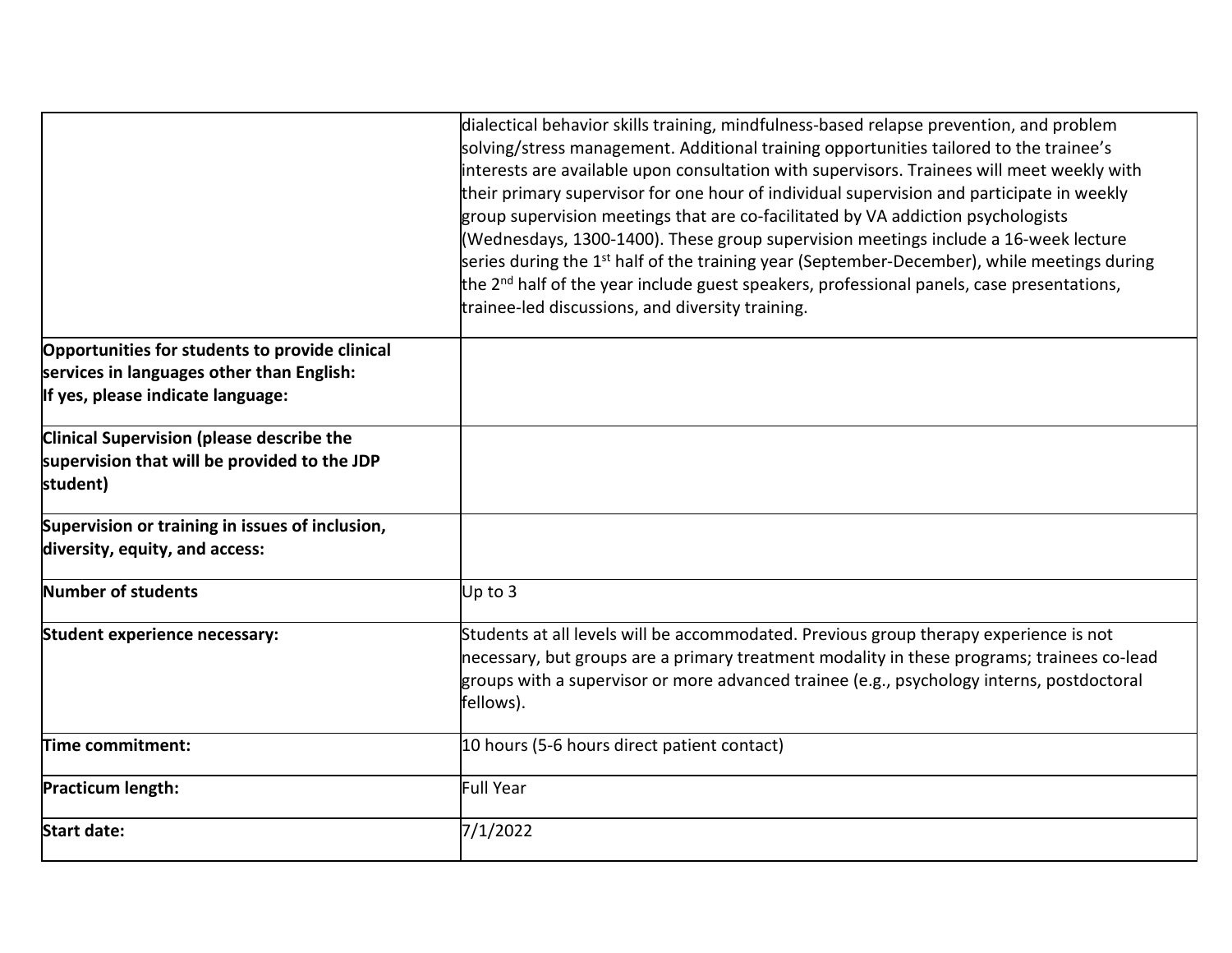| Limiting factors, if applicable: | Practicum available Monday-Friday 830am-5pm. To minimize risk during the ongoing COVID-<br>19 pandemic, it is possible that patient contact and supervision meetings will be restricted to<br>telemental health and virtual meeting platforms.                      |
|----------------------------------|---------------------------------------------------------------------------------------------------------------------------------------------------------------------------------------------------------------------------------------------------------------------|
| Other issues, if applicable:     | Clinical activities are flexible and can be tailored to the interests of the trainee. The<br>practicum would also allow trainees to work alongside more advanced trainees (e.g.,<br>psychology interns, postdoctoral fellows) for further professional development. |
| Date description revised:        | 3/14/22                                                                                                                                                                                                                                                             |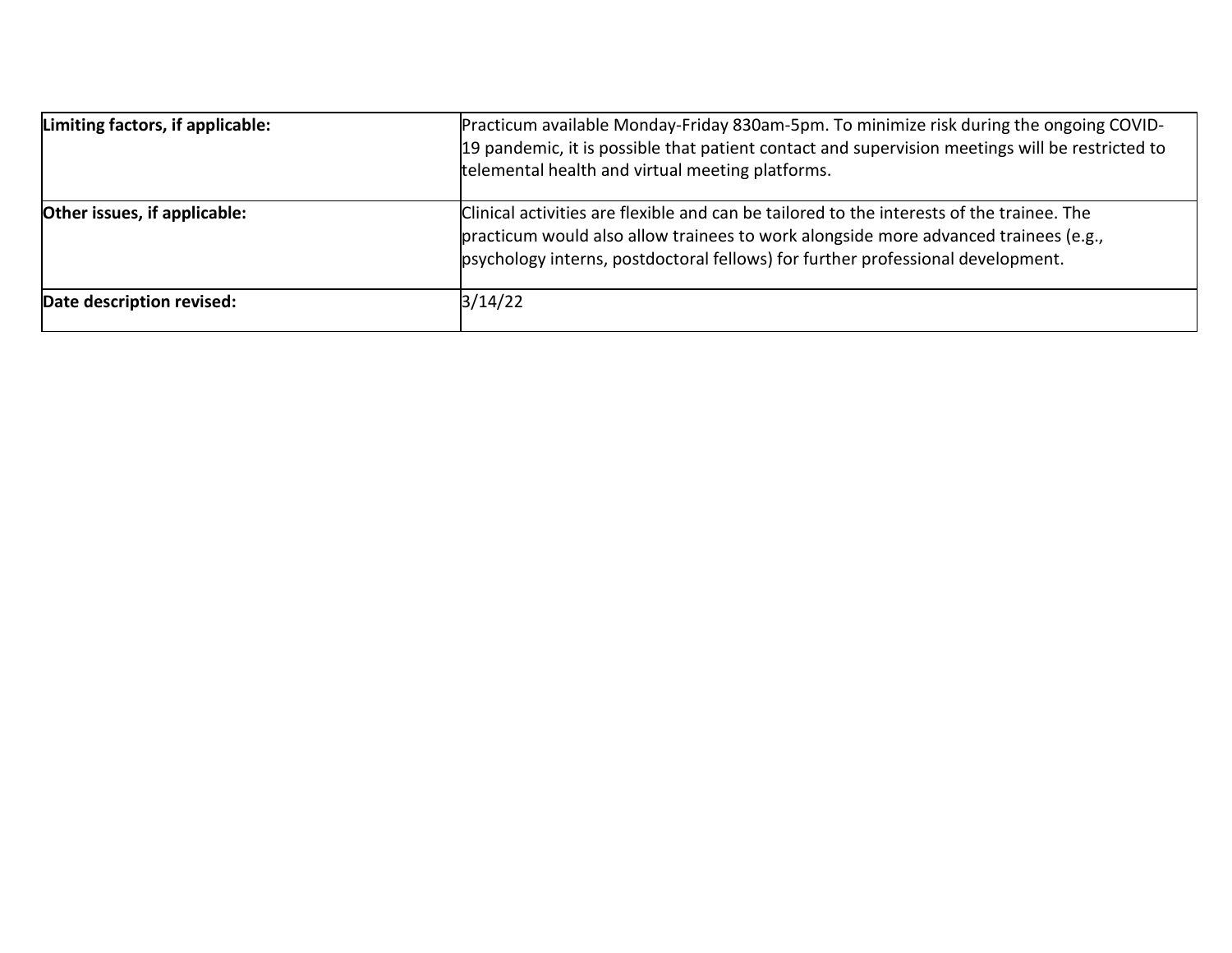| <b>Placement Name:</b>                                                                                                           | VA San Diego Healthcare System - Kearny Mesa CBOC                                                                                                                                                                                                                                                                                                                                                                                                                                                                                                                                                                                                                                                                                                                                                                                               |
|----------------------------------------------------------------------------------------------------------------------------------|-------------------------------------------------------------------------------------------------------------------------------------------------------------------------------------------------------------------------------------------------------------------------------------------------------------------------------------------------------------------------------------------------------------------------------------------------------------------------------------------------------------------------------------------------------------------------------------------------------------------------------------------------------------------------------------------------------------------------------------------------------------------------------------------------------------------------------------------------|
| Supervisor(s):                                                                                                                   | Julie Kangas, Ph.D.; Veronica Kassab, Ph.D.; Jessica McGovern, Ph.D.                                                                                                                                                                                                                                                                                                                                                                                                                                                                                                                                                                                                                                                                                                                                                                            |
| Address(es):                                                                                                                     | 8875 Aero Dr., San Diego CA 92123                                                                                                                                                                                                                                                                                                                                                                                                                                                                                                                                                                                                                                                                                                                                                                                                               |
| Phone number(s):                                                                                                                 | 619-400-5174 (Dr. Kangas)                                                                                                                                                                                                                                                                                                                                                                                                                                                                                                                                                                                                                                                                                                                                                                                                                       |
| Email(s):                                                                                                                        | <u>Julie.Kangas@va.gov; Veronica.Kassab@va.gov</u> ; Jessica.Mcgovern@va.gov                                                                                                                                                                                                                                                                                                                                                                                                                                                                                                                                                                                                                                                                                                                                                                    |
| Type of placement:                                                                                                               | VA Behavioral Health Integration Program (BHIP)                                                                                                                                                                                                                                                                                                                                                                                                                                                                                                                                                                                                                                                                                                                                                                                                 |
| Client type (i.e., general age range of clients,<br>please include racial and ethnic diversity of<br>clients if known):          | We do have good age diversity in this clinic (18 year old+, including older adults), and our<br>population has ~25% women, and racial/ethnic diversity.                                                                                                                                                                                                                                                                                                                                                                                                                                                                                                                                                                                                                                                                                         |
| Description of clinical & training experiences<br>available for students:                                                        | Students would work with a General Mental Health population (BHIP clinic), meaning they<br>will have the ability to pick from a waitlist including depression, anxiety, PTSD, substance use<br>issues (typically not full SUDs), anger/emotion regulation difficulties, bipolar, psychosis,<br>insomnia, health co-morbidities, and relationship problems. We will select cases according to<br>students' interests and training needs. Additionally, students can shadow or co-lead any one<br>of the dozen group offerings in our clinic, according to their interest.<br>Consultation: We do have a multidisciplinary team, suited for consultation.<br>Supervision: Supervisory experience could be arranged with a medical student (psychiatry<br>fellow) or peer support specialist, depending on levels of expertise and mutual benefit. |
| Opportunities for students to provide clinical<br>services in languages other than English:<br>If yes, please indicate language: | No.                                                                                                                                                                                                                                                                                                                                                                                                                                                                                                                                                                                                                                                                                                                                                                                                                                             |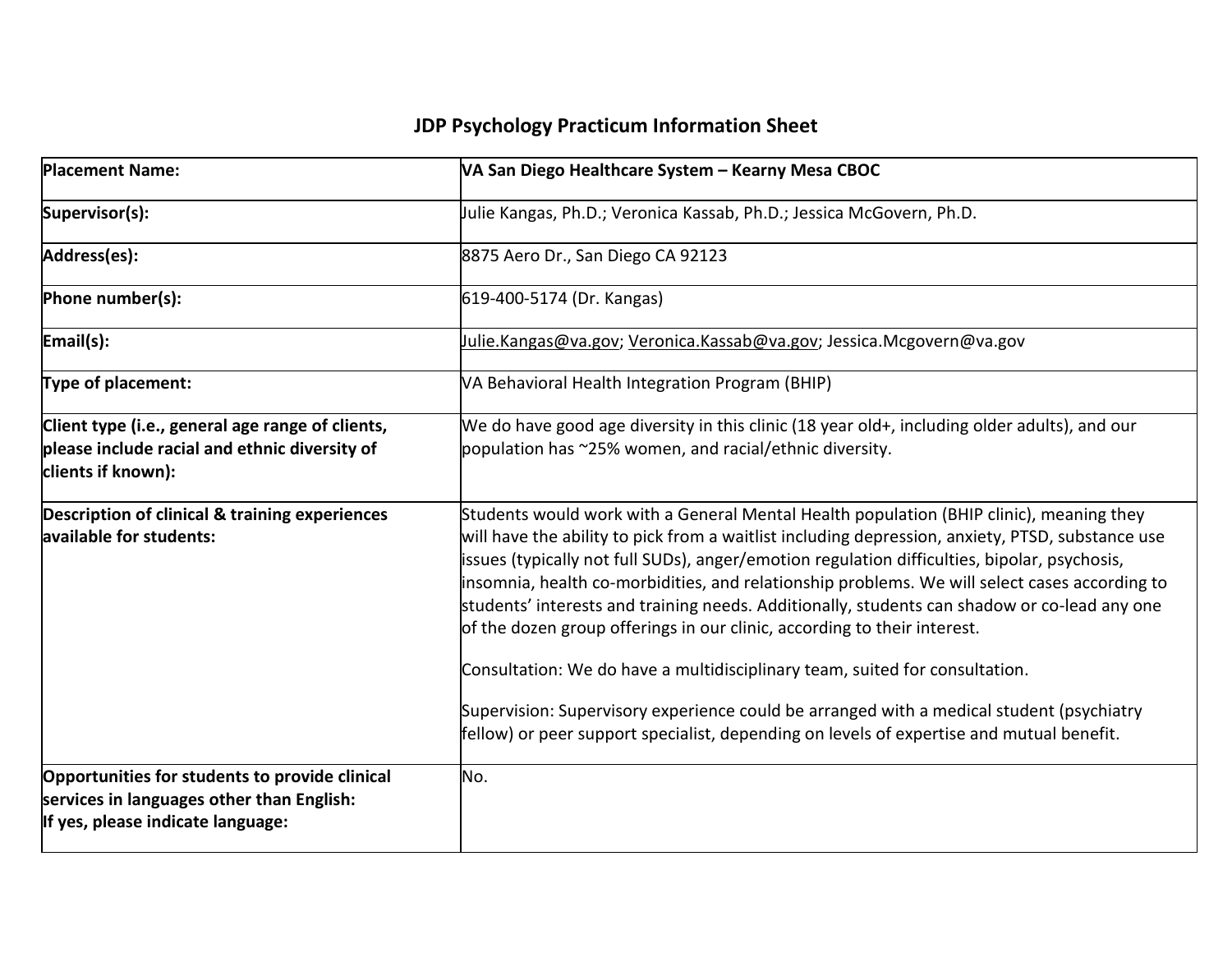| Clinical Supervision (please describe the<br>supervision that will be provided to the JDP<br>student) |                                                                                                                                                                                                                                                                                                                                                                                                                                                                                                                        |
|-------------------------------------------------------------------------------------------------------|------------------------------------------------------------------------------------------------------------------------------------------------------------------------------------------------------------------------------------------------------------------------------------------------------------------------------------------------------------------------------------------------------------------------------------------------------------------------------------------------------------------------|
| Supervision or training in issues of inclusion,<br>diversity, equity, and access:                     | South County BHIP has a joint seminar series (including trainees from KM and CV) which<br>includes didactics and discussions about DEI topics. Additionally many of our supervisors are<br>part of the VA Diversity Action Committee, and practicum students could become involved, if<br>desired. We have expertise in LGBTQ+ related issues. Diversity factors in case-<br>conceptualization, diagnosis, and treatment are emphasized in individual supervision, in<br>laddition to the distinct didactics we offer. |
| Number of students                                                                                    |                                                                                                                                                                                                                                                                                                                                                                                                                                                                                                                        |
| Student experience necessary:                                                                         | CBT knowledge/experience                                                                                                                                                                                                                                                                                                                                                                                                                                                                                               |
| Time commitment:                                                                                      | 10 hours – can be one long day as many supervisors are on site 7-5:30, or two part days are<br>recommended                                                                                                                                                                                                                                                                                                                                                                                                             |
| Practicum length:                                                                                     | Full year                                                                                                                                                                                                                                                                                                                                                                                                                                                                                                              |
| <b>Start date:</b>                                                                                    | 7/1/22                                                                                                                                                                                                                                                                                                                                                                                                                                                                                                                 |
| Limiting factors, if applicable:                                                                      | Must be onsite at Kearny Mesa - current policies do not permit telework from home                                                                                                                                                                                                                                                                                                                                                                                                                                      |
| Other issues, if applicable:                                                                          | We can offer this placement Monday-Friday due to having several supervisors, but please<br>note that not all supervisors are available every day. If you have strong scheduling needs and<br>specific training goals, please ask about which supervisor is available on your selected day(s).                                                                                                                                                                                                                          |
| Date description revised:                                                                             | 3/11/22                                                                                                                                                                                                                                                                                                                                                                                                                                                                                                                |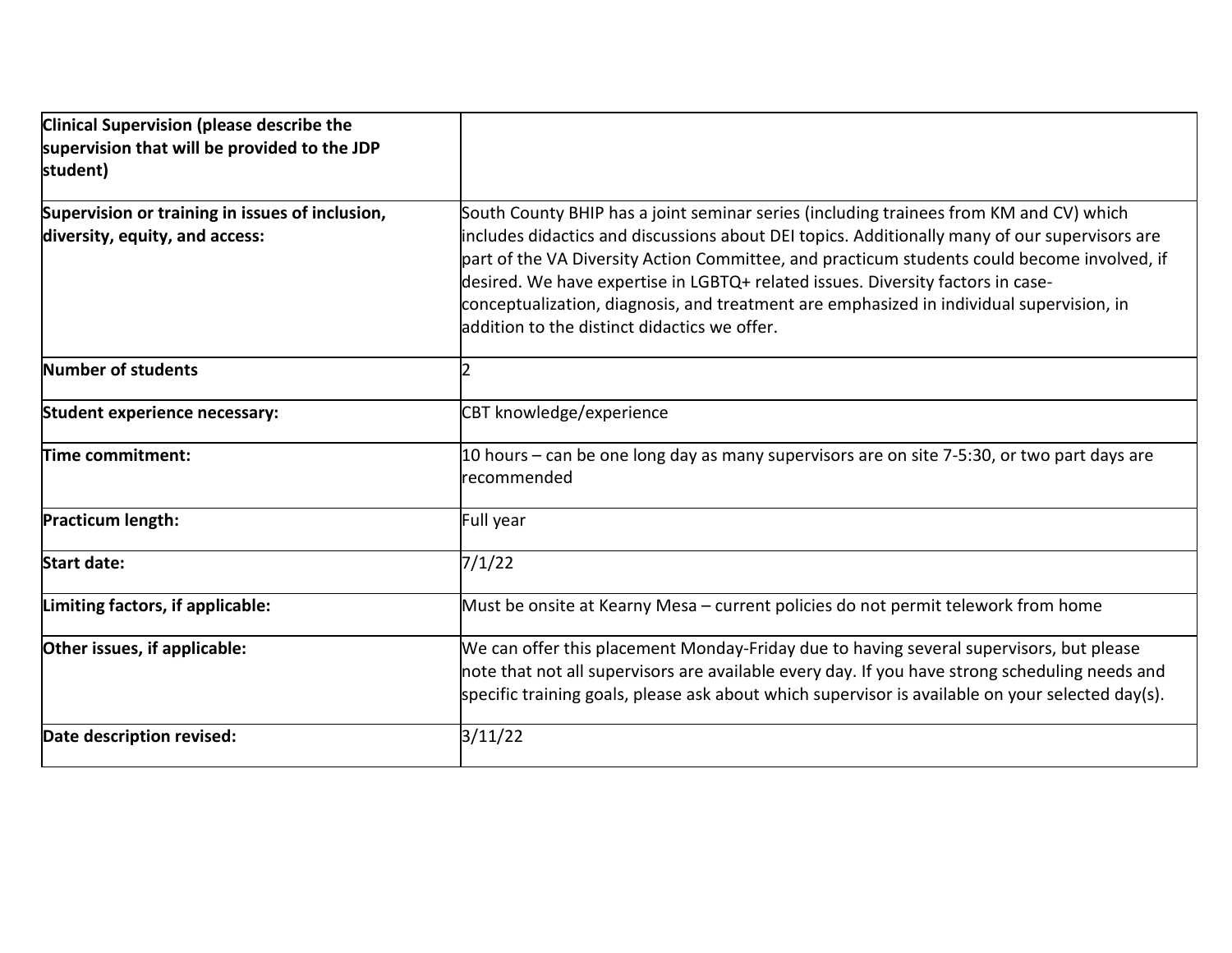| <b>Placement Name:</b>                                                                                                  | San Diego VA - Chula Vista BHIP (General Mental Health)                                                                                                                                                                                                                                                                                                                                                                                                                                                                                                                                                                                                                                                                                                                                                                                                                                                                                                                                                                                                                                                                                                                                                                                                                                                                                                                                                                                                                             |
|-------------------------------------------------------------------------------------------------------------------------|-------------------------------------------------------------------------------------------------------------------------------------------------------------------------------------------------------------------------------------------------------------------------------------------------------------------------------------------------------------------------------------------------------------------------------------------------------------------------------------------------------------------------------------------------------------------------------------------------------------------------------------------------------------------------------------------------------------------------------------------------------------------------------------------------------------------------------------------------------------------------------------------------------------------------------------------------------------------------------------------------------------------------------------------------------------------------------------------------------------------------------------------------------------------------------------------------------------------------------------------------------------------------------------------------------------------------------------------------------------------------------------------------------------------------------------------------------------------------------------|
| Supervisor(s):                                                                                                          | Melissa Muñoz, Ph.D. & Kristen Dwyer, Ph.D.                                                                                                                                                                                                                                                                                                                                                                                                                                                                                                                                                                                                                                                                                                                                                                                                                                                                                                                                                                                                                                                                                                                                                                                                                                                                                                                                                                                                                                         |
| Address(es):                                                                                                            | 353 H Street, Chula Vista, CA 9191                                                                                                                                                                                                                                                                                                                                                                                                                                                                                                                                                                                                                                                                                                                                                                                                                                                                                                                                                                                                                                                                                                                                                                                                                                                                                                                                                                                                                                                  |
| Phone number(s):                                                                                                        | Dr. Muñoz: 619-476-6011; Dr. Dwyer: 619-476-6078                                                                                                                                                                                                                                                                                                                                                                                                                                                                                                                                                                                                                                                                                                                                                                                                                                                                                                                                                                                                                                                                                                                                                                                                                                                                                                                                                                                                                                    |
| Email(s):                                                                                                               | Melissa.Munoz@va.gov & Kristen.Dwyer@va.gov                                                                                                                                                                                                                                                                                                                                                                                                                                                                                                                                                                                                                                                                                                                                                                                                                                                                                                                                                                                                                                                                                                                                                                                                                                                                                                                                                                                                                                         |
| Type of placement:                                                                                                      | VA Behavioral Health Integration Program (BHIP)                                                                                                                                                                                                                                                                                                                                                                                                                                                                                                                                                                                                                                                                                                                                                                                                                                                                                                                                                                                                                                                                                                                                                                                                                                                                                                                                                                                                                                     |
| Client type (i.e., general age range of clients,<br>please include racial and ethnic diversity of<br>clients if known): | Welcome to Chula Vista BHIP as a part of the VA San Diego Healthcare system! Trainees have<br>the opportunity to work with a wide variety of clinical presentations from our from our<br>General Mental Health population (BHIP clinic). Possible clinical presentations include:<br>depression, anxiety, PTSD (using CPT or PE), substance use issues (typically not full SUDs),<br>anger/emotion regulation difficulties, insomnia, health co-morbidities, and relationship<br>problems. We will select cases according to trainees' interests and training needs. We are<br>flexible in trainees working toward their own clinical goals which may additionally include:<br>individual therapy, co-leading groups, consulting in a multidisciplinary team, completing<br>diagnostic intakes, and conducting comprehensive neuropsychological evaluations (diverse<br>range of presenting neurologic, medical, and psychiatric conditions for these evaluations).<br>The Chula Vista BHIP clinic additionally has an incredibly diverse Veteran population including<br>racial/ethnically diverse (>50%), age ranges (approximately 20-75 years old), Social Economic<br>Status, and LGBTQ+ Veterans. Trainees are highly encouraged to work alongside their<br>supervisors to incorporate the multi-facets of diversity into their case conceptualizations<br>utilizing different cultural models (i.e., Hayes ADDRESSING Model) to implement the best<br>Veteran-centered care. |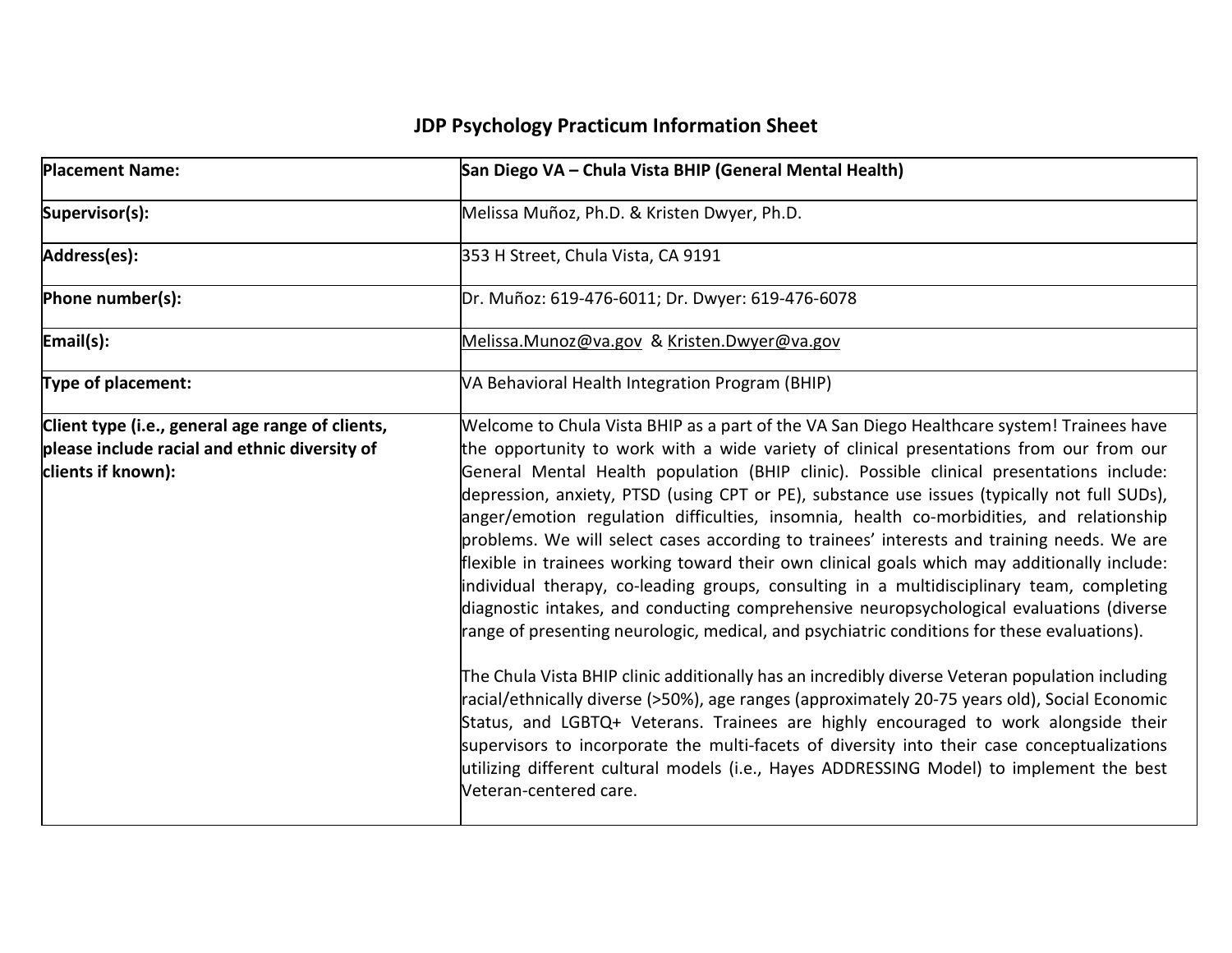|                                                                                                                                  | Additionally, clinical specializations include Interpersonal Processing Therapy (Dr. Muñoz),<br>CBT-I (and CBT more broadly), Social Skills Training, trauma treatment, DBT Skillsets,<br>Mindfulness Based Stress Reduction, and neuropsychological evaluations (Dr. Dwyer).<br>Chula Vista/ Kearny Mesa Practicum Seminar Series-Trainees are highly encouraged to<br>attend our weekly one-hour seminar series as a part of their VA training experiences! The<br>purpose of the seminar is to give trainees a more in-depth knowledge base of the VA and<br>Evidence Based Practices to allow for more in-depth case conceptualizations with supervisors<br>during supervision. Past seminar topics have included: Cognitive Processing Therapy,<br>Prolonged<br>Exposure, Acceptance and Commitment Therapy,<br>Multiculturalism<br>Conceptualizations, Treatment considerations for Veterans and common difficulties of<br>transitioning out of the military, and Risk Assessment. Seminars are scheduled based upon<br>trainee and supervisor availability. |
|----------------------------------------------------------------------------------------------------------------------------------|--------------------------------------------------------------------------------------------------------------------------------------------------------------------------------------------------------------------------------------------------------------------------------------------------------------------------------------------------------------------------------------------------------------------------------------------------------------------------------------------------------------------------------------------------------------------------------------------------------------------------------------------------------------------------------------------------------------------------------------------------------------------------------------------------------------------------------------------------------------------------------------------------------------------------------------------------------------------------------------------------------------------------------------------------------------------|
| Description of clinical & training experiences<br>available for students:                                                        | Individual therapy, diagnostic evaluations/intake, and group therapy – specializing in<br>CBT/ACT/IPT modalities (e.g., CBT, CBTi, CPT, ACT, DBT skills, MI, Interpersonal Processing<br>Therapy); neuropsychological evaluations.                                                                                                                                                                                                                                                                                                                                                                                                                                                                                                                                                                                                                                                                                                                                                                                                                                 |
| Opportunities for students to provide clinical<br>services in languages other than English:<br>If yes, please indicate language: | YES Melissa can provide therapy in Spanish, however, opportunities are seldom though not<br>impossible. In the past have opportunities to engage in literature/ handouts providing<br>therapy in Spanish.                                                                                                                                                                                                                                                                                                                                                                                                                                                                                                                                                                                                                                                                                                                                                                                                                                                          |
| Clinical Supervision (please describe the<br>supervision that will be provided to the JDP<br>student)                            | Trainees will be encouraged to share cultural considerations into supervision sessions with<br>supervisor (i.e., culturally relevant client factors that impact the therapeutic process, trainee<br>self-reflection of their own specific cultural factors that may impact therapy). Marginalized<br>cultural identities of clinical supervisors (i.e., gender, race/ethnicity) may also model<br>clinically appropriate responses in therapy room. Students are additionally provided with<br>tools/ skillsets to better understand their own cultural identities/ conceptualize clients (i.e.,                                                                                                                                                                                                                                                                                                                                                                                                                                                                   |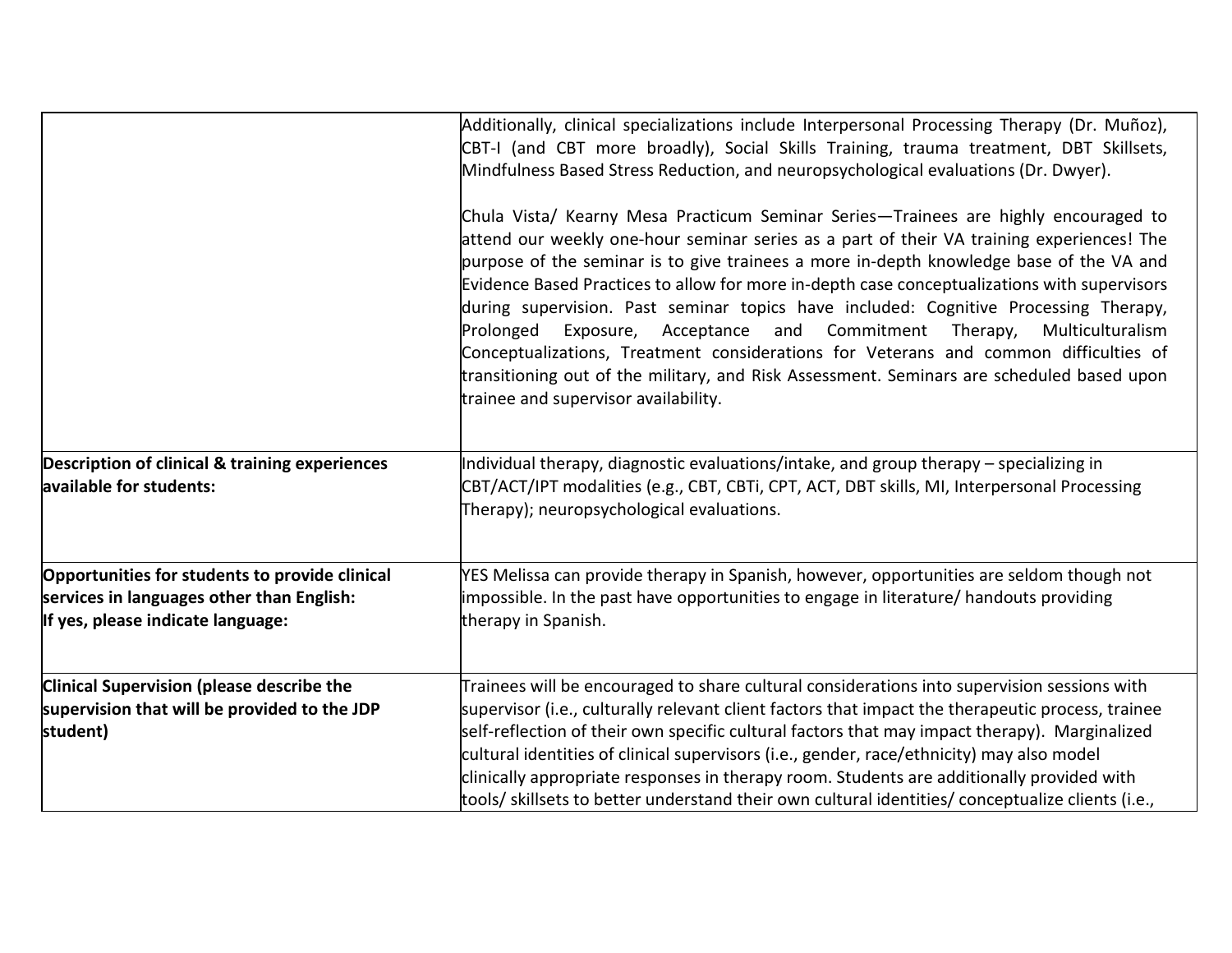|                                                                                   | Hays 2008 ADDRESSING Model, multicultural interviewing, importance of cultural humility,                                                                                                               |
|-----------------------------------------------------------------------------------|--------------------------------------------------------------------------------------------------------------------------------------------------------------------------------------------------------|
|                                                                                   | incorporating cultural healing of microaggressions).                                                                                                                                                   |
| Supervision or training in issues of inclusion,<br>diversity, equity, and access: |                                                                                                                                                                                                        |
| Number of students                                                                | $\overline{2}$                                                                                                                                                                                         |
| Student experience necessary:                                                     | CBT knowledge/experience; some cognitive testing experience preferred (though not<br>required) if you would like to conduct evaluations and write integrated reports with Dr.<br>Dwyer                 |
| Time commitment:                                                                  | 10 hours – can be one long day as many supervisors are on site 7-5:30, or two part days are<br>recommended                                                                                             |
|                                                                                   | Trainees will be given 1 hour of in-person supervision with a licensed psychologist and 1<br>hour of virtual group supervision during the practicum seminar series.                                    |
| Practicum length:                                                                 |                                                                                                                                                                                                        |
| <b>Start date:</b>                                                                | Week of 7/11/2022 (may be flexible)                                                                                                                                                                    |
| Limiting factors, if applicable:                                                  | If practicum clinicians need clinical supervisors to be on site for supervision, Wednesdays will<br>not be available for placement.                                                                    |
| Other issues, if applicable:                                                      | The first 6 months of practicum clinicians may be encouraged to come in on Mondays/<br>Tuesdays to clinic.                                                                                             |
|                                                                                   | Due to COVID-19, there may be a requirement to work from home and the VA has not yet<br>approved practicum students working from home with patient care. We will keep you<br>updated on the situation. |
| Date description revised:                                                         | 2/15/2022                                                                                                                                                                                              |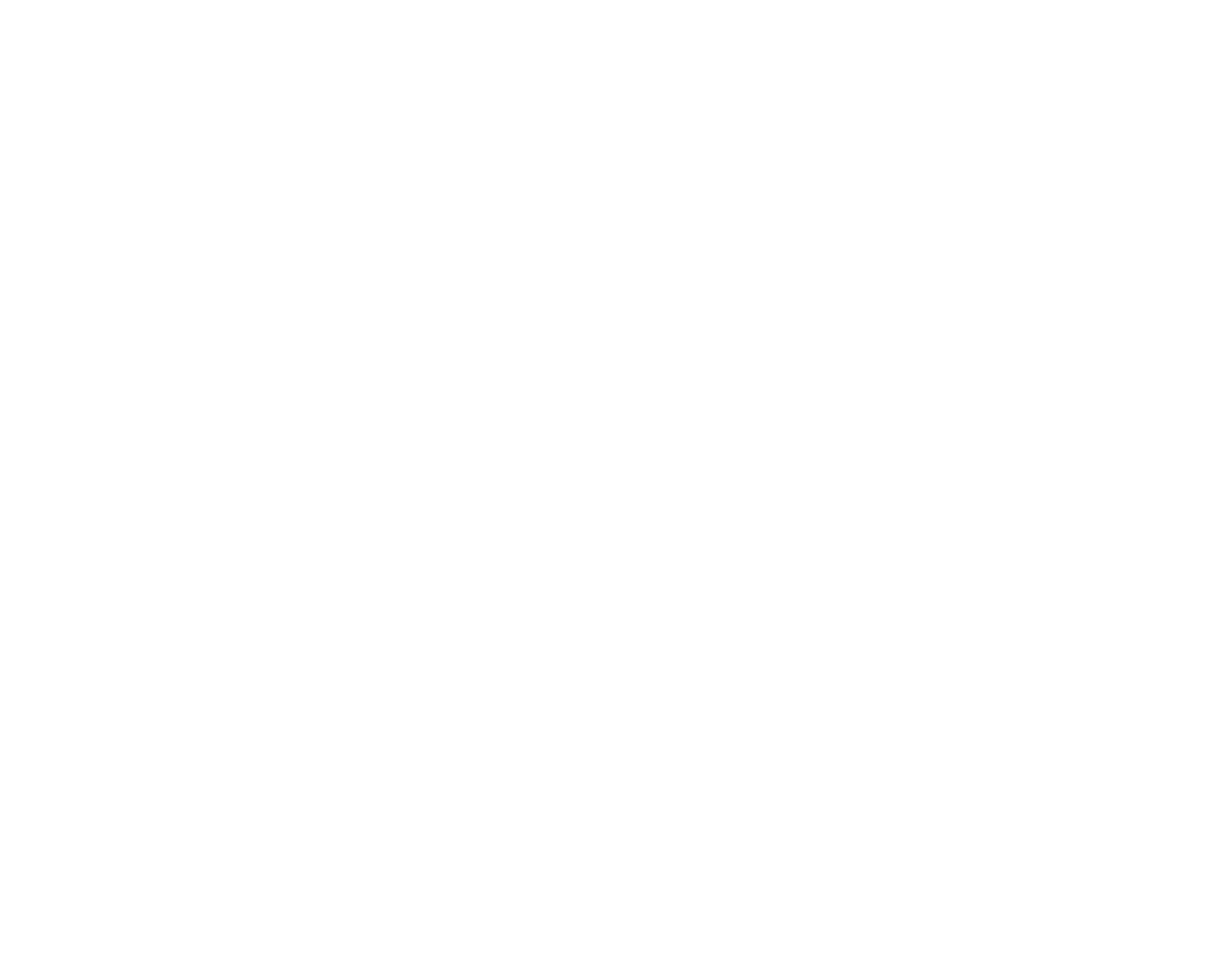| <b>Placement Name:</b>                                                                                                           | VA Hospital Outpatient Gero Clinic                                                                                                                                                                                                                                                                                                                                                                                                                                                                                                                                                 |
|----------------------------------------------------------------------------------------------------------------------------------|------------------------------------------------------------------------------------------------------------------------------------------------------------------------------------------------------------------------------------------------------------------------------------------------------------------------------------------------------------------------------------------------------------------------------------------------------------------------------------------------------------------------------------------------------------------------------------|
| Supervisor(s):                                                                                                                   | Tina Mayes, PhD                                                                                                                                                                                                                                                                                                                                                                                                                                                                                                                                                                    |
| Address(es):                                                                                                                     | 3350 La Jolla Village Drive, #116B, La Jolla, CA 92161                                                                                                                                                                                                                                                                                                                                                                                                                                                                                                                             |
| Phone number(s):                                                                                                                 | 858-552-8585 ext. 2755                                                                                                                                                                                                                                                                                                                                                                                                                                                                                                                                                             |
| Email(s):                                                                                                                        | tina.mayes2@va.gov                                                                                                                                                                                                                                                                                                                                                                                                                                                                                                                                                                 |
| Type of placement:                                                                                                               | VA outpatient clinic                                                                                                                                                                                                                                                                                                                                                                                                                                                                                                                                                               |
| Client type (i.e., general age range of clients,<br>please include racial and ethnic diversity of<br>clients if known):          | Older adults, most of them 65+ presenting with a variety of different issues including<br>anxiety, depression, grief, MCI, and PTSD                                                                                                                                                                                                                                                                                                                                                                                                                                                |
| <b>Description of clinical &amp; training experiences</b><br>available for students:                                             | Opportunities include intake assessments, treatment planning, group work (Symptom<br>Management Group, Memory and PTSD Group, and Anger Management), and individual<br>therapy utilizing evidence-based therapies including IPT, Problem-Solving Therapy, ERP for<br>OCD, CBT for Depression, ACT for Depression, CBT for Anxiety, STAIR, PE, and CPT. Potential<br>opportunity to treat hoarding disorder if the student desires. The Gero clinic is an<br>interdisciplinary team and we do ongoing consultation with the clinic's psychiatrists, nurses,<br>land social workers. |
| Opportunities for students to provide clinical<br>services in languages other than English:<br>If yes, please indicate language: | No                                                                                                                                                                                                                                                                                                                                                                                                                                                                                                                                                                                 |
| <b>Clinical Supervision (please describe the</b><br>supervision that will be provided to the JDP<br>student)                     |                                                                                                                                                                                                                                                                                                                                                                                                                                                                                                                                                                                    |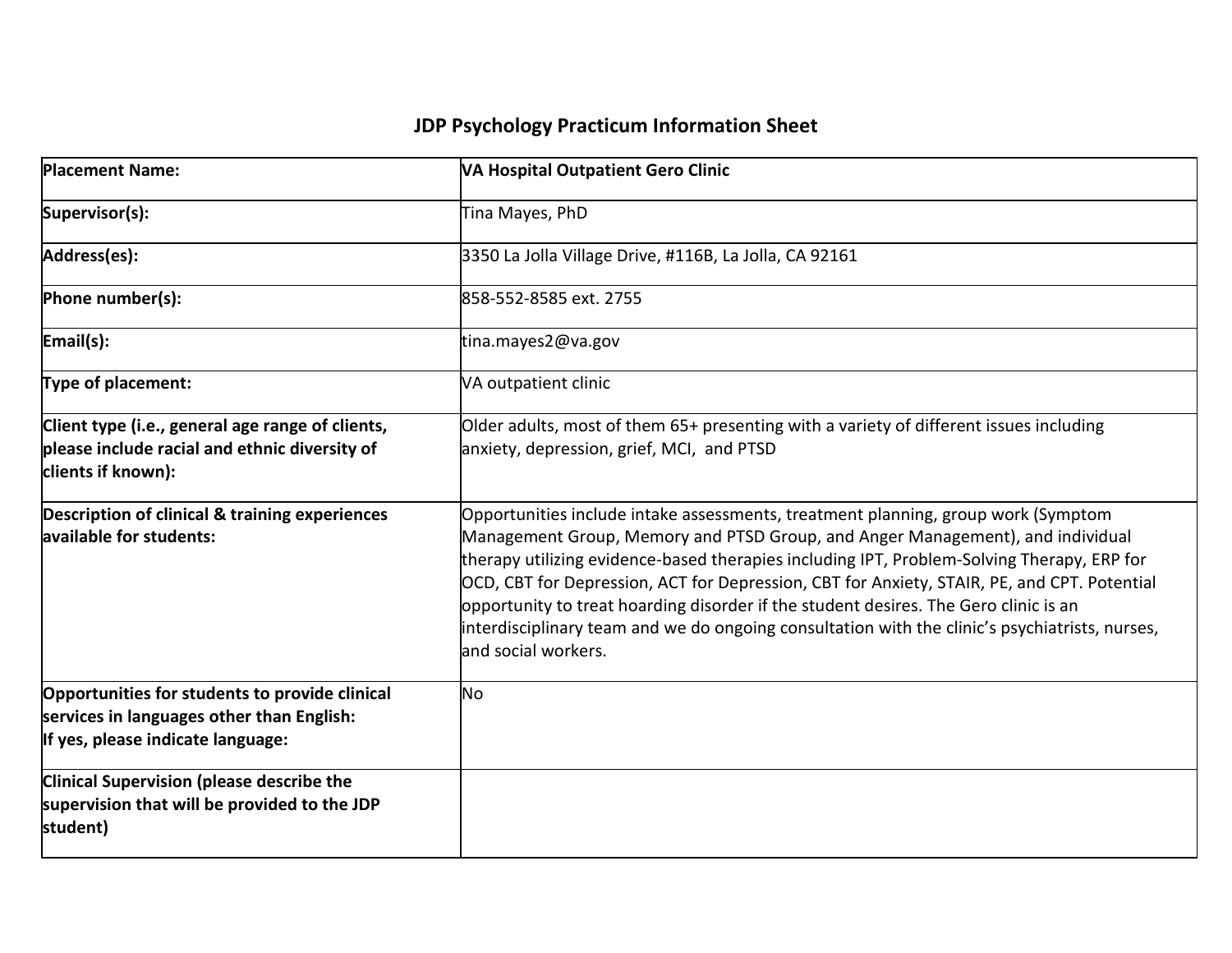| Supervision or training in issues of inclusion,<br>diversity, equity, and access: | Issues of inclusion, diversity, equity, and access are infused into all aspects of supervision<br>and training including assessment, diagnosis, treatment planning, and therapy with an<br>emphasis on equality, respect, the right to self-determination, and autonomy for the<br>Veterans we serve. Supervision includes exploration of self-reflective and willingness to<br>explore their own multicultural identities, perspectives, and worldviews and how that<br>interacts with client(s) and purposefully considers the client(s) presentation, cultural<br>borderlands shared with the trainee and/or supervisor, and the worldviews of client, trainee,<br>and supervisor. |
|-----------------------------------------------------------------------------------|---------------------------------------------------------------------------------------------------------------------------------------------------------------------------------------------------------------------------------------------------------------------------------------------------------------------------------------------------------------------------------------------------------------------------------------------------------------------------------------------------------------------------------------------------------------------------------------------------------------------------------------------------------------------------------------|
| Number of students                                                                |                                                                                                                                                                                                                                                                                                                                                                                                                                                                                                                                                                                                                                                                                       |
| Student experience necessary:                                                     | Some interest in working with older adults helpful                                                                                                                                                                                                                                                                                                                                                                                                                                                                                                                                                                                                                                    |
| Time commitment:                                                                  | 10 hours/week; flexible on days/hours                                                                                                                                                                                                                                                                                                                                                                                                                                                                                                                                                                                                                                                 |
| Practicum length:                                                                 | Full year                                                                                                                                                                                                                                                                                                                                                                                                                                                                                                                                                                                                                                                                             |
| <b>Start date:</b>                                                                | 7/5/2022                                                                                                                                                                                                                                                                                                                                                                                                                                                                                                                                                                                                                                                                              |
| Limiting factors, if applicable:                                                  | Prefer that the student attend treatment team meeting on Wednesdays @1pm - 2pm, but<br>not required                                                                                                                                                                                                                                                                                                                                                                                                                                                                                                                                                                                   |
| Other issues, if applicable:                                                      |                                                                                                                                                                                                                                                                                                                                                                                                                                                                                                                                                                                                                                                                                       |
| Date description revised:                                                         | 03/16/2022                                                                                                                                                                                                                                                                                                                                                                                                                                                                                                                                                                                                                                                                            |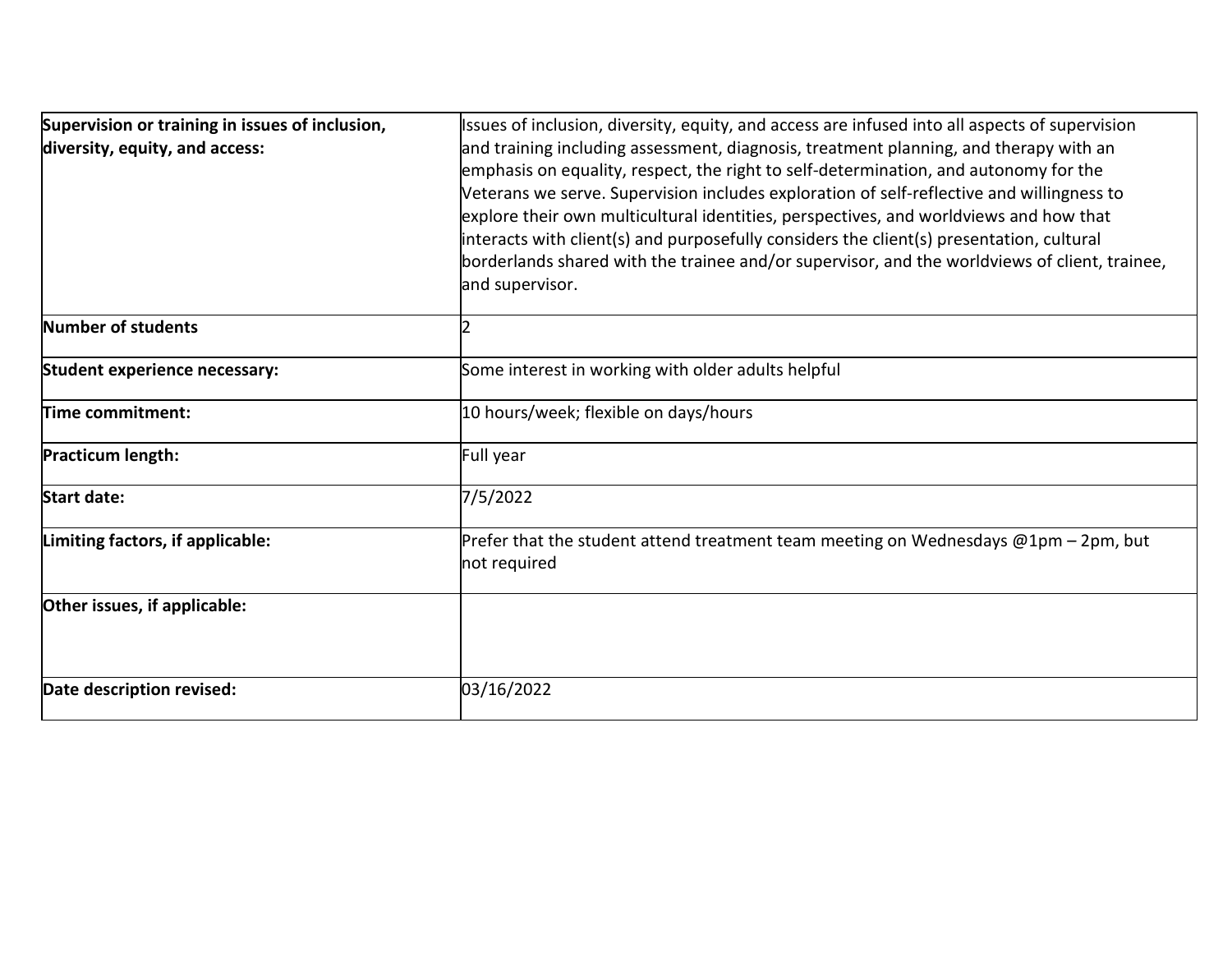| <b>Placement Name:</b>                                                                                                  | VA Weight Control Clinic/Diabetes/Chronic Pain                                                                                                                                                                                                                                                                                                                                                                                                 |
|-------------------------------------------------------------------------------------------------------------------------|------------------------------------------------------------------------------------------------------------------------------------------------------------------------------------------------------------------------------------------------------------------------------------------------------------------------------------------------------------------------------------------------------------------------------------------------|
| Supervisor(s):                                                                                                          | Thomas Rutledge, PhD, ABPP                                                                                                                                                                                                                                                                                                                                                                                                                     |
| Address(es):                                                                                                            | VA San Diego Healthcare System                                                                                                                                                                                                                                                                                                                                                                                                                 |
| Phone number(s):                                                                                                        | 858-552-8585 x7273                                                                                                                                                                                                                                                                                                                                                                                                                             |
| Email(s):                                                                                                               | Thomas.Rutledge@va.gov                                                                                                                                                                                                                                                                                                                                                                                                                         |
| Type of placement:                                                                                                      | VA Outpatient clinic                                                                                                                                                                                                                                                                                                                                                                                                                           |
| Client type (i.e., general age range of clients,<br>please include racial and ethnic diversity of<br>clients if known): | Veterans seeking services for weight management, diabetes, and/or chronic pain at VASDHS.                                                                                                                                                                                                                                                                                                                                                      |
| <b>Description of clinical &amp; training experiences</b><br>available for students:                                    | $ 1\rangle$ Student will work as member of the weight control clinic, involving 1:1 therapies<br>(motivational interviewing & CBT intensive) for weight loss, binge eating, & emotional<br>eating. Students will also lead groups for weight loss and bariatric surgery, attend clinic<br>rounds, and perform pre & post-bariatric evaluations.<br>$ 2)$ Students will participate in 1:1 and group education treatments for patients managing |
|                                                                                                                         | diabetes and attend weekly multidisciplinary diabetes clinic team meetings.                                                                                                                                                                                                                                                                                                                                                                    |
|                                                                                                                         | 3) The chronic pain clinic portion of the rotation consists of individual assessments of<br>patients under consideration for opioid therapies and implantable devices (spinal column<br>stimulator, pain pumps) and providing evidenced-based therapies for pain management.<br>Students will also attend up to three separate multidisciplinary rounds per month for case<br>presentations and treatment planning                             |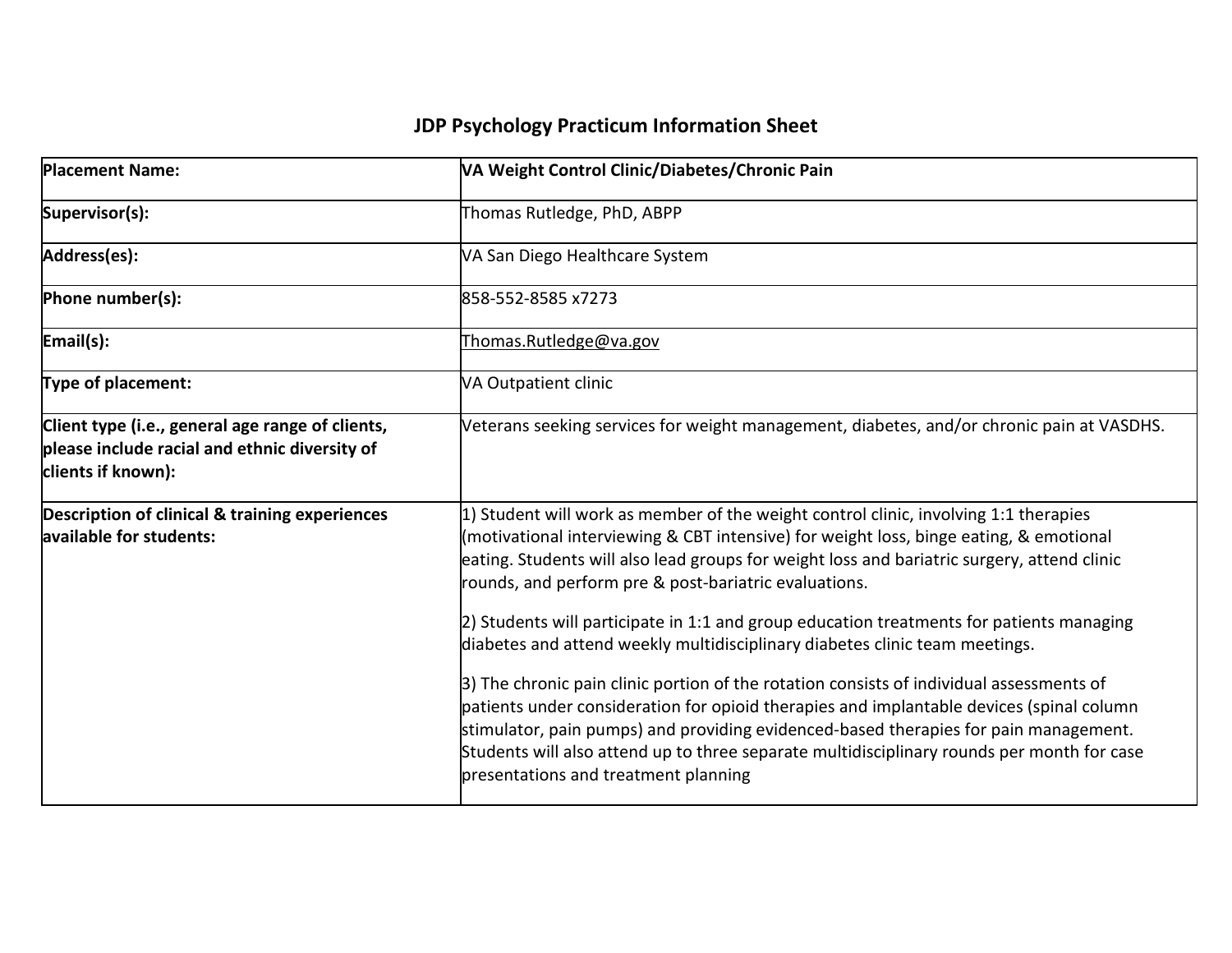| Opportunities for students to provide clinical<br>services in languages other than English:<br>If yes, please indicate language: | No                                                                                                                                                                                                                                                                                                                                                                                                                                                                     |
|----------------------------------------------------------------------------------------------------------------------------------|------------------------------------------------------------------------------------------------------------------------------------------------------------------------------------------------------------------------------------------------------------------------------------------------------------------------------------------------------------------------------------------------------------------------------------------------------------------------|
| Clinical Supervision (please describe the<br>supervision that will be provided to the JDP<br>student)                            | The internship/fellowship training programs at VA San Diego offer didactics dedicated to<br>diversity and related themes for students seeking advanced training in these areas. These<br>didactics are available to interested practicum students.                                                                                                                                                                                                                     |
| Supervision or training in issues of inclusion,<br>diversity, equity, and access:                                                |                                                                                                                                                                                                                                                                                                                                                                                                                                                                        |
| Number of students                                                                                                               |                                                                                                                                                                                                                                                                                                                                                                                                                                                                        |
| <b>Student experience necessary:</b>                                                                                             | Experience with testing and clinical interviewing is desirable                                                                                                                                                                                                                                                                                                                                                                                                         |
| Time commitment:                                                                                                                 | 10 hours/week                                                                                                                                                                                                                                                                                                                                                                                                                                                          |
| Practicum length:                                                                                                                | Full Year                                                                                                                                                                                                                                                                                                                                                                                                                                                              |
| <b>Start date:</b>                                                                                                               | 7/1/2021                                                                                                                                                                                                                                                                                                                                                                                                                                                               |
| Limiting factors, if applicable:                                                                                                 | Due to current clinic scheduling, the rotation requires availability on Wednesday, Thursday<br>afternoons, and/or Fridays. Based on the student's schedule preferences, the practicum<br>requires either a Wednesday & Thursday, or a Thursday & Friday attendance. All clinics can<br>provide services in telephone or telehealth formats.                                                                                                                            |
| Other issues, if applicable:                                                                                                     | Rotation strengths include: 1) Treatment and assessment experience with three core<br>behavioral medicine problems; 2) Mixed patient interactions, including assessments, group<br>and individual treatments, group education and teaching experience; 3) Substantial<br>multidisciplinary experience as a psychologist working in three different medical clinics; 4)<br>The practicum student will work in the clinics with two interns and 1-2 fellows, providing a |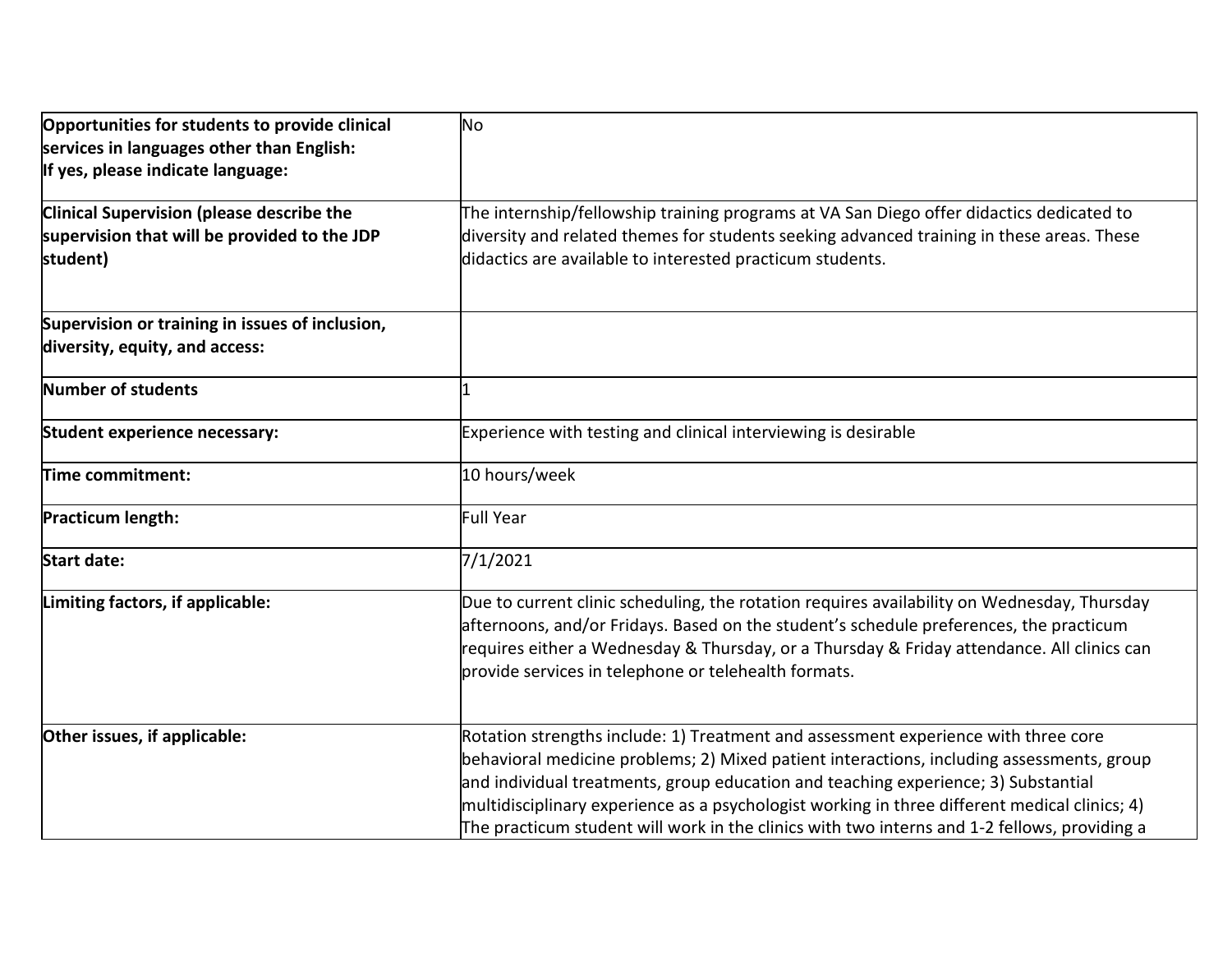|                           | shared training experience. The VA typically offers workshops to trainees each year on topics<br>such as motivational interviewing and supervision.                                                                                                                                                                             |
|---------------------------|---------------------------------------------------------------------------------------------------------------------------------------------------------------------------------------------------------------------------------------------------------------------------------------------------------------------------------|
|                           | Rotation limitations: Clinic time is highly structured with activities falling on Wednesdays<br>$(9:00-4:00)$ , Thursday afternoons (11:00 am- 3:30 pm) and Fridays (9:00 am-5:00 pm).<br>Students are not expected to be available at all of these times. The patient population in VA<br>is 75%+ male and ethnically diverse. |
| Date description revised: | 03/16/2021                                                                                                                                                                                                                                                                                                                      |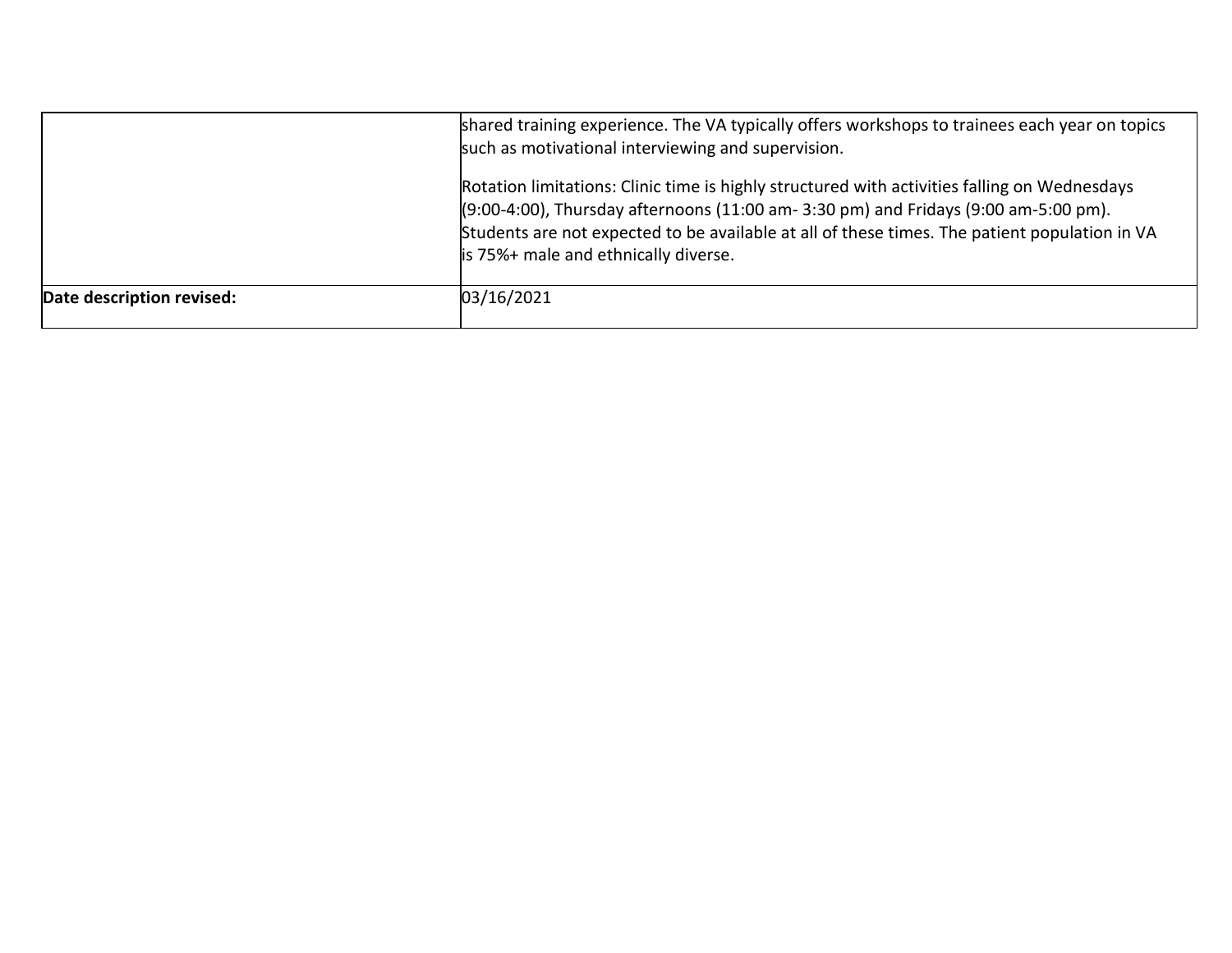| <b>Placement Name:</b>                                                                                                  | VA Kearny Mesa Primary Care & Behavioral Medicine Clinic                                                                                                                                                                                                                                                                                                                                                                                                                                                                                                                                                                                                                                                                                                                                                                                                                                                                                                                                    |
|-------------------------------------------------------------------------------------------------------------------------|---------------------------------------------------------------------------------------------------------------------------------------------------------------------------------------------------------------------------------------------------------------------------------------------------------------------------------------------------------------------------------------------------------------------------------------------------------------------------------------------------------------------------------------------------------------------------------------------------------------------------------------------------------------------------------------------------------------------------------------------------------------------------------------------------------------------------------------------------------------------------------------------------------------------------------------------------------------------------------------------|
| Supervisor(s):                                                                                                          | Joshua Ruberg, PhD; Jennalee Wooldridge, PhD; Lara Barbir, PsyD; Benjamin Felleman, PhD                                                                                                                                                                                                                                                                                                                                                                                                                                                                                                                                                                                                                                                                                                                                                                                                                                                                                                     |
| Address(es):                                                                                                            | 8875 Aero Drive, San Diego CA 92123                                                                                                                                                                                                                                                                                                                                                                                                                                                                                                                                                                                                                                                                                                                                                                                                                                                                                                                                                         |
| Phone number(s):                                                                                                        | (619) 497-8236                                                                                                                                                                                                                                                                                                                                                                                                                                                                                                                                                                                                                                                                                                                                                                                                                                                                                                                                                                              |
| Email(s):                                                                                                               | joshua.ruberg@va.gov; lara.barbir@va.gov; jennalee.wooldridge@va.gov,<br>benjamin.felleman@va.gov                                                                                                                                                                                                                                                                                                                                                                                                                                                                                                                                                                                                                                                                                                                                                                                                                                                                                           |
| <b>Type of placement:</b>                                                                                               | <b>VA Outpatient Clinic</b>                                                                                                                                                                                                                                                                                                                                                                                                                                                                                                                                                                                                                                                                                                                                                                                                                                                                                                                                                                 |
| Client type (i.e., general age range of clients,<br>please include racial and ethnic diversity of<br>clients if known): | Veteran patients are adults of all ages (21+, avg. age 50), primarily male with some women<br>(25%-35%). Most common presenting PCHMI issues: Depression, anxiety, PTSD, substance<br>use disorders, suicidal ideation, loss/grief, cognitive decline, other stress, relationship issues,<br>and insomnia/sleep issues. Most common presenting Behavioral Medicine issues: Diabetes<br>distress, medical self-management, chronic pain, coping/adjusting to chronic medical<br>conditions (e.g., diabetes, cardiovascular disease, GI conditions, multiple sclerosis)                                                                                                                                                                                                                                                                                                                                                                                                                       |
| <b>Description of clinical &amp; training experiences</b><br>available for students:                                    | Students can elect to focus on integrated mental health in the primary care setting (PCMHI),<br>general behavioral medicine (BMED), or a combination of both experiences.<br>PCMHI trainees will focus on general mental health care for a variety of conditions.<br>$\bullet$<br>Trainees may also opt to focus their training in several specialty areas: women's<br>health, behavioral sleep medicine, and brief interventions for trauma. Practicum<br>experiences will include: (1) Assessment and triage of primary care patients. Typical<br>assessments are brief semi-structured interviews that include a few brief self-report<br>measures (e.g., PHQ-9, PCL-C), with some opportunity for brief neuropsychological<br>screening; (2) Brief individual intervention (3-8 sessions, tapering to monthly or<br>fewer) primarily using mindfulness-based approaches, Acceptance and Commitment<br>Therapy (ACT), Interpersonal Psychotherapy (IPT) and Cognitive-Behavioral Therapy |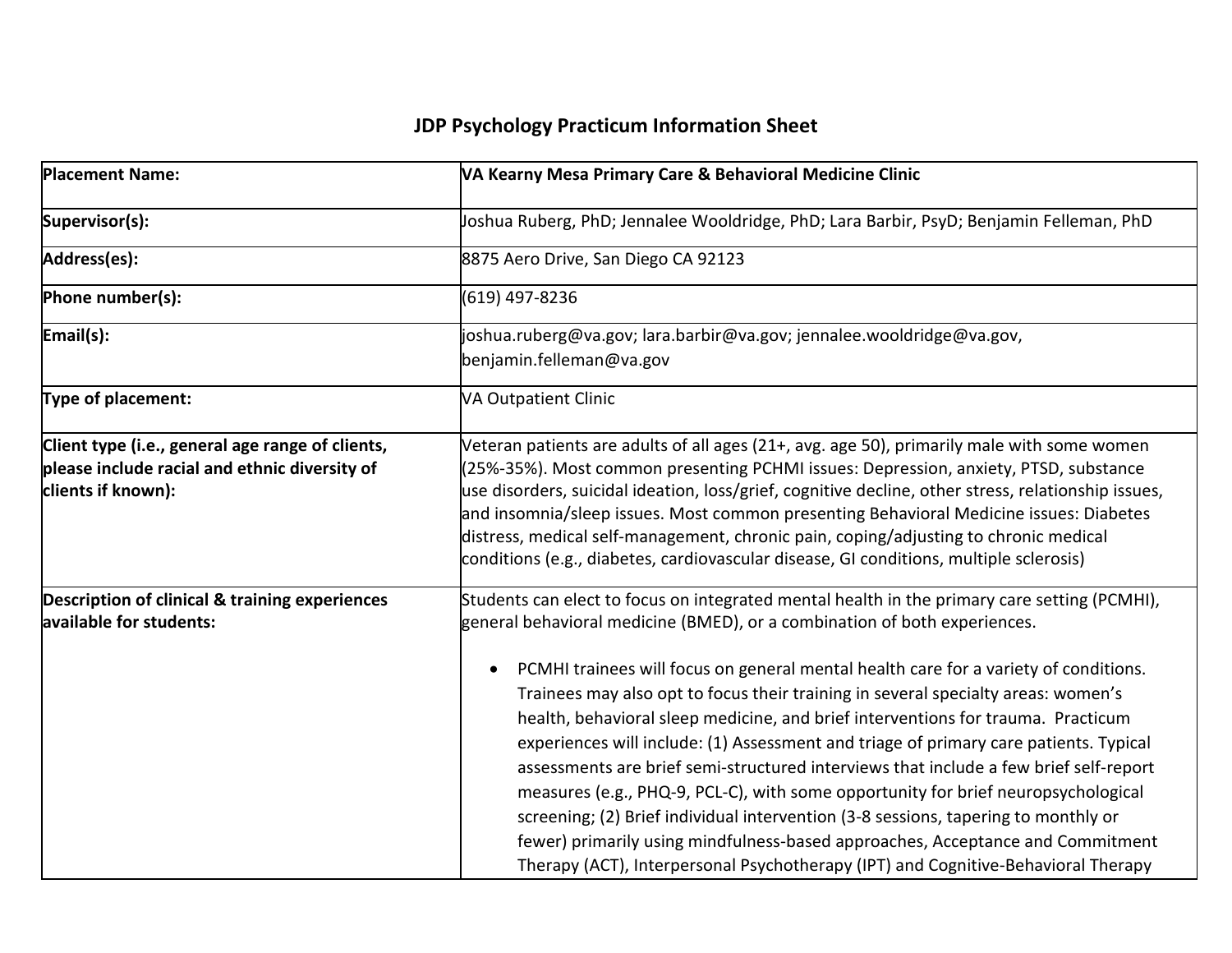|                                                | (CBT). Group experiences currently exist for insomnia and several women's health                              |
|------------------------------------------------|---------------------------------------------------------------------------------------------------------------|
|                                                | offerings including headache management and eating disorders (ability to co-lead will                         |
|                                                | depend on the trainee's availability).                                                                        |
|                                                |                                                                                                               |
|                                                |                                                                                                               |
|                                                | BMED trainees will focus on providing psychological assessment and treatment for Veterans                     |
|                                                | experiencing comorbid medical conditions. Responsibilities will include completing referral                   |
|                                                | assessments, targeted behavioral medicine interventions using CBT and ACT for variety of                      |
|                                                | conditions including pain, diabetes, cardiovascular disease, and GI disorders. There are also                 |
|                                                | opportunities to conduct mental health pre-transplant evaluations for solid organ transplant.                 |
|                                                | Additional specific opportunities exist to focus on patients with Type 1 and Type 2 diabetes                  |
|                                                | (e.g., incorporating diabetes technology into psychotherapy, various clinical research                        |
|                                                | opportunities). Group experiences currently exist for diabetes distress, chronic pain                         |
|                                                | management, and tobacco cessation (ability to co-lead will depend on the trainee's                            |
|                                                | availability)                                                                                                 |
|                                                |                                                                                                               |
| Opportunities for students to provide clinical | No                                                                                                            |
| services in languages other than English?      |                                                                                                               |
| If yes, please indicate language:              |                                                                                                               |
| Clinical Supervision (please describe the      | Trainees will work with Veterans from OEF/OIF, Gulf, Vietnam, and Korean eras spanning a                      |
| supervision that will be provided to the JDP   | wide range of mental health concerns, physical health concerns, and demographic factors.                      |
| student)                                       | Trainees will learn to tailor interventions effectively by taking into consideration the                      |
|                                                | influence of diversity factors such as race and ethnicity, sexual orientation and gender                      |
|                                                | identity, disability status, and other demographic characteristics. Within PCMHI, trainees                    |
|                                                | also have the opportunity to be the first mental health experience for some Veterans,                         |
|                                                | providing the chance to address mental health stigma and cultural considerations regarding                    |
|                                                | treatment engagement. Rich discussions on the cultural influences on interpersonal                            |
|                                                | dynamics and interdisciplinary teamwork, role of psychology in advocacy for                                   |
|                                                | underrepresented populations, and gaps in culturally responsive care will be provided<br>through supervision. |
|                                                |                                                                                                               |
|                                                | In addition, issues related to health disparities and access are also highly relevant to this                 |
|                                                | population. There are substantial intersecting health disparities in terms of race/ethnicity,                 |
|                                                | SES, and other demographic factors in many of the chronic health conditions our patients                      |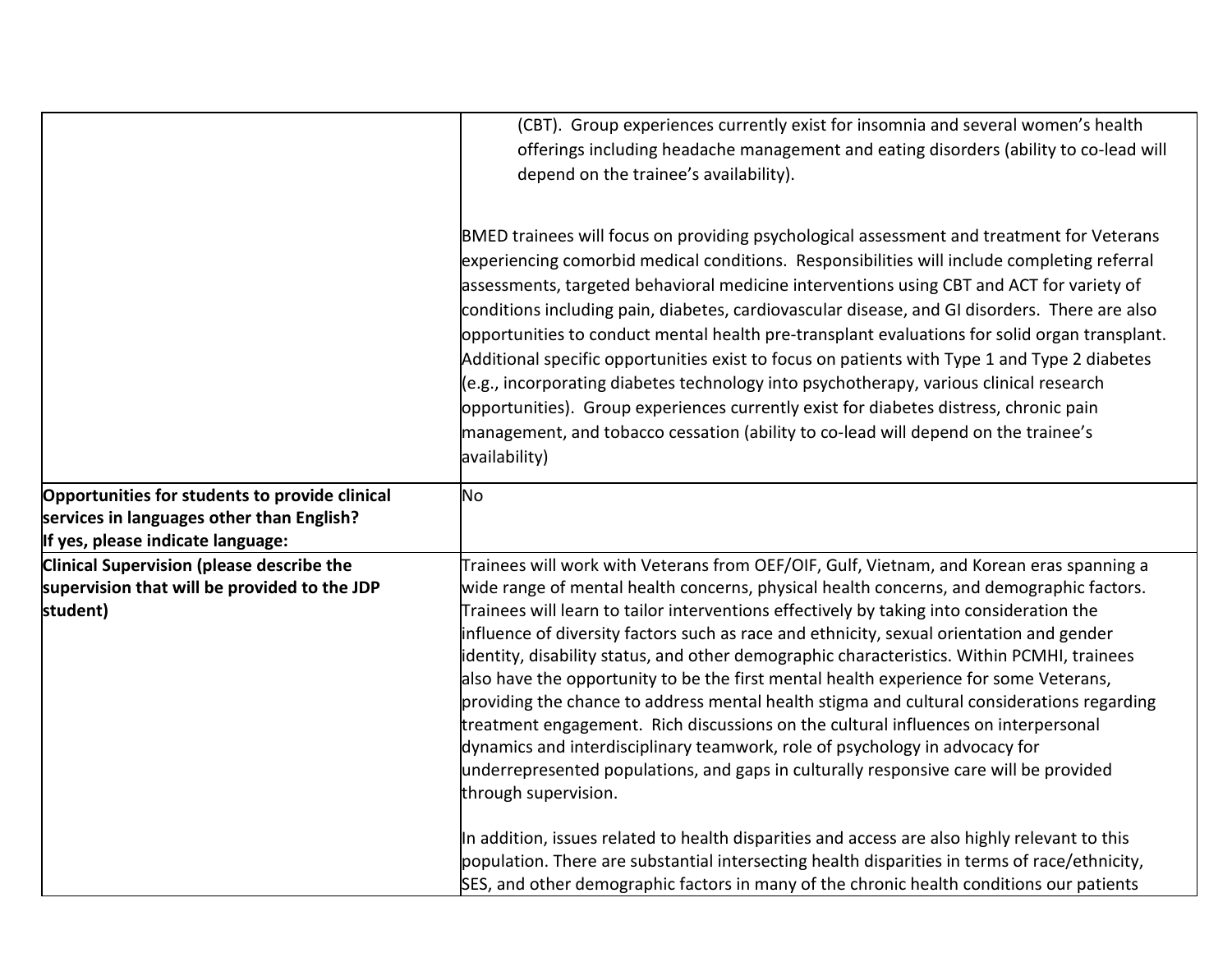|                                                                                   | have been diagnosed with. As such, health disparities and social determinants of health are<br>often a heavy focus of supervision and case conceptualization. "                                                                                                                                                                                                                                         |
|-----------------------------------------------------------------------------------|---------------------------------------------------------------------------------------------------------------------------------------------------------------------------------------------------------------------------------------------------------------------------------------------------------------------------------------------------------------------------------------------------------|
| Supervision or training in issues of inclusion,<br>diversity, equity, and access: |                                                                                                                                                                                                                                                                                                                                                                                                         |
| Number of students                                                                | $\overline{\phantom{a}}$                                                                                                                                                                                                                                                                                                                                                                                |
| <b>Student experience necessary</b>                                               | Interviewing skills, some experience with one-one psychotherapy, comfort working in a<br>medical environment                                                                                                                                                                                                                                                                                            |
| Time commitment:                                                                  | 10 hours                                                                                                                                                                                                                                                                                                                                                                                                |
| Practicum length:                                                                 | Full Year                                                                                                                                                                                                                                                                                                                                                                                               |
| <b>Start date:</b>                                                                | 7/1/22                                                                                                                                                                                                                                                                                                                                                                                                  |
| Limiting factors, if applicable:                                                  | Trainees must attend one group supervision per week. Group supervision meetings for<br>PCMHI are held on Mondays 1130AM-1230PM. Behavioral Medicine group supervision is<br>held on Wednesdays 11AM-12PM.                                                                                                                                                                                               |
|                                                                                   | Groups are currently held on the following days: Mondays (chronic pain education, chronic<br>pain treatment); Tuesdays (CBT-I); Wednesdays (coping with diabetes); Thursdays (women's<br>headache, women's CBT-I). Group offerings are subject to change. Student schedule can be<br>changed during the year to attend groups. All groups are currently held virtually due to<br>COVID-19 restrictions. |
| Other issues, if applicable:                                                      | Students will be required to be on site in the Kearny Mesa clinic. Ample opportunities exist<br>to see patients through telehealth technologies.                                                                                                                                                                                                                                                        |
| Date description revised:                                                         | 3/8/22                                                                                                                                                                                                                                                                                                                                                                                                  |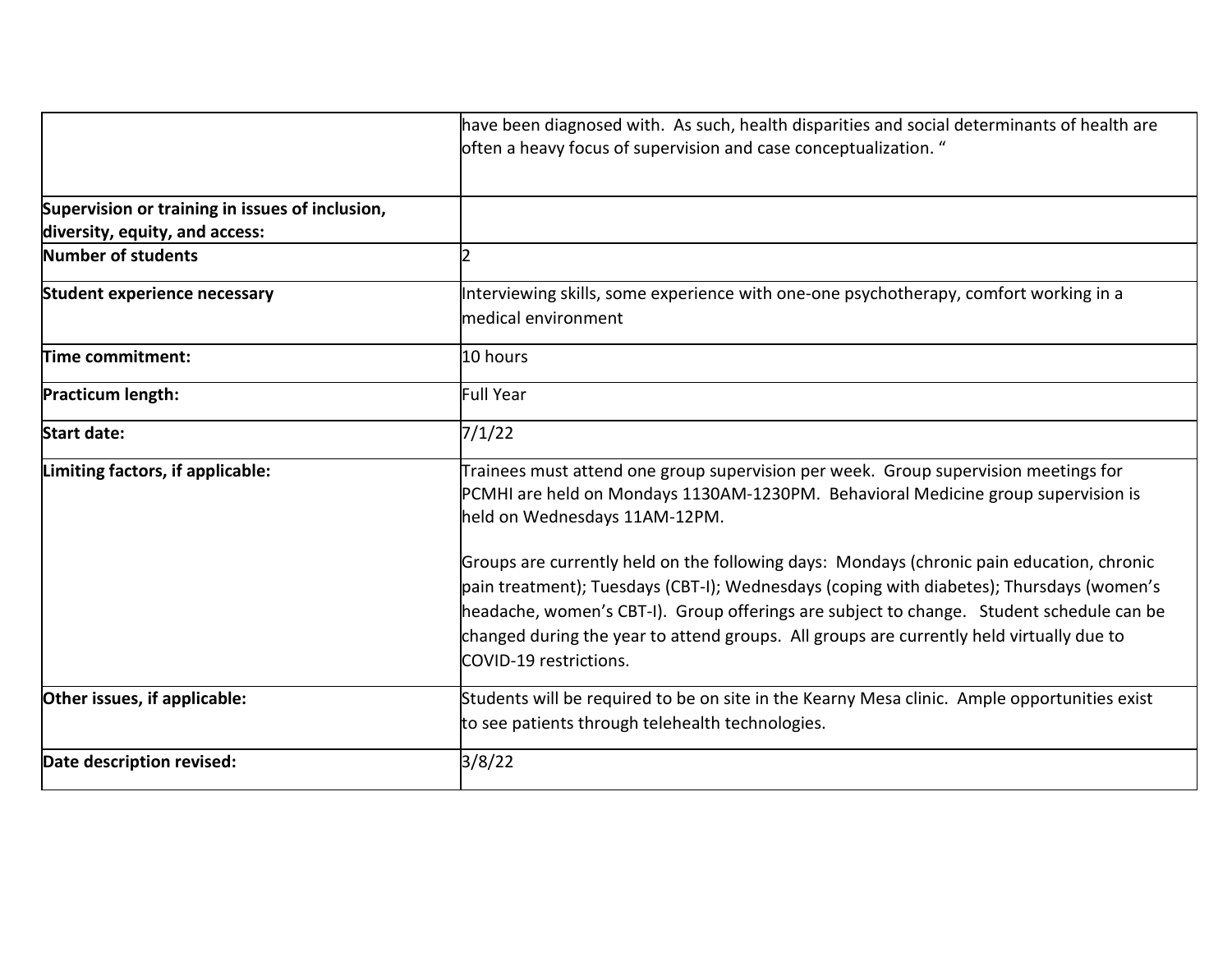| <b>Placement Name:</b>                                                                                                  | <b>ASPIRE Center PTSD Residential Rehabilitation Treatment</b>                                                                                                                                                                                                                                                                                                                                                                                                                                                                                                                                                                                                                                                                                                                                                                                                                                                                                   |
|-------------------------------------------------------------------------------------------------------------------------|--------------------------------------------------------------------------------------------------------------------------------------------------------------------------------------------------------------------------------------------------------------------------------------------------------------------------------------------------------------------------------------------------------------------------------------------------------------------------------------------------------------------------------------------------------------------------------------------------------------------------------------------------------------------------------------------------------------------------------------------------------------------------------------------------------------------------------------------------------------------------------------------------------------------------------------------------|
| Supervisor(s):                                                                                                          | Melissa Tarasenko                                                                                                                                                                                                                                                                                                                                                                                                                                                                                                                                                                                                                                                                                                                                                                                                                                                                                                                                |
| Address(es):                                                                                                            | 2121 San Diego Avenue, San Diego, CA 92110                                                                                                                                                                                                                                                                                                                                                                                                                                                                                                                                                                                                                                                                                                                                                                                                                                                                                                       |
| Phone number(s):                                                                                                        | 619-497-8278                                                                                                                                                                                                                                                                                                                                                                                                                                                                                                                                                                                                                                                                                                                                                                                                                                                                                                                                     |
| Email(s):                                                                                                               | Melissa.tarasenko@va.gov                                                                                                                                                                                                                                                                                                                                                                                                                                                                                                                                                                                                                                                                                                                                                                                                                                                                                                                         |
| Type of placement:                                                                                                      | Residential Rehabilitation Treatment Program                                                                                                                                                                                                                                                                                                                                                                                                                                                                                                                                                                                                                                                                                                                                                                                                                                                                                                     |
| Client type (i.e., general age range of clients,<br>please include racial and ethnic diversity of<br>clients if known): | Students would work with Veterans with PTSD, who often have co-occurring substance use<br>disorders and a range of psychosocial stressors including homelessness or unstable housing.<br>Veterans are referred to our program from within VASDHS, but also from other VA Systems<br>around the country. Veterans range in age from 25-65, although average age range is<br>typically late 30's to early 40's. Veterans are mostly male, although we do serve some female<br>Veterans. Veterans are diverse in terms of race and ethnicity: for ASPIRE residents admitted<br>within approximately the past year: 70% identified as White, 13% identified as Black/African<br>American, 13% identified as "Other," 10% identified as American Indian, and 3% identified as<br>Asian/Pacific Islander. Approximately 1/4 of the Veterans we serve identify as Hispanic/Latinx.<br>Approximately 10% of ASPIRE residents identify as gay or lesbian. |
| Description of clinical & training experiences<br>available for students:                                               | Provision of individual trauma-focused therapy, primarily to include CPT and PE;<br>opportunities to learn Cognitive Behavioral Therapy for Insomnia; opportunities to co-<br>facilitate treatment groups including Mindfulness-Based Stress Reduction, DBT Skills<br>Training, and Trauma-Focused CBT; opportunities to administer, score, and interpret brief<br>neurocognitive and personality assessment measures; opportunities to collaborate with an<br>interdisciplinary treatment team.                                                                                                                                                                                                                                                                                                                                                                                                                                                 |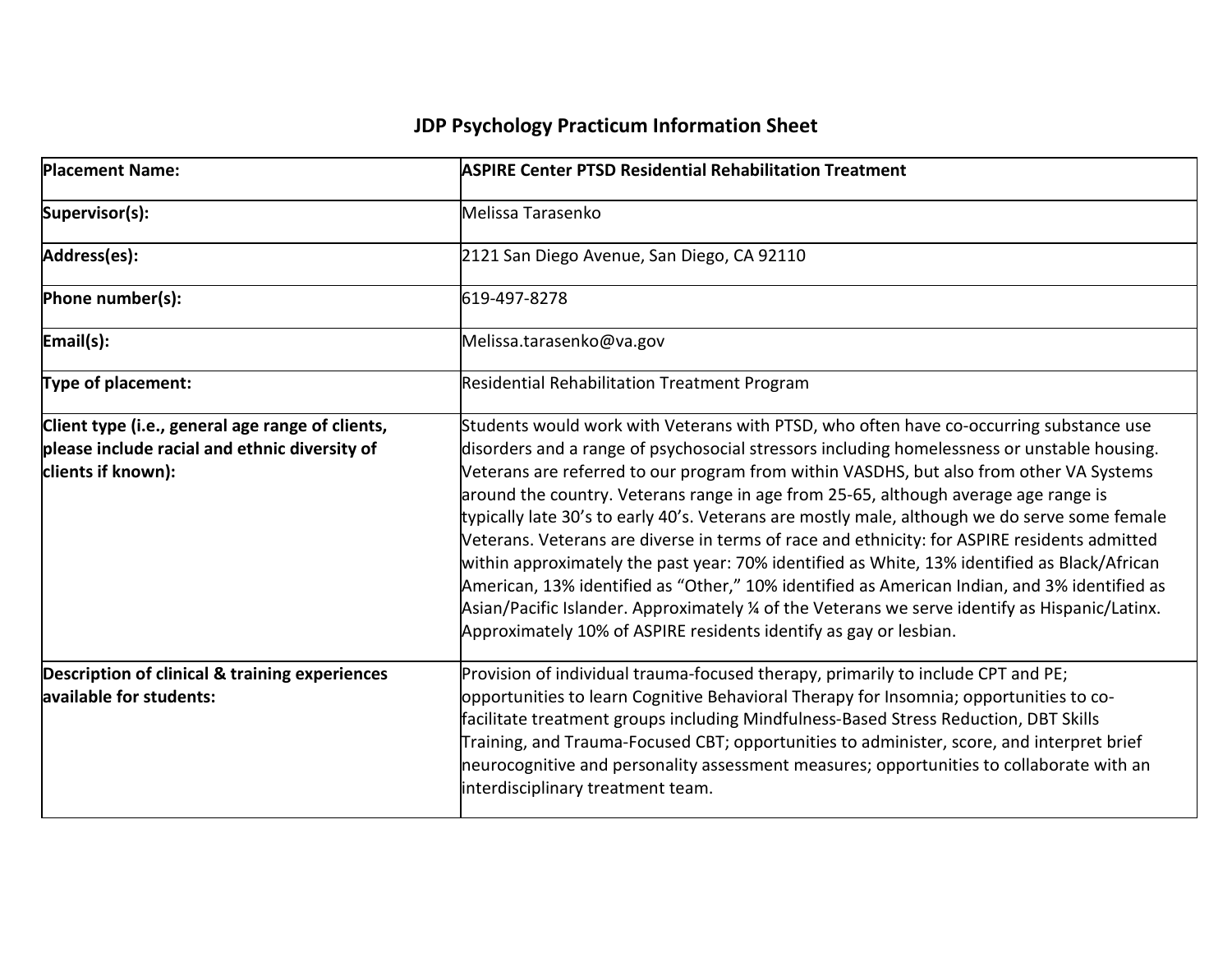| Opportunities for students to provide clinical<br>services in languages other than English:<br>If yes, please indicate language: |                                                                                                                                                                                                                                                                                                                                                                                                                                                                                                                                                                                                                                                                                                                              |
|----------------------------------------------------------------------------------------------------------------------------------|------------------------------------------------------------------------------------------------------------------------------------------------------------------------------------------------------------------------------------------------------------------------------------------------------------------------------------------------------------------------------------------------------------------------------------------------------------------------------------------------------------------------------------------------------------------------------------------------------------------------------------------------------------------------------------------------------------------------------|
| Clinical Supervision (please describe the<br>supervision that will be provided to the JDP<br>student)                            | 1 hour per week of individual face-to-face supervision; live observation and/or review of<br>individual therapy session audio recordings; co-facilitation of groups; invitation to participate<br>in monthly consultation group with other ASPIRE psychology trainees and therapists.                                                                                                                                                                                                                                                                                                                                                                                                                                        |
| Supervision or training in issues of inclusion,<br>diversity, equity, and access:                                                | The ASPIRE Center primarily treats an underserved population of Veterans who are<br>homeless, unstably housed, or at risk of becoming homeless. Veterans are diverse in terms<br>of racial and ethnic identity, sexual identity, and SES. As the primary clinical supervisor, I<br>provide ongoing supervision regarding issues related to identity and multiculturalism within<br>the therapy relationship. I also serve on the ASPIRE Center's Cultural Awareness and<br>Inclusion Workgroup, which aims to educate ASPIRE staff and trainees about multicultural<br>issues and to bring awareness to the ways in which our own identities and the identities of<br>the Veterans we serve impact the treatment we provide. |
| Number of students                                                                                                               |                                                                                                                                                                                                                                                                                                                                                                                                                                                                                                                                                                                                                                                                                                                              |
| Student experience necessary:                                                                                                    | Familiarity and experience with cognitive behavioral therapy.                                                                                                                                                                                                                                                                                                                                                                                                                                                                                                                                                                                                                                                                |
| Time commitment:                                                                                                                 | 8 hours per week                                                                                                                                                                                                                                                                                                                                                                                                                                                                                                                                                                                                                                                                                                             |
| Practicum length:                                                                                                                |                                                                                                                                                                                                                                                                                                                                                                                                                                                                                                                                                                                                                                                                                                                              |
| <b>Start date:</b>                                                                                                               | No preference (as soon as possible)                                                                                                                                                                                                                                                                                                                                                                                                                                                                                                                                                                                                                                                                                          |
| Limiting factors, if applicable:                                                                                                 |                                                                                                                                                                                                                                                                                                                                                                                                                                                                                                                                                                                                                                                                                                                              |
| Other issues, if applicable:                                                                                                     |                                                                                                                                                                                                                                                                                                                                                                                                                                                                                                                                                                                                                                                                                                                              |
| Date description revised:                                                                                                        | 3/3/22                                                                                                                                                                                                                                                                                                                                                                                                                                                                                                                                                                                                                                                                                                                       |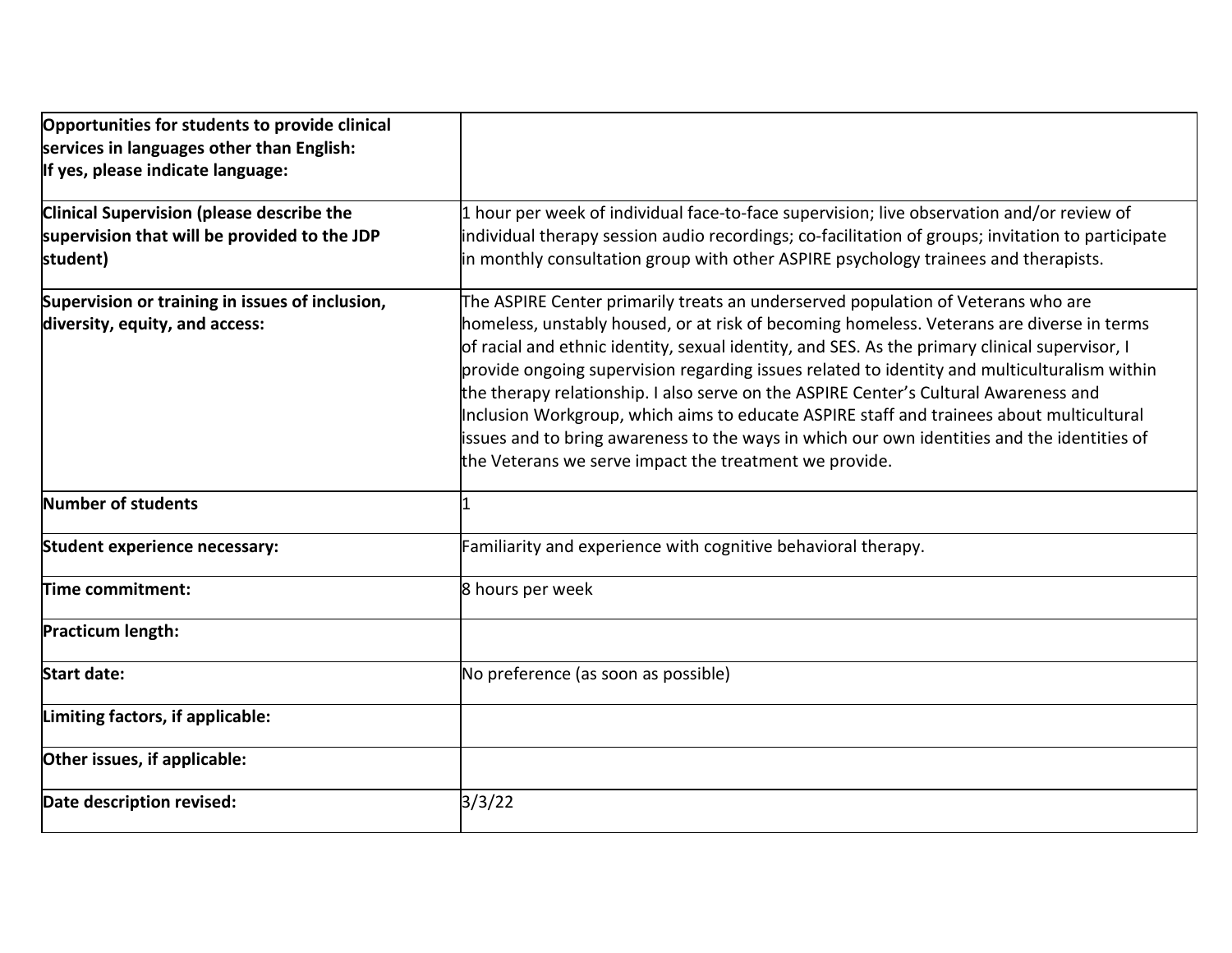| <b>Placement Name:</b>                                                                                                           | VA PTSD Clinical Team (VA San Diego Healthcare System)                                                                                                                                                                                                                                                                                                                          |
|----------------------------------------------------------------------------------------------------------------------------------|---------------------------------------------------------------------------------------------------------------------------------------------------------------------------------------------------------------------------------------------------------------------------------------------------------------------------------------------------------------------------------|
| Supervisor(s):                                                                                                                   | Primary supervisors: Amanda Ortiz, Ph.D., Sarah Pearlstein, Ph.D.; Supervising psychologist<br>faculty team: Lisa Campbell, Ph.D., Abigail Angkaw, Ph.D., Natalia Escobar Walsh, Ph.D.,<br>Victoria Farrow, Ph.D., Stephanie Samph, Ph.D.                                                                                                                                       |
| Address(es):                                                                                                                     | VA CBOC in Chula Vista (353 H Street, Chula Vista, CA 91910); if a second student is matched<br>with this position, then a placement in VA CBOC in Kearny Mesa will also be available (8875<br>Aero Drive, San Diego, CA 92123)                                                                                                                                                 |
| Phone number(s):                                                                                                                 | 619-476-6003; 619-497-8228                                                                                                                                                                                                                                                                                                                                                      |
| Email(s):                                                                                                                        | Amanda.Ortiz@va.gov; Sarah.Pearlstein@va.gov                                                                                                                                                                                                                                                                                                                                    |
| Type of placement:                                                                                                               | VA outpatient clinic                                                                                                                                                                                                                                                                                                                                                            |
| Client type (i.e., general age range of clients,<br>please include racial and ethnic diversity of<br>clients if known):          | Veterans with PTSD due to any trauma type (combat, sexual trauma, childhood, civilian, etc.)<br>and occasionally other comorbidities (TBI, depression, anxiety disorders, substance use<br>disorders); opportunity to work with Veterans diverse according to various identity markers<br>(e.g., age, race, ethnicity, sexual orientation, gender identity, disability status). |
| <b>Description of clinical &amp; training experiences</b><br>available for students:                                             | Evidenced-based individual psychotherapy for PTSD: training in Prolonged Exposure (PE)<br>therapy, Cognitive Processing Therapy (CPT), and other evidence-based trauma-focused<br>approaches is emphasized. Structured PTSD assessment opportunities will also be offered<br>and may be required for those who have not had much previous experience working with<br>PTSD.      |
| Opportunities for students to provide clinical<br>services in languages other than English:<br>If yes, please indicate language: | No                                                                                                                                                                                                                                                                                                                                                                              |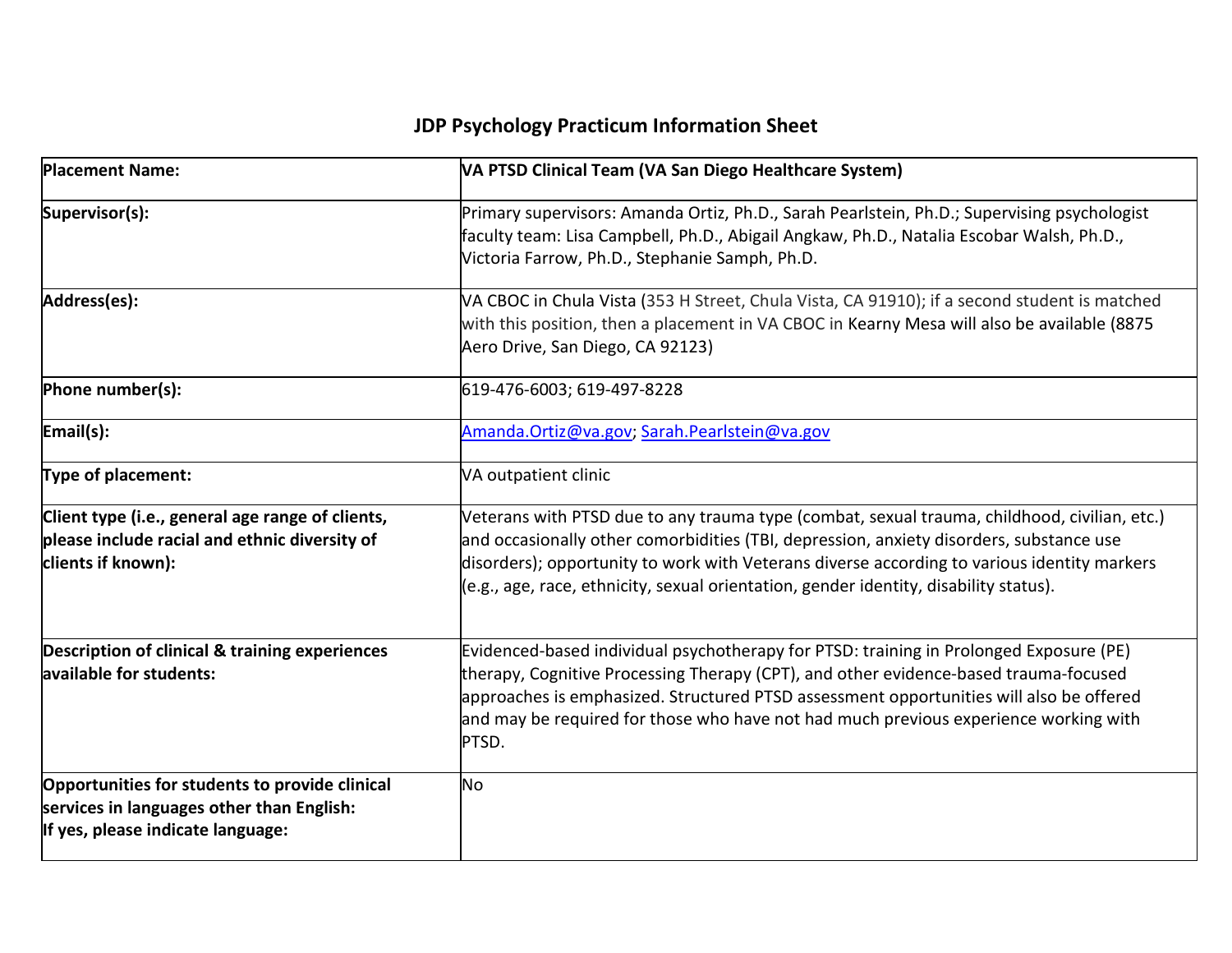| Clinical Supervision (please describe the       | Discussing relevant cultural factors of both clients and trainees—and how those factors       |  |
|-------------------------------------------------|-----------------------------------------------------------------------------------------------|--|
| supervision that will be provided to the JDP    | impact the therapeutic relationship—will be strongly encouraged in supervision. Trainees      |  |
| student)                                        | may also receive specialized training in working with LGBTQIA+ Veterans if they wish.         |  |
|                                                 | Students will also be provided with tools/skills to better understand their own cultural      |  |
|                                                 | identities and conceptualize clients (e.g., Hayes ADDRESSING model, minority stress, cultural |  |
|                                                 | humility).                                                                                    |  |
| Supervision or training in issues of inclusion, |                                                                                               |  |
| diversity, equity, and access:                  |                                                                                               |  |
| Number of students                              | Up to 2: one student in Chula Vista and one student in Kearny Mesa                            |  |
| Student experience necessary:                   | Familiarity with intakes, structured clinical interviews, and cognitive behavioral therapy    |  |
|                                                 | preferred, but student will be trained to specific formats.                                   |  |
| Time commitment:                                | 10 hours/week                                                                                 |  |
|                                                 |                                                                                               |  |
| <b>Practicum length:</b>                        | Full year                                                                                     |  |
| <b>Start date:</b>                              | 7/1/2022                                                                                      |  |
| Limiting factors, if applicable:                | Availability: On-site activities can take place Thursdays and Fridays in Chula Vista between  |  |
|                                                 | 7:00am-5:00pm. If a second student is placed in this position, then Mondays, Tuesdays, and    |  |
|                                                 | Fridays on site between 8:30am-6pm in Kearny Mesa may also be considered. Attendance at       |  |
|                                                 | Friday 10-11am Complex Trauma meeting is preferred and attendance at 12-1pm didactic          |  |
|                                                 | seminar is required (see below for more info).                                                |  |
|                                                 | Example: our current practicum trainee sees patients on site Thursdays 9am-4pm                |  |
|                                                 | and remotely attends team meetings and didactics via video on Fridays from 10am-1pm.          |  |
|                                                 | Consultation: We have a Complex Trauma Consultation Meeting where our psychotherapists        |  |
|                                                 | provide/receive peer consultation on challenging cases and engage in clinician self-care      |  |
|                                                 | activities weekly on Fridays from 10am-11am. We also have a daily huddle from 9-9:30 Mon-     |  |
|                                                 | Thurs for consultation as well. Students will be required to attend either the Complex        |  |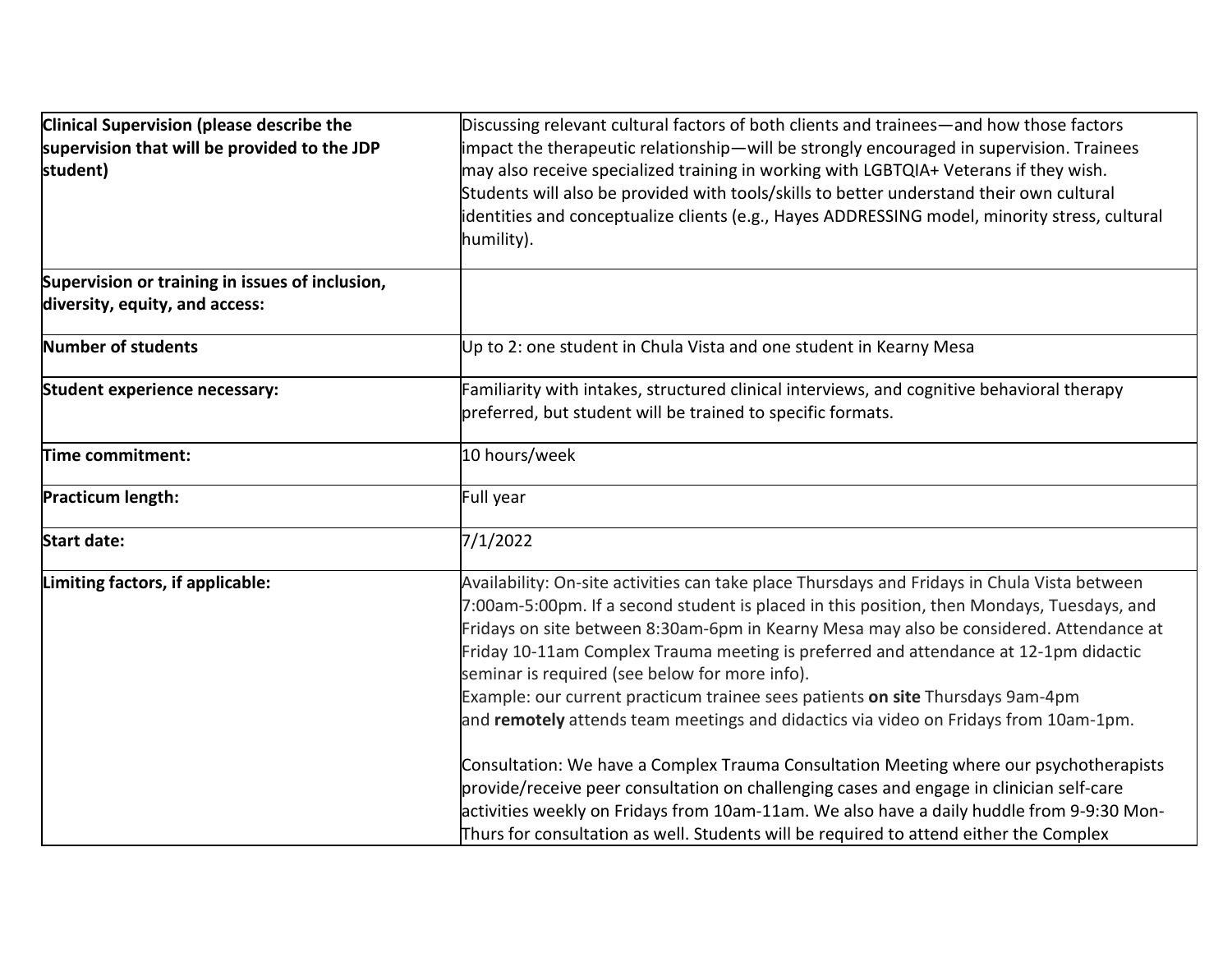|                              | Trauma meeting on Fridays (10-11am, preferred) or two huddles of their choice Mon-Thurs<br>$(9-9:30am)$ . Our larger interdisciplinary team meeting with both psychotherapy and medical<br>staff meets on Fridays 11am-12pm (optional but encouraged). PTSD didactic seminar is held<br>weekly on Fridays 12-1pm (required). All meetings are virtual and can be accessed remotely. |
|------------------------------|-------------------------------------------------------------------------------------------------------------------------------------------------------------------------------------------------------------------------------------------------------------------------------------------------------------------------------------------------------------------------------------|
| Other issues, if applicable: |                                                                                                                                                                                                                                                                                                                                                                                     |
| Date description revised:    | 3/15/22                                                                                                                                                                                                                                                                                                                                                                             |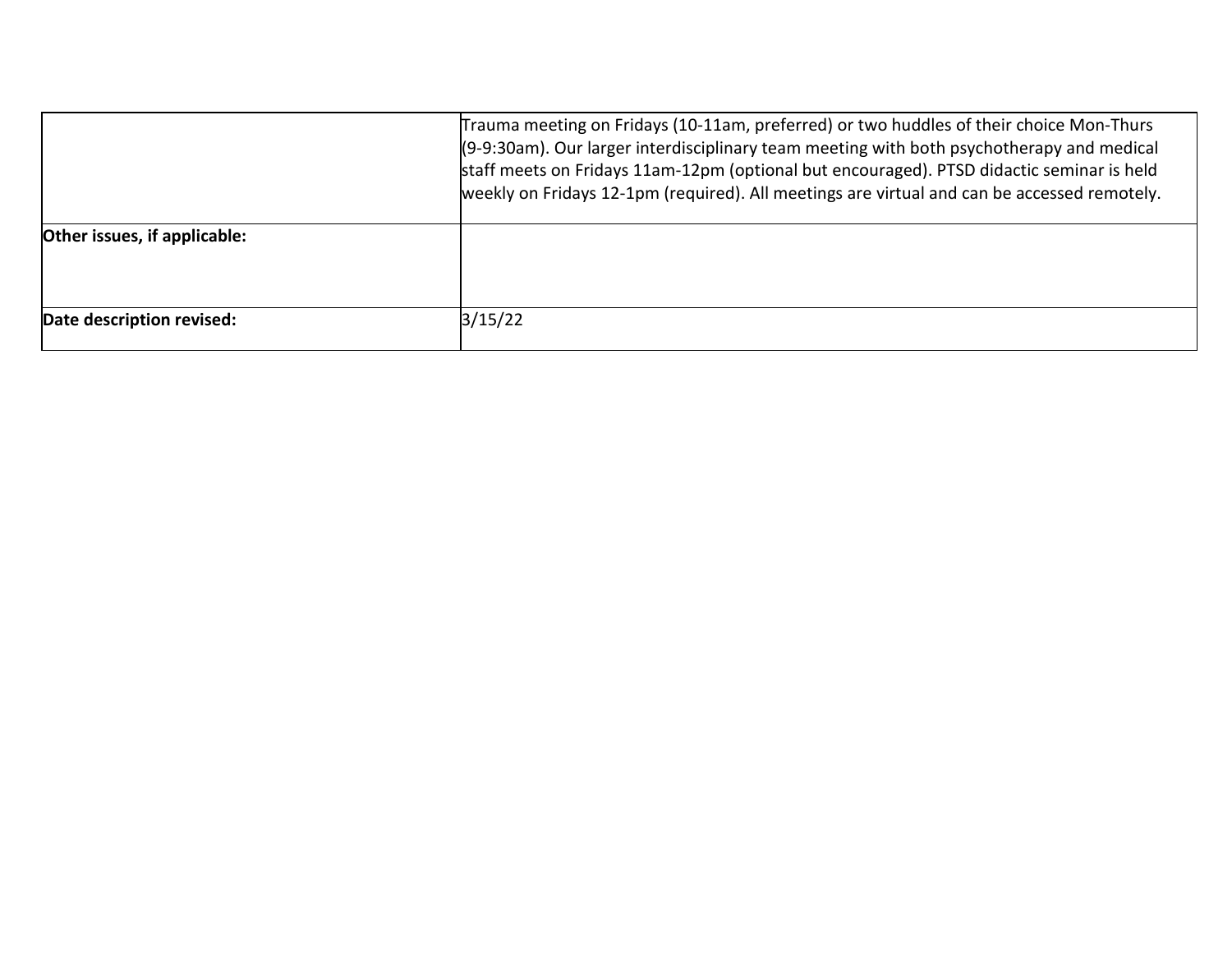| <b>Placement Name:</b>                                                                                                  | VA San Diego Healthcare System La Jolla Hospital                                                                                                                                                                                                                                                                                                                                                                                                                                                                                                                                                                                                                                                                                                                                                                                                                                                                                                                                                                        |
|-------------------------------------------------------------------------------------------------------------------------|-------------------------------------------------------------------------------------------------------------------------------------------------------------------------------------------------------------------------------------------------------------------------------------------------------------------------------------------------------------------------------------------------------------------------------------------------------------------------------------------------------------------------------------------------------------------------------------------------------------------------------------------------------------------------------------------------------------------------------------------------------------------------------------------------------------------------------------------------------------------------------------------------------------------------------------------------------------------------------------------------------------------------|
| Supervisor(s):                                                                                                          | Emily Wilhite, PhD                                                                                                                                                                                                                                                                                                                                                                                                                                                                                                                                                                                                                                                                                                                                                                                                                                                                                                                                                                                                      |
| Address(es):                                                                                                            | 3350 La Jolla Village Dr (116B)                                                                                                                                                                                                                                                                                                                                                                                                                                                                                                                                                                                                                                                                                                                                                                                                                                                                                                                                                                                         |
| Phone number(s):                                                                                                        | 858-552-8585 ext 3215 (Dr. Wilhite)                                                                                                                                                                                                                                                                                                                                                                                                                                                                                                                                                                                                                                                                                                                                                                                                                                                                                                                                                                                     |
| Email(s):                                                                                                               | emily.wilhite@va.gov                                                                                                                                                                                                                                                                                                                                                                                                                                                                                                                                                                                                                                                                                                                                                                                                                                                                                                                                                                                                    |
| Type of placement:                                                                                                      | VA Hospital 28-day residential substance use disorder (SUD) and PTSD treatment program<br>at the La Jolla VA; this rotation can also include outpatient PTSD/SUD treatment for patients<br>who completed SARRTP and need to finish individual treatment as outpatient. This<br>placement is onsite and involves providing therapy in person to Veterans.                                                                                                                                                                                                                                                                                                                                                                                                                                                                                                                                                                                                                                                                |
| Client type (i.e., general age range of clients,<br>please include racial and ethnic diversity of<br>clients if known): | Veterans with comorbid SUD and PTSD. Veterans on SARRTP are predominantly male, age<br>range 20-80, all conflict eras, all trauma types. Veterans come from diverse cultural, ethnic,<br>racial, and religious backgrounds. Additionally, we regularly serve Veterans who identify as<br>members of the LGBT+ community.                                                                                                                                                                                                                                                                                                                                                                                                                                                                                                                                                                                                                                                                                                |
| <b>Description of clinical &amp; training experiences</b><br>available for students:                                    | Join a vibrant, dynamic, and diverse multidisciplinary treatment team on SARRTP! The<br>practicum student on this rotation will provide individual evidence-based PTSD treatment<br>(Prolonged Exposure, Cognitive Processing Therapy, COPE, Trauma-Informed Guilt<br>Reduction) to Veterans with PTSD/SUD who are currently in a residential substance use<br>treatment program. PE and CPT are most heavily utilized. Individual therapy will be<br>conducted in an intensive format (3x weekly), given the residential setting, which allows for<br>practicum trainees to complete EBPs for PTSD with very low dropout. The practicum student<br>also has opportunities to co-facilitate with Dr. Wilhite a PTSD/SUD group (may choose<br>between in vivo exposure group, CBT for PTSD group based on CPT, and PTSD skills), and<br>may complete PTSD-focused intakes. Thus, this rotation is ideal for students wanting strong<br>PTSD experience with an addictions population. Practicum students are welcome and |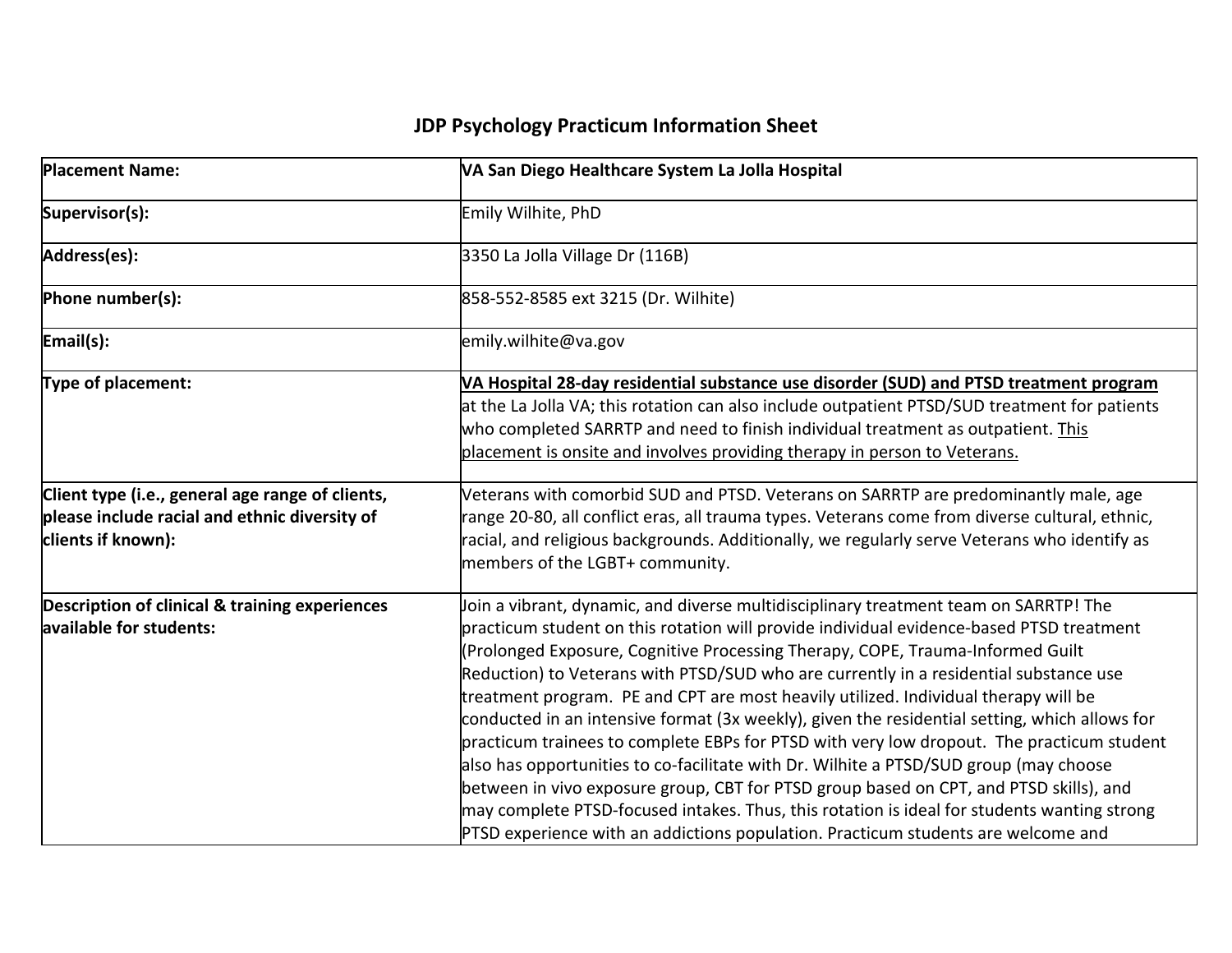|                                                                                                                                  | encouraged to attend rounds with a multidisciplinary team (psychologists, psychiatrists,<br>nurses, addiction therapists, social workers). Opportunities for motivational interviewing<br>and CBT for SUD are also available. Finally, the practicum student on this rotation will attend<br>1 hour of weekly supervision with Dr. Wilhite and will attend a weekly seminar in SUD or<br>PTSD. There may be opportunities to complete the VA CPT rollout training. The SARRTP<br>treatment team is super fun (think monthly theme parties and potlucks) and welcoming to<br>trainees across disciplines. There are also opportunities to receive supervision from a<br>psychology intern or postdoc fellow.                                                                   |
|----------------------------------------------------------------------------------------------------------------------------------|-------------------------------------------------------------------------------------------------------------------------------------------------------------------------------------------------------------------------------------------------------------------------------------------------------------------------------------------------------------------------------------------------------------------------------------------------------------------------------------------------------------------------------------------------------------------------------------------------------------------------------------------------------------------------------------------------------------------------------------------------------------------------------|
|                                                                                                                                  | Other opportunities include being a member of the VA Diversity Action Committee, co-<br>facilitating a LGBT+ SUD outpatient group with Dr. Wilhite and the SARRTP postdoc fellow,<br>co-facilitating a DBT skills group, or co-facilitating an anger management group. Other<br>tailored training experiences can be developed with Dr. Wilhite and based on the practicum<br>student's schedule.                                                                                                                                                                                                                                                                                                                                                                             |
| Opportunities for students to provide clinical<br>services in languages other than English:<br>If yes, please indicate language: | No                                                                                                                                                                                                                                                                                                                                                                                                                                                                                                                                                                                                                                                                                                                                                                            |
| Clinical Supervision (please describe the<br>supervision that will be provided to the JDP<br>student)                            |                                                                                                                                                                                                                                                                                                                                                                                                                                                                                                                                                                                                                                                                                                                                                                               |
| Supervision or training in issues of inclusion,<br>diversity, equity, and access:                                                | Diversity, equity, and anti-racism principles are incorporated into both individual and group<br>supervision meetings. Individual supervision meetings will include discussions of gender<br>identity, sexual orientation, racial and ethnic background, implicit bias, underrepresentation,<br>and improving treatment and access to care for all the Veterans we serve. We will regularly<br>incorporate multiculturalism into our supervision relationship and reflect on how aspects of<br>identify may affect service delivery, patient care, and therapeutic alliance. Group supervision<br>includes didactic training (e.g., Cultural Competence and Integrated Care for SUD) and<br>interactive seminars (e.g., Empowering Purposeful Responses to Microaggressions). |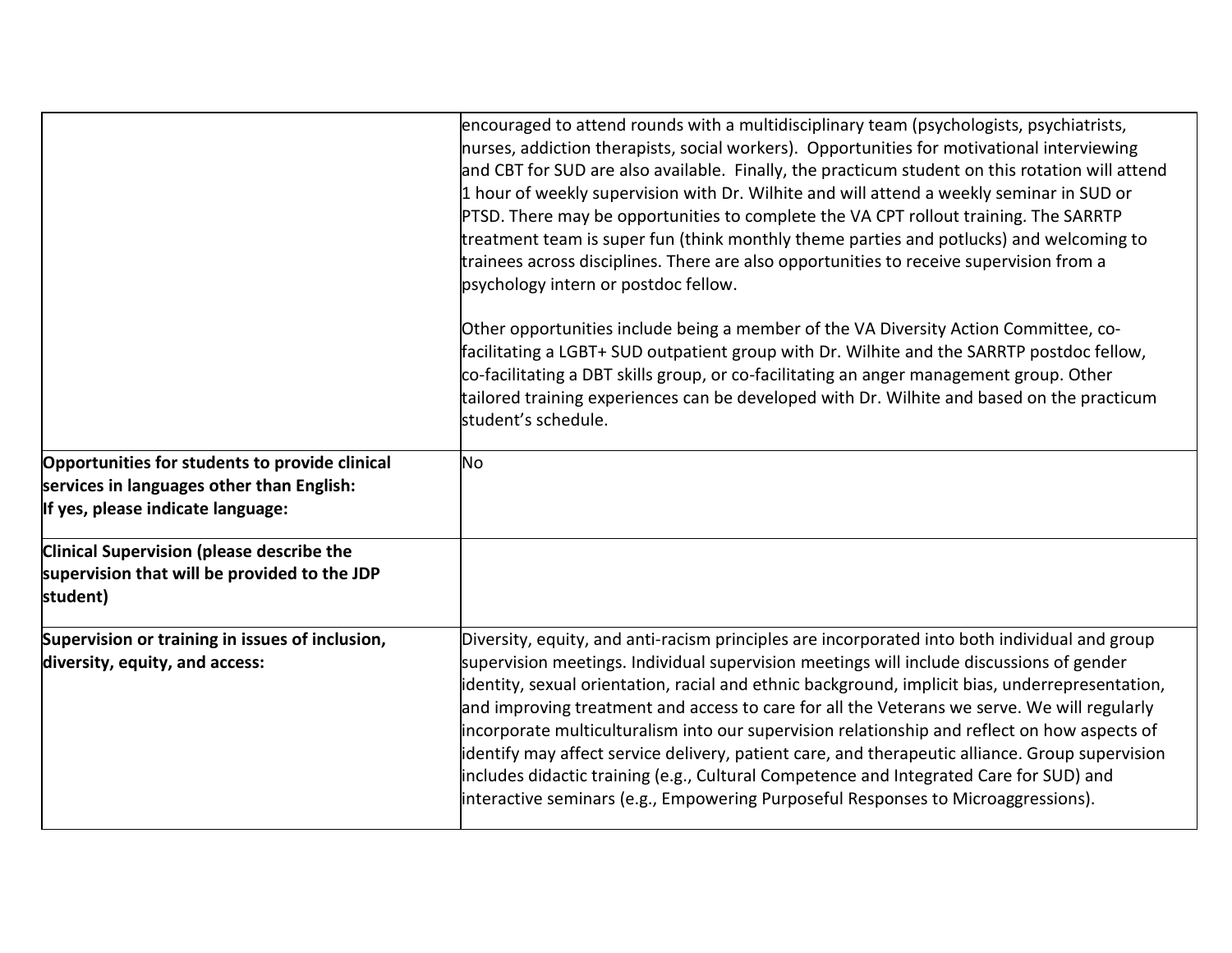| Number of students               |                                                                                                                                                                                                                                                                                                                                                                                                                                                               |
|----------------------------------|---------------------------------------------------------------------------------------------------------------------------------------------------------------------------------------------------------------------------------------------------------------------------------------------------------------------------------------------------------------------------------------------------------------------------------------------------------------|
| Student experience necessary:    | Varying degrees of experience welcome                                                                                                                                                                                                                                                                                                                                                                                                                         |
| Time commitment:                 | 10 hours per week                                                                                                                                                                                                                                                                                                                                                                                                                                             |
| <b>Practicum length:</b>         | <b>Full Year</b>                                                                                                                                                                                                                                                                                                                                                                                                                                              |
| <b>Start date:</b>               | TBA 2022-2023 training year                                                                                                                                                                                                                                                                                                                                                                                                                                   |
| Limiting factors, if applicable: | Ideally, trainees in this practicum will see a patient 3x per week in order to allow patients to<br>finish treatment protocols prior to discharge from SARRTP (this also allows trainees to attain<br>high competency with PTSD treatments). Days of week are flexible, except Thursdays<br>because Dr. Wilhite is not onsite. Also, trainees can choose between attending the Addiction<br>Seminar at 1pm on Wednesdays, or PTSD Seminar at 12pm on Fridays. |
| Other issues, if applicable:     |                                                                                                                                                                                                                                                                                                                                                                                                                                                               |
| Date description revised:        | <b>March 2022</b>                                                                                                                                                                                                                                                                                                                                                                                                                                             |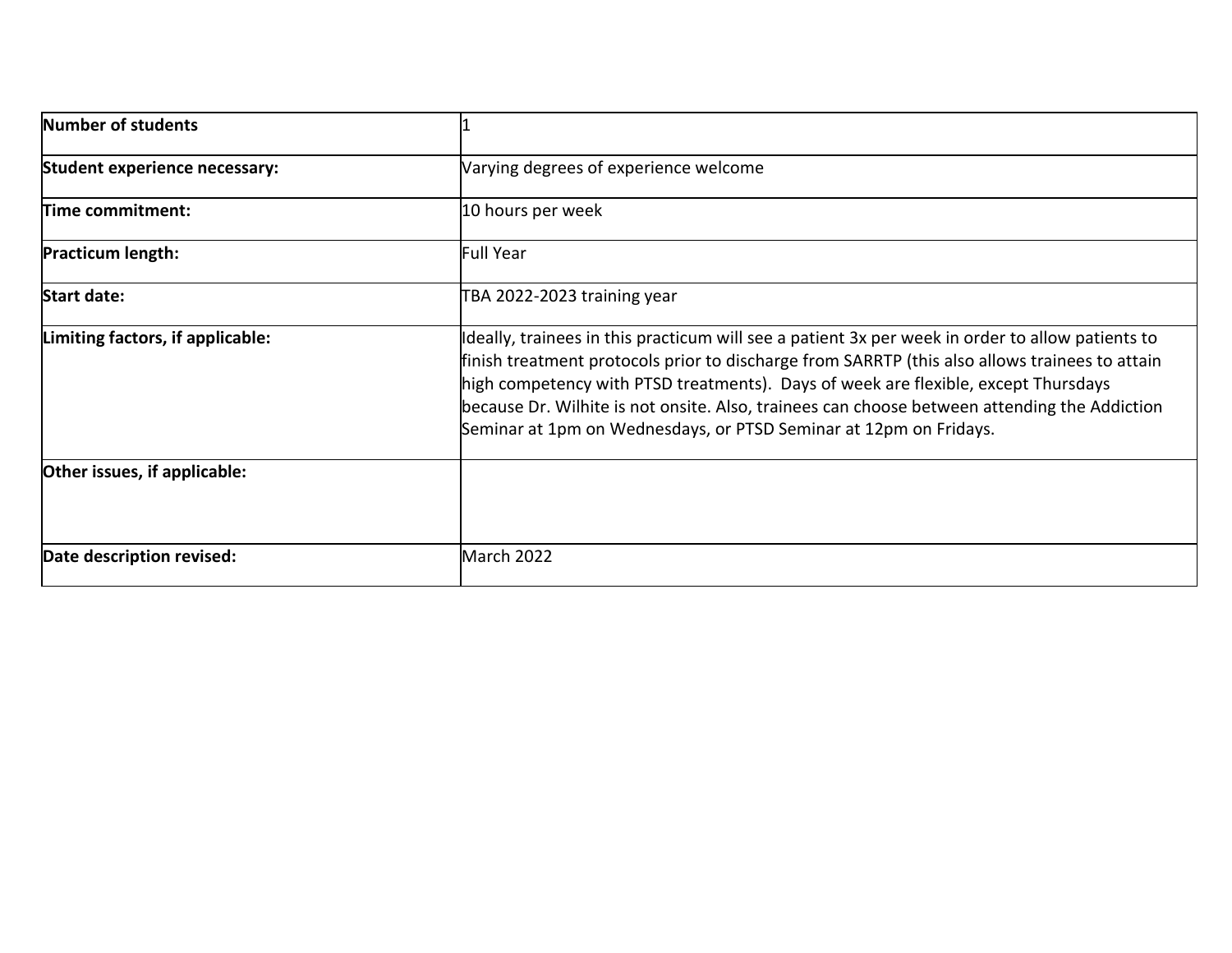| <b>Placement Name:</b>                                                                                                           | VA San Diego Healthcare System - Oceanside Clinic                                                                                                                                                                                                                                                                                                                                                                                                                                                                                                                                      |
|----------------------------------------------------------------------------------------------------------------------------------|----------------------------------------------------------------------------------------------------------------------------------------------------------------------------------------------------------------------------------------------------------------------------------------------------------------------------------------------------------------------------------------------------------------------------------------------------------------------------------------------------------------------------------------------------------------------------------------|
| Supervisor(s):                                                                                                                   | Shanna Cooper, PhD                                                                                                                                                                                                                                                                                                                                                                                                                                                                                                                                                                     |
| Address(es):                                                                                                                     | 1300 Rancho del Oro, Oceanside, CA 92056                                                                                                                                                                                                                                                                                                                                                                                                                                                                                                                                               |
| Phone number(s):                                                                                                                 | 760.643.2048                                                                                                                                                                                                                                                                                                                                                                                                                                                                                                                                                                           |
| Email(s):                                                                                                                        | shanna.cooper@va.gov                                                                                                                                                                                                                                                                                                                                                                                                                                                                                                                                                                   |
| <b>Type of placement:</b>                                                                                                        | VA community based outpatient clinic                                                                                                                                                                                                                                                                                                                                                                                                                                                                                                                                                   |
| Client type (i.e., general age range of clients,<br>please include racial and ethnic diversity of<br>clients if known):          | Adults, older adults; range of racial/ethnic diversity consistent with VA population in SD                                                                                                                                                                                                                                                                                                                                                                                                                                                                                             |
| <b>Description of clinical &amp; training experiences</b><br>available for students:                                             | Neuropsychological & psychological assessment: Administration of a flexible battery of tests<br>(which may or may not include personality assessments), scoring tests, writing reports, and<br>providing feedback to patient, family, and/or other providers. Aims of assessment and<br>feedback are to assist in determining a person's cognitive functioning, aide in differential<br>diagnosis, treatment planning, determine etiology of subjective/objective deficits,<br>determining whether functional deficits reflect affective, personality, and/or cognitive<br>etiologies. |
| Opportunities for students to provide clinical<br>services in languages other than English:<br>If yes, please indicate language: | No. Although many patients speak languages other than English (predominantly Spanish and<br>Tagalog in this clinic), supervisor is not certified multilingual and, thus, supervision in<br>languages other than English are not available.                                                                                                                                                                                                                                                                                                                                             |
| Clinical Supervision (please describe the<br>supervision that will be provided to the JDP<br>student)                            |                                                                                                                                                                                                                                                                                                                                                                                                                                                                                                                                                                                        |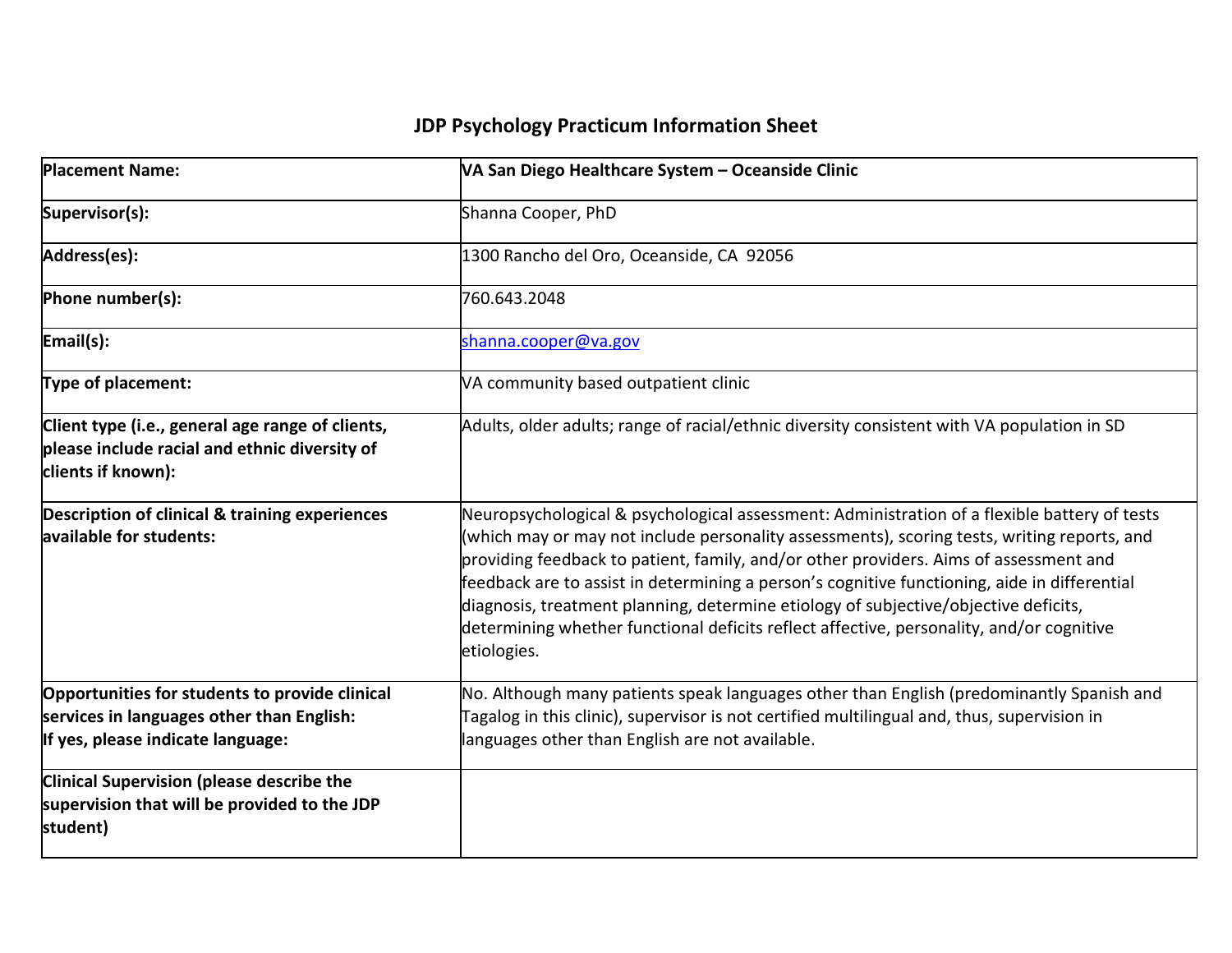| Supervision or training in issues of inclusion,<br>diversity, equity, and access: | In addition to utilizing Hays' ADDRESSING framework, additional readings are available and<br>encouraged. Further, each case is supervised individually, and aspects of the<br>patient's/trainee's/supervisors identify factors and the interactions of those are considered<br>in understanding and interpreting and providing treatment recommendations for each case.<br>Trainee will be invited to partake in the VA's Diversity Action Committee, of which the<br>supervisor services on the executive leadership team, as well as the UCSD Tuesday night<br>neuropsychology seminar, where there is a diversity-focused series. |
|-----------------------------------------------------------------------------------|---------------------------------------------------------------------------------------------------------------------------------------------------------------------------------------------------------------------------------------------------------------------------------------------------------------------------------------------------------------------------------------------------------------------------------------------------------------------------------------------------------------------------------------------------------------------------------------------------------------------------------------|
| Number of students                                                                | 1-2 neuropsychology-focused students; this practicum may be a better fit for advanced<br>neuropsych students                                                                                                                                                                                                                                                                                                                                                                                                                                                                                                                          |
| Student experience necessary:                                                     | Neuropsychological assessment classwork and experience                                                                                                                                                                                                                                                                                                                                                                                                                                                                                                                                                                                |
| Time commitment:                                                                  | 1 day per week (Monday-Thursday) F2F for testing & scoring in Oceanside, writing can be<br>done remotely                                                                                                                                                                                                                                                                                                                                                                                                                                                                                                                              |
| Practicum length:                                                                 | Full academic year desired; can accommodate flexible scheduling options with advanced<br>notice                                                                                                                                                                                                                                                                                                                                                                                                                                                                                                                                       |
| <b>Start date:</b>                                                                | Flexible                                                                                                                                                                                                                                                                                                                                                                                                                                                                                                                                                                                                                              |
| Limiting factors, if applicable:                                                  | Testing must be done in person (not adequately set up for remote testing); clinic closes at<br>6:00p                                                                                                                                                                                                                                                                                                                                                                                                                                                                                                                                  |
| Other issues, if applicable:                                                      | Parking at the Oceanside clinic is easy and accessible; reverse commute is wonderful!                                                                                                                                                                                                                                                                                                                                                                                                                                                                                                                                                 |
| Date description revised:                                                         |                                                                                                                                                                                                                                                                                                                                                                                                                                                                                                                                                                                                                                       |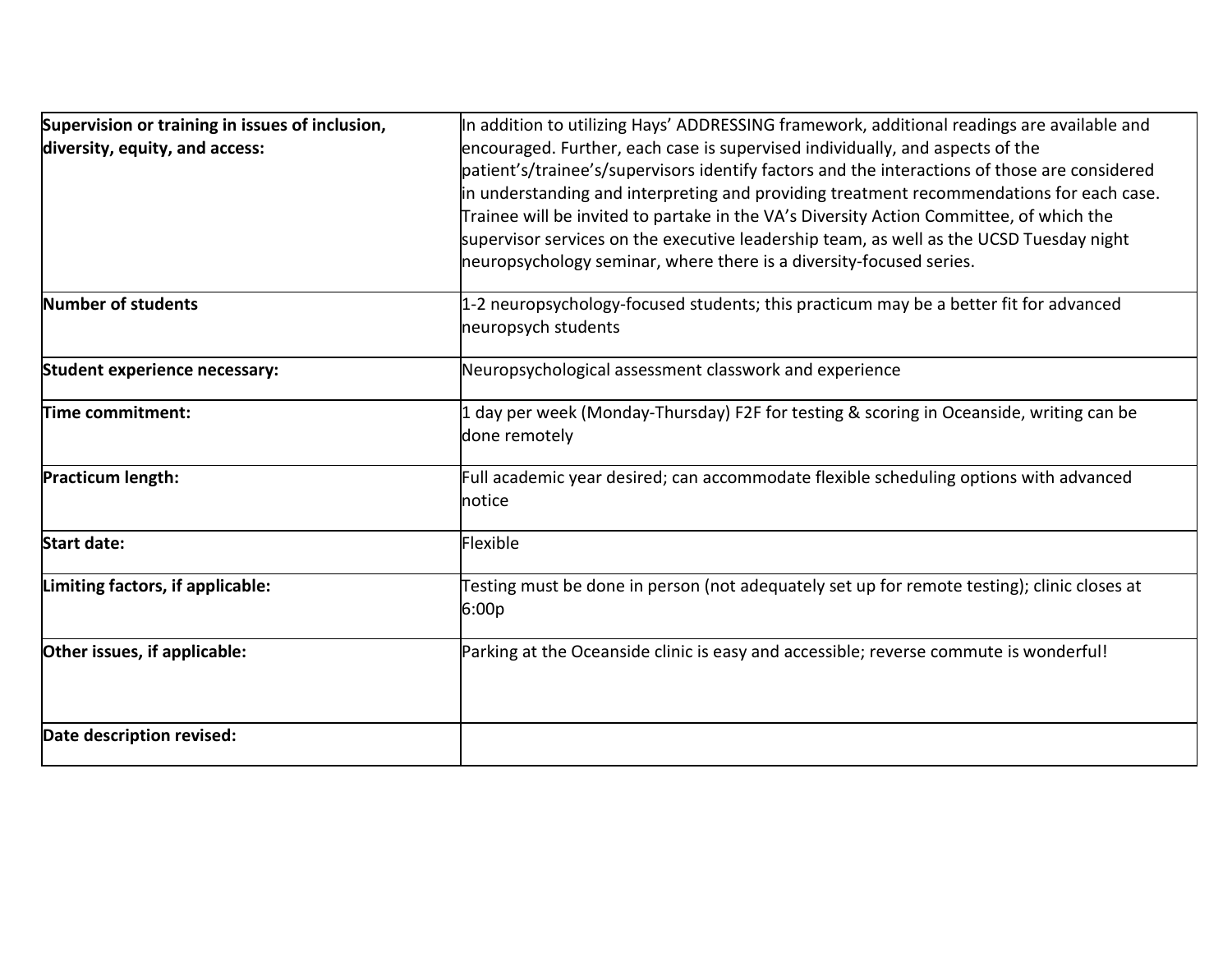| <b>Placement Name:</b>                                                                                                  | VA San Diego Healthcare System - Neuropsychological Assessment Unit                                                                                                                                                                                                                                                                                                                                                                                                                                                                                                                                                                                                                                                                                                                                                            |
|-------------------------------------------------------------------------------------------------------------------------|--------------------------------------------------------------------------------------------------------------------------------------------------------------------------------------------------------------------------------------------------------------------------------------------------------------------------------------------------------------------------------------------------------------------------------------------------------------------------------------------------------------------------------------------------------------------------------------------------------------------------------------------------------------------------------------------------------------------------------------------------------------------------------------------------------------------------------|
| Supervisor(s):                                                                                                          | Mark W. Bondi, PhD, ABPP-CN, Lisa Delano-Wood, PhD, J. Vincent Filoteo, PhD, Amy J. Jak,<br><b>PhD</b>                                                                                                                                                                                                                                                                                                                                                                                                                                                                                                                                                                                                                                                                                                                         |
| Address(es):                                                                                                            | Psychology Service 116B, VA San Diego Healthcare System, 3350 La Jolla Village Drive, San<br>Diego CA 92161                                                                                                                                                                                                                                                                                                                                                                                                                                                                                                                                                                                                                                                                                                                    |
| Phone number(s):                                                                                                        | 858-552-8585 x7359 (Unit Contact: Karyn Moriel); 858-642-3451 (Unit Contact: Arthur<br>Mhoyan)                                                                                                                                                                                                                                                                                                                                                                                                                                                                                                                                                                                                                                                                                                                                 |
| Email(s):                                                                                                               | mbondi@ucsd.edu, ldelano@ucsd.edu, vfiloteo@ucsd.edu, ajak@ucsd.edu                                                                                                                                                                                                                                                                                                                                                                                                                                                                                                                                                                                                                                                                                                                                                            |
| Type of placement:                                                                                                      | VA San Diego Healthcare System - outpatient clinic                                                                                                                                                                                                                                                                                                                                                                                                                                                                                                                                                                                                                                                                                                                                                                             |
| Client type (i.e., general age range of clients,<br>please include racial and ethnic diversity of<br>clients if known): | Veterans with suspected neurologic, psychiatric, and/or general medical conditions                                                                                                                                                                                                                                                                                                                                                                                                                                                                                                                                                                                                                                                                                                                                             |
| <b>Description of clinical &amp; training experiences</b><br>available for students:                                    | Students learn standardized neuropsychological assessment procedures and conduct<br>complete neuropsychological assessments of patients, including chart review, clinical<br>interview, test administration and scoring, interpretation and report writing, and patient and<br>family feedback. Students may also obtain some experience interacting with treatment and<br>rehabilitation teams to integrate the results of the neuropsychological assessments. Because<br>of the COVID-19 pandemic we offered tele-neuropsychological assessment services<br>throughout the 2020-21 training year, and we have continued to provide tele-<br>neuropsychology as well as in-person and hybrid neuropsychological assessment services<br>and will follow the VA hospital's guidance during this upcoming 2022-23 training year. |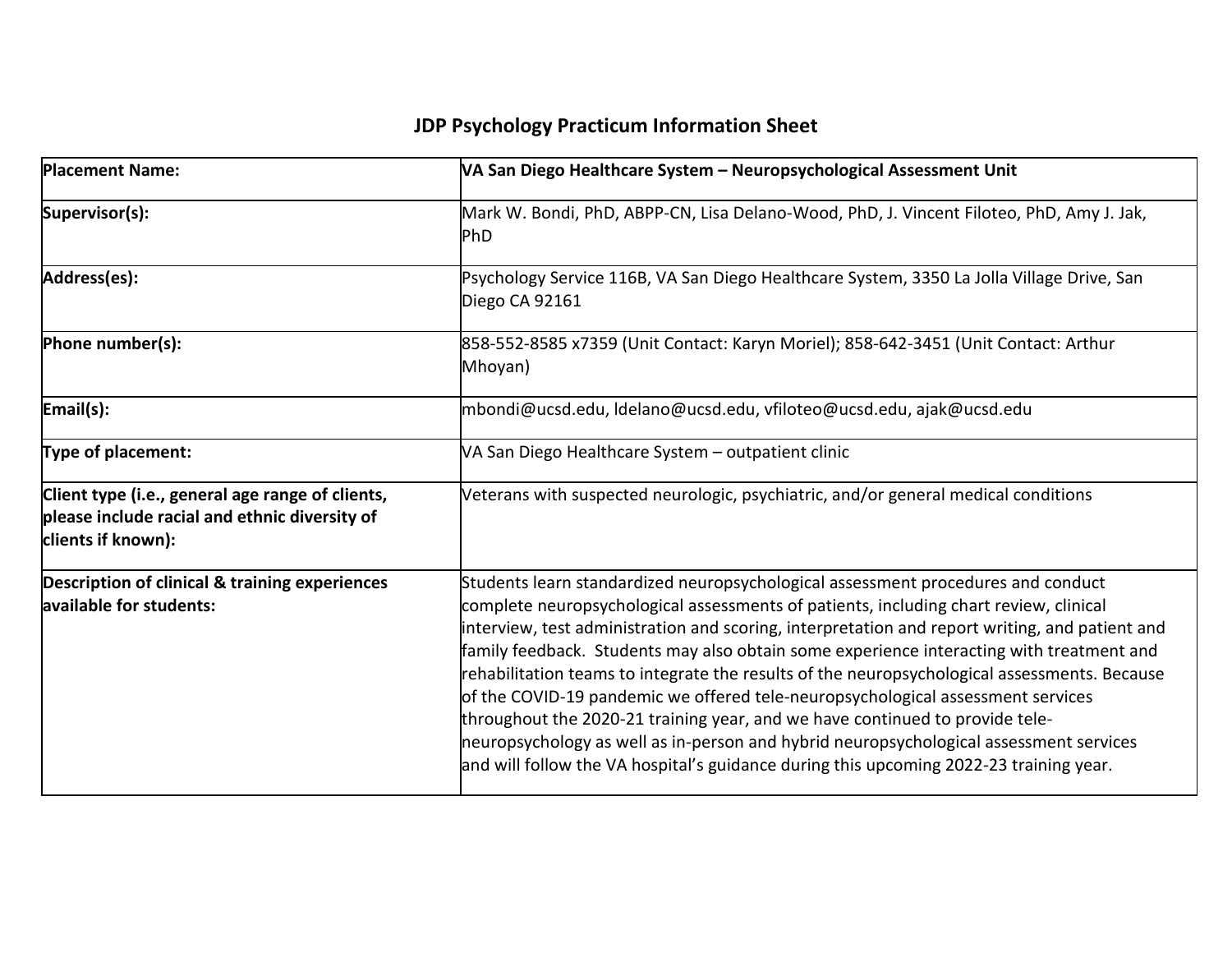| Opportunities for students to provide clinical<br>services in languages other than English:<br>If yes, please indicate language: | Not at this time                                                                                                                                                                                                                                                                                                                                               |
|----------------------------------------------------------------------------------------------------------------------------------|----------------------------------------------------------------------------------------------------------------------------------------------------------------------------------------------------------------------------------------------------------------------------------------------------------------------------------------------------------------|
| <b>Clinical Supervision (please describe the</b><br>supervision that will be provided to the JDP<br>student)                     |                                                                                                                                                                                                                                                                                                                                                                |
| Supervision or training in issues of inclusion,<br>diversity, equity, and access:                                                | Training in the NPU includes consideration of appropriate tests and norms or the limitations<br>of the materials used. Trainees are also invited to attend the weekly Clinical<br>Neuropsychology Seminar (CNS), in which every talk addresses aspects of IDEA and<br>approximately one talk per month has a direct focus on diversity (CNS Diversity Series). |
| Number of students                                                                                                               | Unlimited                                                                                                                                                                                                                                                                                                                                                      |
| Student experience necessary:                                                                                                    | This practicum is typically open to 4th year students; exceptions considered on an individual<br>basis; completion of Proseminar series in Neuropsychology and MBB courses                                                                                                                                                                                     |
| Time commitment:                                                                                                                 | 10 hours / week                                                                                                                                                                                                                                                                                                                                                |
| Practicum length:                                                                                                                | One year                                                                                                                                                                                                                                                                                                                                                       |
| <b>Start date:</b>                                                                                                               | 07/01/2022                                                                                                                                                                                                                                                                                                                                                     |
| Limiting factors, if applicable:                                                                                                 | Tuesday (2-4 pm) and Thursday (1:30-3 pm) group supervision sessions; Clinical<br>Neuropsychology Seminar meets Tuesday afternoons from 4-5 pm (starting in the Fall until<br>the end of the training year)                                                                                                                                                    |
| Other issues, if applicable:                                                                                                     | Attendance at mandatory training sessions is critically important during first two weeks of<br>July                                                                                                                                                                                                                                                            |
| Date description revised:                                                                                                        | 3/22/2022                                                                                                                                                                                                                                                                                                                                                      |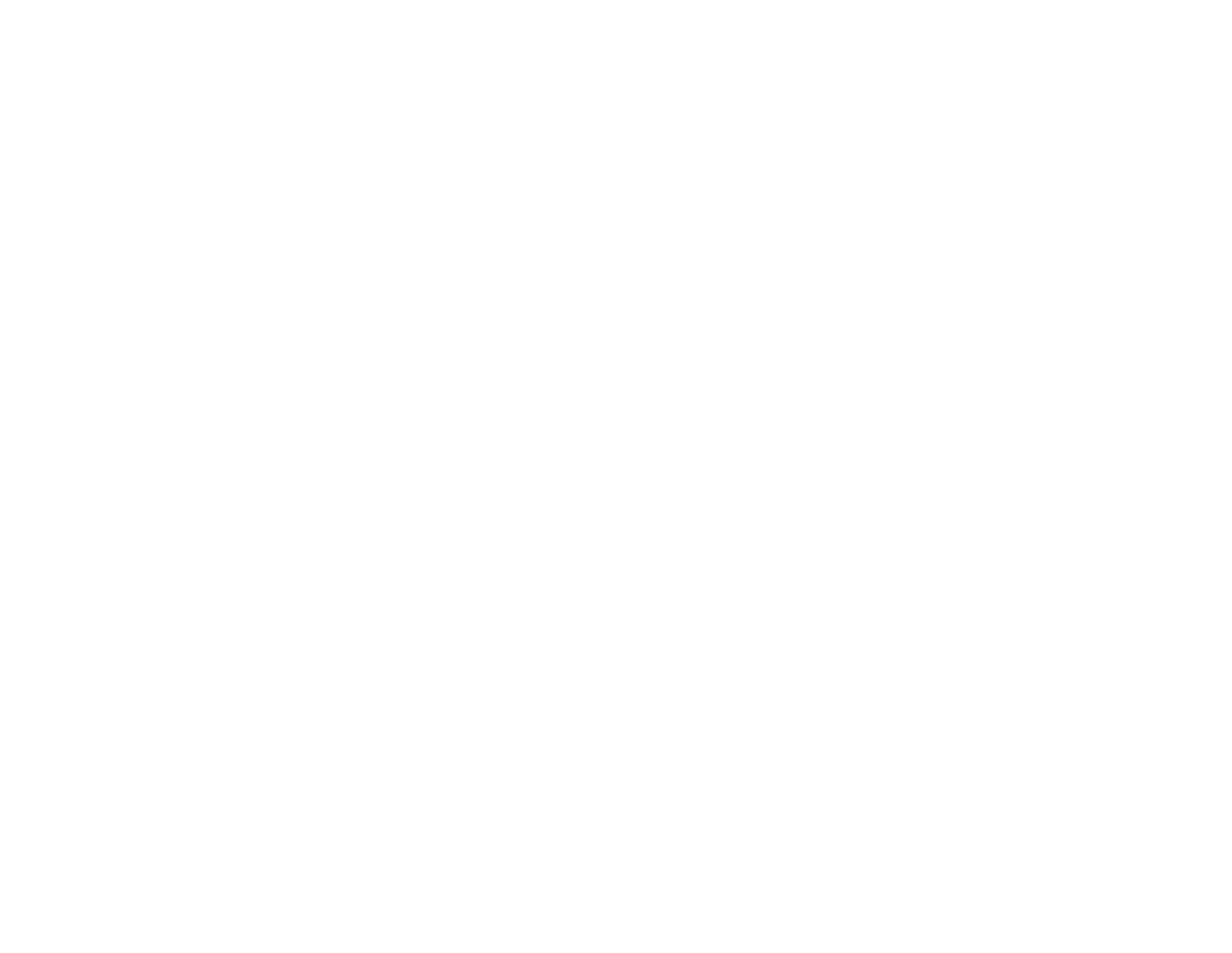| <b>Placement Name:</b>                                                                                                  | UC San Diego Medical Center Hillcrest- UC San Diego Regional Burn Center                                                                                                                                                                                                                                                                                                                                                                                                                                                                                                                                                                                                                                                                                                                                                                                                                                                                                                                                                                                                                                                                             |
|-------------------------------------------------------------------------------------------------------------------------|------------------------------------------------------------------------------------------------------------------------------------------------------------------------------------------------------------------------------------------------------------------------------------------------------------------------------------------------------------------------------------------------------------------------------------------------------------------------------------------------------------------------------------------------------------------------------------------------------------------------------------------------------------------------------------------------------------------------------------------------------------------------------------------------------------------------------------------------------------------------------------------------------------------------------------------------------------------------------------------------------------------------------------------------------------------------------------------------------------------------------------------------------|
| Supervisor(s):                                                                                                          | Arpi Minassian, Ph.D.                                                                                                                                                                                                                                                                                                                                                                                                                                                                                                                                                                                                                                                                                                                                                                                                                                                                                                                                                                                                                                                                                                                                |
| Address(es):                                                                                                            | 200 West Arbor Drive, Mailcode 8620, San Diego CA 92103-8620                                                                                                                                                                                                                                                                                                                                                                                                                                                                                                                                                                                                                                                                                                                                                                                                                                                                                                                                                                                                                                                                                         |
| Phone number(s):                                                                                                        | 619-543-3422                                                                                                                                                                                                                                                                                                                                                                                                                                                                                                                                                                                                                                                                                                                                                                                                                                                                                                                                                                                                                                                                                                                                         |
| Email(s):                                                                                                               | aminassian@ucsd.edu                                                                                                                                                                                                                                                                                                                                                                                                                                                                                                                                                                                                                                                                                                                                                                                                                                                                                                                                                                                                                                                                                                                                  |
| Type of placement:                                                                                                      | Inpatient hospital and outpatient clinic                                                                                                                                                                                                                                                                                                                                                                                                                                                                                                                                                                                                                                                                                                                                                                                                                                                                                                                                                                                                                                                                                                             |
| Client type (i.e., general age range of clients,<br>please include racial and ethnic diversity of<br>clients if known): | Adults and children hospitalized with a burn injury or tissue disease. Patients present from<br>the entire age range, from infants to elderly persons. Approximately 30% of inpatients are<br>children, with the majority of these being toddler-aged. The patient population reflects the<br>racial, ethnic and sexual orientation/gender identity diversity of San Diego and Imperial<br>Counties, with a high proportion of LatinX individuals and significant representation of San<br>Diego's immigrant and refugee population.                                                                                                                                                                                                                                                                                                                                                                                                                                                                                                                                                                                                                 |
| Description of clinical & training experiences<br>available for students:                                               | Experiences on the Burn Service include: (1) psychological evaluation to evaluate for<br>psychiatric disorders and past or current substance abuse problems; (2) use of various<br>interventions and provision of support for patients and families in coping with physical<br>injuries and treatment (including behavioral interventions to assist patient with acute pain,<br>emotional/cognitive/behavioral responses to traumatic experience, discussion of body<br>image concerns, brief motivational interviewing for substance use-related injuries); and (3)<br>providing recommendations to multidisciplinary staff to enhance outcomes of working with<br>the patient and his/her family. As part of the Medical Center Psychiatry consultation-liaison<br>team, the student will gain experience in rapid psychiatric and psychological evaluation and<br>formulation of treatment recommendations for medically ill patients with psychiatric<br>symptoms. Interactions with patients can be as brief as a one-time meeting or twice weekly<br>follow-up with the patient and his/her family lasting up to a few months depending on the |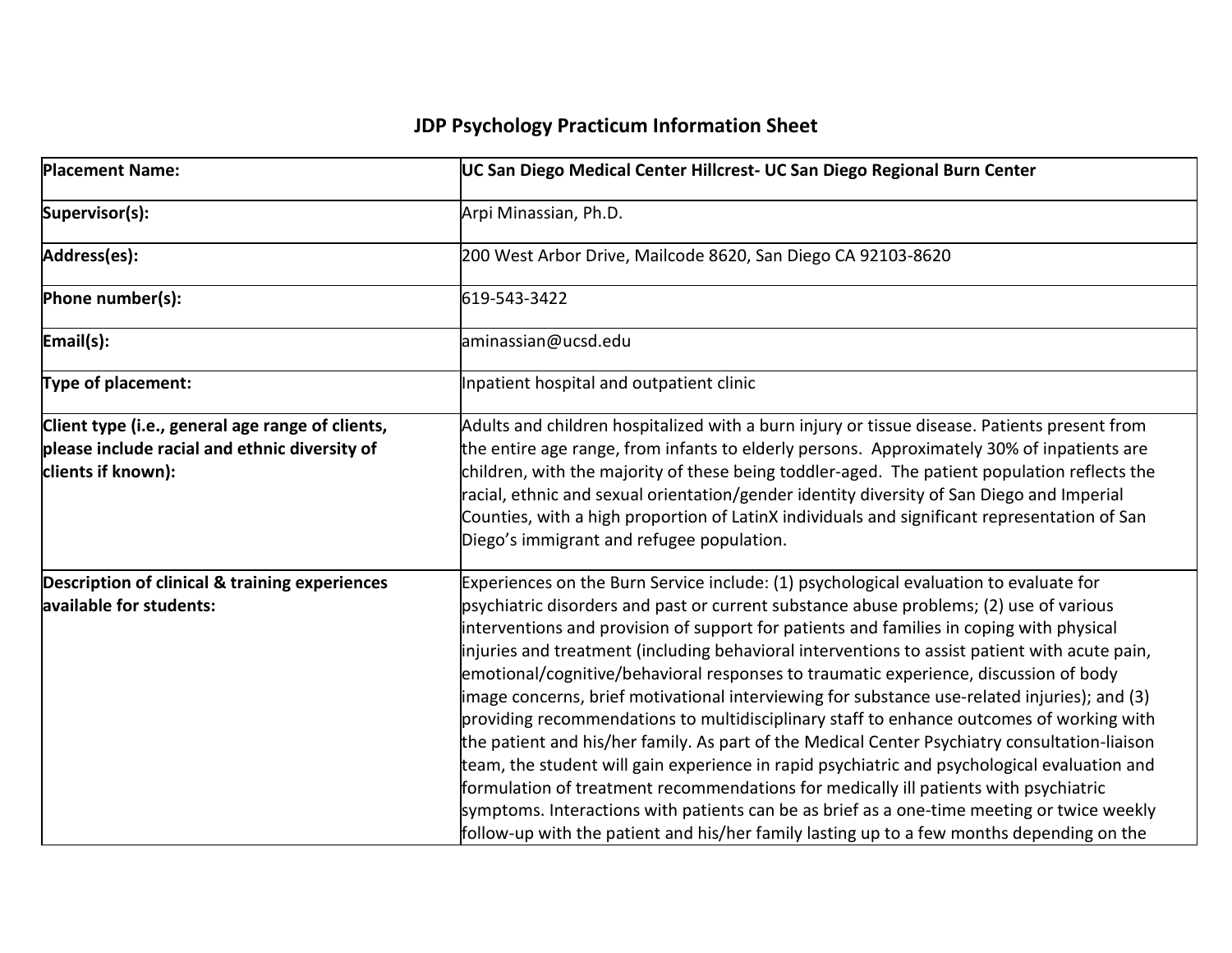|                                                                                                                                  | extent of the injury. During this placement the student will learn extensively about burn<br>care and the physical and psychological effects of burn injury. In addition, they will work<br>closely with other medical disciplines, combine assessment and brief intervention in the<br>span of a few sessions, and tailor recommendations to fit with the fast-paced trauma care<br>environment.                                                                                                                      |
|----------------------------------------------------------------------------------------------------------------------------------|------------------------------------------------------------------------------------------------------------------------------------------------------------------------------------------------------------------------------------------------------------------------------------------------------------------------------------------------------------------------------------------------------------------------------------------------------------------------------------------------------------------------|
| Opportunities for students to provide clinical<br>services in languages other than English:<br>If yes, please indicate language: |                                                                                                                                                                                                                                                                                                                                                                                                                                                                                                                        |
| Clinical Supervision (please describe the<br>supervision that will be provided to the JDP<br>student)                            | Students will have at least one hour of individual supervision with the primary supervisor per<br>week, one hour per week of group supervision with other psychology trainees, and one hour<br>per month of didactics. Live supervision is frequently utilized, e.g., seeing patients along<br>with the supervisor. Some education in supervision is available, since students will be<br>working alongside other trainees of varying levels and may have the opportunity to engage<br>in informal tiered supervision. |
|                                                                                                                                  | Consultation: Training in consultation is essential to the experience on this service, since the<br>student is part of the multidisciplinary care team and interacts with other care providers to<br>answer referral questions and provide treatment from the mental health perspective.                                                                                                                                                                                                                               |
|                                                                                                                                  | If the current public health crisis continues in its present form by the start of the next<br>training year, students will likely have the opportunity to participate in limited clinical care<br>via video or telephone visits with patients, but this is a constantly evolving situation.                                                                                                                                                                                                                            |
| Supervision or training in issues of inclusion,<br>diversity, equity, and access:                                                | Formal didactics are focused on EDI topics, and individual supervision emphasizes<br>multicultural competency, with attention to health disparities and access. There are a high<br>percentage of minority and underrepresented patients served at this site thus supervision<br>and training about diversity issues and individual differences are paramount to the clinical<br>work.                                                                                                                                 |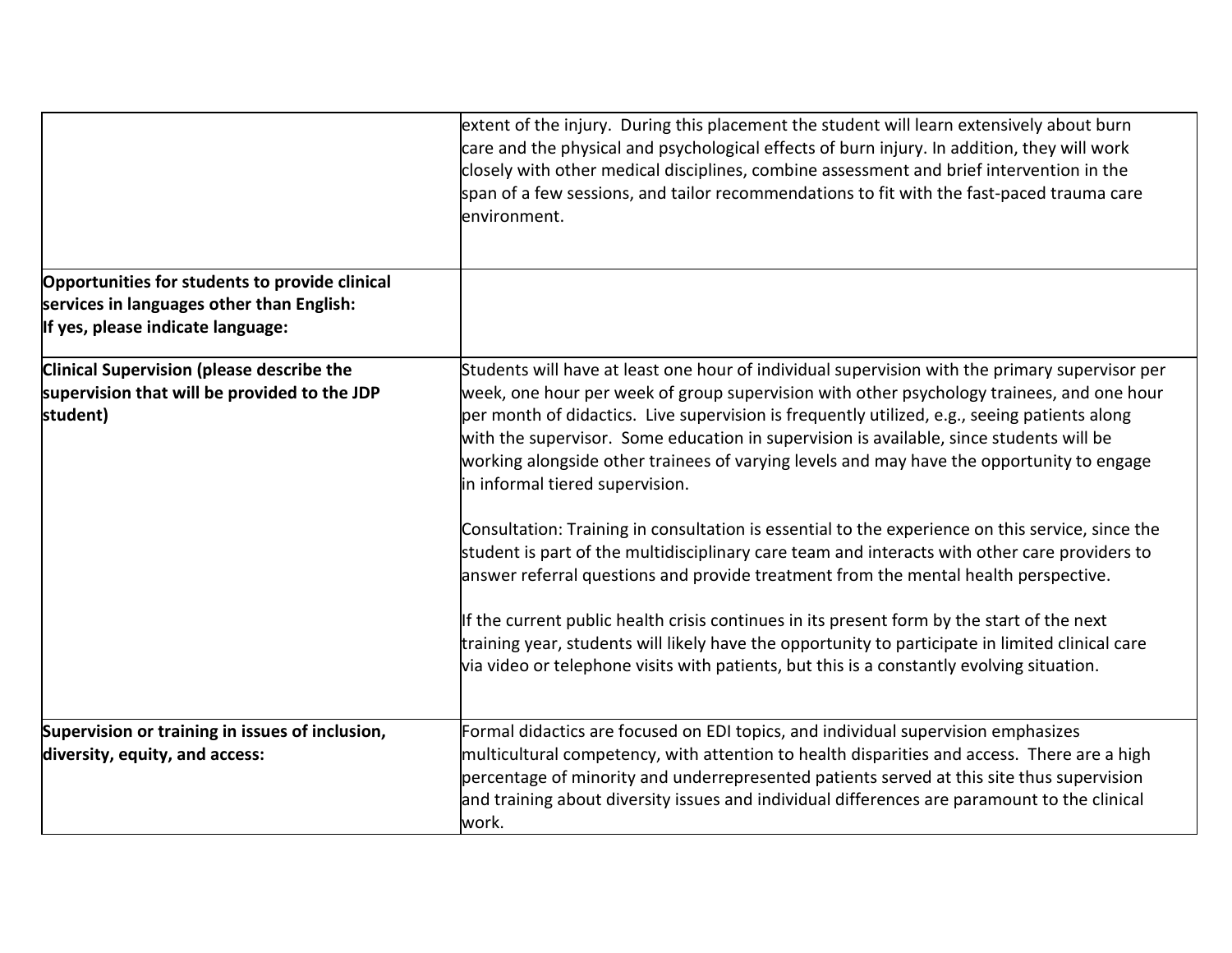| Number of students                   |                                                                                                                                                                                                                                                                                                                                                                                                                                                                                                                                                                                                                                                                                                                                                                                                                                                                                                                         |
|--------------------------------------|-------------------------------------------------------------------------------------------------------------------------------------------------------------------------------------------------------------------------------------------------------------------------------------------------------------------------------------------------------------------------------------------------------------------------------------------------------------------------------------------------------------------------------------------------------------------------------------------------------------------------------------------------------------------------------------------------------------------------------------------------------------------------------------------------------------------------------------------------------------------------------------------------------------------------|
| <b>Student experience necessary:</b> | Completed or concurrent coursework in therapeutic techniques such as CBT, MI, and/or ACT.                                                                                                                                                                                                                                                                                                                                                                                                                                                                                                                                                                                                                                                                                                                                                                                                                               |
| Time commitment:                     | 8-10 hours/week; approximately 70% of time in face-to-face activities with patients but see<br>comment above about accommodations during public health emergencies.                                                                                                                                                                                                                                                                                                                                                                                                                                                                                                                                                                                                                                                                                                                                                     |
| Practicum length:                    | Full Year                                                                                                                                                                                                                                                                                                                                                                                                                                                                                                                                                                                                                                                                                                                                                                                                                                                                                                               |
| Start date:                          | 7/1/2021                                                                                                                                                                                                                                                                                                                                                                                                                                                                                                                                                                                                                                                                                                                                                                                                                                                                                                                |
| Limiting factors, if applicable:     | Strongly preferable that student have Tuesday afternoons available to attend<br>multidisciplinary rounds and group supervision and Friday mornings 8 AM-9 AM for<br>Didactics. Also preferred but less critical is Thursday afternoons to participate in outpatient<br>Burn Clinic. Mondays-Fridays during work hours only, no weekends or nights.                                                                                                                                                                                                                                                                                                                                                                                                                                                                                                                                                                      |
| Other issues, if applicable:         | Although it might appear that a clinical experience on the Burn Service would result in highly<br>specialized training, psychology trainees emerge with a breadth of experience and<br>knowledge that they are easily able to apply to future behavioral medicine, health, and<br>psychiatric settings. Importantly they are exposed to and must negotiate the interface<br>between psychology and medicine, which is a critical relationship in today's health care<br>environment. Trainees obtain a broad series of experiences in behavioral medicine. They<br>are trained alongside a psychology intern in UC San Diego's APA-accredited Psychology<br>Internship Program. This practicum experience will prepare students to be highly<br>competitive for behavioral medicine/health psychology internship placements.<br>Interested students are welcome to contact Dr. Minassian at aminassian@ucsd.edu or 619- |
|                                      | 543-3422 for questions                                                                                                                                                                                                                                                                                                                                                                                                                                                                                                                                                                                                                                                                                                                                                                                                                                                                                                  |
| Date description revised:            |                                                                                                                                                                                                                                                                                                                                                                                                                                                                                                                                                                                                                                                                                                                                                                                                                                                                                                                         |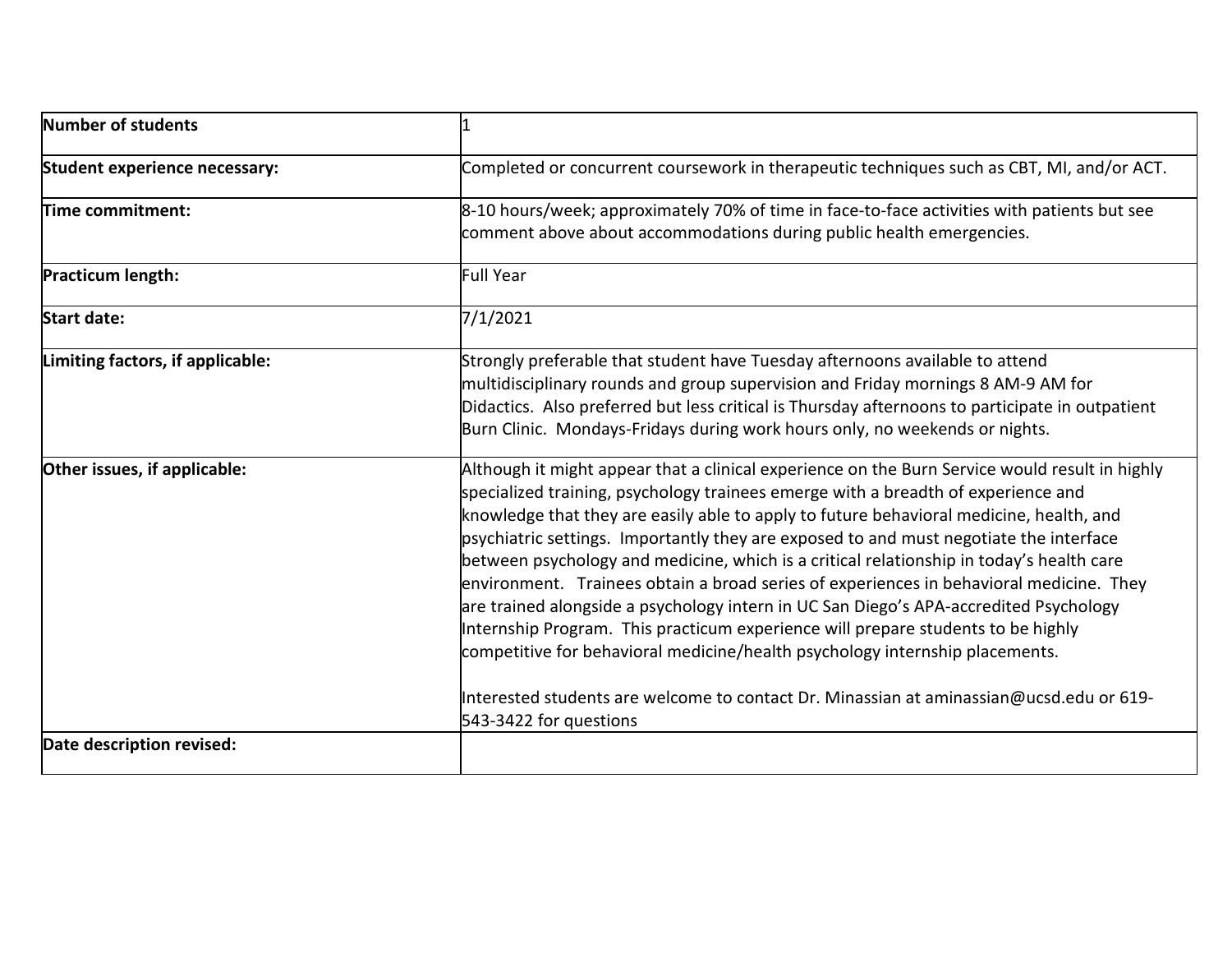| <b>Placement Name:</b>                                                                                                  | <b>UCSD Medical Center Hillcrest Psychiatry Consultation Liaison Service</b>                                                                                                                                                                                                                                                                                                                                                                                                                                                                                                                                                                                                                                                                                                                                                                                                                                                                                                                                                                      |
|-------------------------------------------------------------------------------------------------------------------------|---------------------------------------------------------------------------------------------------------------------------------------------------------------------------------------------------------------------------------------------------------------------------------------------------------------------------------------------------------------------------------------------------------------------------------------------------------------------------------------------------------------------------------------------------------------------------------------------------------------------------------------------------------------------------------------------------------------------------------------------------------------------------------------------------------------------------------------------------------------------------------------------------------------------------------------------------------------------------------------------------------------------------------------------------|
| Supervisor(s):                                                                                                          | Nicholas Chesher, Ph.D.                                                                                                                                                                                                                                                                                                                                                                                                                                                                                                                                                                                                                                                                                                                                                                                                                                                                                                                                                                                                                           |
| Address(es):                                                                                                            | 200 W Arbor Dr., San Diego, CA 92103                                                                                                                                                                                                                                                                                                                                                                                                                                                                                                                                                                                                                                                                                                                                                                                                                                                                                                                                                                                                              |
| Phone number(s):                                                                                                        | 619-786-3441                                                                                                                                                                                                                                                                                                                                                                                                                                                                                                                                                                                                                                                                                                                                                                                                                                                                                                                                                                                                                                      |
| Email(s):                                                                                                               | nchesher@health.ucsd.edu                                                                                                                                                                                                                                                                                                                                                                                                                                                                                                                                                                                                                                                                                                                                                                                                                                                                                                                                                                                                                          |
| Type of placement:                                                                                                      | The Psychiatry Consultation-Liaison Service (C/L) at UCSD Hillcrest provides psychiatric and<br>psychological services for those admitted to the acute care hospital who exhibit co-occurring<br>psychiatric conditions. This is an inpatient setting.                                                                                                                                                                                                                                                                                                                                                                                                                                                                                                                                                                                                                                                                                                                                                                                            |
| Client type (i.e., general age range of clients,<br>please include racial and ethnic diversity of<br>clients if known): | UCSD Hillcrest serves as a county acute-care hospital, thus many individuals present with<br>limited psychosocial resources. Ages range from adolescence to older adults and patients are<br>of diverse background.                                                                                                                                                                                                                                                                                                                                                                                                                                                                                                                                                                                                                                                                                                                                                                                                                               |
| Description of clinical & training experiences<br>available for students:                                               | The student would have exposure to psychology CL services throughout the hospital. As<br>work is consultation based and covers all services in the hospital outside of the burn center,<br>services vary significantly. For example, common consults are for individuals immediately<br>post traumatic injuries, individuals with difficulty adjusting to chronic illness / protracted<br>hospitalization, motivational interviewing for individuals with substance use disorders,<br>assisting with brief screening of cognition for individuals suspected to have<br>neurodevelopmental / acquired / neurodegenerative disorders, behavioral management<br>strategies for treatment-interfering behaviors as a result of underlying conditions (e.g.,<br>delirium, agitation, TBI, etc). Students will have exposure to brief CBT and behavioral<br>medicine interventions, brief screening assessments (e.g., cognitive, symptom inventory,<br>etc), capacity for medical decision making evaluations, suicide risk assessments, violence risk |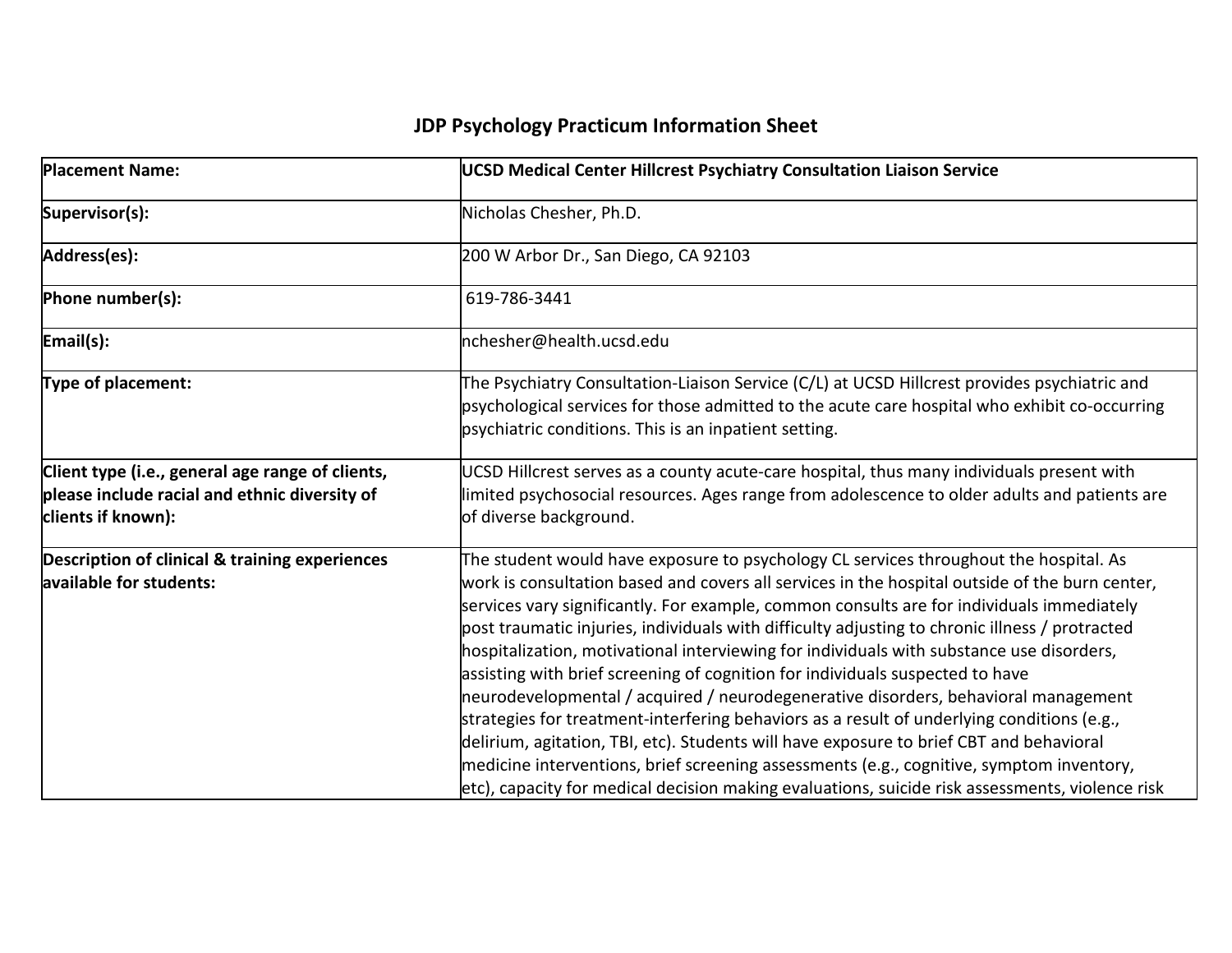|                                                                                                              | assessments and contingency management behavior plan development in the acute care                                                                                                                                                  |
|--------------------------------------------------------------------------------------------------------------|-------------------------------------------------------------------------------------------------------------------------------------------------------------------------------------------------------------------------------------|
|                                                                                                              | medical setting.                                                                                                                                                                                                                    |
| Opportunities for students to provide clinical<br>services in languages other than English:                  | No                                                                                                                                                                                                                                  |
| If yes, please indicate language:                                                                            |                                                                                                                                                                                                                                     |
| <b>Clinical Supervision (please describe the</b><br>supervision that will be provided to the JDP<br>student) |                                                                                                                                                                                                                                     |
| Supervision or training in issues of inclusion,<br>diversity, equity, and access:                            | Pamela Hays' ADDRESSING model (1996, 2008) is regularly utilized (explicitly and implicitly)<br>in supervision to conceptualize how an individual's socioculturally diverse background may<br>influence their current presentation. |
| Number of students                                                                                           |                                                                                                                                                                                                                                     |
| Student experience necessary:                                                                                | Academic / coursework exposure to evidence-based interventions is preferred. A desire for<br>exposure to behavioral medicine settings is preferred. There are no requirements for<br>eligibility.                                   |
| Time commitment:                                                                                             | One full-day equivalent or 8 hours                                                                                                                                                                                                  |
| Practicum length:                                                                                            | On year                                                                                                                                                                                                                             |
| <b>Start date:</b>                                                                                           | Flexible. Other students typically start July 1st                                                                                                                                                                                   |
| Limiting factors, if applicable:                                                                             | There are no mandated days. If the student is available, group supervision occurs in the<br>afternoon on Tuesdays and didactics occur Friday mornings.                                                                              |
| Other issues, if applicable:                                                                                 |                                                                                                                                                                                                                                     |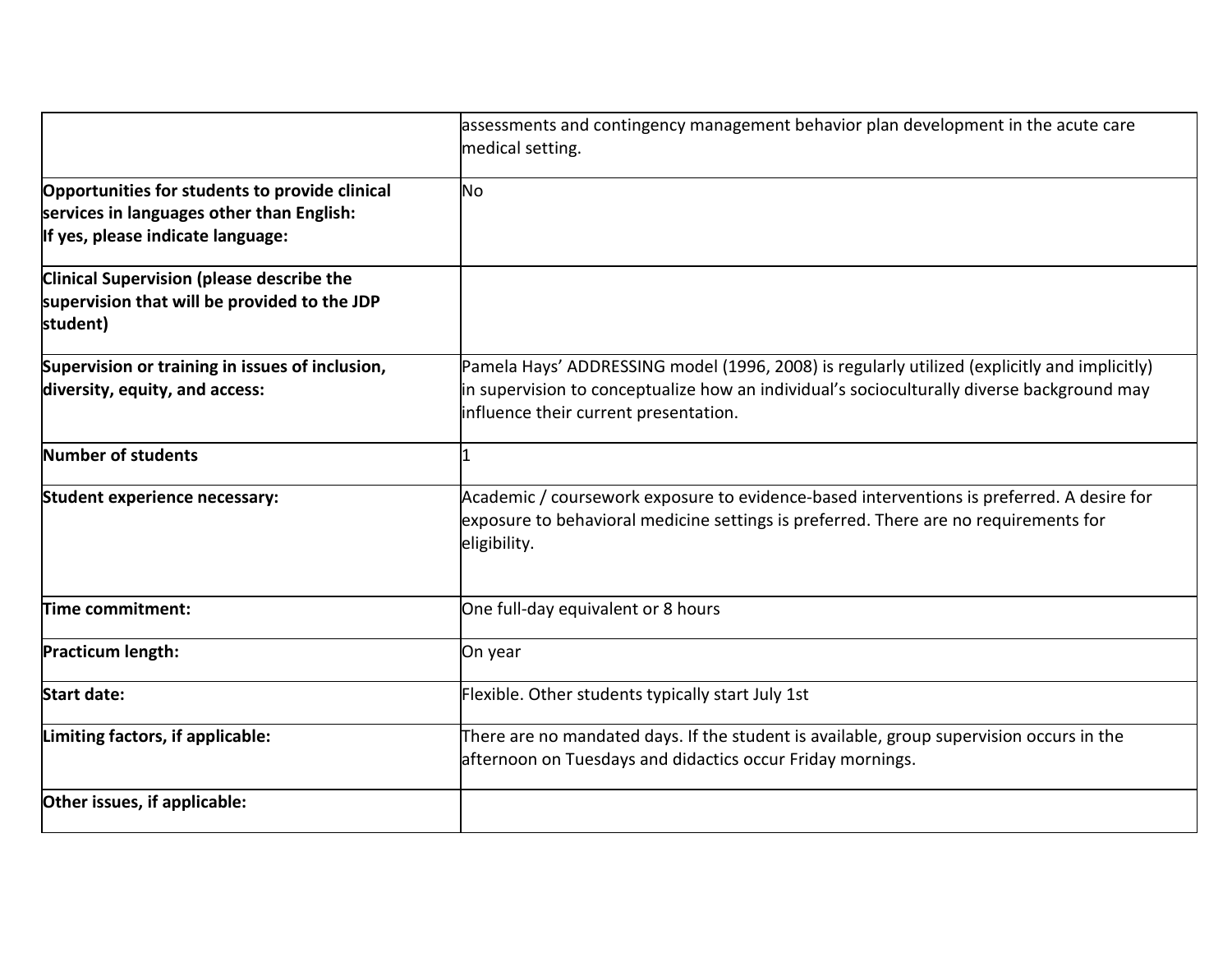| Date description revised: | 3/25/22 |
|---------------------------|---------|
|                           | 25/22   |
|                           |         |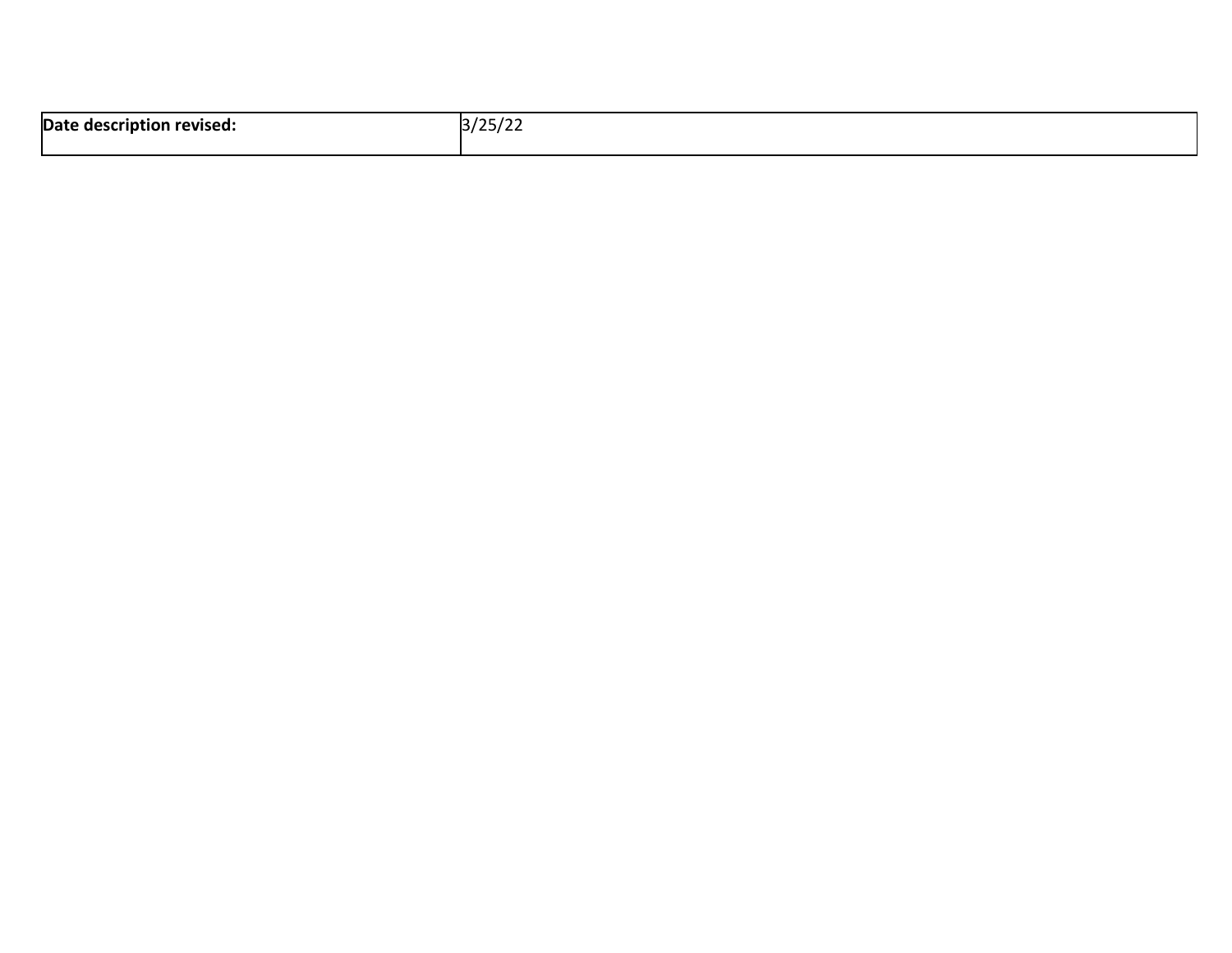| <b>Placement Name:</b>                                                                                                           | UC San Diego Senior Behavioral Health IOP                                                                                                                                                                                                                                                                                                                                                                                                                                                                                                                                                                                                                                                                                                                                                                                                                                                                                                                                                                                                                                             |
|----------------------------------------------------------------------------------------------------------------------------------|---------------------------------------------------------------------------------------------------------------------------------------------------------------------------------------------------------------------------------------------------------------------------------------------------------------------------------------------------------------------------------------------------------------------------------------------------------------------------------------------------------------------------------------------------------------------------------------------------------------------------------------------------------------------------------------------------------------------------------------------------------------------------------------------------------------------------------------------------------------------------------------------------------------------------------------------------------------------------------------------------------------------------------------------------------------------------------------|
| Supervisor(s):                                                                                                                   | Ashley M Malooly, PhD                                                                                                                                                                                                                                                                                                                                                                                                                                                                                                                                                                                                                                                                                                                                                                                                                                                                                                                                                                                                                                                                 |
| Address(es):                                                                                                                     | 410 Dickinson Street, San Diego, CA 92103                                                                                                                                                                                                                                                                                                                                                                                                                                                                                                                                                                                                                                                                                                                                                                                                                                                                                                                                                                                                                                             |
| Phone number(s):                                                                                                                 | 619-471-3925                                                                                                                                                                                                                                                                                                                                                                                                                                                                                                                                                                                                                                                                                                                                                                                                                                                                                                                                                                                                                                                                          |
| $\mathsf{Email}(s)$ :                                                                                                            | amalooly@health.ucsd.edu                                                                                                                                                                                                                                                                                                                                                                                                                                                                                                                                                                                                                                                                                                                                                                                                                                                                                                                                                                                                                                                              |
| Type of placement:                                                                                                               | Hospital-based intensive outpatient (IOP) program                                                                                                                                                                                                                                                                                                                                                                                                                                                                                                                                                                                                                                                                                                                                                                                                                                                                                                                                                                                                                                     |
| Client type (i.e., general age range of clients,<br>please include racial and ethnic diversity of<br>clients if known):          | older adults (60+) with primary concerns related to mood and/or anxiety disorders. Most<br>patients are cognitively intact; some may have mild cognitive impairment, often related to<br>their psychiatric disorder. Racial/ethnic composition generally reflects the demographics of<br>the San Diego area                                                                                                                                                                                                                                                                                                                                                                                                                                                                                                                                                                                                                                                                                                                                                                           |
| <b>Description of clinical &amp; training experiences</b><br>available for students:                                             | The trainee would co-facilitate group psychotherapy with myself and our program LCSW.<br>Patients attend three groups per day - one process group, and two psychoeducation groups.<br>Psychoeducation groups primarily focus on CBT skills, with infusion of DBT skills (particularly<br>mindfulness and distress tolerance), and ACT. The trainee would begin by shadowing groups<br>with increasing independence over the trainee year, culminating in facilitating groups with<br>minimal input needed from co-facilitator. The trainee would participate in daily briefings/de-<br>briefings with the LCSW and myself before, during, and after groups. Schedule permitting,<br>the trainee would be encouraged to attend our weekly interdisciplinary rounds meeting,<br>wherein our treatment team (medical director/geriatric psychiatrist, LCSW, program RN,<br>program MA) gathers to discuss patients currently under our care. The training experience<br>can also include participation in a didactic and/or group supervision with other trainees<br>(UCSD and Alliant). |
| Opportunities for students to provide clinical<br>services in languages other than English:<br>If yes, please indicate language: | N/A                                                                                                                                                                                                                                                                                                                                                                                                                                                                                                                                                                                                                                                                                                                                                                                                                                                                                                                                                                                                                                                                                   |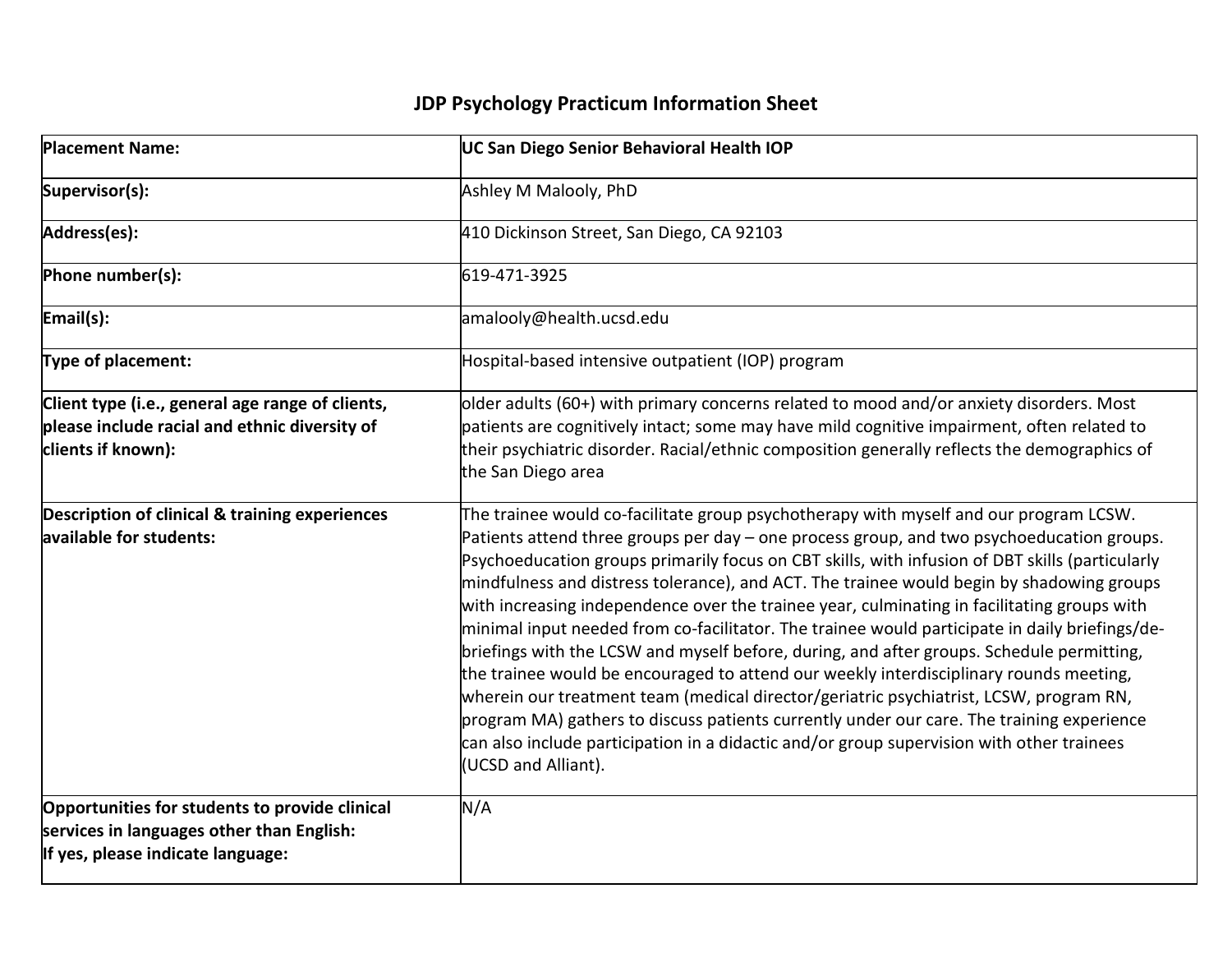| Clinical Supervision (please describe the                                         | At least one hour of individual supervision weekly with program director (PhD), opportunity                                                                                                                                                                                                                                                                                                                                                                                                                                          |
|-----------------------------------------------------------------------------------|--------------------------------------------------------------------------------------------------------------------------------------------------------------------------------------------------------------------------------------------------------------------------------------------------------------------------------------------------------------------------------------------------------------------------------------------------------------------------------------------------------------------------------------|
| supervision that will be provided to the JDP<br>student)                          | to attend group supervision and/or interdisciplinary rounds (both facilitated by PhD)                                                                                                                                                                                                                                                                                                                                                                                                                                                |
| Supervision or training in issues of inclusion,<br>diversity, equity, and access: | These topics are addressed in supervision as they apply to patients, trainees, the treatment<br>team, etc, as well as formally presented in didactic/group supervision.                                                                                                                                                                                                                                                                                                                                                              |
| Number of students                                                                |                                                                                                                                                                                                                                                                                                                                                                                                                                                                                                                                      |
| Student experience necessary:                                                     | understanding of how to use CBT to treat mood/anxiety disorders; knowledge of DBT and/or<br>ACT helpful but not required; group therapy experience helpful but not required                                                                                                                                                                                                                                                                                                                                                          |
| Time commitment:                                                                  | 10 hours per week                                                                                                                                                                                                                                                                                                                                                                                                                                                                                                                    |
| Practicum length:                                                                 | 1 year                                                                                                                                                                                                                                                                                                                                                                                                                                                                                                                               |
| <b>Start date:</b>                                                                | July 1                                                                                                                                                                                                                                                                                                                                                                                                                                                                                                                               |
| Limiting factors, if applicable:                                                  | The IOP meets on Mondays, Tuesdays, Thursdays, and Fridays from 10AM - 1:45PM. The<br>trainee should be available to attend at least one full program day (10-1:45 plus<br>supervision/charting) and one half program day (10-12 plus supervision/charting). Group<br>supervision occurs on Monday mornings 8:30-9:30AM. Interdisciplinary rounds occur on<br>Thursday afternoons 12-1PM. Didactic occurs on Friday mornings 8-9AM. Ideally, practicum<br>schedule would allow the trainee to attend at least one of these meetings. |
| Other issues, if applicable:                                                      | Trainees may also have the opportunity to provide clinical services on the SBH inpatient unit,<br>which treats older adults experiencing depression/SI, anxiety, psychosis, neurocognitive<br>disorder with behavioral disturbance, etc.                                                                                                                                                                                                                                                                                             |
| Date description revised:                                                         | 3/8/2022                                                                                                                                                                                                                                                                                                                                                                                                                                                                                                                             |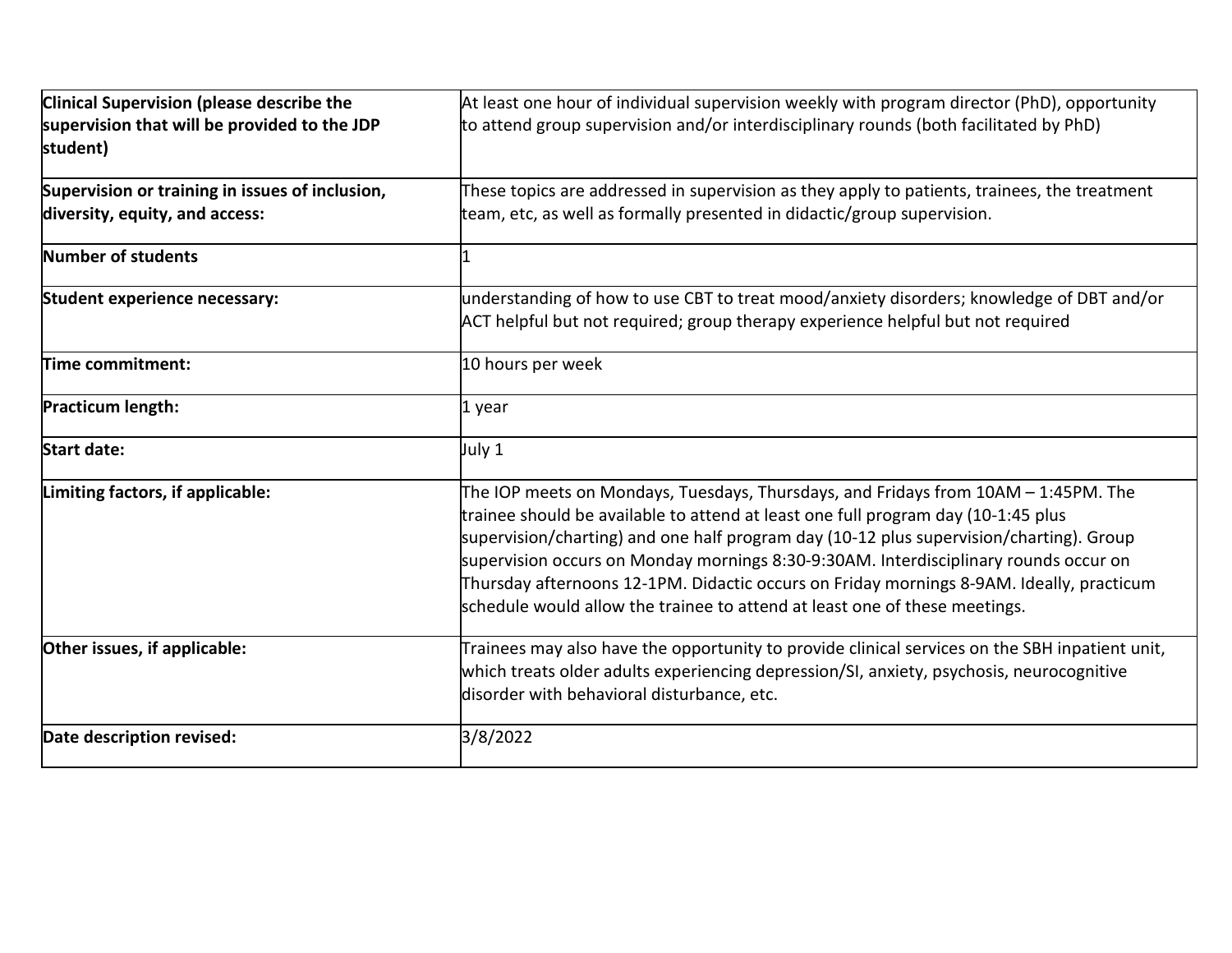| <b>Placement Name:</b>                                                                                                           | Neuropsychological Assessment Clinic in Oncology at Moores Cancer Center (MCC;<br><b>Bamboo Clinic)</b>                                                                                                                                                                                                                                                                                                                                                                                                                                                                                                                                                                                                 |
|----------------------------------------------------------------------------------------------------------------------------------|---------------------------------------------------------------------------------------------------------------------------------------------------------------------------------------------------------------------------------------------------------------------------------------------------------------------------------------------------------------------------------------------------------------------------------------------------------------------------------------------------------------------------------------------------------------------------------------------------------------------------------------------------------------------------------------------------------|
| Supervisor(s):                                                                                                                   | Carrie McDonald, PhD, ABPP-CN                                                                                                                                                                                                                                                                                                                                                                                                                                                                                                                                                                                                                                                                           |
| Address(es):                                                                                                                     | 3960 Health Sciences Drive, San Diego, CA 92093                                                                                                                                                                                                                                                                                                                                                                                                                                                                                                                                                                                                                                                         |
| Phone number(s):                                                                                                                 | 858-534-2678                                                                                                                                                                                                                                                                                                                                                                                                                                                                                                                                                                                                                                                                                            |
| Email(s):                                                                                                                        | camcdonald@health.ucsd.edu                                                                                                                                                                                                                                                                                                                                                                                                                                                                                                                                                                                                                                                                              |
| Type of placement:                                                                                                               | Outpatient Clinic at Moores Cancer Center/ ROPCC                                                                                                                                                                                                                                                                                                                                                                                                                                                                                                                                                                                                                                                        |
| Client type (i.e., general age range of clients,<br>please include racial and ethnic diversity of<br>clients if known):          | Students will evaluate a variety of adults with primary and metastatic brain tumors, as well<br>as patients with other types of cancer who are referred from Radiation Oncology, Neuro-<br>oncology, Psychiatry and Medical Oncology in a comprehensive cancer center setting or<br>through zoom to assist with treatment planning and rehabilitation. Once a month, the clinic<br>sees patients with epilepsy who are considering neurosurgical resection of the epileptic<br>region.                                                                                                                                                                                                                  |
| Description of clinical & training experiences<br>available for students:                                                        | Students will have the unique opportunity to evaluate patients in an outpatient hospital<br>setting as part of a multidisciplinary neuro-oncology treatment team. Students will have the<br>opportunity to observe Dr. McDonald perform the clinical interviews and will work closely<br>with Dr. McDonald to design the appropriate neuropsychological batteries.<br>Consultation: Students will also have the opportunity to attend weekly Brain Tumor Board<br>meetings and Epilepsy Patient Management Conference where individual patient care<br>decisions. Options are also available for shadowing a radiation oncologist during treatment<br>planning and attending patient feedback sessions. |
| Opportunities for students to provide clinical<br>services in languages other than English:<br>If yes, please indicate language: | No. I anticipate only conducting evaluations in English                                                                                                                                                                                                                                                                                                                                                                                                                                                                                                                                                                                                                                                 |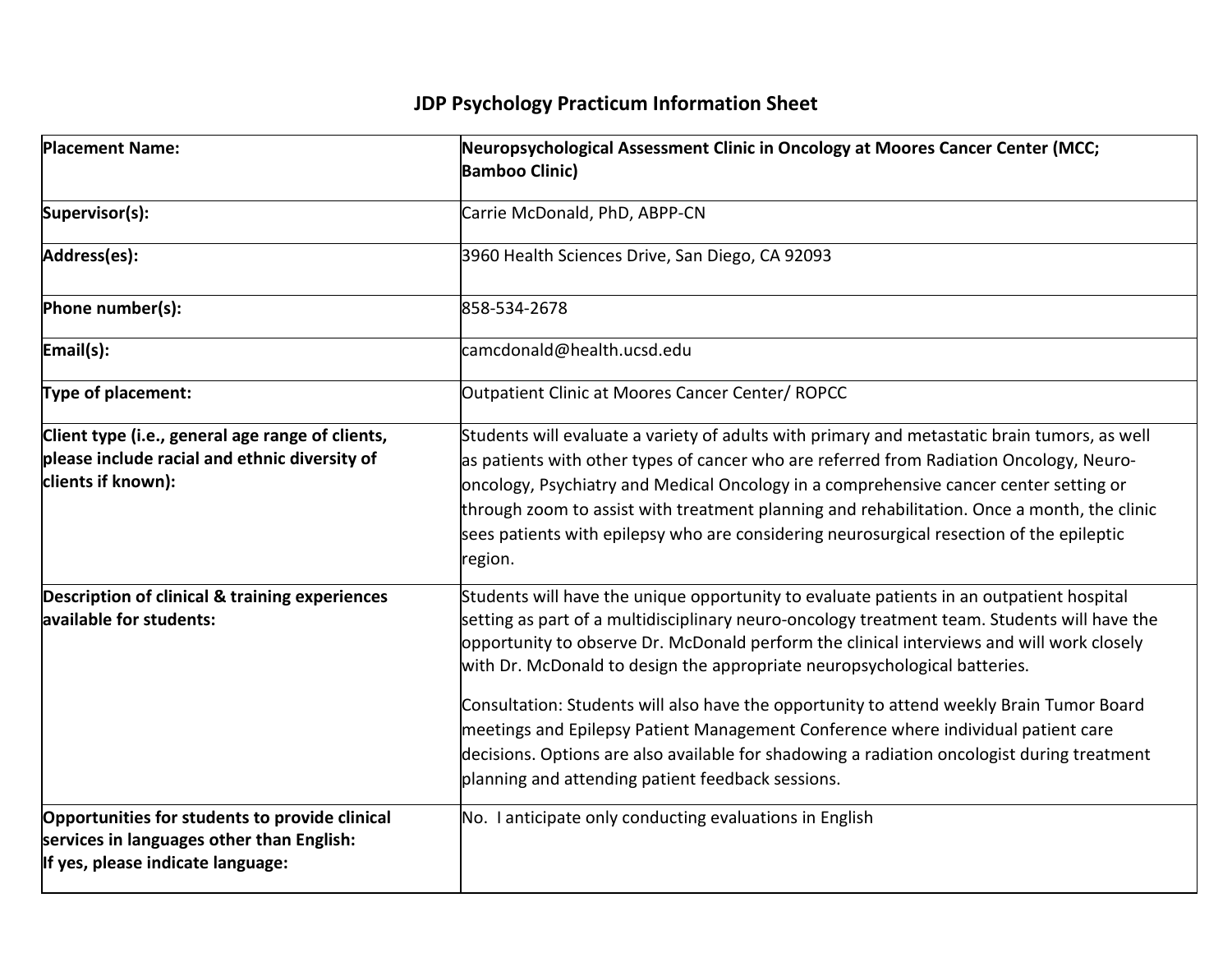| Clinical Supervision (please describe the<br>supervision that will be provided to the JDP<br>student) |                                                                                                                                                                                                                                                                                                                                                                                                                                                                                                                                      |
|-------------------------------------------------------------------------------------------------------|--------------------------------------------------------------------------------------------------------------------------------------------------------------------------------------------------------------------------------------------------------------------------------------------------------------------------------------------------------------------------------------------------------------------------------------------------------------------------------------------------------------------------------------|
| Supervision or training in issues of inclusion,<br>diversity, equity, and access:                     | One of my postdoctoral fellows (Anny Reyes) will work with me to provide tiered supervision<br>and participate in training/supervision on issues related to inclusion, diversity, equity, and<br>access. This will be a joint endeavor and she will include this as part of her supervision and<br>also provide formal lectures on the topic.                                                                                                                                                                                        |
| Number of students                                                                                    | 7-8 students (1 full evaluation each per month; a second day is dedicated to report<br>writing/supervision).                                                                                                                                                                                                                                                                                                                                                                                                                         |
| Student experience necessary:                                                                         | Experience with administering and scoring a wide range of neuropsychological tests is<br>needed. Experience with integrated report writing is preferred.                                                                                                                                                                                                                                                                                                                                                                             |
| Time commitment:                                                                                      | 8 hours every other week; 1 day of testing/scoring and one full day of supervision/report<br>writing                                                                                                                                                                                                                                                                                                                                                                                                                                 |
| Practicum length:                                                                                     | A one-year commitment is required for this practicum.                                                                                                                                                                                                                                                                                                                                                                                                                                                                                |
| <b>Start date:</b>                                                                                    | July 1, 2021                                                                                                                                                                                                                                                                                                                                                                                                                                                                                                                         |
| Limiting factors, if applicable:                                                                      | This is a Friday clinic at MCC. Brief evaluations for radiation planning will be performed on<br>Friday mornings (typically 9:00-12:00). Some evaluations are longer and may last until 2:00.<br>On occasion, other clinic days can be scheduled, pending the student's schedule and the<br>availability of clinic space. Students are encouraged to attend Brain Tumor Boards at MCC<br>from 12-1 on Fridays or Epilepsy Case Conference from 4:00-6:00 every other Tuesday (if<br>they are seeing a presurgical epilepsy patient). |
| Other issues, if applicable:                                                                          | If services have not returned to normal by July 1, 2020, tele-health opportunities will be<br>available for interviewing and possibly abbreviated neuropsychological testing.                                                                                                                                                                                                                                                                                                                                                        |
| Date description revised:                                                                             | 03/09/2021                                                                                                                                                                                                                                                                                                                                                                                                                                                                                                                           |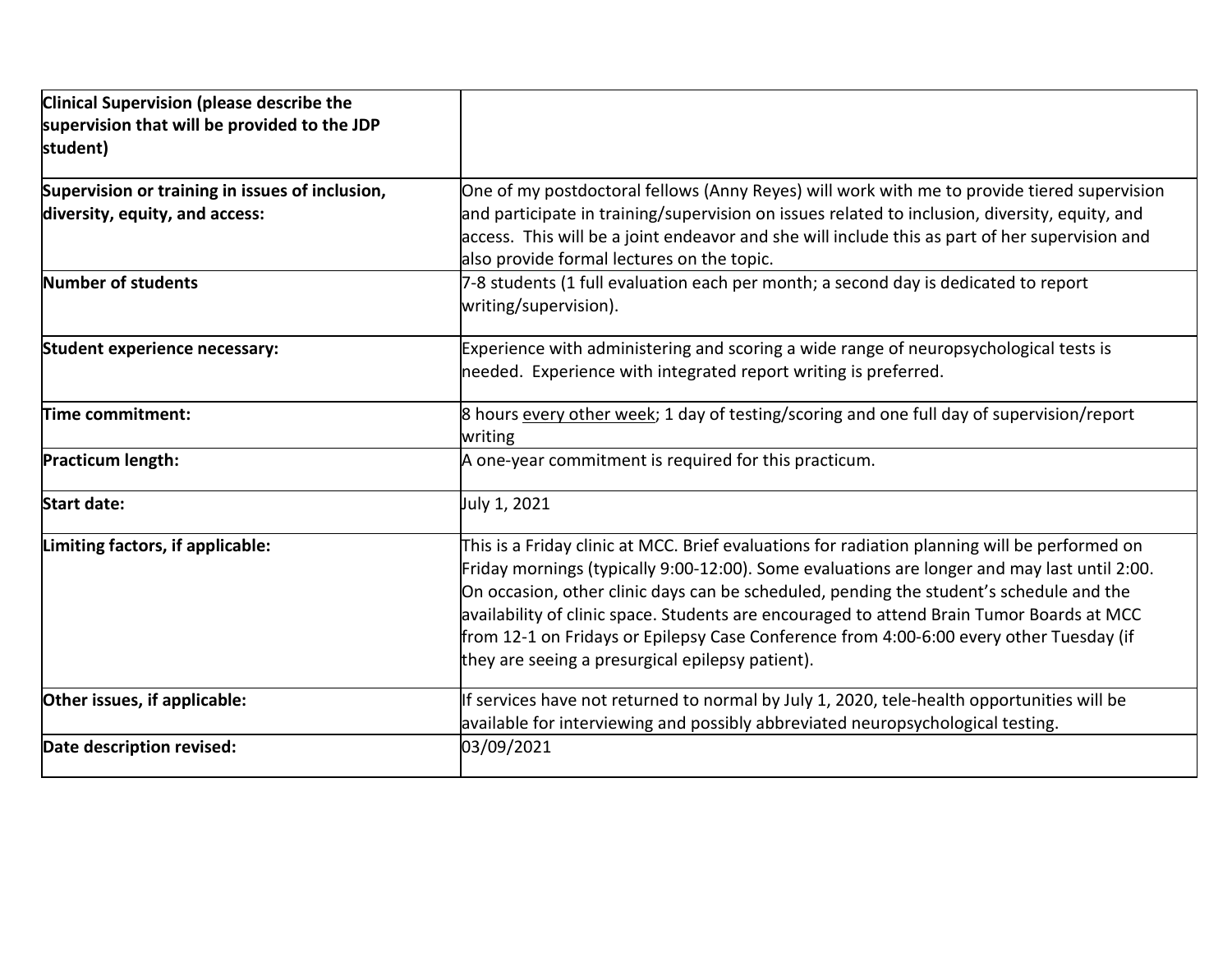| <b>Placement Name:</b>                                                                                                  | UC San Diego Eating Disorders Center for Treatment and Research                                                                                                                                                                                                                                                                                                                                                                                                                                                                                                                                                                       |
|-------------------------------------------------------------------------------------------------------------------------|---------------------------------------------------------------------------------------------------------------------------------------------------------------------------------------------------------------------------------------------------------------------------------------------------------------------------------------------------------------------------------------------------------------------------------------------------------------------------------------------------------------------------------------------------------------------------------------------------------------------------------------|
| Supervisor(s):                                                                                                          | Ana Ramirez, Ph.D., Christina Wierenga, Ph.D., Leslie Anderson, Ph.D., Stephanie Knatz Peck,<br>Ph.D.                                                                                                                                                                                                                                                                                                                                                                                                                                                                                                                                 |
| Address(es):                                                                                                            | 4510 Executive Drive Suite 315, San Diego, CA, 92121                                                                                                                                                                                                                                                                                                                                                                                                                                                                                                                                                                                  |
| Phone number(s):                                                                                                        | 858-534-8019                                                                                                                                                                                                                                                                                                                                                                                                                                                                                                                                                                                                                          |
| Email(s):                                                                                                               | alr048@health.ucsd.edu; landerson@health.ucsd.edu; sknatz@health.ucsd.edu                                                                                                                                                                                                                                                                                                                                                                                                                                                                                                                                                             |
| Type of placement:                                                                                                      | <b>Outpatient Clinic</b>                                                                                                                                                                                                                                                                                                                                                                                                                                                                                                                                                                                                              |
| Client type (i.e., general age range of clients,<br>please include racial and ethnic diversity of<br>clients if known): | Patients are children/adolescents (and their families) or adults with eating disorders who are<br>enrolled in a Partial Hospitalization Program or Intensive Family Treatment (IFT) Program for<br>eating disorders that consists of individual, group, and family therapy.                                                                                                                                                                                                                                                                                                                                                           |
| <b>Description of clinical &amp; training experiences</b><br>available for students:                                    | PHP Program: The practicum in the Pediatric Eating Disorders PHP Program includes group<br>therapy, meal support, multi-disciplinary treatment team, weekly/bi-weekly seminar and<br>weekly supervision. Approximately 3-5 hours will be devoted to group therapy (e.g., co-<br>leading CBT, process, psychoed groups), exposure/response prevention interventions and 1-<br>2 hours/week will be in providing meal support. There are also opportunities to perform<br>psychological and cognitive assessment. The remaining hours will be allocated for training,<br>supervision, and coordination of care with the treatment team. |
|                                                                                                                         | The practicum in the Adult Eating Disorders PHP Program includes group therapy, meal<br>support, multi-disciplinary treatment team, weekly/bi-weekly seminar and weekly<br>supervision. Approximately 3-5 hours will be devoted to group therapy (e.g., co-leading DBT,<br>process, psychoed groups) and 1-2 hours/week will be in providing meal support. There are<br>also opportunities to perform psychological and cognitive assessment, trauma treatment                                                                                                                                                                        |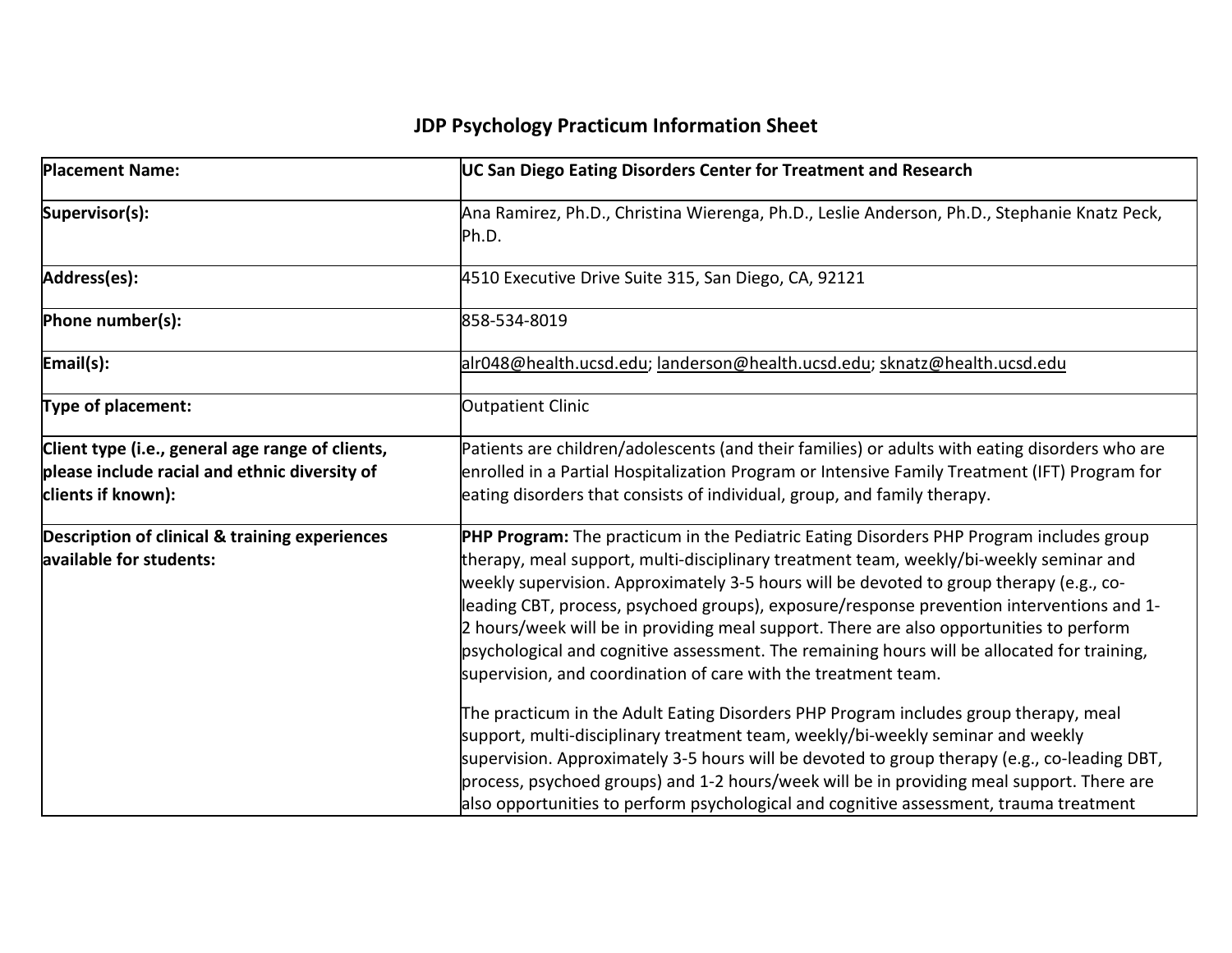|                                                                                                                                  | (CPT, PE) and exposure/response prevention interventions. The remaining hours will be<br>allocated for training, supervision, and coordination of care with the treatment team.                                                                                                                                                                                                                                                                                                                                                                                                                                                                                                                                                               |
|----------------------------------------------------------------------------------------------------------------------------------|-----------------------------------------------------------------------------------------------------------------------------------------------------------------------------------------------------------------------------------------------------------------------------------------------------------------------------------------------------------------------------------------------------------------------------------------------------------------------------------------------------------------------------------------------------------------------------------------------------------------------------------------------------------------------------------------------------------------------------------------------|
|                                                                                                                                  | <b>IFT Program:</b> The practicum in the IFT Program includes group therapy and meal supports<br>within our 5-day Intensive Family Treatment (IFT) program. The goal of the IFT program is to<br>provide parents with an understanding and the tools necessary to successfully interact and<br>manage their child, adolescent or young adult with an eating disorder at home. In addition,<br>we teach adolescents and young adults how to understand the symptoms that they are<br>having and develop more effective coping strategies. We also work closely with siblings and<br>other family members to better understand the illness and find ways to support themselves<br>as well as their loved one throughout treatment and recovery. |
|                                                                                                                                  | IFT takes places Monday through Friday, once a month. The programming for young adults is<br>slightly different from the adolescent version and has a strong emphasis on<br>neurobiology. IFT is conducted in a multi-family format, with 3-8 families receiving<br>treatment together.                                                                                                                                                                                                                                                                                                                                                                                                                                                       |
|                                                                                                                                  | The IFT practicum student would co-facilitate the week of programming, which amounts to<br>about 35 hours of treatment per week. They would provide group therapy, supervise parents<br>in providing meal support, and receive weekly supervision. The trainee will receive 1 hour of<br>face-to-face, direct, individual supervision with the primary supervisor during the IFT week,<br>and at least 3 hours of in-vivo supervision while co-facilitating the treatment with the<br>supervisor.                                                                                                                                                                                                                                             |
| Opportunities for students to provide clinical<br>services in languages other than English:<br>If yes, please indicate language: | Yes (in Pediatric Program only)<br>Spanish                                                                                                                                                                                                                                                                                                                                                                                                                                                                                                                                                                                                                                                                                                    |
| Clinical Supervision (please describe the<br>supervision that will be provided to the JDP<br>student)                            |                                                                                                                                                                                                                                                                                                                                                                                                                                                                                                                                                                                                                                                                                                                                               |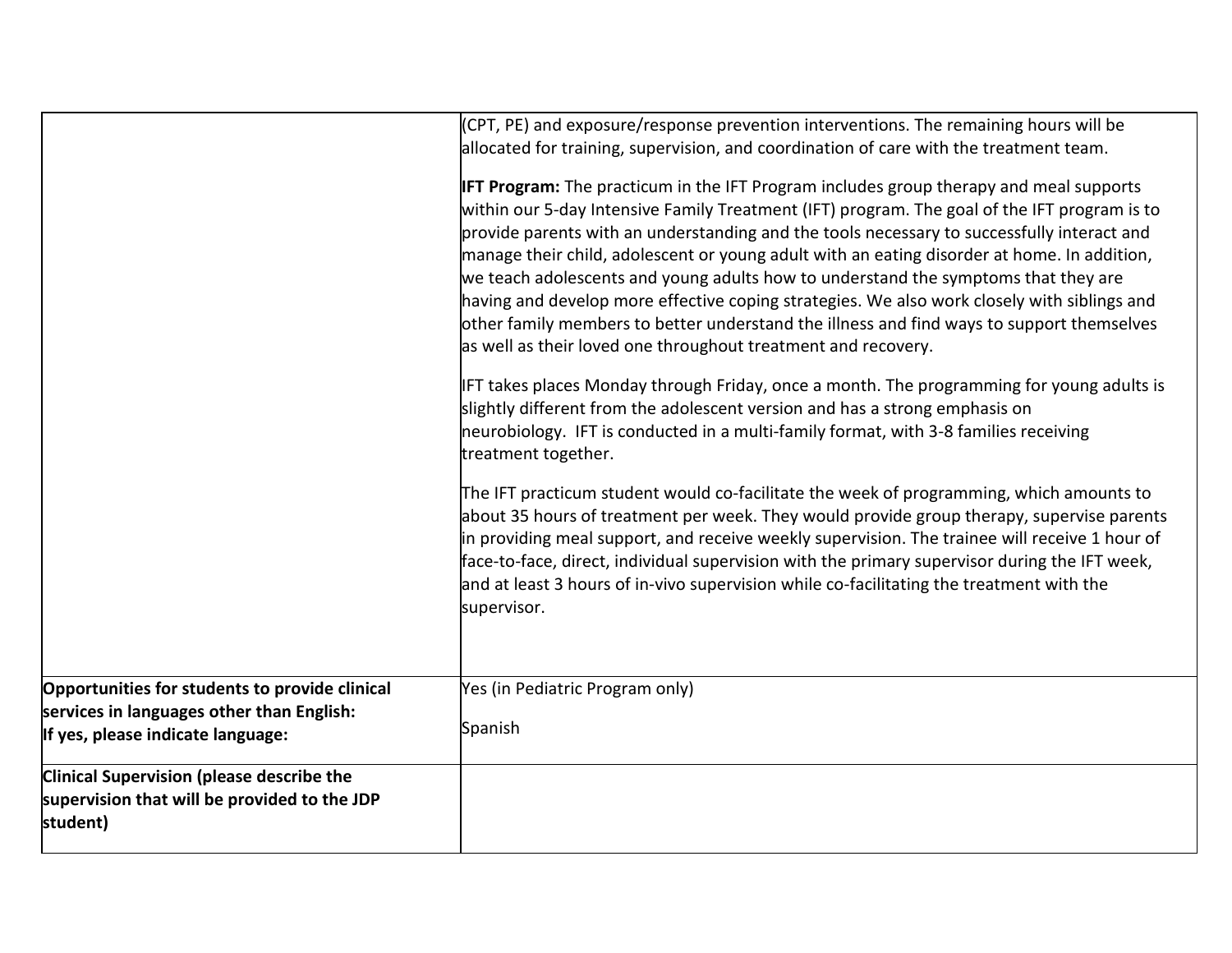| Supervision or training in issues of inclusion, | Seminars offered as part of the training experience often focus on topics related to inclusion,                                                                                                                                                                                                                                                                                                                                                                                       |
|-------------------------------------------------|---------------------------------------------------------------------------------------------------------------------------------------------------------------------------------------------------------------------------------------------------------------------------------------------------------------------------------------------------------------------------------------------------------------------------------------------------------------------------------------|
| diversity, equity, and access:                  | diversity, equity and access. Supervisors assigned to practicum students make a conscious                                                                                                                                                                                                                                                                                                                                                                                             |
|                                                 | effort to assess for these issues regularly in weekly supervision meetings and/or as they                                                                                                                                                                                                                                                                                                                                                                                             |
|                                                 | arise. The goal is to deliver evidence-based interventions in a manner that respects patients                                                                                                                                                                                                                                                                                                                                                                                         |
|                                                 | of all backgrounds and adapt treatments in order to remain sensitive to a patient's culture,                                                                                                                                                                                                                                                                                                                                                                                          |
|                                                 | ethnicity and/or minority status.                                                                                                                                                                                                                                                                                                                                                                                                                                                     |
| Number of students                              | $3(1$ per program)                                                                                                                                                                                                                                                                                                                                                                                                                                                                    |
| Student experience necessary:                   | Advanced level practicum, must have had experience in therapy prior to this setting.                                                                                                                                                                                                                                                                                                                                                                                                  |
| Time commitment:                                | PHP Programs: 10 hours per week                                                                                                                                                                                                                                                                                                                                                                                                                                                       |
|                                                 | <b>IFT Program:</b> 3 weeks out of the month the student would not have any practicum duties,                                                                                                                                                                                                                                                                                                                                                                                         |
|                                                 | and 1 week out of the month they would be expected to work 35-39 hours, with 100% of                                                                                                                                                                                                                                                                                                                                                                                                  |
|                                                 | that time (other than supervision) being face-to-face activities with patients.                                                                                                                                                                                                                                                                                                                                                                                                       |
| Practicum length:                               | 1 year                                                                                                                                                                                                                                                                                                                                                                                                                                                                                |
| <b>Start date:</b>                              | 7/1/22                                                                                                                                                                                                                                                                                                                                                                                                                                                                                |
| Limiting factors, if applicable:                | PHP Programs: Treatment team is held Tuesdays 9:00-11:30am for the Adult PHP and<br>Tuesdays 1:00-2:30pm for the Pediatric PHP (practicum students are expected to attend<br>weekly). Groups are held Monday through Saturday for the Adult PHP and Monday through<br>Friday for the Pediatric PHP. Meetings can be attended via Zoom. PHP treatment occurs<br>face-to-face on-site.<br><b>IFT Program:</b> 3 weeks out of the month the student would not have any practicum duties, |
|                                                 | and 1 week out of the month they would be expected to work 35-39 hours, with 100% of<br>that time (other than supervision) being face-to-face activities with patients. During COVID-<br>19, the IFT Program has been delivered entirely virtually via Zoom.                                                                                                                                                                                                                          |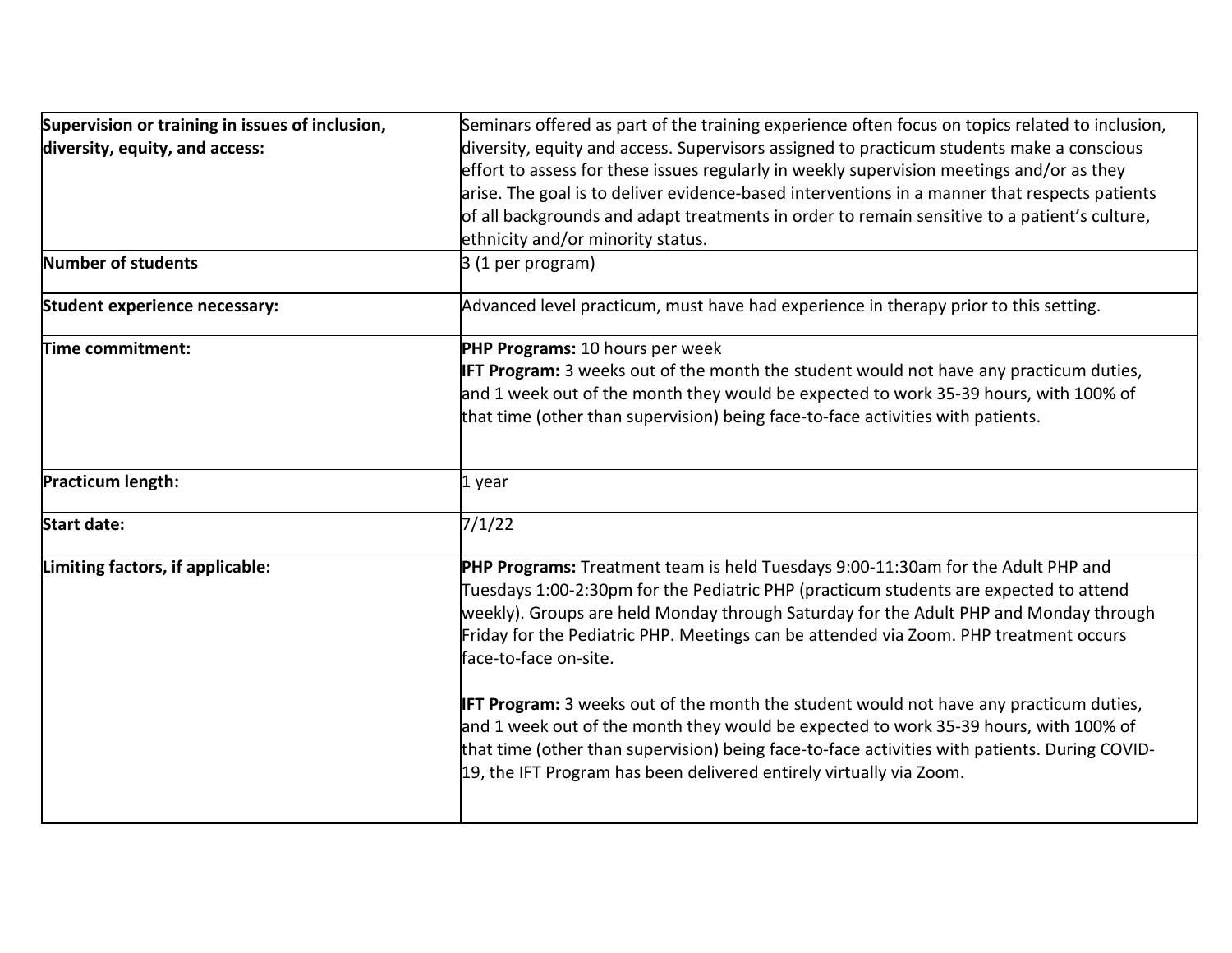| Other issues, if applicable: | N/A      |
|------------------------------|----------|
| Date description revised:    | 03/14/22 |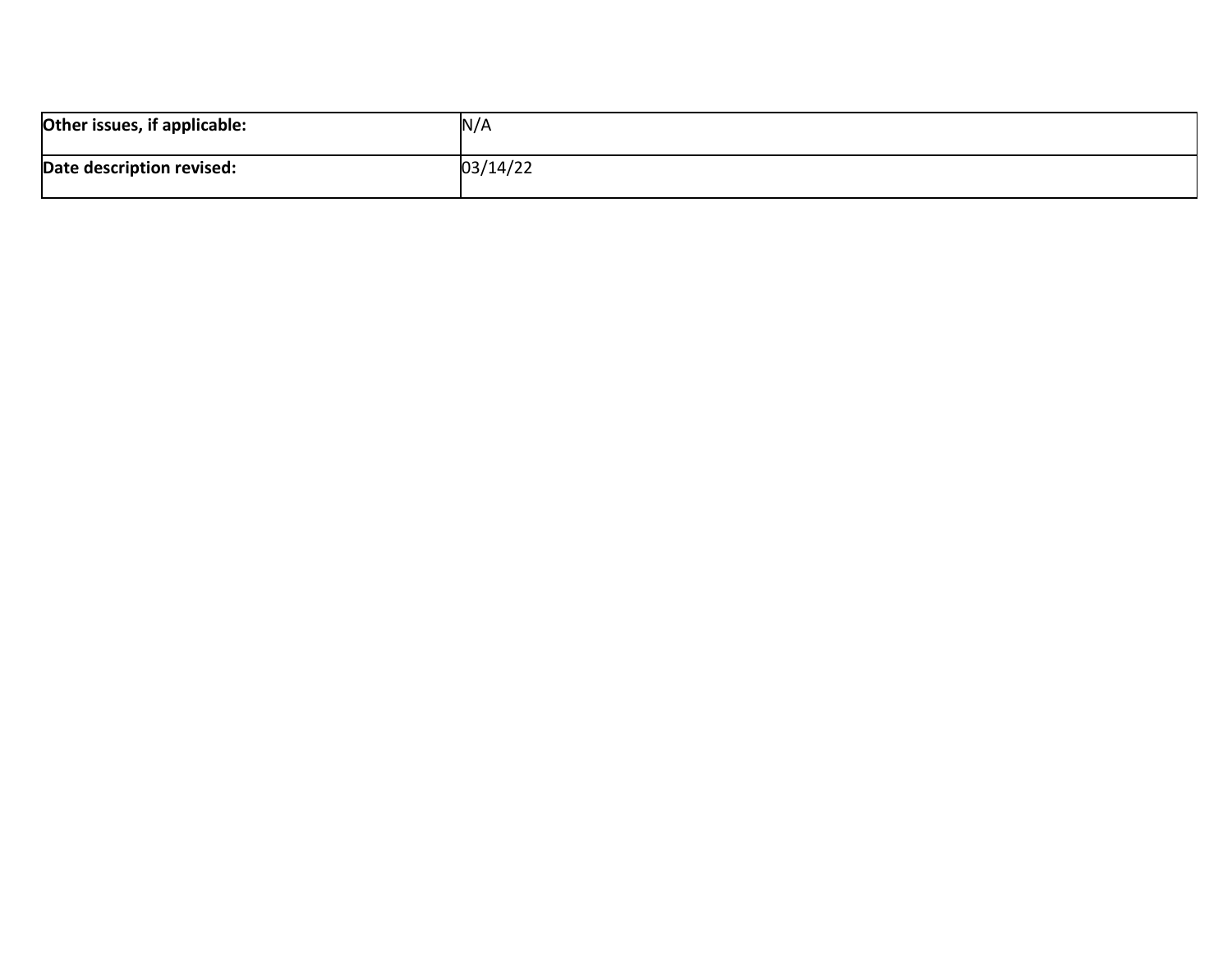| <b>Placement Name:</b>                                                                                                  | Village Family Health Center (formerly St Vincent De Paul Medical Clinic)<br>The clinic is located downtown and parking is free                                                                                                                                                                                                                                                                                                                                                                                                                                                                                                                                 |
|-------------------------------------------------------------------------------------------------------------------------|-----------------------------------------------------------------------------------------------------------------------------------------------------------------------------------------------------------------------------------------------------------------------------------------------------------------------------------------------------------------------------------------------------------------------------------------------------------------------------------------------------------------------------------------------------------------------------------------------------------------------------------------------------------------|
| Supervisor(s):                                                                                                          | Elizabeth Twamley, Ph.D.                                                                                                                                                                                                                                                                                                                                                                                                                                                                                                                                                                                                                                        |
| Address(es):                                                                                                            | 1501 Imperial Ave, San Diego, CA 92101                                                                                                                                                                                                                                                                                                                                                                                                                                                                                                                                                                                                                          |
| Phone number(s):                                                                                                        | 619-543-6684                                                                                                                                                                                                                                                                                                                                                                                                                                                                                                                                                                                                                                                    |
| Email(s):                                                                                                               | etwamley@ucsd.edu                                                                                                                                                                                                                                                                                                                                                                                                                                                                                                                                                                                                                                               |
| Type of placement:                                                                                                      | Outpatient Medical Clinic                                                                                                                                                                                                                                                                                                                                                                                                                                                                                                                                                                                                                                       |
| Client type (i.e., general age range of clients,<br>please include racial and ethnic diversity of<br>clients if known): | Sheltered homeless individuals with multiple interacting risk factors for cognitive and<br>functional impairment (e.g., psychiatric disorder, substance use disorder, TBI, medical risk<br>factors, intellectual disability, learning disability). The patient population is very diverse in<br>terms of age, gender, education, race/ethnicity, comorbid medical and psychiatric<br>conditions, and level of functioning                                                                                                                                                                                                                                       |
| Description of clinical & training experiences<br>available for students:                                               | We focus on brief neuropsychological assessments (typically 60-90 minutes) and brief<br>reports in a medical clinic serving residents of Father Joe's Villages, the largest homeless<br>shelter in southern California. Assessments often have immediate impact in terms of<br>establishing eligibility for disability benefits, supported employment programs, etc.<br>Typical assessments include a clinical interview, IQ screening, neuropsychological<br>assessments, and/or achievement testing. Diagnostic assessments for psychiatric disorders<br>are done occasionally as well. The student will typically complete 2 brief assessments per<br>month. |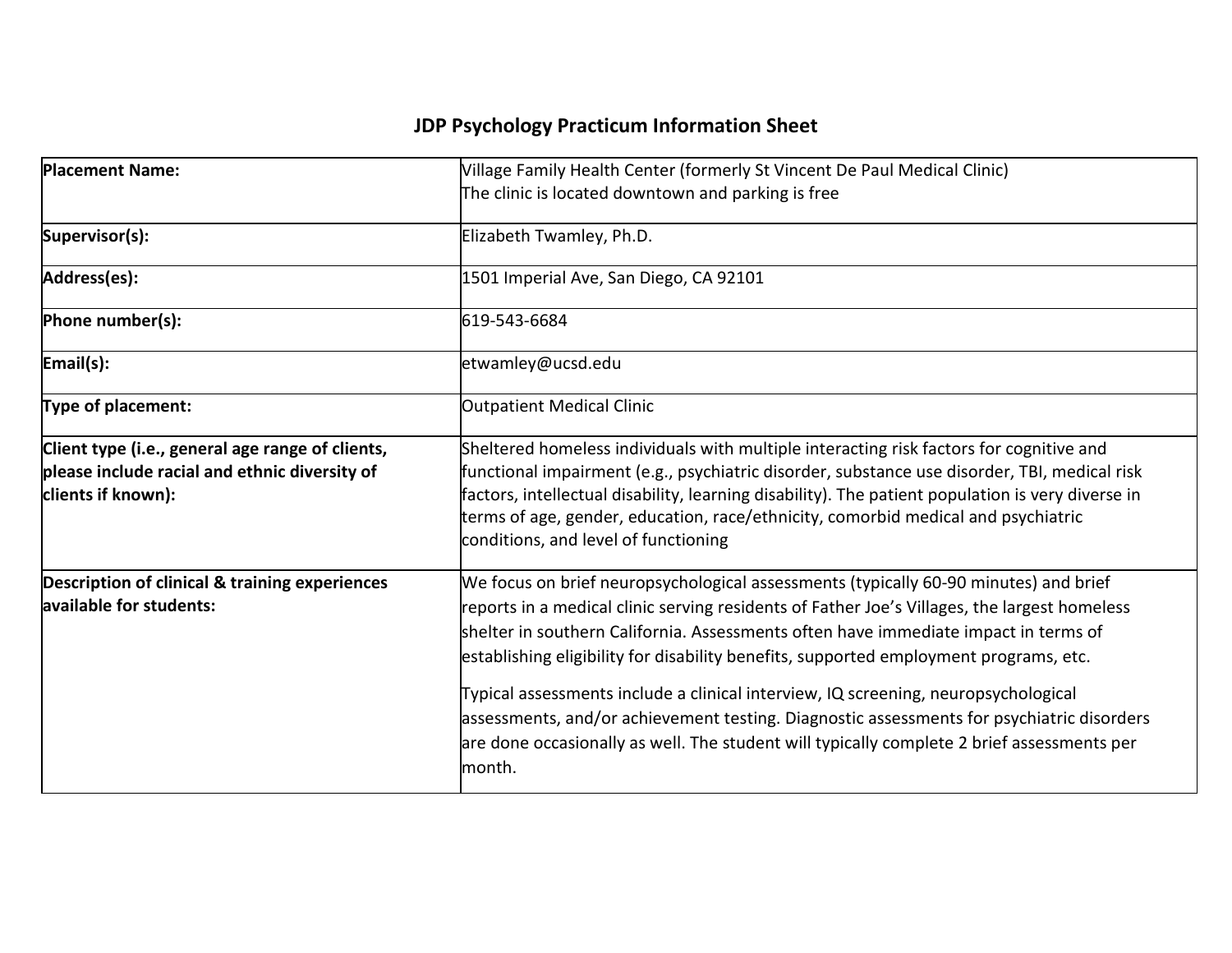|                                                                                                                                  | Consultation: Peer consultation is routine, as there is typically more than one person<br>working on each case. Consultation with other professionals is not common due to very<br>limited opportunity to meet with providers                                                                                                                                                                                                                                                                                          |
|----------------------------------------------------------------------------------------------------------------------------------|------------------------------------------------------------------------------------------------------------------------------------------------------------------------------------------------------------------------------------------------------------------------------------------------------------------------------------------------------------------------------------------------------------------------------------------------------------------------------------------------------------------------|
| Opportunities for students to provide clinical<br>services in languages other than English:<br>If yes, please indicate language: | No                                                                                                                                                                                                                                                                                                                                                                                                                                                                                                                     |
| Clinical Supervision (please describe the<br>supervision that will be provided to the JDP<br>student)                            |                                                                                                                                                                                                                                                                                                                                                                                                                                                                                                                        |
| Supervision or training in issues of inclusion,<br>diversity, equity, and access:                                                | Inclusion, diversity, equity, and access are issues that come up routinely in our cases. Our<br>population is racially, ethnically, and linguistically diverse, with a high level of disability, and<br>they are unhoused; thus, all have faced issues related to socioeconomic injustice. Many have<br>experienced inadequate access to quality education and healthcare, and many have had<br>difficulty navigating our social service and entitlement systems. We discuss these issues<br>regularly in supervision. |
| Number of students                                                                                                               | $2 - 3$                                                                                                                                                                                                                                                                                                                                                                                                                                                                                                                |
| Student experience necessary:                                                                                                    | Neuropsychology track students at any level of training are welcome to participate. Students<br>from other tracks who are interested in neuropsychological assessment will also be<br>considered                                                                                                                                                                                                                                                                                                                       |
| Time commitment:                                                                                                                 | This is a once a month placement that will require 5 hours in person (testing and<br>supervision) and 5 hours on the student's own time (scoring/report-writing).                                                                                                                                                                                                                                                                                                                                                      |
| Practicum length:                                                                                                                | One-year                                                                                                                                                                                                                                                                                                                                                                                                                                                                                                               |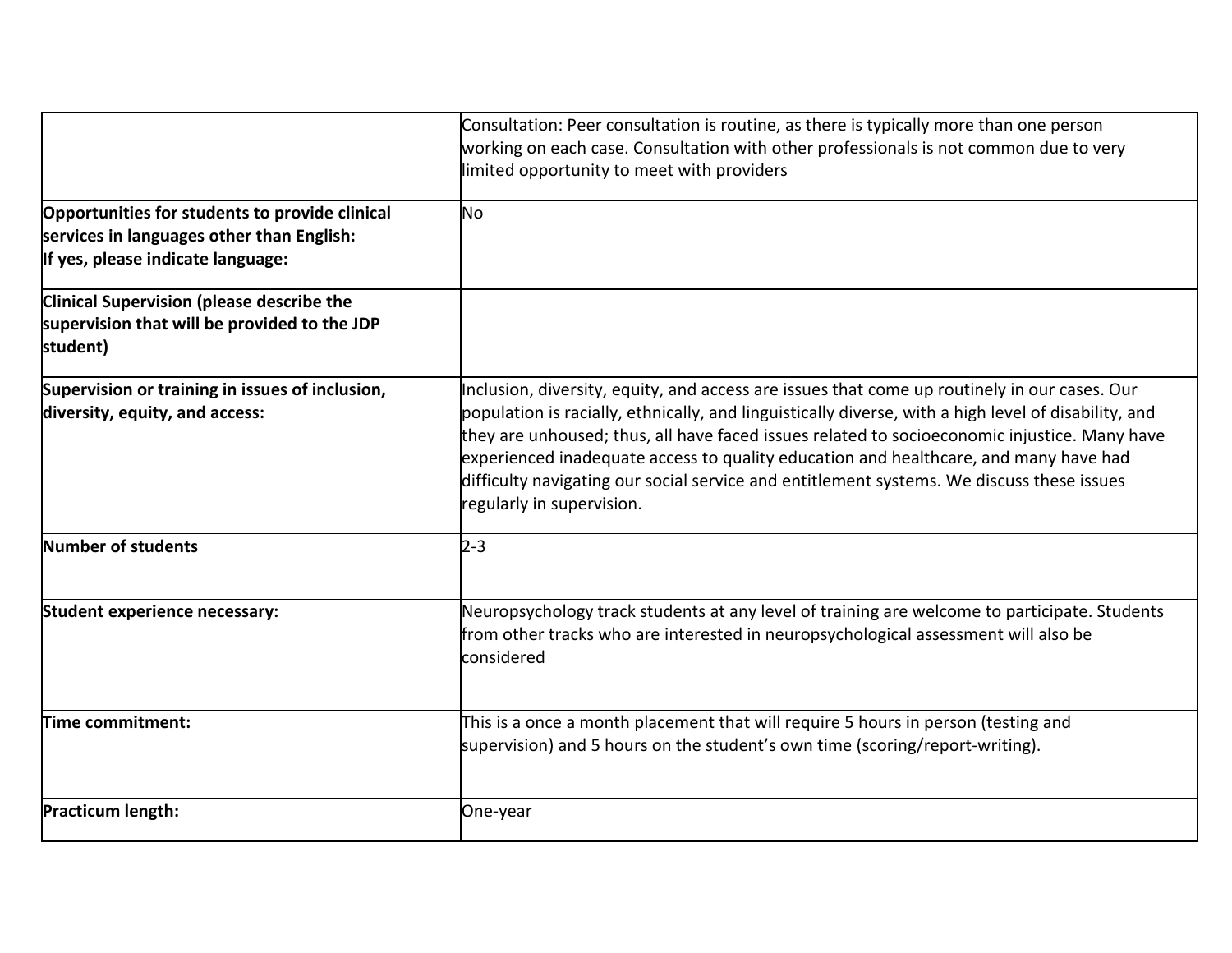| <b>Start date:</b>               | July 1, 2021                                                                                                                                                                                                                                  |
|----------------------------------|-----------------------------------------------------------------------------------------------------------------------------------------------------------------------------------------------------------------------------------------------|
| Limiting factors, if applicable: | Must be available at least one Friday per month from 12:30-5:30 pm.                                                                                                                                                                           |
| Other issues, if applicable:     | This is meant to be an opportunity for students to gain additional assessment and report-<br>writing experience in a unique setting. Recent students who have worked in this setting<br>include Amber Keller, Jiwan Kohli, and Laura Campbell |
| Date description revised:        | 03/15/2021                                                                                                                                                                                                                                    |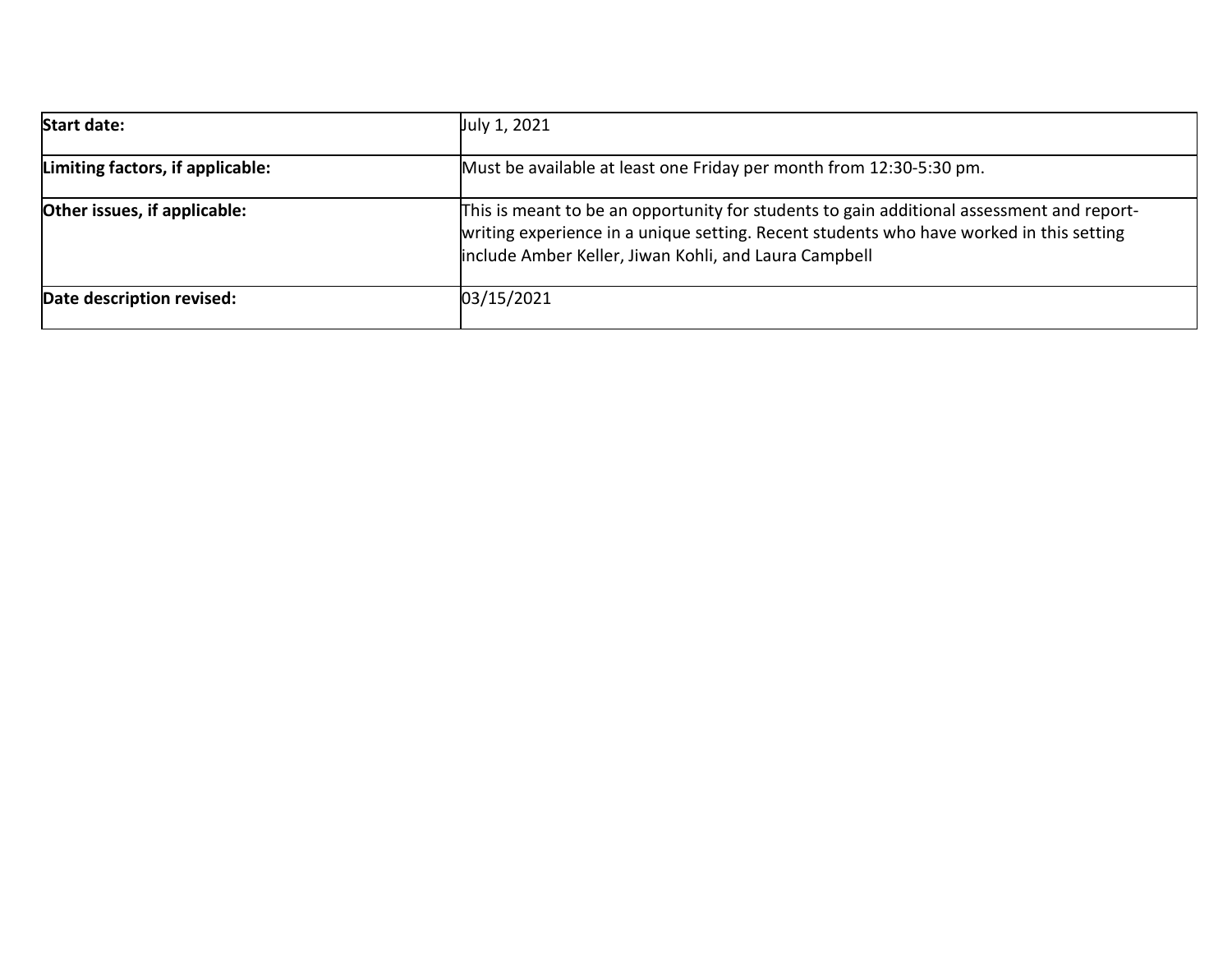| <b>Placement Name:</b>                                                                                                  | <b>CARE Early Psychosis Treatment Center</b>                                                                                                                                                                                                                                                                                                                                                                                                                                                                                                                                                                                                                                                                                                               |
|-------------------------------------------------------------------------------------------------------------------------|------------------------------------------------------------------------------------------------------------------------------------------------------------------------------------------------------------------------------------------------------------------------------------------------------------------------------------------------------------------------------------------------------------------------------------------------------------------------------------------------------------------------------------------------------------------------------------------------------------------------------------------------------------------------------------------------------------------------------------------------------------|
| Supervisor(s):                                                                                                          | Heline Mirzakhanian, PhD                                                                                                                                                                                                                                                                                                                                                                                                                                                                                                                                                                                                                                                                                                                                   |
| Address(es):                                                                                                            | 140 Arbor Dr. 4th Floor, San Diego, CA 92103                                                                                                                                                                                                                                                                                                                                                                                                                                                                                                                                                                                                                                                                                                               |
| Phone number(s):                                                                                                        | (619) 543 7816                                                                                                                                                                                                                                                                                                                                                                                                                                                                                                                                                                                                                                                                                                                                             |
| Email(s):                                                                                                               | hmirzakhanian@health.ucsd.edu                                                                                                                                                                                                                                                                                                                                                                                                                                                                                                                                                                                                                                                                                                                              |
| Type of placement:                                                                                                      | Outpatient Clinic                                                                                                                                                                                                                                                                                                                                                                                                                                                                                                                                                                                                                                                                                                                                          |
| Client type (i.e., general age range of clients,<br>please include racial and ethnic diversity of<br>clients if known): | The student clinician will be working with adolescents and young adults along the psychosis<br>spectrum, predominantly with individuals with recent onset of psychotic symptoms. Within<br>the Intensive Outpatient Program (IOP) the student clinician will be working with individuals<br>with recent onset of psychotic symptoms. Most patients will have a diagnosis of psychosis,<br>not otherwise specified; schizophrenia, schizoaffective disorder or bipolar disorder with<br>psychotic features as well as patients with dual diagnoses. Patients are medically stable, do<br>not exhibit any active suicidal, homicidal, or other acute symptoms or active psychiatric<br>illnesses that represent an imminent risk or require hospitalization. |
| <b>Description of clinical &amp; training experiences</b><br>available for students:                                    | Student clinicians will co-facilitate groups. The CARE Clinic utilizes multiple evidence based<br>approaches which the student clinician would be trained in throughout the practicum year.<br>These include CBT for psychosis, DBT, mindfulness as well as social skills and cognitive<br>remediation training.<br>The student clinician will also have the opportunity to be the supplemental clinician for<br>patients and conduct individual therapy. The clinician will have the opportunity to also co-<br>facilitate other group therapies.                                                                                                                                                                                                         |
|                                                                                                                         | Furthermore, the student clinician will have the opportunity to get trained and complete<br>comprehensive diagnostic intake assessments for patients along the psychosis spectrum                                                                                                                                                                                                                                                                                                                                                                                                                                                                                                                                                                          |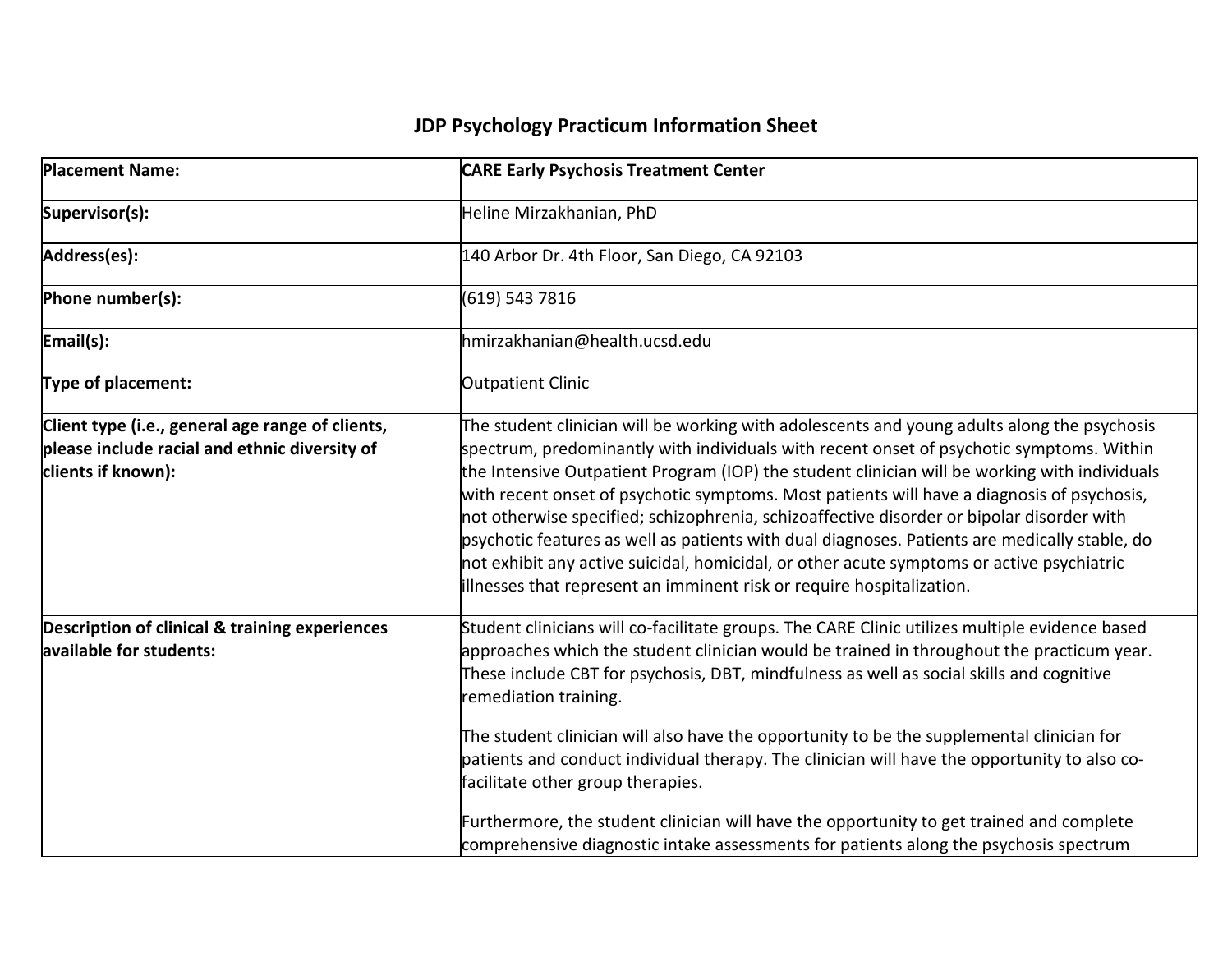|                                                                                                                                  | including differential diagnoses. The student clinician will learn new assessment tools such as<br>the Structured Interview for Psychosis Risk Syndrome (SIPS) as well as other psychosis<br>related measures such as the Positive and Negative Syndrome Scale (PANSS).<br>The student will attend didactic seminars (see below for schedule).<br>Consultation: The student clinician will learn to be part of a multi-disciplinary treatment |
|----------------------------------------------------------------------------------------------------------------------------------|-----------------------------------------------------------------------------------------------------------------------------------------------------------------------------------------------------------------------------------------------------------------------------------------------------------------------------------------------------------------------------------------------------------------------------------------------|
|                                                                                                                                  | team                                                                                                                                                                                                                                                                                                                                                                                                                                          |
| Opportunities for students to provide clinical<br>services in languages other than English:<br>If yes, please indicate language: | We will be able to supervise therapy provided in Spanish.                                                                                                                                                                                                                                                                                                                                                                                     |
| <b>Clinical Supervision (please describe the</b><br>supervision that will be provided to the JDP<br>student)                     | <b>Weekly supervision</b>                                                                                                                                                                                                                                                                                                                                                                                                                     |
| Supervision or training in issues of inclusion,<br>diversity, equity, and access:                                                | We are incorporating training in issues of inclusion, diversity, equity, and access in our<br>didactics. Additionally, we see a diverse group of patients at our clinic and raise awareness of<br>DEI issues within a clinical context as well as in terms of access to mental health (e.g.<br>duration of untreated psychosis).                                                                                                              |
| Number of students                                                                                                               | $2 - 3$                                                                                                                                                                                                                                                                                                                                                                                                                                       |
| Student experience necessary:                                                                                                    | Some theoretical knowledge of CBT is necessary. Additionally, ability to do intake screenings<br>and knowledge of DSM -V as well as administration of SCID is preferred.                                                                                                                                                                                                                                                                      |
| Time commitment:                                                                                                                 | A total/ maximum of 10 hours per week would be required. See below sample student<br>clinician schedule.                                                                                                                                                                                                                                                                                                                                      |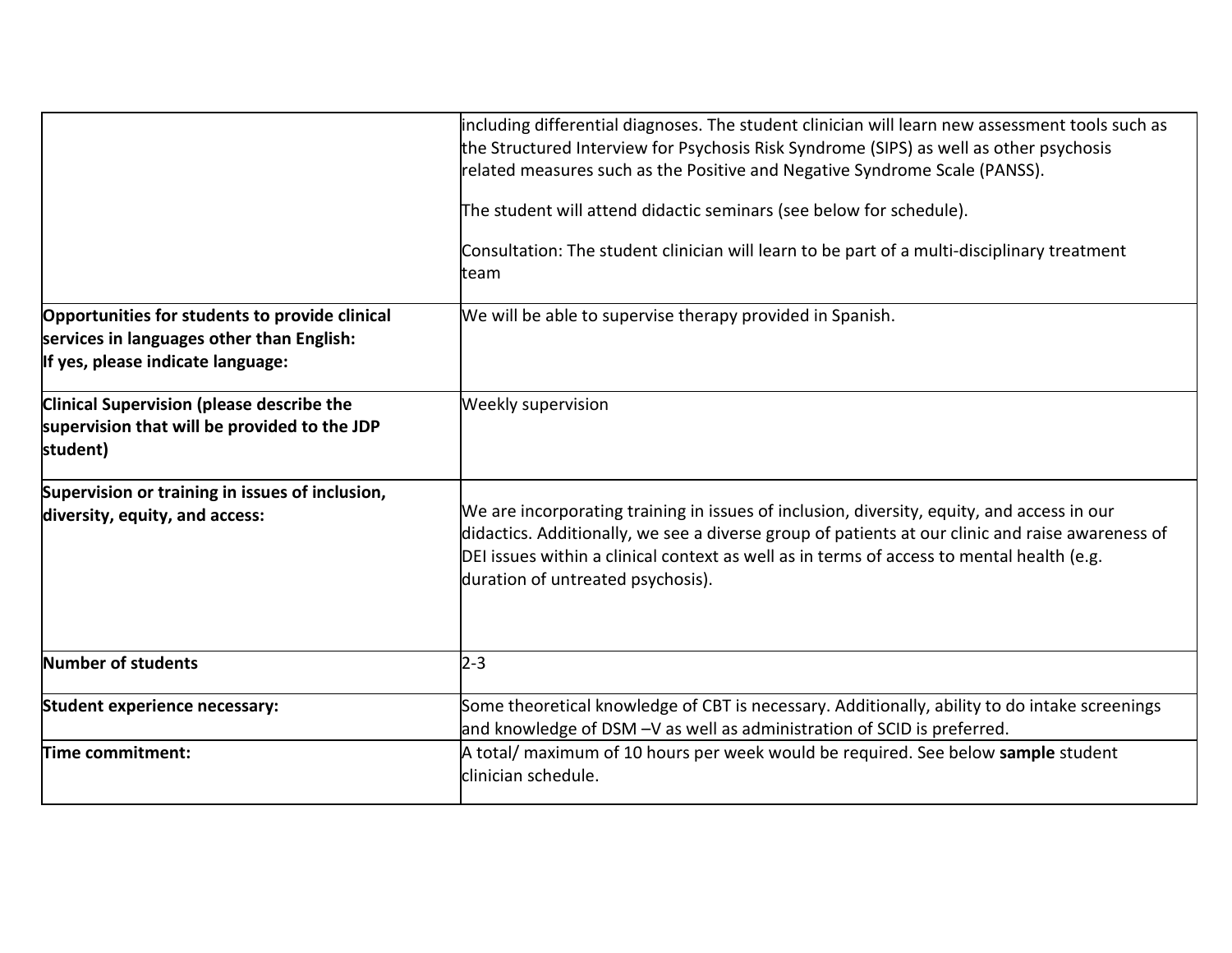|                                  | Mondays: 10am-11am Interdisciplinary clinical team meeting, 11am-1pm Group Therapy,<br>1pm Individual therapy, 2pm-3pm Notes |
|----------------------------------|------------------------------------------------------------------------------------------------------------------------------|
|                                  | Fridays: 8am Didactics, 10am-11am Supervision, 11am-1pm Intake assessment, 1pm-2pm<br><b>Notes</b>                           |
| <b>Practicum length:</b>         | One year                                                                                                                     |
| <b>Start date:</b>               | July 1, 2022                                                                                                                 |
| Limiting factors, if applicable: | Student clinicians need to be present on Monday mornings during our clinical team<br>meetings.                               |
| Other issues, if applicable:     | Practicum is best suited for 3rd year and up students.                                                                       |
| Date description revised:        | 03/18/2022                                                                                                                   |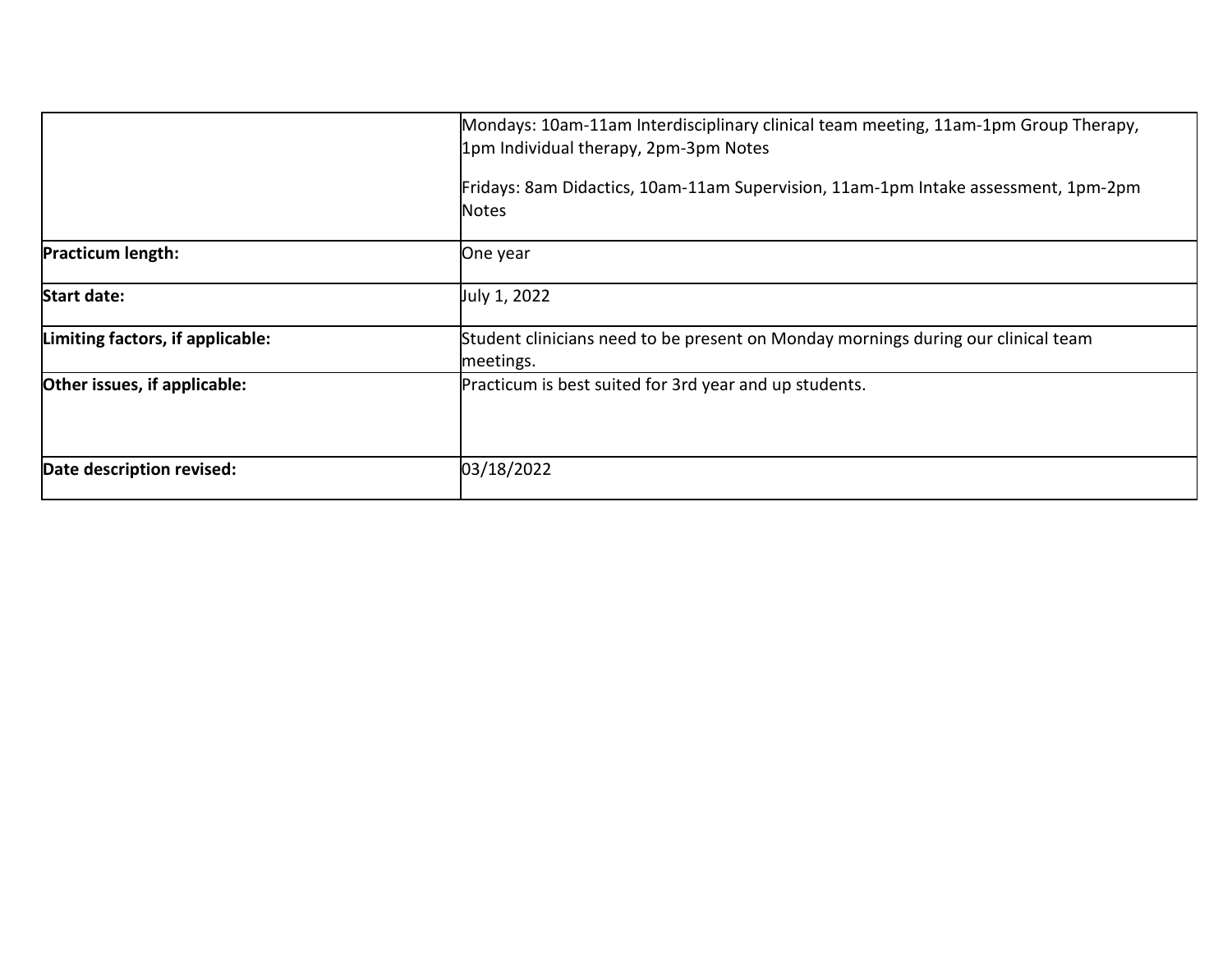| <b>Placement Name:</b>                                                                                                  | UC San Diego Center for Brain Health and Memory Disorders                                                                                                                                                                                                                                                                                                                                                                                                                                                                                                                                                                                                                                                                                                                                                                                                                                                                                                                                                                                                    |
|-------------------------------------------------------------------------------------------------------------------------|--------------------------------------------------------------------------------------------------------------------------------------------------------------------------------------------------------------------------------------------------------------------------------------------------------------------------------------------------------------------------------------------------------------------------------------------------------------------------------------------------------------------------------------------------------------------------------------------------------------------------------------------------------------------------------------------------------------------------------------------------------------------------------------------------------------------------------------------------------------------------------------------------------------------------------------------------------------------------------------------------------------------------------------------------------------|
| Supervisor(s):                                                                                                          | Primary: Katherine Bangen, PhD, ABPP; Lisa Delano-Wood, PhD;<br>Sarah Banks, PhD, ABPP;<br>Karen Hanson-Bondi, PhD; Zvinka Zlatar, PhD                                                                                                                                                                                                                                                                                                                                                                                                                                                                                                                                                                                                                                                                                                                                                                                                                                                                                                                       |
| Address(es):                                                                                                            | 9444 Medical Center Dr, La Jolla, CA 92037                                                                                                                                                                                                                                                                                                                                                                                                                                                                                                                                                                                                                                                                                                                                                                                                                                                                                                                                                                                                                   |
| Phone number(s):                                                                                                        | 858-657-8540                                                                                                                                                                                                                                                                                                                                                                                                                                                                                                                                                                                                                                                                                                                                                                                                                                                                                                                                                                                                                                                 |
| Email(s):                                                                                                               | kbangen@health.ucsd.edu<br>ldelano@health.ucsd.edu<br>zzlatar@health.ucsd.edu<br>sbanks@health.ucsd.edu<br>klhanson@health.ucsd.edu                                                                                                                                                                                                                                                                                                                                                                                                                                                                                                                                                                                                                                                                                                                                                                                                                                                                                                                          |
| Type of placement:                                                                                                      | <b>Outpatient Clinic</b>                                                                                                                                                                                                                                                                                                                                                                                                                                                                                                                                                                                                                                                                                                                                                                                                                                                                                                                                                                                                                                     |
| Client type (i.e., general age range of clients,<br>please include racial and ethnic diversity of<br>clients if known): | Students would work with middle-aged and older adults who have complaints/concerns of<br>cognitive difficulties. We see patients with a variety of conditions, including stroke, mild<br>cognitive impairment, dementia (e.g., Alzheimer's disease, lewy body dementia,<br>frontotemporal, posterior cortical atrophy), and delirium. We work within a team-based<br>model with several specialists (geropsychiatry, geriatric internal medicine, social work,<br>neurology, radiology, and neuropsychology) in order to determine etiology of cognitive<br>impairment and appropriately tailor treatment recommendations for each patient and<br>family. Patients are either self-referred or referred by physicians and psychologists in the<br>greater San Diego area. All patients initially see one of our physicians before being<br>referred to neuropsychology.<br>Dr. Zlatar further leads our bilingual/bicultural program, suitable for fully bilingual students.<br>This program is tailored to the needs of Hispanic older adults in San Diego. |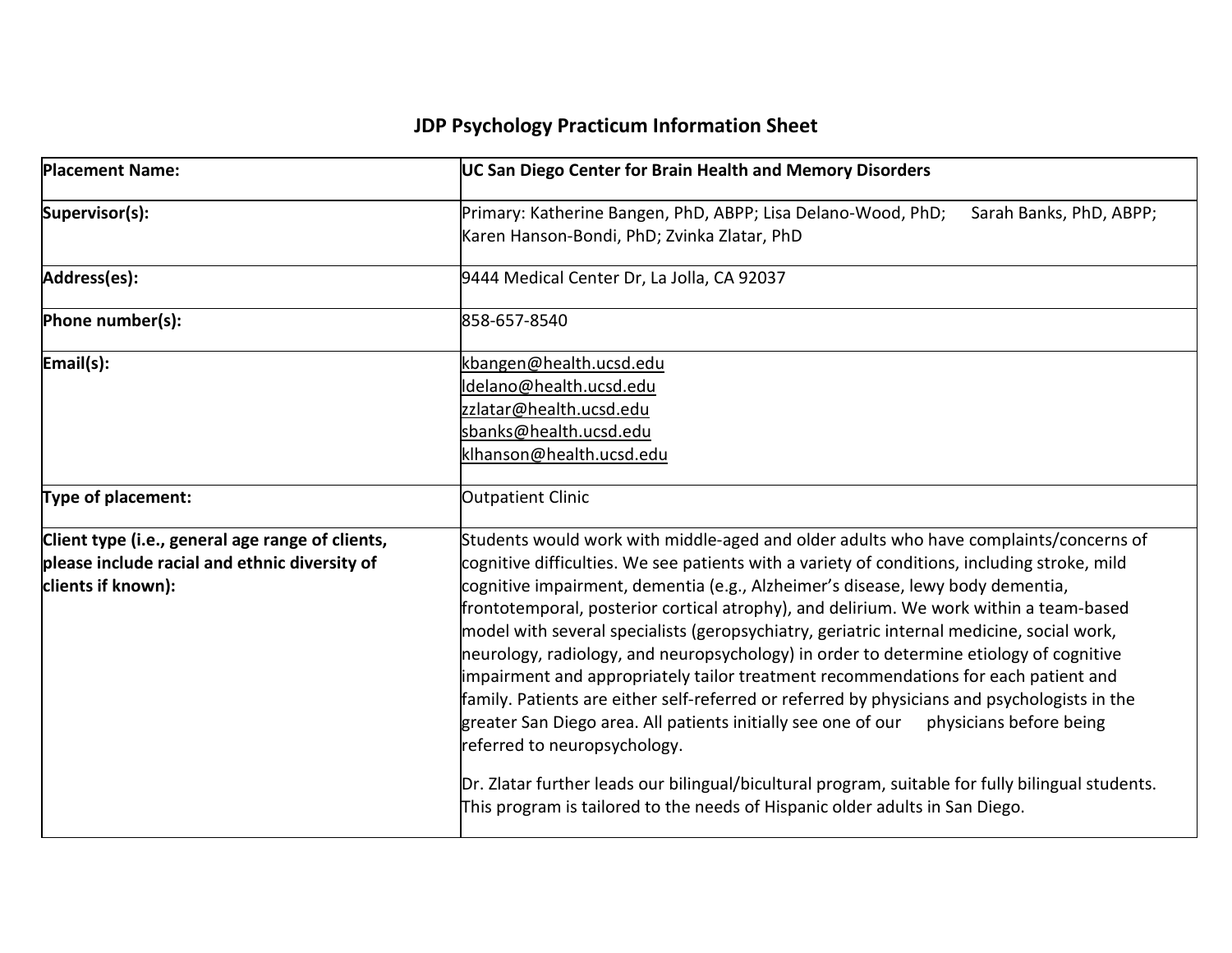| <b>Description of clinical &amp; training experiences</b>                                             | Practicum students will gain exposure to varied clinical experiences while working within this                                                                                                                                                                                                                                                                                                                                                                                                                                                                                                        |  |
|-------------------------------------------------------------------------------------------------------|-------------------------------------------------------------------------------------------------------------------------------------------------------------------------------------------------------------------------------------------------------------------------------------------------------------------------------------------------------------------------------------------------------------------------------------------------------------------------------------------------------------------------------------------------------------------------------------------------------|--|
| available for students:                                                                               | state-of-the-art aging center. Specifically, students will garner valuable experience                                                                                                                                                                                                                                                                                                                                                                                                                                                                                                                 |  |
|                                                                                                       | interfacing with patients in the following capacities: medical neuropsychological assessment,                                                                                                                                                                                                                                                                                                                                                                                                                                                                                                         |  |
|                                                                                                       | provision of feedback to patients and their families, and working in an interdisciplinary team                                                                                                                                                                                                                                                                                                                                                                                                                                                                                                        |  |
|                                                                                                       | Consultation: Students will also interface with other aging specialists including geriatric<br>psychiatrics, neuropsychologists, geriatricians, neurologists, radiologists, and social workers.                                                                                                                                                                                                                                                                                                                                                                                                       |  |
| Opportunities for students to provide clinical                                                        | Dr. Zlatar further leads our bilingual/bicultural program, suitable for fully bilingual students.                                                                                                                                                                                                                                                                                                                                                                                                                                                                                                     |  |
| services in languages other than English:                                                             | This program is tailored to the needs of Hispanic older adults in San Diego                                                                                                                                                                                                                                                                                                                                                                                                                                                                                                                           |  |
| If yes, please indicate language:                                                                     |                                                                                                                                                                                                                                                                                                                                                                                                                                                                                                                                                                                                       |  |
| Clinical Supervision (please describe the<br>supervision that will be provided to the JDP<br>student) |                                                                                                                                                                                                                                                                                                                                                                                                                                                                                                                                                                                                       |  |
| Supervision or training in issues of inclusion,<br>diversity, equity, and access:                     | We are mindful of DEI in our work and strive to create an inclusive atmosphere for all in the<br>clinic, including our patients and trainees. We will take opportunities to learn both across<br>our colleagues, and have twice monthly group meetings where we offer each other peer and<br>group supervision on issues that come up. DEI related topics are frequently discussed at<br>these meetings, and in individual supervision sessions. We learn from our graduate students<br>and postdocs and hope to create a safe learning environment where any issues or subjects<br>can be discussed. |  |
| Number of students                                                                                    |                                                                                                                                                                                                                                                                                                                                                                                                                                                                                                                                                                                                       |  |
| Student experience necessary:                                                                         | Some basic testing experience<br>mandatory. Also, ability to conduct intakes and clinical<br>interviews also helpful but not mandatory/necessary.                                                                                                                                                                                                                                                                                                                                                                                                                                                     |  |
| Time commitment:                                                                                      | Flexible per student schedules. Primary practicum students tend to see<br>weekly<br>cases<br>with a targeted test battery and relatively brief report; Secondary practicum trainees<br>typically see roughly 1-2 patients per month. We do our best to rotate trainees through all<br>neuropsychologists so students can gain exposure to different assessment styles and                                                                                                                                                                                                                             |  |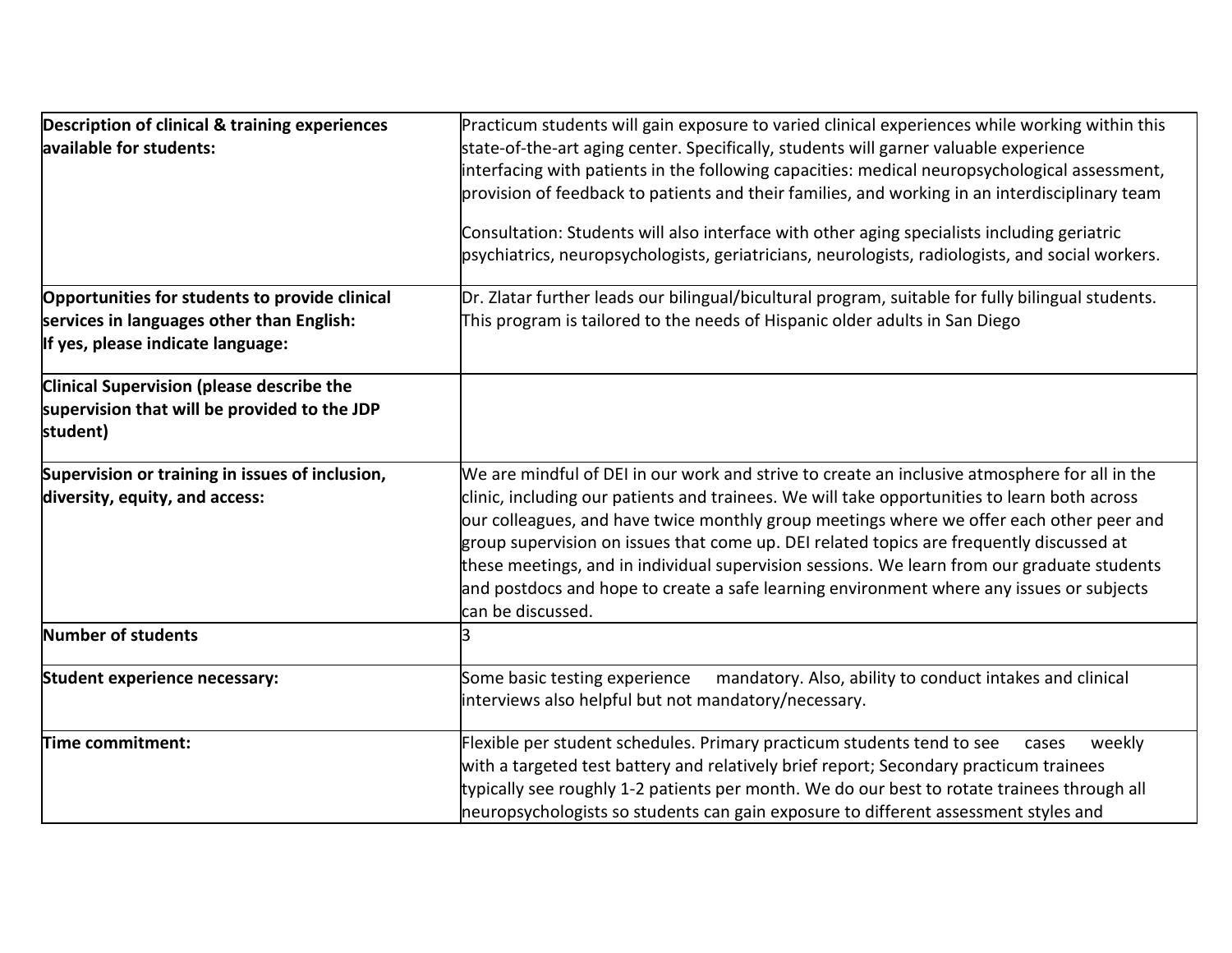|                                  | approaches. We are open 5 days per week and are flexible with trainee's schedules as they<br>change.                                                                                                                                                                                                                                                                                                                                                                                                                                                                           |
|----------------------------------|--------------------------------------------------------------------------------------------------------------------------------------------------------------------------------------------------------------------------------------------------------------------------------------------------------------------------------------------------------------------------------------------------------------------------------------------------------------------------------------------------------------------------------------------------------------------------------|
| <b>Practicum length:</b>         | 1 year                                                                                                                                                                                                                                                                                                                                                                                                                                                                                                                                                                         |
| <b>Start date:</b>               | 07/01/2022                                                                                                                                                                                                                                                                                                                                                                                                                                                                                                                                                                     |
| Limiting factors, if applicable: | During COVID-19, we have had a flexible approach, at times<br>conducting primarily<br>teleneuropsychology evaluations in order to protect our vulnerable older adult population.<br>We are currently on a hybrid model, following the needs and preferences of our patients. As<br>this type of model increases access and convenience for many older adults, we will continue<br>to offer such services until the pandemic ceases.  Please note in person evaluations will<br>likely be required at least some of the times, with the opportunity to learn telehealth skills. |
| Other issues, if applicable:     | We have optional meetings twice a month to discuss cases and issues that come up on our<br>practice. These discussions cover diverse topics and trainees and faculty present. The idea is<br>to provide a diverse supervision environment where we can safely talk about important<br>issues in assessment, diagnosis, patient management and situations that arise in our<br>interdisciplinary clinic. The meeting also promotes cohesion and communication across our<br>group. Students are encouraged to attend and participate in these meetings.                         |
| Date description revised:        | 03/16/2022                                                                                                                                                                                                                                                                                                                                                                                                                                                                                                                                                                     |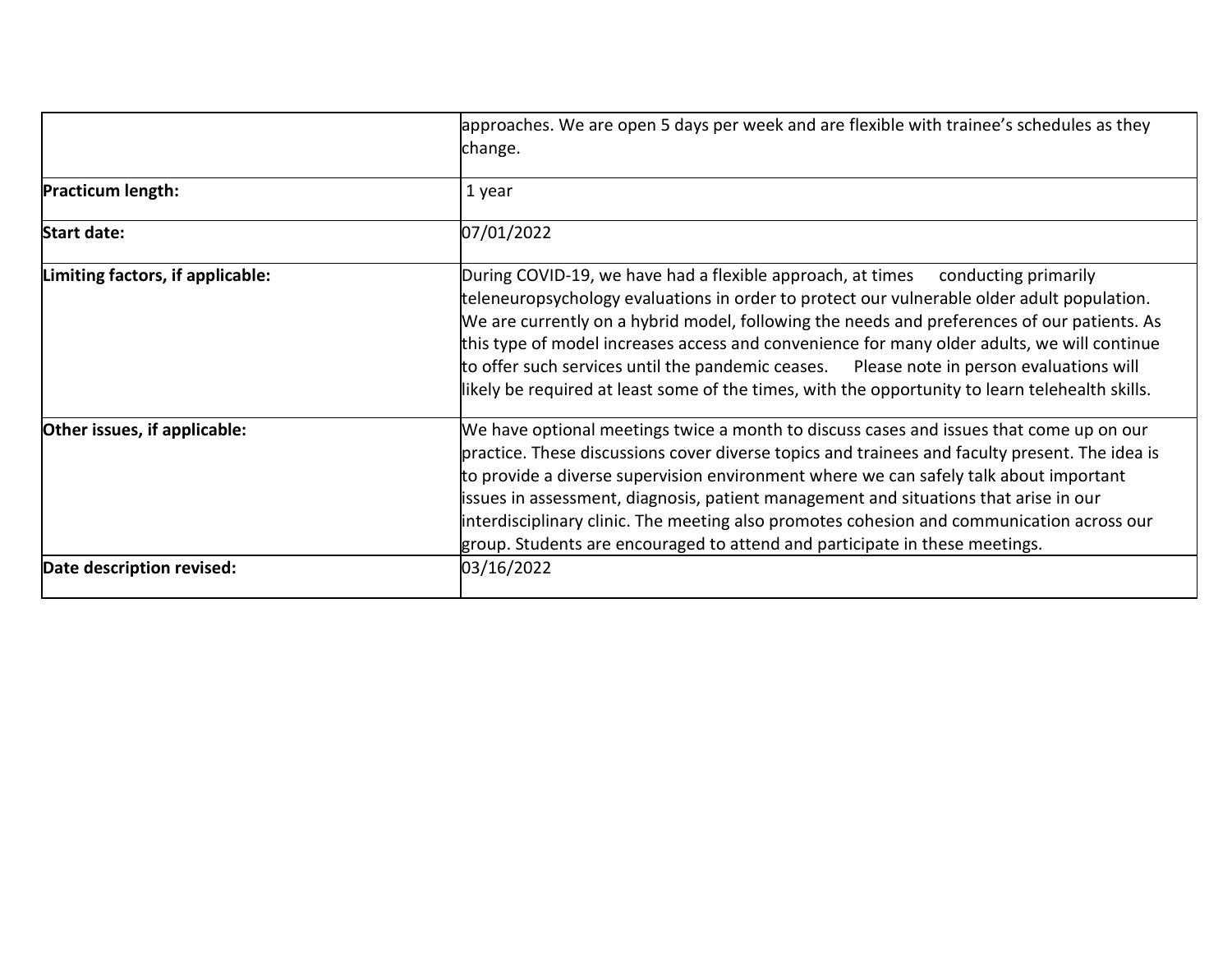| <b>Placement Name:</b>                                                                                                           | UC San Diego Behavioral Sleep Medicine Clinic                                                                                       |
|----------------------------------------------------------------------------------------------------------------------------------|-------------------------------------------------------------------------------------------------------------------------------------|
| Supervisor(s):                                                                                                                   | Henry Orff, PhD                                                                                                                     |
| Address(es):                                                                                                                     | 4520 Executive Drive, San Diego, CA 92121                                                                                           |
| Phone number(s):                                                                                                                 | (858) 642-6492                                                                                                                      |
| Email(s):                                                                                                                        | horff@health.ucsd.edu                                                                                                               |
| Type of placement:                                                                                                               | Outpatient Clinic                                                                                                                   |
| Client type (i.e., general age range of clients,<br>please include racial and ethnic diversity of<br>clients if known):          | Patients with sleep disorders, primarily insomnia and circadian (advanced/delayed sleep<br>phase) problems.                         |
| <b>Description of clinical &amp; training experiences</b><br>available for students:                                             | Individual sessions with patients; obtain sleep histories and conduct cognitive-behavioral<br>interventions for sleep as indicated. |
| Opportunities for students to provide clinical<br>services in languages other than English:<br>If yes, please indicate language: | <b>No</b>                                                                                                                           |
| Clinical Supervision (please describe the<br>supervision that will be provided to the JDP<br>student)                            |                                                                                                                                     |
| Supervision or training in issues of inclusion,<br>diversity, equity, and access:                                                | Not a focus of this practicum opportunity.                                                                                          |
| Number of students                                                                                                               | Rotation can accommodate up to two trainees per year.                                                                               |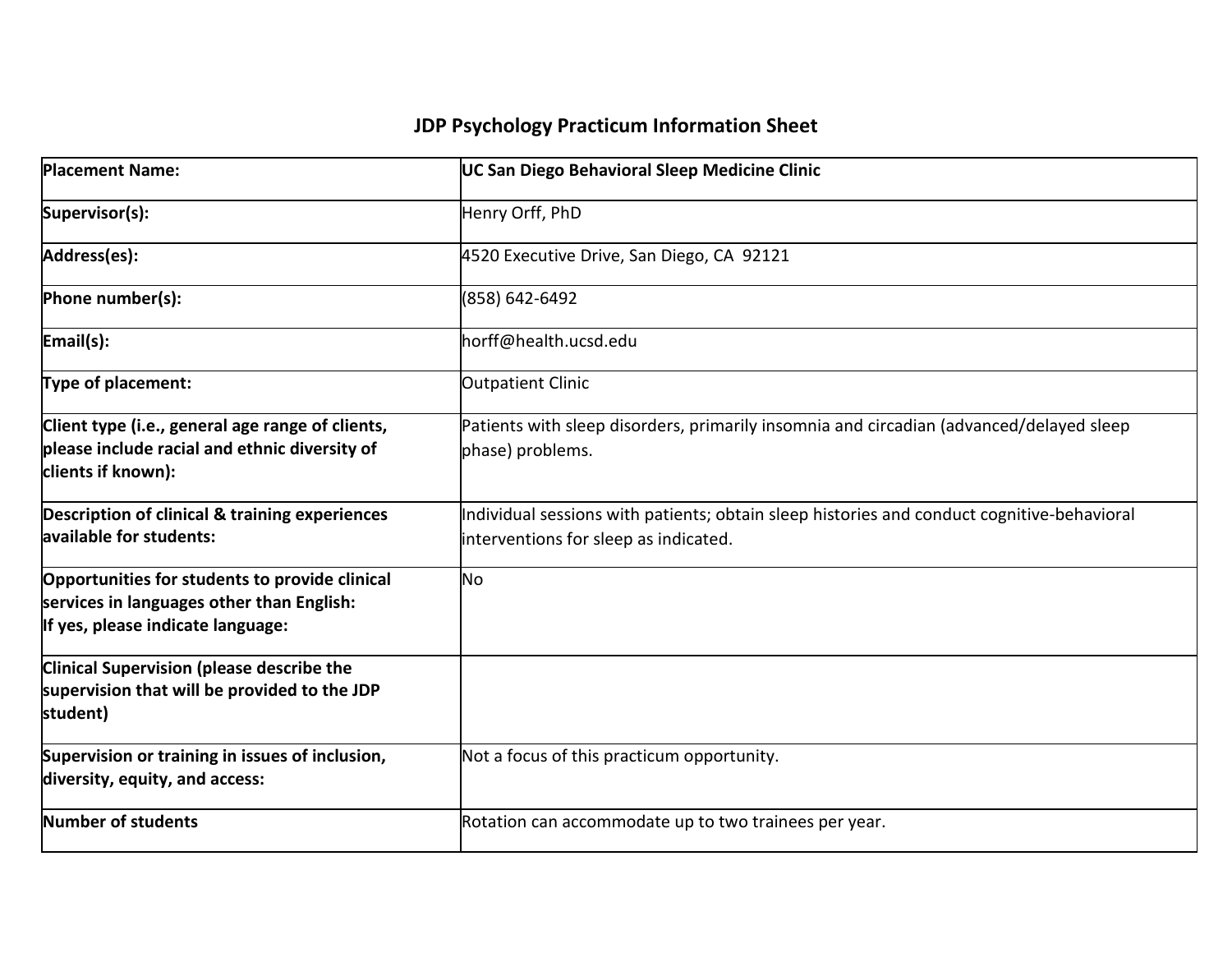| Student experience necessary:    | Due to complexity of cases (medically and psychologically) this rotation would be best for a<br>more advanced (4th or 5th year) student. Trainee should be comfortable with history taking,<br>providing education to patients, performing interventions, and medical note writing.             |
|----------------------------------|-------------------------------------------------------------------------------------------------------------------------------------------------------------------------------------------------------------------------------------------------------------------------------------------------|
| Time commitment:                 | Clinic is half-days on Wednesdays from 1-5pm. Trainees can expect to see 1-2 new patients<br>per week and about 2-3 follow-ups per week (approximately 3-4 hrs of direct contact) plus<br>another 1-2 hrs of report writing for a total of 5-6 hrs of work spent in this placement per<br>week. |
| Practicum length:                | One year                                                                                                                                                                                                                                                                                        |
| Start date:                      | July 1, 2022                                                                                                                                                                                                                                                                                    |
| Limiting factors, if applicable: | Assessment and treatment sessions are currently being conducted in a hybrid (telemed and<br>in-person) format.                                                                                                                                                                                  |
| Other issues, if applicable:     | For interested trainees, other learning opportunities can be arranged, sleep research<br>seminars, and training in polysomnographic assessment of EEG sleep recordings.<br>Optional attendance at multidisciplinary team meetings                                                               |
| Date description revised:        | 03/15/2022                                                                                                                                                                                                                                                                                      |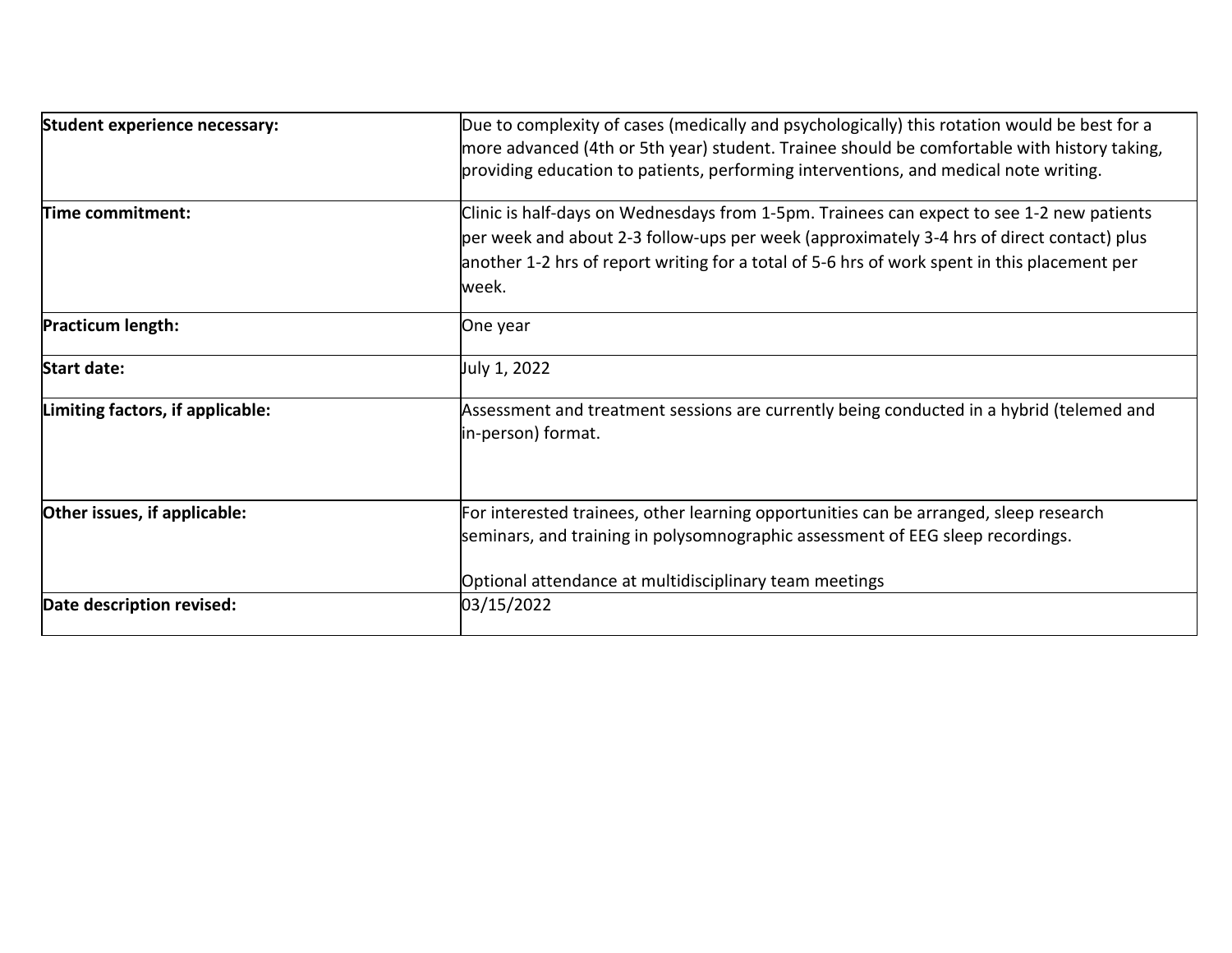| <b>Placement Name:</b>                                                                                                           | <b>UC San Diego Medical Center, Hillcrest</b><br><b>Cognitive Medicine Group</b>                                                                                                                                                                                                                                                                                                                                               |
|----------------------------------------------------------------------------------------------------------------------------------|--------------------------------------------------------------------------------------------------------------------------------------------------------------------------------------------------------------------------------------------------------------------------------------------------------------------------------------------------------------------------------------------------------------------------------|
| Supervisor(s):                                                                                                                   | Marc A. Norman, Ph.D., ABPP & Amanda Gooding, Ph.D., ABPP                                                                                                                                                                                                                                                                                                                                                                      |
| Address(es):                                                                                                                     | 200 West Arbor Drive, 92103-8218                                                                                                                                                                                                                                                                                                                                                                                               |
| Phone number(s):                                                                                                                 | 619-543-2827                                                                                                                                                                                                                                                                                                                                                                                                                   |
| Email(s):                                                                                                                        | mnorman@health.ucsd.edu; agooding@health.ucsd.edu                                                                                                                                                                                                                                                                                                                                                                              |
| Type of placement:                                                                                                               | Outpatient Clinic with inpatient opportunities                                                                                                                                                                                                                                                                                                                                                                                 |
| Client type (i.e., general age range of clients,<br>please include racial and ethnic diversity of<br>clients if known):          | Neuropsychological assessments with diverse clinical populations including Epilepsy (with<br>Wada and Intraoperative Brain Mapping), Brain Tumors (with brain mapping), Strokes,<br>Multiple Sclerosis, Dementia, Movement Disorders (including pre-DBS evaluations), Sports<br>Concussion, and various neurologic populations.                                                                                                |
| <b>Description of clinical &amp; training experiences</b><br>available for students:                                             | Comprehensive Diagnostic Assessments; Year-long Neuropsychology Seminar & Weekly<br>Group Supervision;<br>Consultation: Option to attend multi-disciplinary team meetings with the UC San Diego<br>Epilepsy, Brain Tumor, Stroke, and Movement Disorder Team<br>Supervision: Opportunities to engage in tiered peer supervision<br>Opportunity to conduct evaluations in Spanish if trainee has appropriate bilingual fluency. |
| Opportunities for students to provide clinical<br>services in languages other than English:<br>If yes, please indicate language: | Trainees have the opportunity to conduct evaluations in Spanish if they pass a Hospital<br>Interpreter Proficiency Test.                                                                                                                                                                                                                                                                                                       |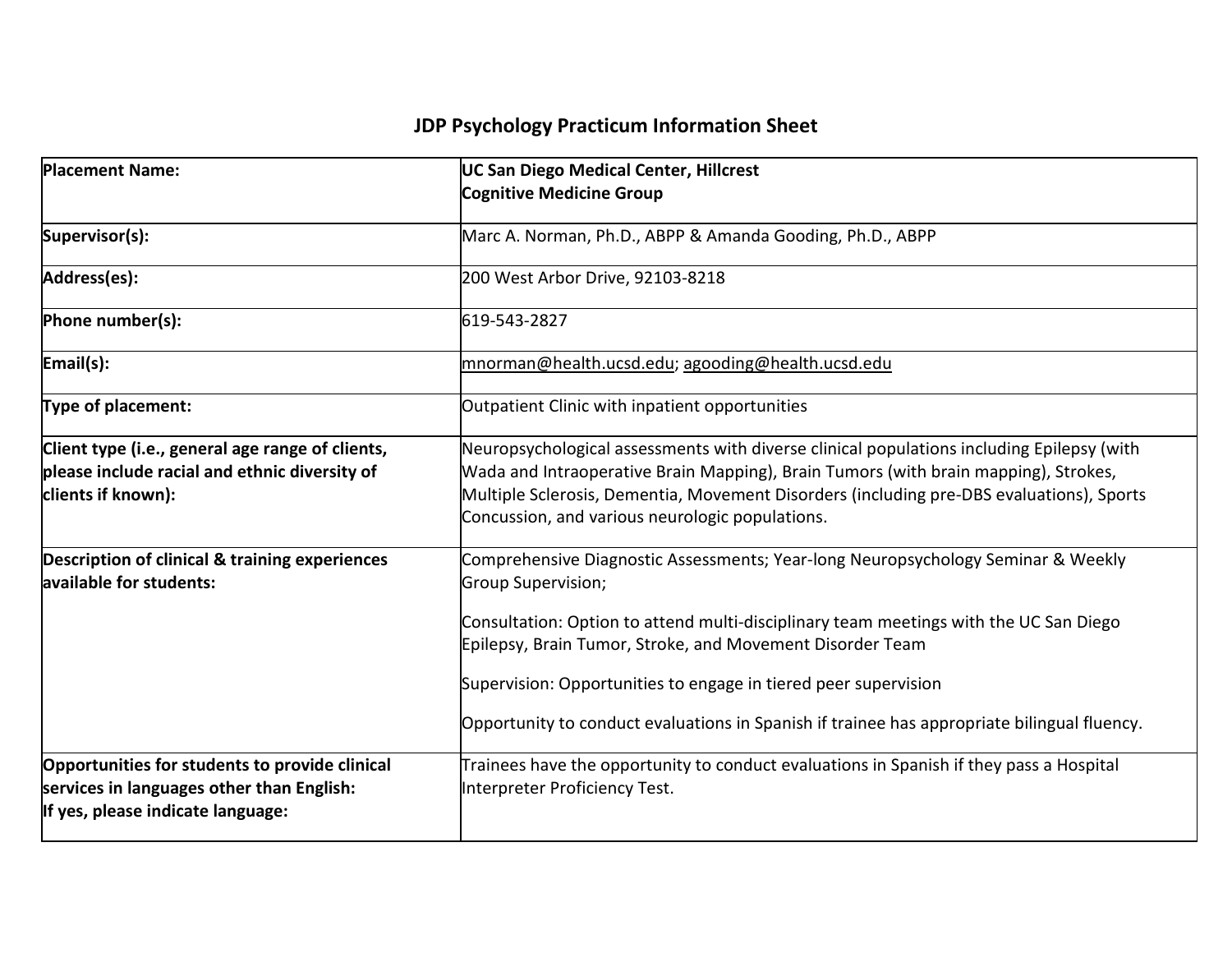| <b>Clinical Supervision (please describe the</b><br>supervision that will be provided to the JDP<br>student) |                                                                                                                                                                                                                                                                                                                |
|--------------------------------------------------------------------------------------------------------------|----------------------------------------------------------------------------------------------------------------------------------------------------------------------------------------------------------------------------------------------------------------------------------------------------------------|
| Supervision or training in issues of inclusion,<br>diversity, equity, and access:                            | We routinely discuss issues pertaining to Diversity, Equity, Inclusion, and Access during our<br>weekly supervision and NCTS Seminar. It is infused into our case presentations and<br>conceptualizations, as well as our lectures. Professional Development more broadly is a large<br>focus of our training. |
| Number of students                                                                                           | Variable advanced students                                                                                                                                                                                                                                                                                     |
| Student experience necessary:                                                                                | Familiarity with Neuropsychology                                                                                                                                                                                                                                                                               |
| Time commitment:                                                                                             | Flexibile, but no more than 10 hours per week.                                                                                                                                                                                                                                                                 |
| <b>Practicum length:</b>                                                                                     | <b>Full Year</b>                                                                                                                                                                                                                                                                                               |
| <b>Start date:</b>                                                                                           | 7/1/2021                                                                                                                                                                                                                                                                                                       |
| Limiting factors, if applicable:                                                                             | Neuropsychology Clinical Training Seminar & Group Supervision on Wednesday mornings<br>$(8:30-12:00)$                                                                                                                                                                                                          |
| Other issues, if applicable:                                                                                 | More Info: https://www.medicalneuropsych.com                                                                                                                                                                                                                                                                   |
| Date description revised:                                                                                    | 03/29/2021                                                                                                                                                                                                                                                                                                     |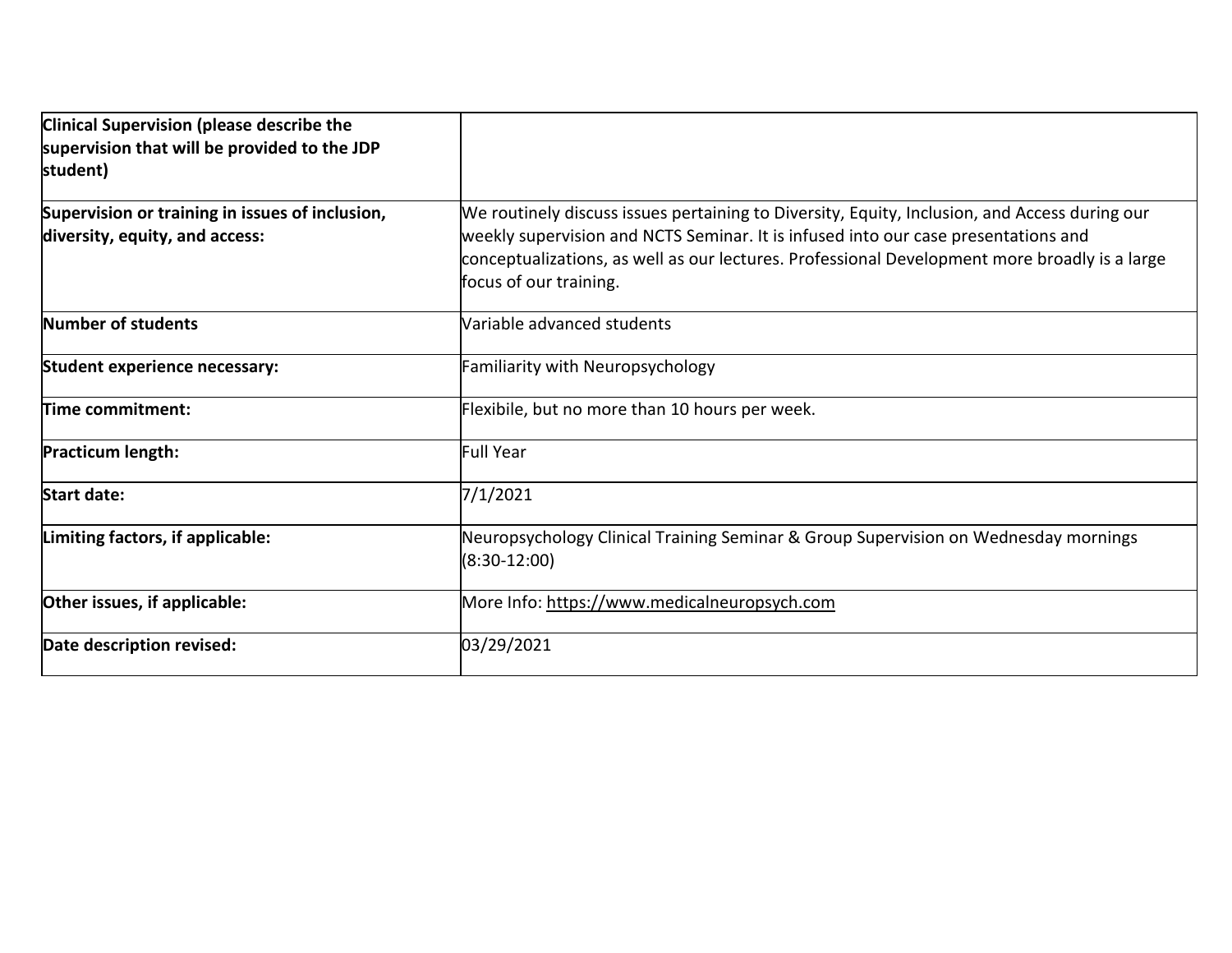| <b>Placement Name:</b>                                                                                                  | Rady Children's Hospital Outpatient Psychiatry Clinic                                                                                                                                                                                                                                                                                                                                                                                                                                                                                                                                                                                                                                                                                   |
|-------------------------------------------------------------------------------------------------------------------------|-----------------------------------------------------------------------------------------------------------------------------------------------------------------------------------------------------------------------------------------------------------------------------------------------------------------------------------------------------------------------------------------------------------------------------------------------------------------------------------------------------------------------------------------------------------------------------------------------------------------------------------------------------------------------------------------------------------------------------------------|
| <b>Supervisor</b>                                                                                                       | Katherine Nguyen Williams, PhD - Coordinator of Placement; Additional Supervisors: Lauren Brookman-<br>Frazee, PhD                                                                                                                                                                                                                                                                                                                                                                                                                                                                                                                                                                                                                      |
| <b>Address</b>                                                                                                          | Rady Children's Plaza, 3665 Kearny Villa Road, Ste 101, San Diego, CA 92123                                                                                                                                                                                                                                                                                                                                                                                                                                                                                                                                                                                                                                                             |
| Phone                                                                                                                   | 858-966-5832, ext. 4624                                                                                                                                                                                                                                                                                                                                                                                                                                                                                                                                                                                                                                                                                                                 |
| <b>Email</b>                                                                                                            | k1williams@health.ucsd.edu                                                                                                                                                                                                                                                                                                                                                                                                                                                                                                                                                                                                                                                                                                              |
| <b>Type of Placement</b>                                                                                                | Child and Adolescent Outpatient Clinic                                                                                                                                                                                                                                                                                                                                                                                                                                                                                                                                                                                                                                                                                                  |
| Client type (i.e., general age range of<br>clients, please include racial and<br>ethnic diversity of clients if known): | Children and Adolescents ages 5-21 with a variety of psychiatric disorders and behavior problems, and the<br>parents / caregivers of these youth.                                                                                                                                                                                                                                                                                                                                                                                                                                                                                                                                                                                       |
| Description of clinical & training<br>experiences available for students:                                               | [Students have the opportunity to gain hours in almost every category required for internship, including: a)<br>diagnostic assessment; b) individual psychotherapy; c) family psychotherapy; d) group therapy; e)<br>psychological testing of children and adolescents; f) consultation (e.g., schools, psychiatrists); and g)<br>supervision and didactics. Students will gain both breadth and depth of therapy and testing experiences,<br>which will prepare them very well for internship. Regarding ratio- there are more therapy intervention hours<br>than testing.                                                                                                                                                             |
|                                                                                                                         | The specific training experience is individualized and tailored to the practicum student's developmental level<br>and training goals, with the overall goal of preparing the student to be competitive in the APPIC match for a<br>child and adolescent internship. Additional specialized trainings are offered, e.g., Autism Spectrum Disorder<br>assessment (ADOS).<br>*NOTE: Activities are contingent upon pandemic-related issues. Telemental health therapy is currently in<br>place at this site. Training and weekly clinical consultations on telemental health therapy for children and<br>adolescents are available to trainees. Trainees have individual offices and are provided with equipment for<br>telemental health. |
|                                                                                                                         |                                                                                                                                                                                                                                                                                                                                                                                                                                                                                                                                                                                                                                                                                                                                         |
| Opportunities for students to                                                                                           | No                                                                                                                                                                                                                                                                                                                                                                                                                                                                                                                                                                                                                                                                                                                                      |
| provide clinical services in languages<br>other than English:                                                           |                                                                                                                                                                                                                                                                                                                                                                                                                                                                                                                                                                                                                                                                                                                                         |
| <b>Number Of Students</b>                                                                                               |                                                                                                                                                                                                                                                                                                                                                                                                                                                                                                                                                                                                                                                                                                                                         |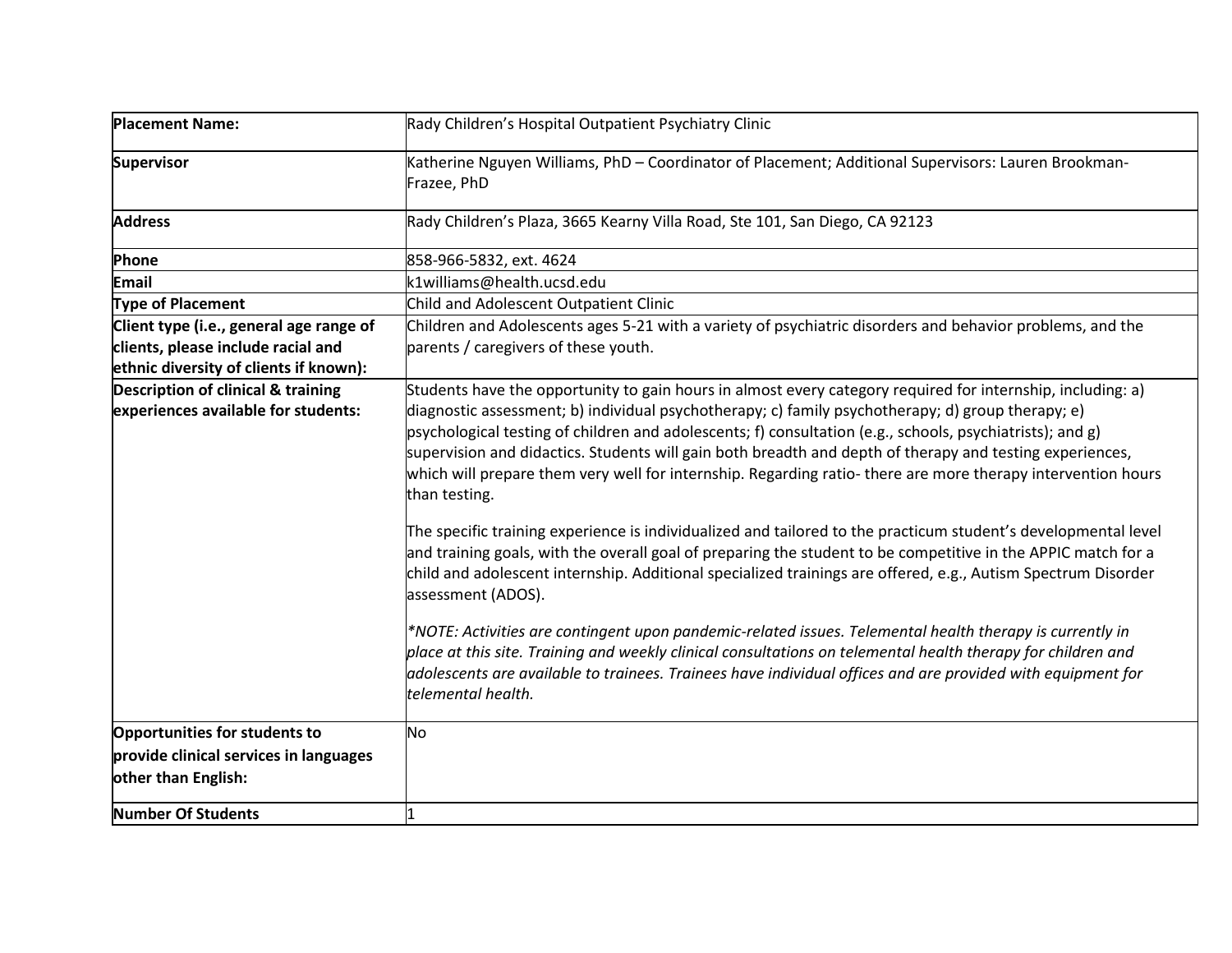| <b>Experience Necessary</b> | This practicum is geared toward advanced students, 4th & 5th year students preferred.                                                                                                                                |
|-----------------------------|----------------------------------------------------------------------------------------------------------------------------------------------------------------------------------------------------------------------|
| <b>Time Commitment</b>      | 10 hours per week. Students may gain additional hours if needed for internship application. Specific schedule                                                                                                        |
|                             | is flexible, although Thursday morning meetings/supervision are mandatory (9am-1pm).                                                                                                                                 |
| <b>Practicum Length</b>     | <b>Full Year</b>                                                                                                                                                                                                     |
| <b>Start Date</b>           | 7/1/2021                                                                                                                                                                                                             |
| <b>Limiting Factors</b>     | Students must be available for group supervision. At time of publication, the schedule is pending, but will be<br>either Mondays or Thursdays. Exceptions are made during MBB-II course.                             |
| <b>Other Issues</b>         | 1) Students must attend two San Diego County trainings on using the electronic medical records system (to<br>be scheduled in July).                                                                                  |
|                             | 2) Students are also required to complete and pass a background check, including drug test, by Rady<br>Children's Hospital prior to starting the practicum. Reimbursement for the background check fee is available. |
| <b>Description Revised</b>  | 03/30/2022                                                                                                                                                                                                           |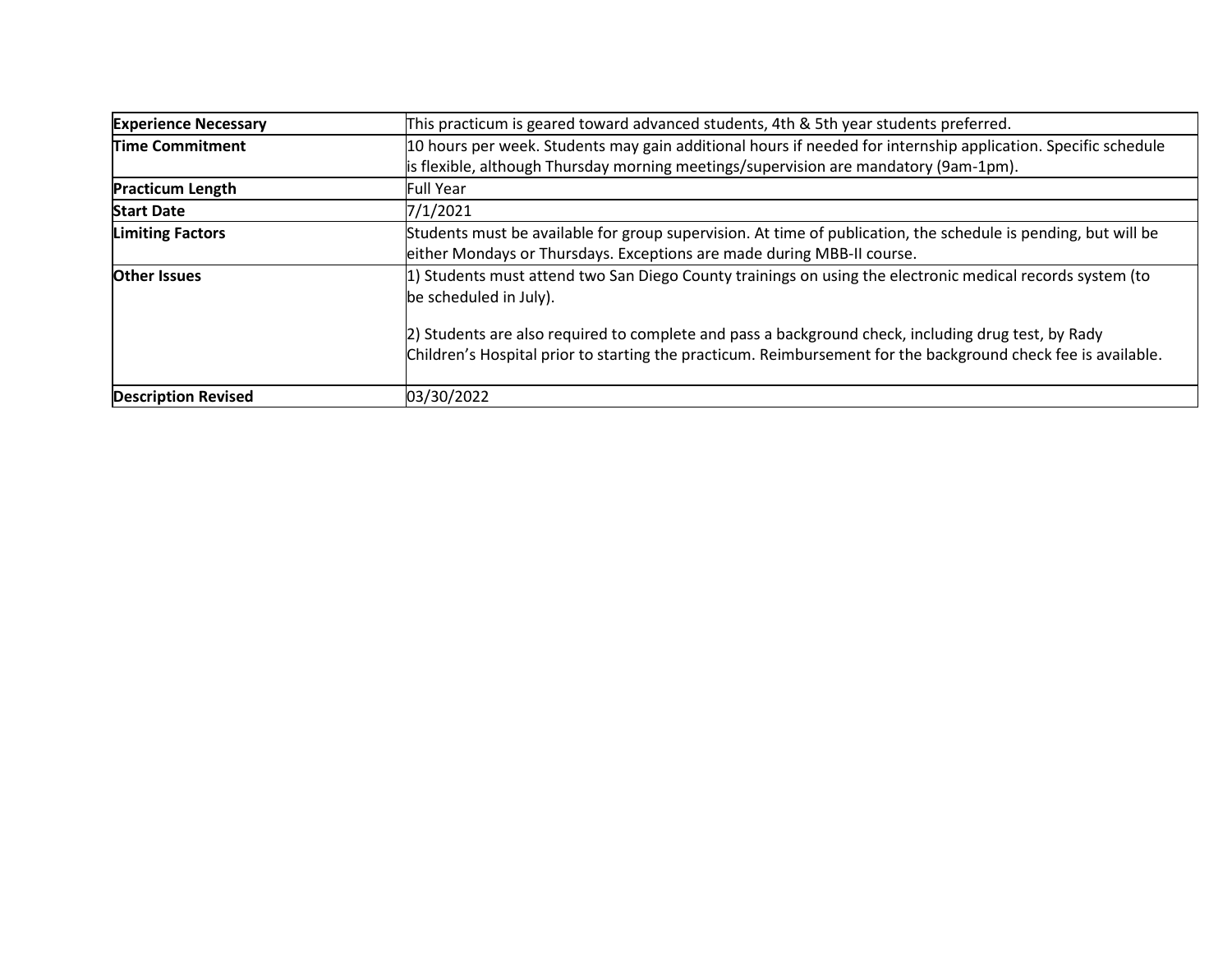| <b>Placement Name:</b>                                                                                                  | Autism Discovery Institute at Rady Children's Hospital-San Diego                                                                                                                                                                                                                                                                                                                    |
|-------------------------------------------------------------------------------------------------------------------------|-------------------------------------------------------------------------------------------------------------------------------------------------------------------------------------------------------------------------------------------------------------------------------------------------------------------------------------------------------------------------------------|
| Supervisor(s):                                                                                                          | Themba Carr, PhD (ADI Manager)                                                                                                                                                                                                                                                                                                                                                      |
| Address(es):                                                                                                            | Multiple locations:<br><b>ADI Kearny Mesa</b><br>Kearny Villa Rd<br>San Diego, CA 92123<br><b>ADI Torrey Hills</b><br>11752 El Camino Real, Suite 100<br>San Diego, CA 92130<br>*Practicum Location TBD dependent on assigned clinical supervisor                                                                                                                                   |
| Phone number(s):                                                                                                        |                                                                                                                                                                                                                                                                                                                                                                                     |
| Email(s):                                                                                                               | tcarr@rchsd.org                                                                                                                                                                                                                                                                                                                                                                     |
| Type of placement:                                                                                                      | Outpatient Diagnostic and Treatment Center                                                                                                                                                                                                                                                                                                                                          |
| Client type (i.e., general age range of clients,<br>please include racial and ethnic diversity of<br>clients if known): | ADI provides comprehensive services and participates in advanced research on autism<br>spectrum disorders. The ADI Diagnostic & Treatment Center serves children ages 0-18 at risk<br>for or diagnosed with autism spectrum disorder (Non-Hispanic, White 50%; Hispanic/Latinx,<br>16%; Asian/Pacific Islander, 11%; Black or African American, 5%; Mixed Race, 3%; Other,<br>15%). |
| <b>Description of clinical &amp; training experiences</b><br>available for students:                                    | ADI services include comprehensive developmental and psychological evaluations,<br>multidisciplinary team evaluations, behavioral intervention, social skills groups, cognitive<br>behavioral therapy, behavior/ school consultations, and parent training. Practicum students<br>will observe and administer diagnostic and cognitive assessments under the supervision of a       |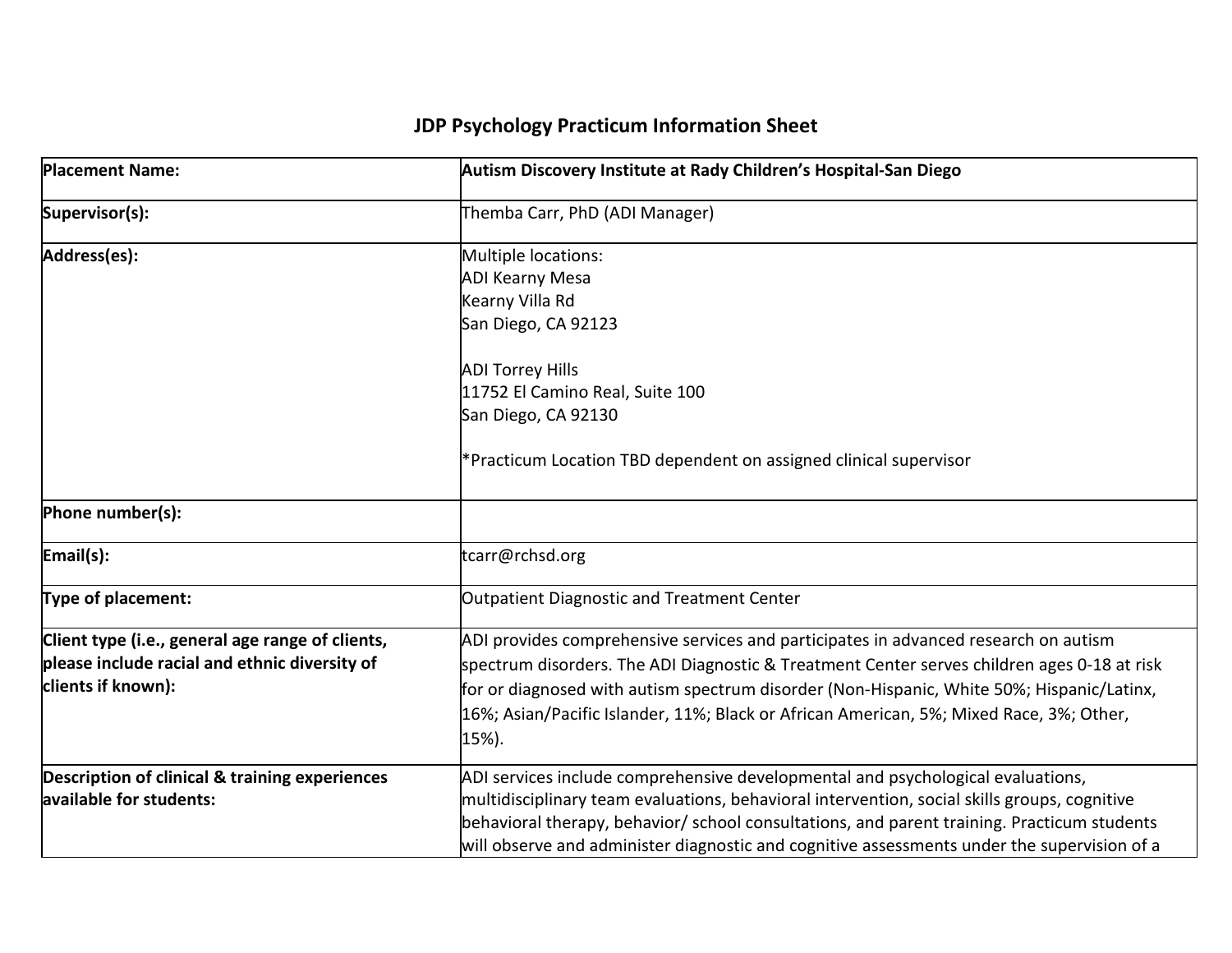|                                                                                                                                  | licensed clinical psychologist and may assist in the provision of family and group treatments<br>using evidence-based behavioral and developmental interventions for ASD. Training<br>experiences include individual and group supervision as well as attendance at the monthly<br>Autism Research and Practice Seminar Series and other clinical trainings offered through<br>ADI. The balance of assessment and treatment will be determined based on individual<br>training goals and client volume during the practicum year.                                                                                                                                                                                                                                                                                                                                                              |
|----------------------------------------------------------------------------------------------------------------------------------|------------------------------------------------------------------------------------------------------------------------------------------------------------------------------------------------------------------------------------------------------------------------------------------------------------------------------------------------------------------------------------------------------------------------------------------------------------------------------------------------------------------------------------------------------------------------------------------------------------------------------------------------------------------------------------------------------------------------------------------------------------------------------------------------------------------------------------------------------------------------------------------------|
|                                                                                                                                  | Practicum students may also have the opportunity to participate in consultation with other<br>health disciplines through the ADI Multidisciplinary program This program includes weekly<br>case review and consultation with a range of developmental service providers (e.g., Speech<br>Language Pathologists, Occupational Therapists, Developmental Behavioral Pediatrician,<br>Pediatric Geneticist, Pediatric Neurologist, Behavior Specialists, Care<br>Coordinator). Practicum students may have the opportunity to observe evaluations and<br>treatment of children with autism provided by these disciplines.<br>ADI currently delivers all diagnostic and treatment services in-person or via<br>telemedicine. Opportunities for practicum students to provide in-person clinical services will<br>be provided, but are not required. Arrangements can be made for observation only. |
| Opportunities for students to provide clinical<br>services in languages other than English:<br>If yes, please indicate language: | No; ADI Practicum Supervisors are English-speaking only.                                                                                                                                                                                                                                                                                                                                                                                                                                                                                                                                                                                                                                                                                                                                                                                                                                       |
| <b>Clinical Supervision (please describe the</b><br>supervision that will be provided to the JDP<br>student)                     | Supervision is provided in the form of weekly case consultation, review of clinical<br>documentation, and direct feedback regarding administration of standardized measures.<br>Students also have the opportunity to pursue interrater reliability on the Autism Diagnostic<br>Observation Schedule (ADOS-2) through weekly consensus scoring.                                                                                                                                                                                                                                                                                                                                                                                                                                                                                                                                                |
| Supervision or training in issues of inclusion,<br>diversity, equity, and access:                                                | ADI is committed to promoting diversity, equity, and access to our services across San Diego,<br>Riverside, and Inland regions. At the ADI Practicum, training on inclusion, diversity, equity,<br>and access not only includes discussions of disparities in care across racial/ethnic minority,                                                                                                                                                                                                                                                                                                                                                                                                                                                                                                                                                                                              |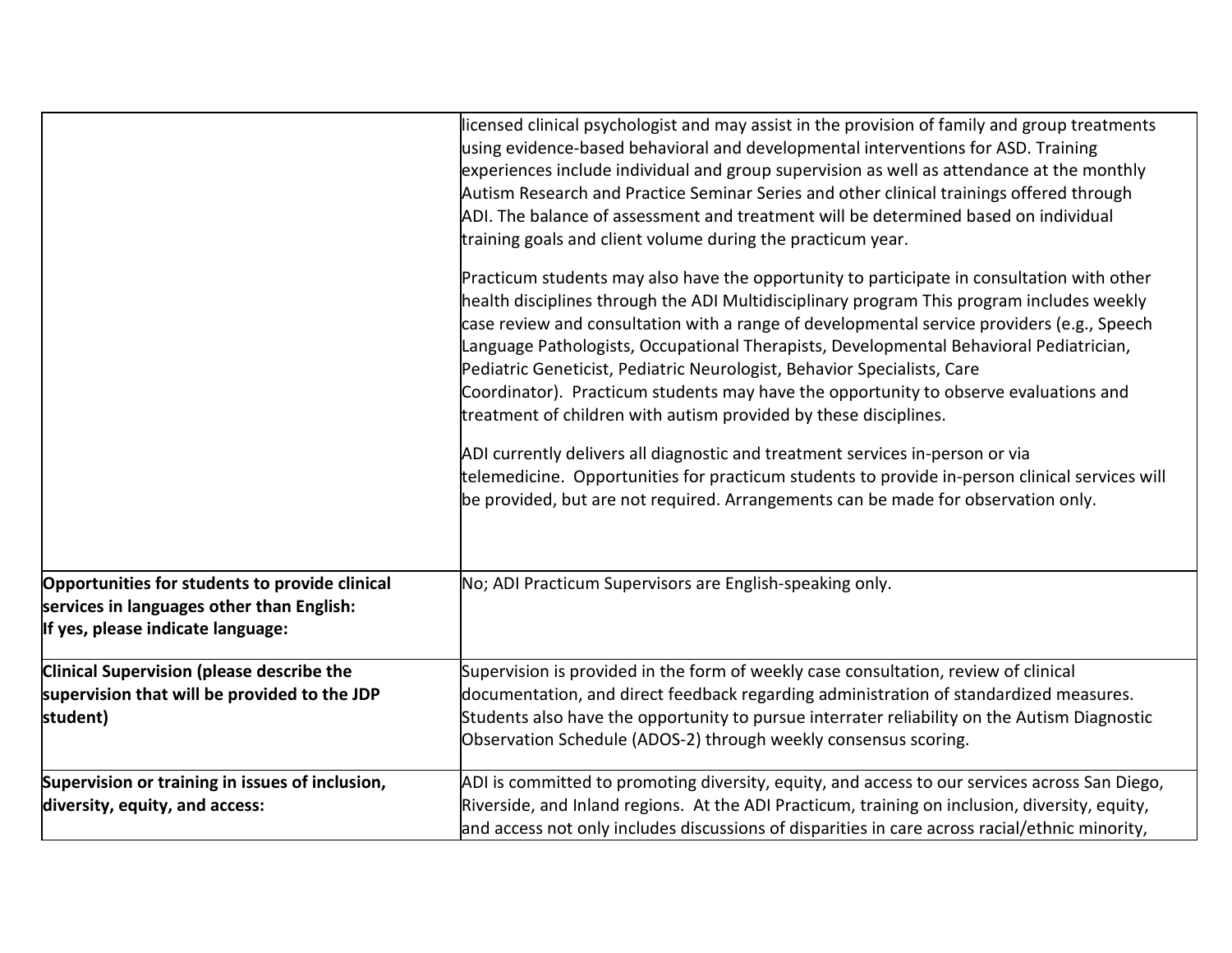|                                  | sexual orientation, and gender identify, but also includes discussion of neurodiversity.                                                                 |
|----------------------------------|----------------------------------------------------------------------------------------------------------------------------------------------------------|
|                                  | Training is provided through weekly supervision and case consultation.                                                                                   |
| Number of students               |                                                                                                                                                          |
| Student experience necessary:    | Some cognitive testing and therapy experience with children or families required.                                                                        |
| Time commitment:                 | 10-12 hours/week                                                                                                                                         |
| Practicum length:                | One year                                                                                                                                                 |
| <b>Start date:</b>               | July 1                                                                                                                                                   |
| Limiting factors, if applicable: | Students must be available the 1,2, & 4 Wednesday of the month (8:15-4:30pm) and the 3 <sup>rd</sup><br>Thursday of each month (8:15-4:30pm)             |
|                                  | Treatment team meetings are scheduled every Tuesday 12-1; attendance required if the<br>practicum student is participating in an ongoing treatment case. |
|                                  | MDT meetings are every Thursday from 12:30-1:30; these meetings are optional.                                                                            |
| Other issues, if applicable:     |                                                                                                                                                          |
| Date description revised:        | 3/25/2022                                                                                                                                                |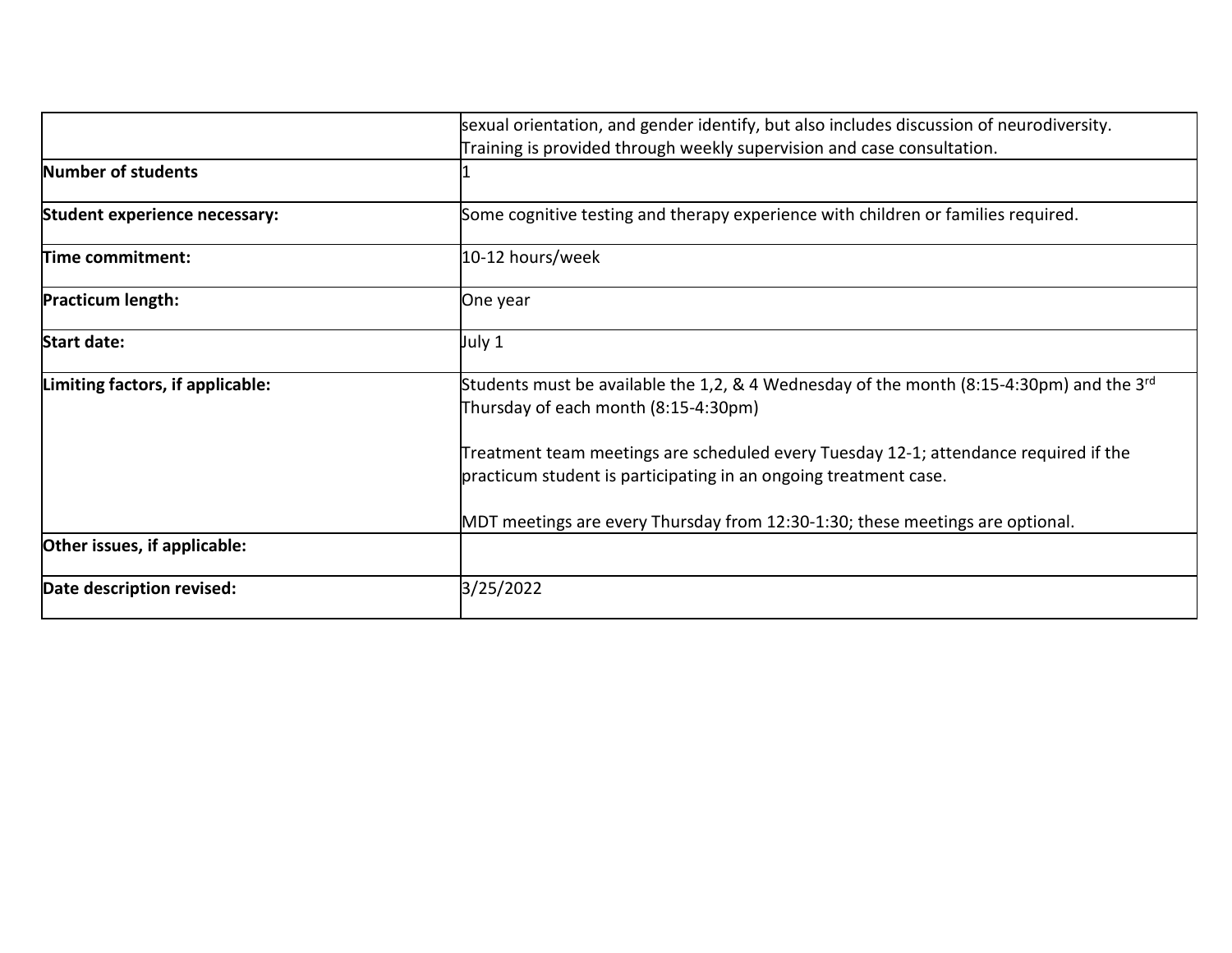| <b>Placement Name:</b>                                                                                                  | <b>SDSU Center for Autism and Developmental Disorders</b>                                                                                                                                                                                                                                                                                                                                                                                                                                                                                                                                                                                                                                                                                                                                                                                                                                                                                                                                                                                                                                                     |
|-------------------------------------------------------------------------------------------------------------------------|---------------------------------------------------------------------------------------------------------------------------------------------------------------------------------------------------------------------------------------------------------------------------------------------------------------------------------------------------------------------------------------------------------------------------------------------------------------------------------------------------------------------------------------------------------------------------------------------------------------------------------------------------------------------------------------------------------------------------------------------------------------------------------------------------------------------------------------------------------------------------------------------------------------------------------------------------------------------------------------------------------------------------------------------------------------------------------------------------------------|
| Supervisor(s):                                                                                                          | lınna Fishman PhD                                                                                                                                                                                                                                                                                                                                                                                                                                                                                                                                                                                                                                                                                                                                                                                                                                                                                                                                                                                                                                                                                             |
| Address(es):                                                                                                            | 6363 Alvarado Court, Suite 100 San Diego, CA 92120                                                                                                                                                                                                                                                                                                                                                                                                                                                                                                                                                                                                                                                                                                                                                                                                                                                                                                                                                                                                                                                            |
| Phone number(s):                                                                                                        | 619-594-2299 (Dr. Fishman's office); 619-594-2603 (Center for Autism)                                                                                                                                                                                                                                                                                                                                                                                                                                                                                                                                                                                                                                                                                                                                                                                                                                                                                                                                                                                                                                         |
| Email(s):                                                                                                               | ifishman@sdsu.edu                                                                                                                                                                                                                                                                                                                                                                                                                                                                                                                                                                                                                                                                                                                                                                                                                                                                                                                                                                                                                                                                                             |
| Type of placement:                                                                                                      | Outpatient clinic                                                                                                                                                                                                                                                                                                                                                                                                                                                                                                                                                                                                                                                                                                                                                                                                                                                                                                                                                                                                                                                                                             |
| Client type (i.e., general age range of clients,<br>please include racial and ethnic diversity of<br>clients if known): | This is a clinic with a focus on lifespan diagnostic assessment and evaluation of<br>developmental disorders. The patients in this setting are children (including toddlers and<br>preschoolers, and school age children), adolescents, and adults (ages 1-70 years) who are<br>typically referred for an assessment (or confirmation of a previous diagnosis) of an autism<br>spectrum disorder, social communication or other developmental delay, socio-emotional<br>problems associated with atypical development, attention-deficit/hyperactivity disorder, etc.<br>While this is a lifespan clinic, most evaluations tend to be pediatric, but opportunities exist<br>to tailor the student's experiences to either pediatric or adult clients (or both, for those<br>looking to understand how developmental disorders present and manifest across the entire<br>lifespan). The Center aims to serve, to the extent possible, diverse communities who<br>typically have reduced or limited access to healthcare and services provided through major,<br>commercial-insurance-supported systems of care |
| Description of clinical & training experiences<br>available for students:                                               | This setting is a great fit for students on the Child and Adolescent Psychopathology (CAP)<br>Emphasis track (although, as mentioned above, this is a lifespan clinic, and specialization in<br>evaluation of developmental disorders in adults is also possible). The focus of this practicum<br>is on developing expertise in diagnostic assessment and developmental, cognitive, and<br>neuropsychological evaluations in the context of disorders of development and co-occurring                                                                                                                                                                                                                                                                                                                                                                                                                                                                                                                                                                                                                         |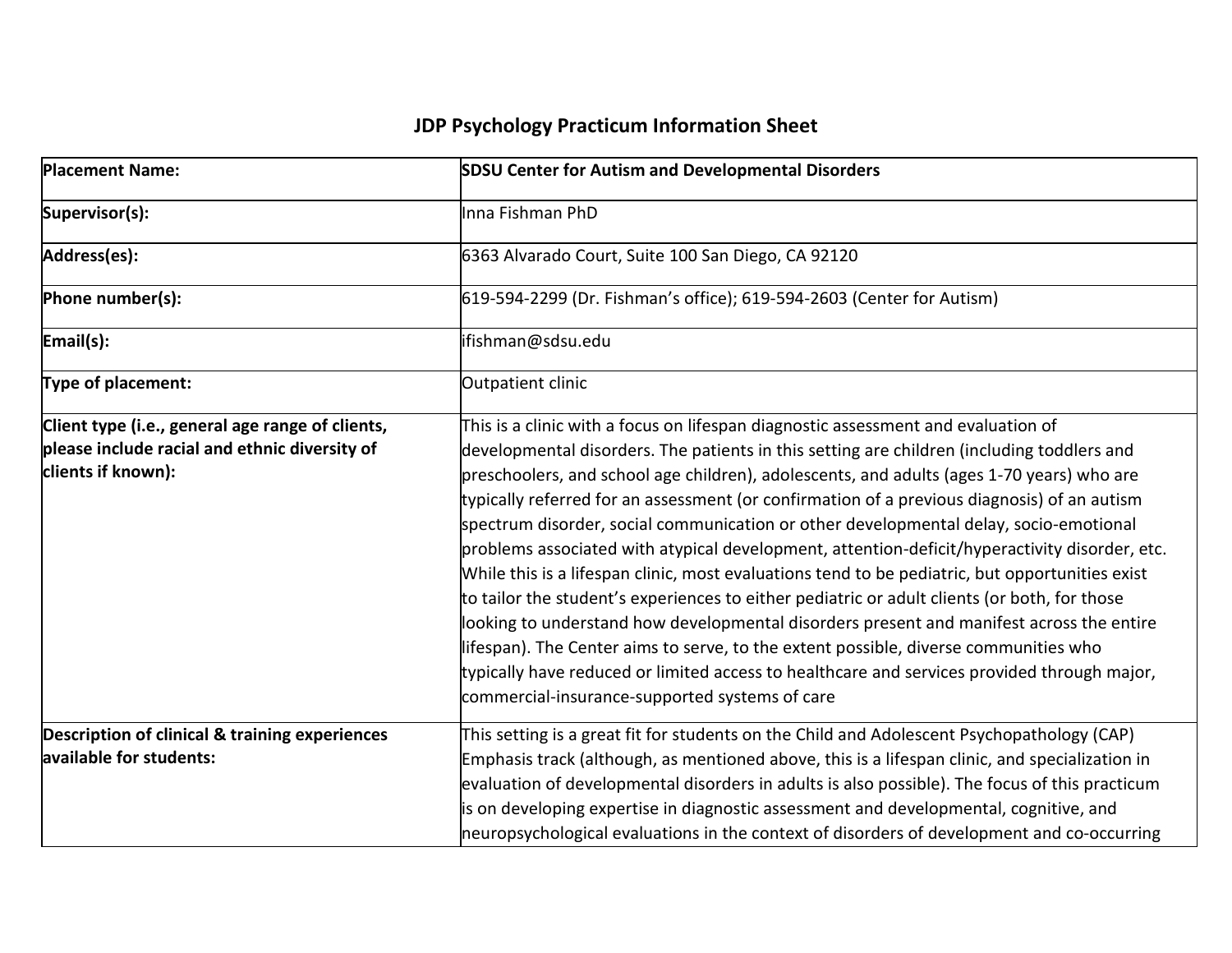|                                                                                                                                  | conditions. Students are expected to engage in developmental and psychological<br>assessment, including administration of standardized tests (cognitive, developmental,<br>neuropsychological) and diagnostic instruments; consultation with schools or other<br>providers; feedback delivery to the families; and completion of comprehensive reports.<br>Training experience also includes individual and group supervision. Additional specialized<br>trainings (e.g., in administration of the gold-standard autism diagnostic instruments such as                                                                                                                                                                                                                                                                                                                                                    |
|----------------------------------------------------------------------------------------------------------------------------------|-----------------------------------------------------------------------------------------------------------------------------------------------------------------------------------------------------------------------------------------------------------------------------------------------------------------------------------------------------------------------------------------------------------------------------------------------------------------------------------------------------------------------------------------------------------------------------------------------------------------------------------------------------------------------------------------------------------------------------------------------------------------------------------------------------------------------------------------------------------------------------------------------------------|
|                                                                                                                                  | ADOS-2 or ADI-R) are offered as needed.                                                                                                                                                                                                                                                                                                                                                                                                                                                                                                                                                                                                                                                                                                                                                                                                                                                                   |
| Opportunities for students to provide clinical<br>services in languages other than English:<br>If yes, please indicate language: | No                                                                                                                                                                                                                                                                                                                                                                                                                                                                                                                                                                                                                                                                                                                                                                                                                                                                                                        |
| <b>Clinical Supervision (please describe the</b><br>supervision that will be provided to the JDP<br>student)                     | Both individual and group supervision will be provided.                                                                                                                                                                                                                                                                                                                                                                                                                                                                                                                                                                                                                                                                                                                                                                                                                                                   |
| Supervision or training in issues of inclusion,<br>diversity, equity, and access:                                                | As specified above, the Center aims to serve, to the extent possible, diverse communities<br>who typically have reduced or limited access to services provided through major,<br>commercial-insurance supported systems of care. As a result, a student in this practicum will<br>be working with clients from racially, ethnically, and socioeconomically diverse backgrounds.<br>Adolescents and young adults at the Center often present with diverse gender identities and<br>additional disabilities (including hearing or learning disabilities), and students will be trained<br>in intersectionality and cultural competence and sensitivity in selecting appropriate<br>diagnostic tools, interpreting assessment results, and delivering feedback. Training in issues<br>of inclusion, diversity, equity, and access is integrated in the supervision process and most<br>practicum activities. |
| Number of students                                                                                                               | 1 or 2 students                                                                                                                                                                                                                                                                                                                                                                                                                                                                                                                                                                                                                                                                                                                                                                                                                                                                                           |
| Student experience necessary:                                                                                                    | Advanced JDP students (with experience with standardized testing), training in ADOS-2<br>preferred. Experience with integrated report writing is preferred                                                                                                                                                                                                                                                                                                                                                                                                                                                                                                                                                                                                                                                                                                                                                |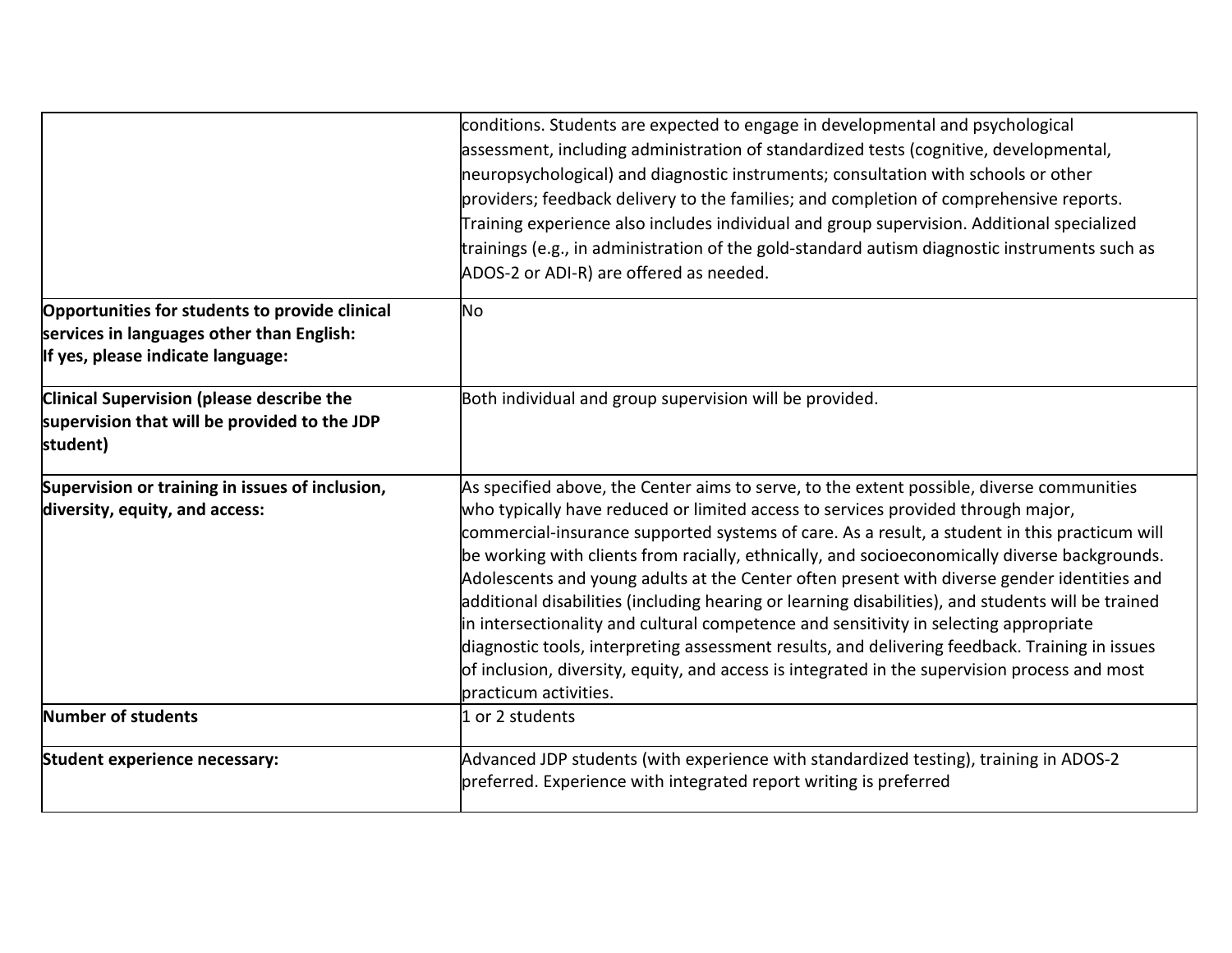| Time commitment:                 | 6-8h/every other week, with up to 60% of the time spent on testing/scoring, with the rest                                                                                                                                                                                                                                                                                                                                                                                  |
|----------------------------------|----------------------------------------------------------------------------------------------------------------------------------------------------------------------------------------------------------------------------------------------------------------------------------------------------------------------------------------------------------------------------------------------------------------------------------------------------------------------------|
|                                  | dedicated to specialized administration training, supervision, and report writing.                                                                                                                                                                                                                                                                                                                                                                                         |
|                                  | Schedule is quite flexible, with evaluations scheduled M through F, from 8:30AM to 5:30PM.                                                                                                                                                                                                                                                                                                                                                                                 |
|                                  | Evaluations can be scheduled pending the student's schedule and the availability of clinic                                                                                                                                                                                                                                                                                                                                                                                 |
|                                  | space. Supervision times will be adjusted based on the student(s)'s availability. Students are                                                                                                                                                                                                                                                                                                                                                                             |
|                                  | exempt from the evaluations during the MBB-II course                                                                                                                                                                                                                                                                                                                                                                                                                       |
| <b>Practicum length:</b>         | One year, with some flexibility on the Start Date; joining mid-year for partial practicum is<br>possible (e.g., for a 6-month rotation).                                                                                                                                                                                                                                                                                                                                   |
| <b>Start date:</b>               | August 1, 2022                                                                                                                                                                                                                                                                                                                                                                                                                                                             |
| Limiting factors, if applicable: | While this is a life-span clinic, most evaluations tend to be pediatric, with a strong early<br>childhood (1-6 years of age) component making this practicum unique for students seeking<br>early pediatric experiences. However, a focus on adults-only or adolescence-only evaluations<br>of developmental disorders is possible, for interested students. This practicum allows<br>students to gain additional assessment hours, as needed, for internship application. |
| Other issues, if applicable:     |                                                                                                                                                                                                                                                                                                                                                                                                                                                                            |
| Date description revised:        | 3/14/22                                                                                                                                                                                                                                                                                                                                                                                                                                                                    |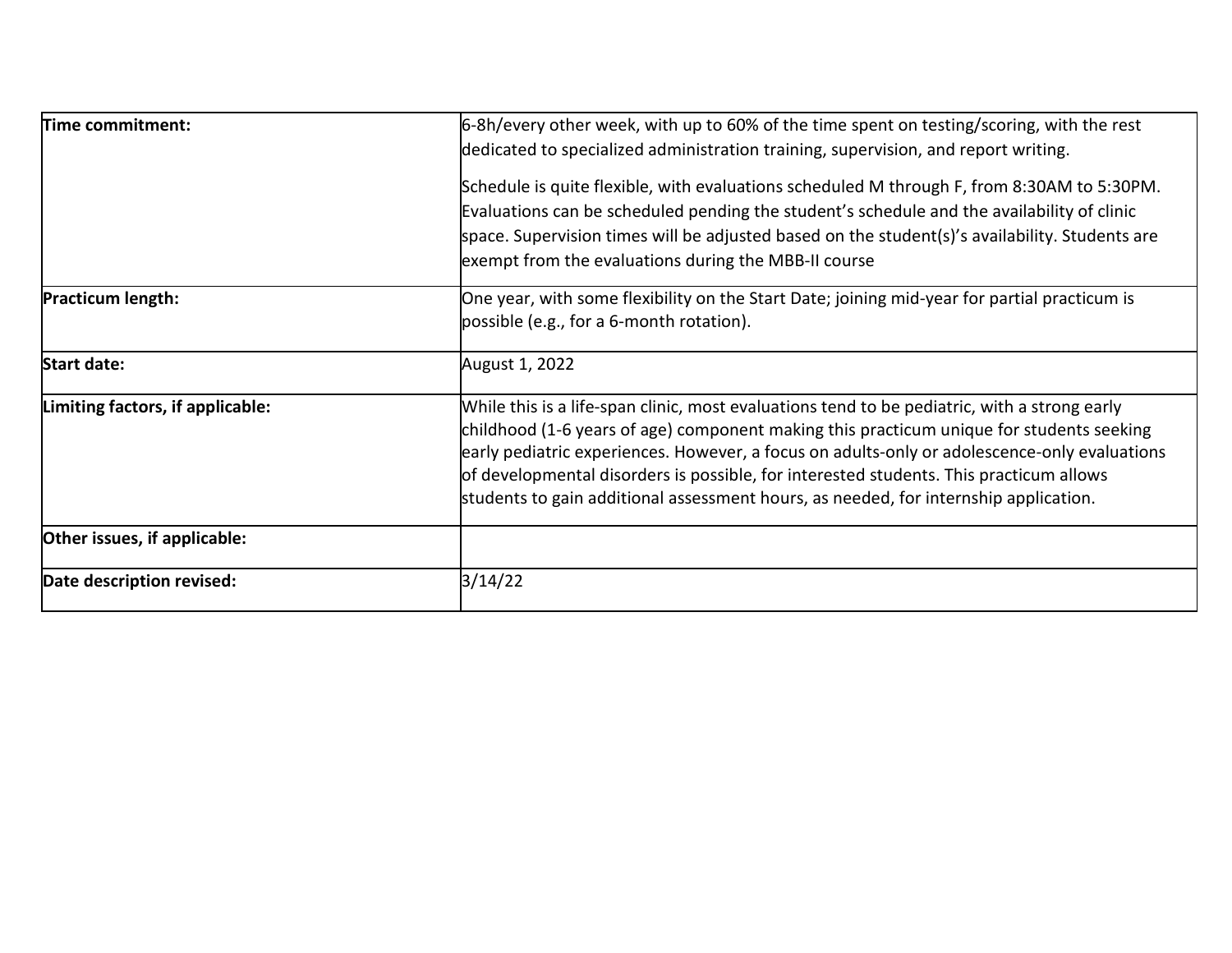| <b>Placement Name:</b>                                                                                                           | <b>Center for Understanding and Treating Anxiety (CUTA)</b>                                                                                                                        |
|----------------------------------------------------------------------------------------------------------------------------------|------------------------------------------------------------------------------------------------------------------------------------------------------------------------------------|
| Supervisor(s):                                                                                                                   | Nader Amir, Ph.D.; namir@sdsu.edu                                                                                                                                                  |
| Address(es):                                                                                                                     | 6386 Alvarado Court, San Diego CA, 92120                                                                                                                                           |
| Phone number(s):                                                                                                                 |                                                                                                                                                                                    |
| Email(s):                                                                                                                        |                                                                                                                                                                                    |
| Type of placement:                                                                                                               | Outpatient Diagnostic and Treatment Center                                                                                                                                         |
| Client type (i.e., general age range of clients,<br>please include racial and ethnic diversity of<br>clients if known):          | Individuals with the primary diagnosis of Anxiety Disorder                                                                                                                         |
| Description of clinical & training experiences<br>available for students:                                                        | Diagnostic assessment, conduct individual and group Empirically supported CBT<br>interventions, OCD intensive Consultation with psychiatrists is commonly involved in<br>treatment |
| Opportunities for students to provide clinical<br>services in languages other than English:<br>If yes, please indicate language: |                                                                                                                                                                                    |
| <b>Clinical Supervision (please describe the</b><br>supervision that will be provided to the JDP<br>student)                     | During group supervision students will interact with post-doctoral fellows and other<br>students                                                                                   |
| Supervision or training in issues of inclusion,<br>diversity, equity, and access:                                                |                                                                                                                                                                                    |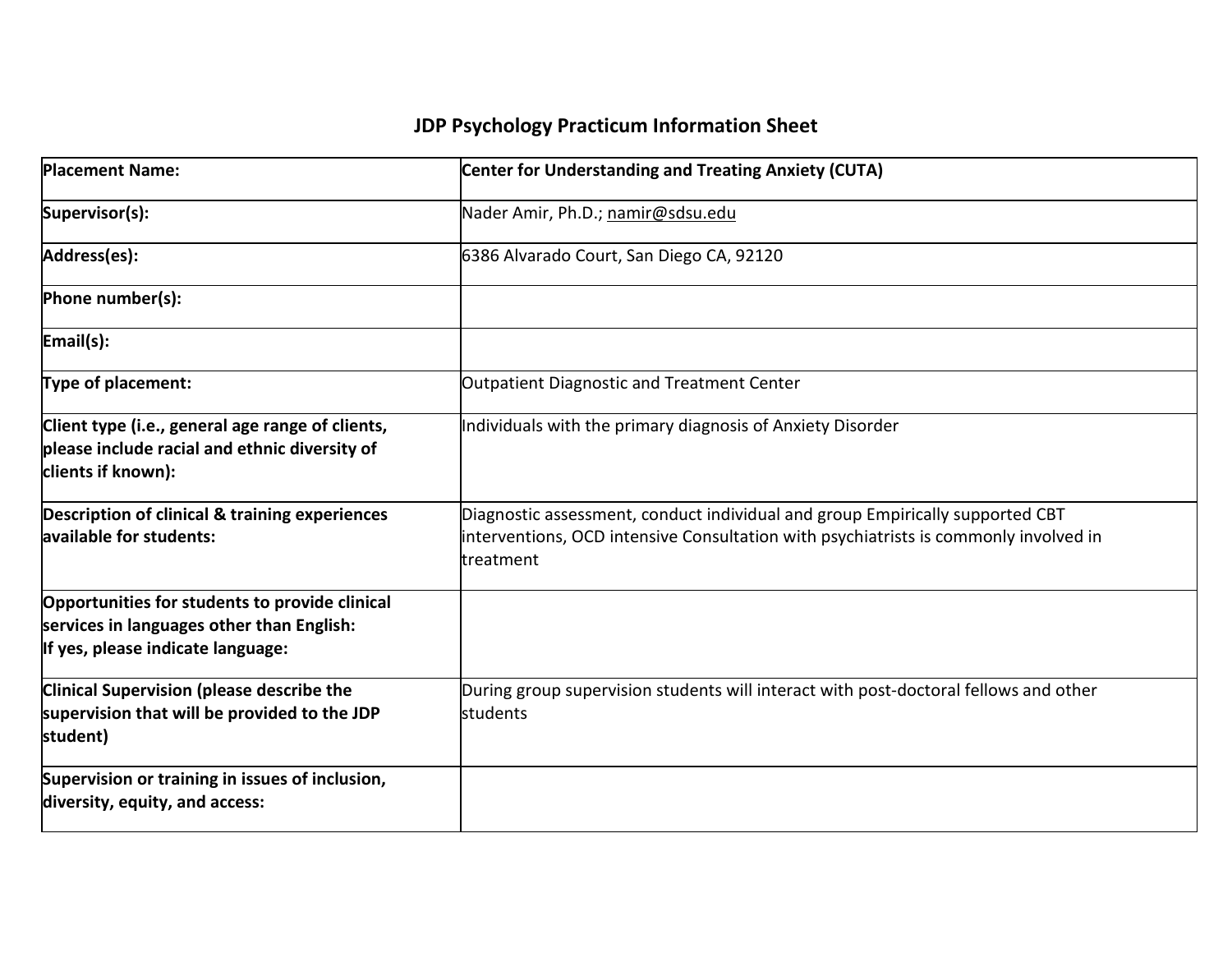| Number of students               |                                        |  |
|----------------------------------|----------------------------------------|--|
| Student experience necessary:    | Advanced student; Familiarity with EST |  |
| Time commitment:                 | 10 hours/week                          |  |
| Practicum length:                | One year                               |  |
| <b>Start date:</b>               | July 1                                 |  |
| Limiting factors, if applicable: | Supervision Tuesdays at 1pm            |  |
| Other issues, if applicable:     |                                        |  |
| Date description revised:        |                                        |  |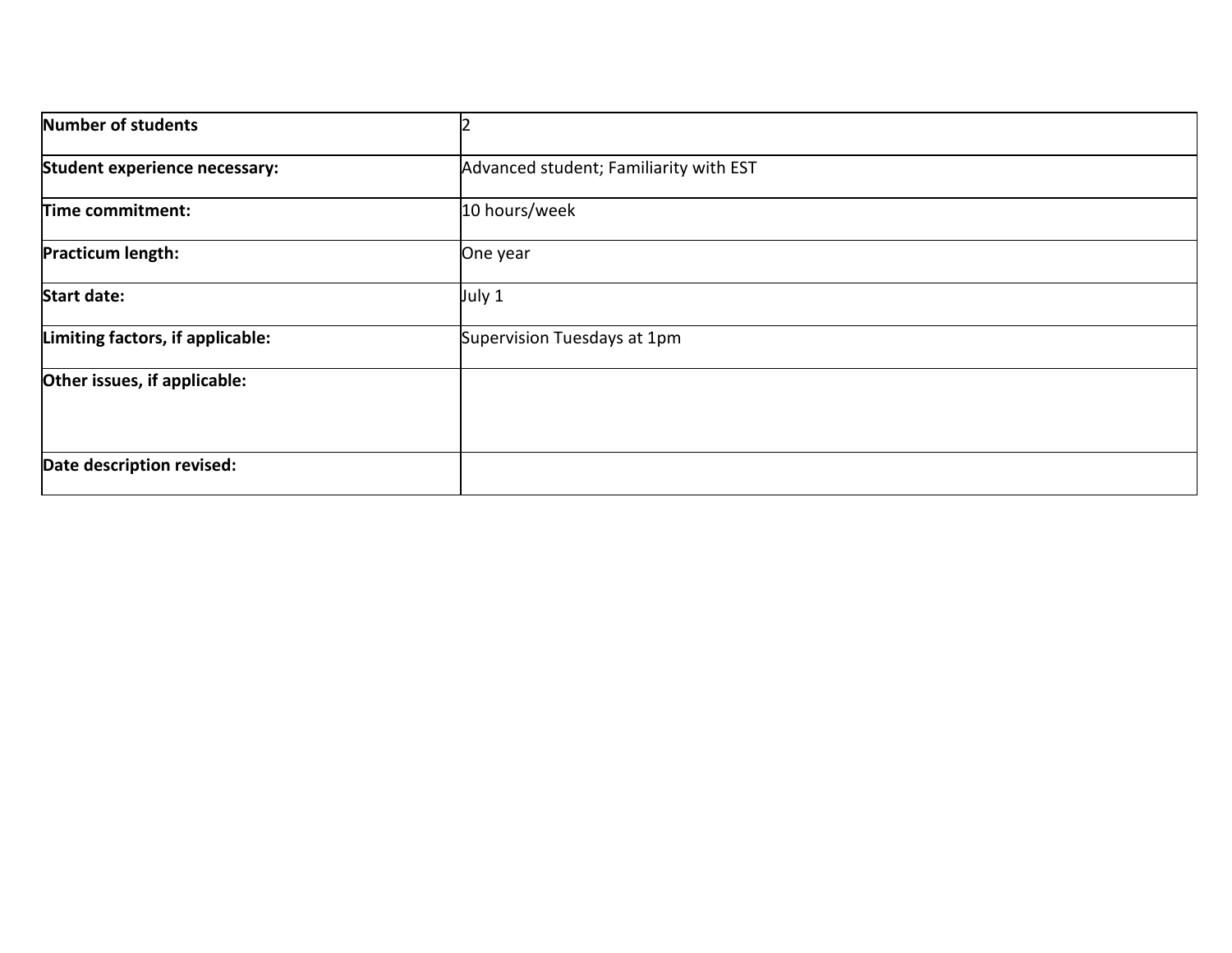| <b>Placement Name:</b>                                                                                                           | <b>SDSU Psychology Clinic (Child Assessment Practicum)</b>                                                                                                                                                                                                                                                                                                                                                                                                                                                                                                                               |
|----------------------------------------------------------------------------------------------------------------------------------|------------------------------------------------------------------------------------------------------------------------------------------------------------------------------------------------------------------------------------------------------------------------------------------------------------------------------------------------------------------------------------------------------------------------------------------------------------------------------------------------------------------------------------------------------------------------------------------|
| Supervisor(s):                                                                                                                   | Colby Chlebowski Ph.D.                                                                                                                                                                                                                                                                                                                                                                                                                                                                                                                                                                   |
| Address(es):                                                                                                                     | 6363 Alvarado Court                                                                                                                                                                                                                                                                                                                                                                                                                                                                                                                                                                      |
| Phone number(s):                                                                                                                 | 619 594-2836                                                                                                                                                                                                                                                                                                                                                                                                                                                                                                                                                                             |
| Email(s):                                                                                                                        | cchlebowski@sdsu.edu                                                                                                                                                                                                                                                                                                                                                                                                                                                                                                                                                                     |
| Type of placement:                                                                                                               | Outpatient assessment clinic                                                                                                                                                                                                                                                                                                                                                                                                                                                                                                                                                             |
| Client type (i.e., general age range of clients,<br>please include racial and ethnic diversity of<br>clients if known):          | Clients will be children and adolescent (18 years and younger) seeking assessment services<br>through the SDSU Psychology Clinic. The practicum will work with children from preschool<br>age through high school.                                                                                                                                                                                                                                                                                                                                                                       |
| Description of clinical & training experiences<br>available for students:                                                        | This practicum provides students with an opportunity to obtain training in developmental<br>and psychological assessment for children and adolescents. Students will participate in the<br>clinical interview, obtain training and experience in assessment with individuals ages 4 to 18,<br>and improve their skills in report writing, diagnostic formulation, and treatment<br>recommendations. All students receive individualized supervision. Students will also<br>participate in the feedback process. The assessment cases will be conducted in the SDSU<br>Psychology clinic. |
| Opportunities for students to provide clinical<br>services in languages other than English:<br>If yes, please indicate language: | No                                                                                                                                                                                                                                                                                                                                                                                                                                                                                                                                                                                       |